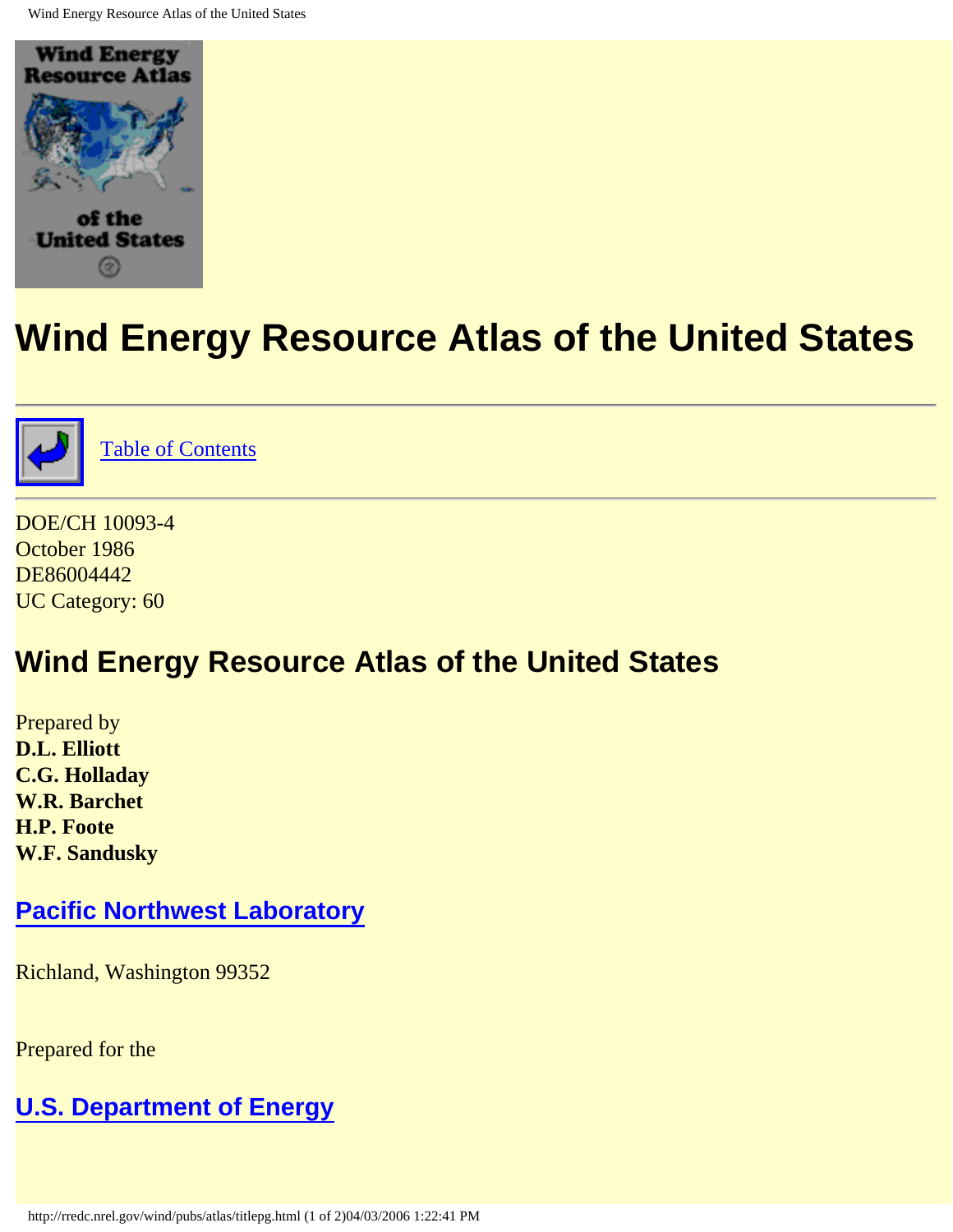Assistant Secretary, Conservation and Renewable Energy Office of Solar Electric Technologies Wind/Ocean Technologies Division

Published by the **Solar Technical Information Program Solar Energy Research Institute** 

**[now the National Renewable Energy Laboratory]** 

Golden, Colorado 80401



**[Notice](#page-13-0)** 



[Table of Contents](#page-2-0)



[Return to RReDC Homepage](http://rredc.nrel.gov/) *( http://rredc.nrel.gov )*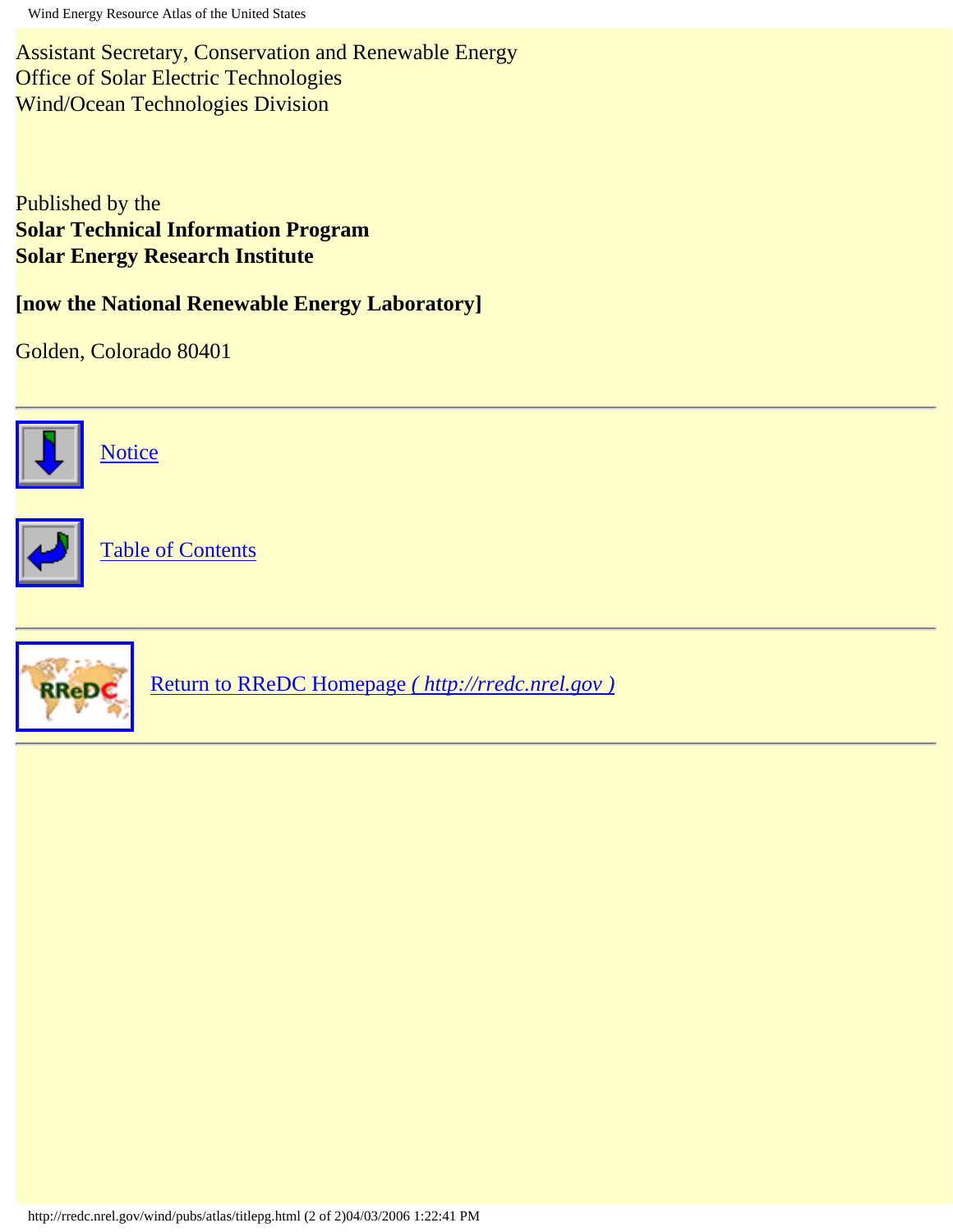

#### <span id="page-2-0"></span>Table of Contents

- [Title Page](#page-0-0)
- [Notice](#page-13-1)
- [Acknowledgments](#page-15-0)
- [Chapter 1 Introduction](#page-17-0)
	- ❍ Background
	- ❍ Updating the Assessment
	- ❍ Map Descriptions
- [Chapter 2 The National Wind Resource](#page-23-0)
	- ❍ Annual Average Wind Resource
	- ❍ Seasonal Variations of the Wind Resource
	- ❍ Certainty of the Resource Estimates
	- ❍ Areal Distribution of the Wind Resource
- [Chapter 3 Regional Summaries](#page-36-0)
	- ❍ [The Northwest Region](#page-37-0)
	- ❍ [The North Central Region](#page-41-0)
	- ❍ [The Great Lakes Region](#page-44-0)
	- ❍ [The Northeast Region](#page-46-0)
	- ❍ [The East Central Region](#page-49-0)
	- ❍ [The Southeast Region](#page-50-0)
	- ❍ [The South Central Region](#page-51-0)
	- ❍ [The Southern Rocky Mountain Region](#page-54-0)
	- ❍ [The Southwest Region](#page-57-0)
	- ❍ [Alaska](#page-61-0)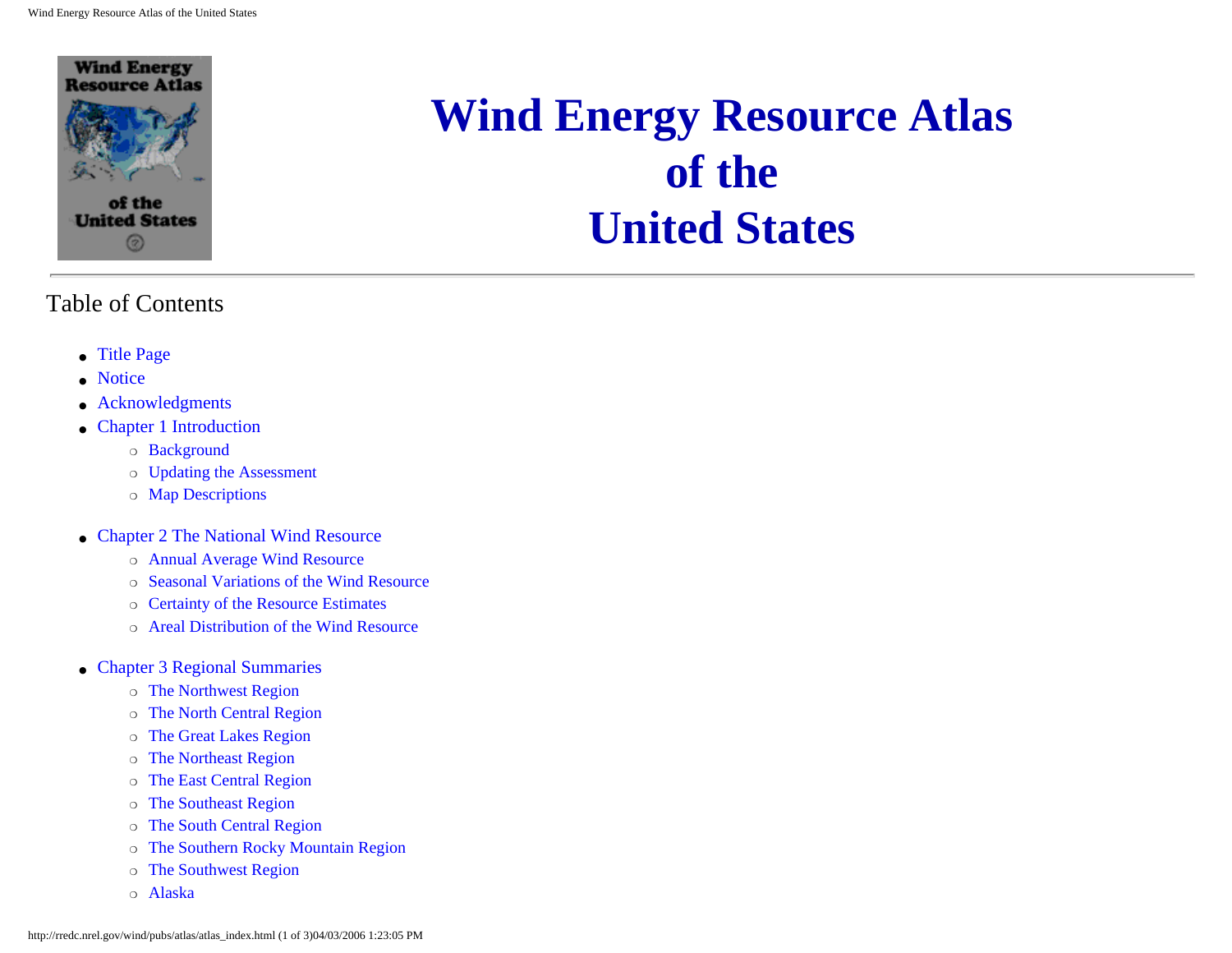- ❍ [Hawaii and the Pacific Islands](#page-63-0)
- ❍ [Puerto Rico and the Virgin Islands](#page-66-0)
- [Chapter 4 References](#page-69-0)
- [Appendix A Synthesis of Regional Assessments Data Analysis and Assessment Methodologies](#page-72-0)
	- ❍ [Indentification of Wind Data Sources](#page-74-0)
	- ❍ [Wind Data Screening](#page-74-1)
	- ❍ [Time Scales Used in the Analysis](#page-77-0)
	- ❍ [Calculation of Wind Power Density](#page-78-0)
	- ❍ [Vertical Adjustment](#page-81-0)
	- ❍ [Wind Power Estimates for Mountainous Areas](#page-82-0)
	- ❍ [Qualitative Indicators of the Wind Resource](#page-85-0)
	- ❍ [Analysis of the Wind Resource](#page-88-0)
	- ❍ [Wind Power Classes](#page-89-0)
	- ❍ [Classes of Land Surface Form](#page-89-1)
	- ❍ [Certainty Rating](#page-90-0)
	- ❍ [Areal Distribution of the Wind Resource](#page-91-0)
	- ❍ [References](#page-92-0)
- [Appendix B Wind Energy Resource Information System \(WERIS\)](#page-96-0)
	- ❍ [Microfiche Tables](#page-97-0)
	- ❍ [Digital File](#page-97-1)
	- ❍ [Summary](#page-97-2)
	- ❍ [References](#page-98-0)
- [Appendix C Annual and Seasonal Mean Wind Speed and Power Summaries for Selected Station in the United States and its Territories](#page-99-0) ❍ [References](#page-102-0)
- [Appendix D Evaluation of New Site Data for Verifying or Updating the Wind Resource Estimates](#page-103-0)
	- ❍ [Sources of New Wind Data](#page-105-0)
	- ❍ [Data Screening and Analysis](#page-106-0)
	- ❍ [Comparisons of Estimated and Measured Resource](#page-109-0)
	- ❍ [Comparison of Rayleigh and Actual Wind Power](#page-112-0)
	- ❍ [Comparison of Actual and Extrapolated Power at 50 m \(164 ft\)](#page-113-0)
	- ❍ [References](#page-113-1)
- [Appendix E Annual and Seasonal Mean Wind Speed and Power Summaries for 35 Candidate Wind Turbine Sites](#page-117-0)
	- ❍ References
- [List of Maps](#page-5-0)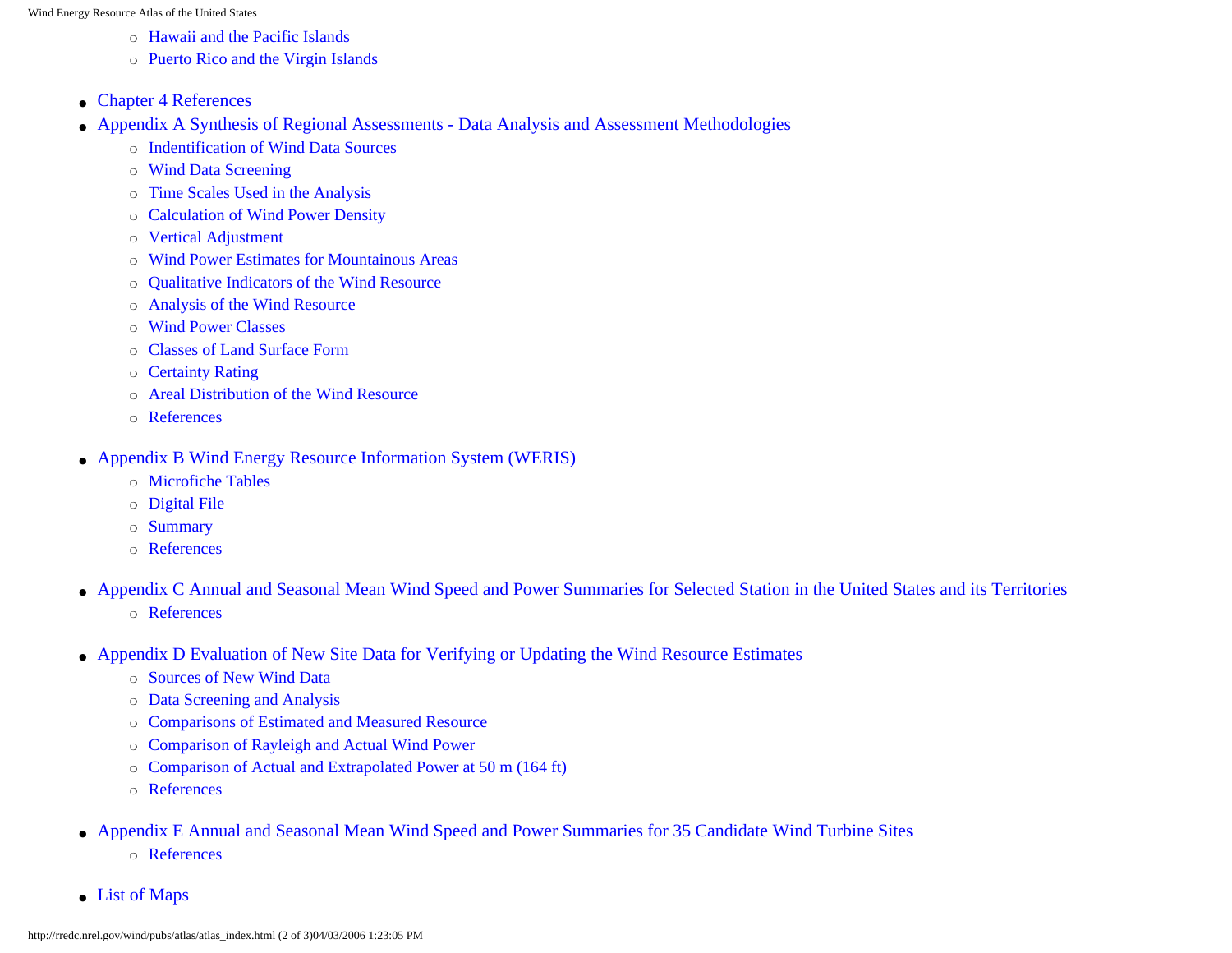● [List of Tables](#page-10-0)

Product of [Pacific Northwest Laboratory \(now Pacific Northwest National Laboratory\)](http://www.pnl.gov/)

Links to Other Wind Resource Maps

- [Iowa Energy Center's Iowa Wind Resource Assessment Maps](http://www.energy.iastate.edu/renewable/wind/maps-index.html)  (*<http://www.energy.iastate.edu/renewable/wind/maps-index.html>* )
- [Missouri Department of Natural Resources Wind Energy Reosurce Maps](http://www.dnr.state.mo.us/energy/renewables/wind-energy.htm) (*<http://www.dnr.state.mo.us/energy/renewables/wind-energy.htm>*)
- [Wind Maps](http://www.nrel.gov/gis/wind_maps.html) on NREL's Dynamic Maps and GIS Data website (*[http://www.nrel.gov/gis/wind\\_maps.html](http://www.nrel.gov/gis/wind_maps.html)*)
- [Wind Powering America](http://www.eere.energy.gov/windandhydro/windpoweringamerica/)

(*<http://www.eere.energy.gov/windandhydro/windpoweringamerica/>*)

- ❍ [U.S. State Maps of Wind Resources](http://www.eere.energy.gov/windandhydro/windpoweringamerica/wind_maps.asp)
- ❍ [Installed U.S. Wind Capacity](http://www.eere.energy.gov/windandhydro/windpoweringamerica/wind_installed_capacity.asp)



[Return to RReDC Homepage](http://rredc.nrel.gov/) *( http://rredc.nrel.gov )*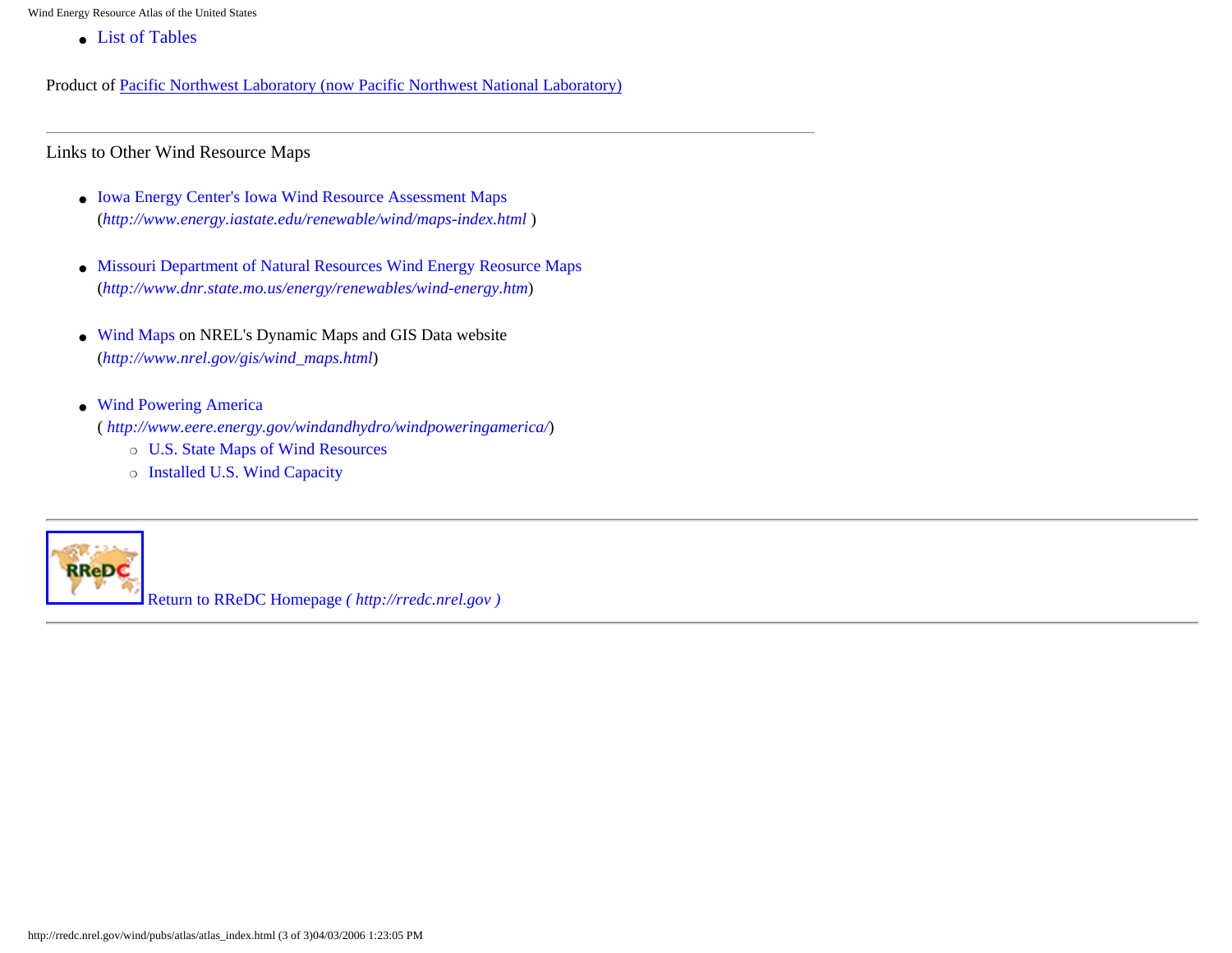<span id="page-5-1"></span><span id="page-5-0"></span>



# **List of Maps**

### **Analyzed Annual and Seasonal Average Wind Resource Maps**

- [2-1 United States annual average wind power](http://rredc.nrel.gov/wind/pubs/atlas/maps/chap2/2-01m.html)
- [2-2 Winter season-December, January, February](http://rredc.nrel.gov/wind/pubs/atlas/maps/chap2/2-02m.html)
- [2-3 Spring season-March, April, May](http://rredc.nrel.gov/wind/pubs/atlas/maps/chap2/2-03m.html)
- [2-4 Summer season-June, July, August](http://rredc.nrel.gov/wind/pubs/atlas/maps/chap2/2-04m.html)
- [2-5 Autumn season-September, October, November](http://rredc.nrel.gov/wind/pubs/atlas/maps/chap2/2-05m.html)

## **Gridded Wind Resource, Certainty Rating, and Areal Distribution Maps**

- [2-6 Annual average wind resource estimates in the contiguous United States](http://rredc.nrel.gov/wind/pubs/atlas/maps/chap2/2-06m.html)
- [2-7 Certainty rating of the wind resource estimates in the contiguous United States](http://rredc.nrel.gov/wind/pubs/atlas/maps/chap2/2-07m.html)
- 2-8 Certainty rating of the wind resource estimates for areas with Class 3 or higher wind power in [the contiguous United States](http://rredc.nrel.gov/wind/pubs/atlas/maps/chap2/2-08m.html)
- 2-9 Certainty rating of the wind resource estimates for areas with Class 4 or higher wind power in [the contiguous United States](http://rredc.nrel.gov/wind/pubs/atlas/maps/chap2/2-09m.html)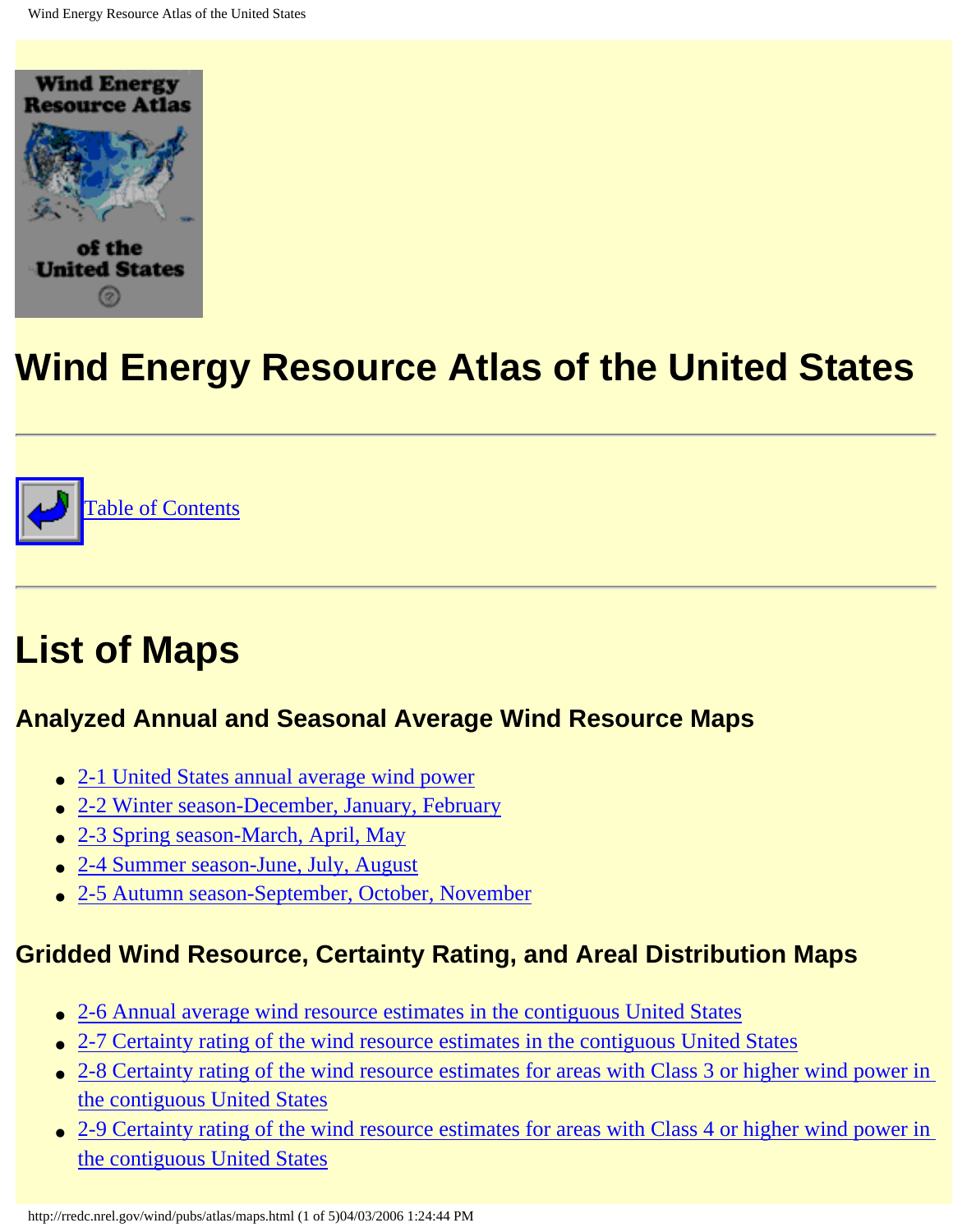- 2-10 Percent of the land area estimated to have Class 3 or higher wind power in the contiguous [United States](http://rredc.nrel.gov/wind/pubs/atlas/maps/chap2/2-10m.html)
- [2-11 Percent of the land area estimated to have a Class 4 or higher wind power in the contiguous](http://rredc.nrel.gov/wind/pubs/atlas/maps/chap2/2-11m.html) [United States](http://rredc.nrel.gov/wind/pubs/atlas/maps/chap2/2-11m.html)
- [2-12 Winter wind resource estimates in the contiguous United States](http://rredc.nrel.gov/wind/pubs/atlas/maps/chap2/2-12m.html)
- [2-13 Spring wind resource estimates in the contiguous United States](http://rredc.nrel.gov/wind/pubs/atlas/maps/chap2/2-13m.html)
- [2-14 Summer wind resource estimates in the contiguous United States](http://rredc.nrel.gov/wind/pubs/atlas/maps/chap2/2-14m.html)
- [2-15 Autumn wind resource estimates in the contiguous United States](http://rredc.nrel.gov/wind/pubs/atlas/maps/chap2/2-15m.html)
- [2-16 Annual average wind resource estimates in Alaska, Hawaii, Puerto Rico, and Virgin Islands](http://rredc.nrel.gov/wind/pubs/atlas/maps/chap2/2-16m.html)
- 2-17 Certainty rating of wind resource estimates in Alaska, Hawaii, Puerto Rico, and Virgin [Islands](http://rredc.nrel.gov/wind/pubs/atlas/maps/chap2/2-17m.html)
- [2-18 Certainty rating of the wind resource estimates for areas with Class 3 or higher wind power](http://rredc.nrel.gov/wind/pubs/atlas/maps/chap2/2-18m.html) [in Alaska, Hawaii, Puerto Rico, and Virgin Islands](http://rredc.nrel.gov/wind/pubs/atlas/maps/chap2/2-18m.html)
- [2-19 Certainty rating of the wind resource estimates for areas with Class 4 or higher wind power](http://rredc.nrel.gov/wind/pubs/atlas/maps/chap2/2-19m.html) [in Alaska, Hawaii, Puerto Rico, and Virgin Islands](http://rredc.nrel.gov/wind/pubs/atlas/maps/chap2/2-19m.html)
- [2-20 Percent of the land area estimated to have Class 3 or higher wind power in Alaska, Hawaii,](http://rredc.nrel.gov/wind/pubs/atlas/maps/chap2/2-20m.html) [Puerto Rico, and Virgin Islands](http://rredc.nrel.gov/wind/pubs/atlas/maps/chap2/2-20m.html)
- [2-21 Percent of the land area estimated to have Class 4 or higher wind power in Alaska, Hawaii,](http://rredc.nrel.gov/wind/pubs/atlas/maps/chap2/2-21m.html) [Puerto Rico, and Virgin Islands](http://rredc.nrel.gov/wind/pubs/atlas/maps/chap2/2-21m.html)
- [2-22 Winter wind resource estimates in Alaska, Hawaii, Puerto Rico, and Virgin Islands](http://rredc.nrel.gov/wind/pubs/atlas/maps/chap2/2-22m.html)
- [2-23 Spring wind resource estimates in Alaska, Hawaii, Puerto Rico, and Virgin Islands](http://rredc.nrel.gov/wind/pubs/atlas/maps/chap2/2-23m.html)
- [2-24 Summer wind resource estimates in Alaska, Hawaii, Puerto Rico, and Virgin Islands](http://rredc.nrel.gov/wind/pubs/atlas/maps/chap2/2-24m.html)
- [2-25 Autumn wind resource estimates in Alaska, Hawaii, Puerto Rico, and Virgin Islands](http://rredc.nrel.gov/wind/pubs/atlas/maps/chap2/2-25m.html)

### **Regional summaries of wind resource estimates**

• [3-1 Geographic divisions of the 12 regional wind energy assessments](http://rredc.nrel.gov/wind/pubs/atlas/maps/chap3/3-01m.html)

### **Northwest Region**

- [3-2 Geographic map of the Northwest region](http://rredc.nrel.gov/wind/pubs/atlas/maps/chap3/3-02m.html)
- [3-3 Idaho annual average wind power](http://rredc.nrel.gov/wind/pubs/atlas/maps/chap3/3-03m.html)
- [3-4 Montana annual average wind power](http://rredc.nrel.gov/wind/pubs/atlas/maps/chap3/3-04m.html)
- [3-5 Oregon annual average wind power](http://rredc.nrel.gov/wind/pubs/atlas/maps/chap3/3-05m.html)
- [3-6 Washington annual average wind power](http://rredc.nrel.gov/wind/pubs/atlas/maps/chap3/3-06m.html)
- [3-7 Wyoming annual average wind power](http://rredc.nrel.gov/wind/pubs/atlas/maps/chap3/3-07m.html)

## **North Central Region**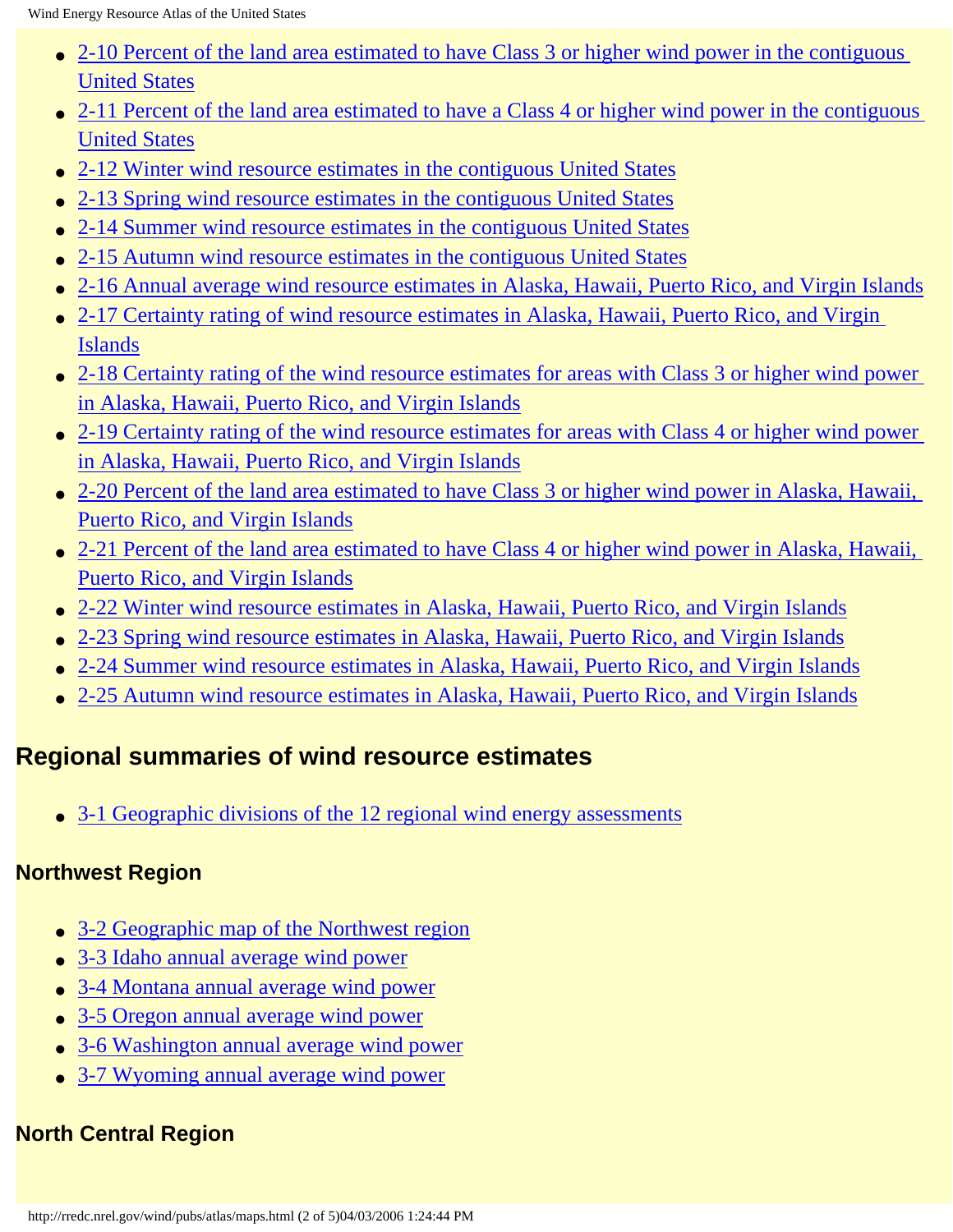- [3-8 Geographic map of the North Central region](http://rredc.nrel.gov/wind/pubs/atlas/maps/chap3/3-08m.html)
- [3-9 Iowa annual average wind power](http://rredc.nrel.gov/wind/pubs/atlas/maps/chap3/3-09m.html)
- [3-10 Minnesota annual average wind power](http://rredc.nrel.gov/wind/pubs/atlas/maps/chap3/3-10m.html)
- [3-11 Nebraska annual average wind power](http://rredc.nrel.gov/wind/pubs/atlas/maps/chap3/3-11m.html)
- [3-12 North Dakota annual average wind power](http://rredc.nrel.gov/wind/pubs/atlas/maps/chap3/3-12m.html)
- [3-13 South Dakota annual average wind power](http://rredc.nrel.gov/wind/pubs/atlas/maps/chap3/3-13m.html)

#### **Great Lakes Region**

- [3-14 Geographic map of the Great Lakes region](http://rredc.nrel.gov/wind/pubs/atlas/maps/chap3/3-14m.html)
- [3-15 Illinois annual average wind power](http://rredc.nrel.gov/wind/pubs/atlas/maps/chap3/3-15m.html)
- [3-16 Indiana annual average wind power](http://rredc.nrel.gov/wind/pubs/atlas/maps/chap3/3-16m.html)
- [3-17 Michigan annual average wind power](http://rredc.nrel.gov/wind/pubs/atlas/maps/chap3/3-17m.html)
- [3-18 Ohio annual average wind power](http://rredc.nrel.gov/wind/pubs/atlas/maps/chap3/3-18m.html)
- [3-19 Wisconsin annual average wind power](http://rredc.nrel.gov/wind/pubs/atlas/maps/chap3/3-19m.html)

#### **Northeast Region**

- [3-20 Geographic map of the Northeast region](http://rredc.nrel.gov/wind/pubs/atlas/maps/chap3/3-20m.html)
- [3-21 Connecticut, Massachusetts, and Rhode Island annual average wind power](http://rredc.nrel.gov/wind/pubs/atlas/maps/chap3/3-21m.html)
- [3-22 Maine annual average wind power](http://rredc.nrel.gov/wind/pubs/atlas/maps/chap3/3-22m.html)
- [3-23 New Hampshire and Vermont annual average wind power](http://rredc.nrel.gov/wind/pubs/atlas/maps/chap3/3-23m.html)
- [3-24 New Jersey annual average wind power](http://rredc.nrel.gov/wind/pubs/atlas/maps/chap3/3-24m.html)
- [3-25 New York annual average wind power](http://rredc.nrel.gov/wind/pubs/atlas/maps/chap3/3-25m.html)
- [3-26 Pennsylvania annual average wind power](http://rredc.nrel.gov/wind/pubs/atlas/maps/chap3/3-26m.html)

#### **East Central Region**

- [3-27 Geographic map of the East Central region](http://rredc.nrel.gov/wind/pubs/atlas/maps/chap3/3-27m.html)
- [3-28 Delaware and Maryland annual average wind power](http://rredc.nrel.gov/wind/pubs/atlas/maps/chap3/3-28m.html)
- [3-29 Kentucky annual average wind power](http://rredc.nrel.gov/wind/pubs/atlas/maps/chap3/3-29m.html)
- [3-30 North Carolina annual average wind power](http://rredc.nrel.gov/wind/pubs/atlas/maps/chap3/3-30m.html)
- [3-31 Tennessee annual average wind power](http://rredc.nrel.gov/wind/pubs/atlas/maps/chap3/3-31m.html)
- [3-32 Virginia annual average wind power](http://rredc.nrel.gov/wind/pubs/atlas/maps/chap3/3-32m.html)
- [3-33 West Virginia annual wind power](http://rredc.nrel.gov/wind/pubs/atlas/maps/chap3/3-33m.html)

#### **Southeast Region**

• [3-34 Geographic map of the Southeast region](http://rredc.nrel.gov/wind/pubs/atlas/maps/chap3/3-34m.html)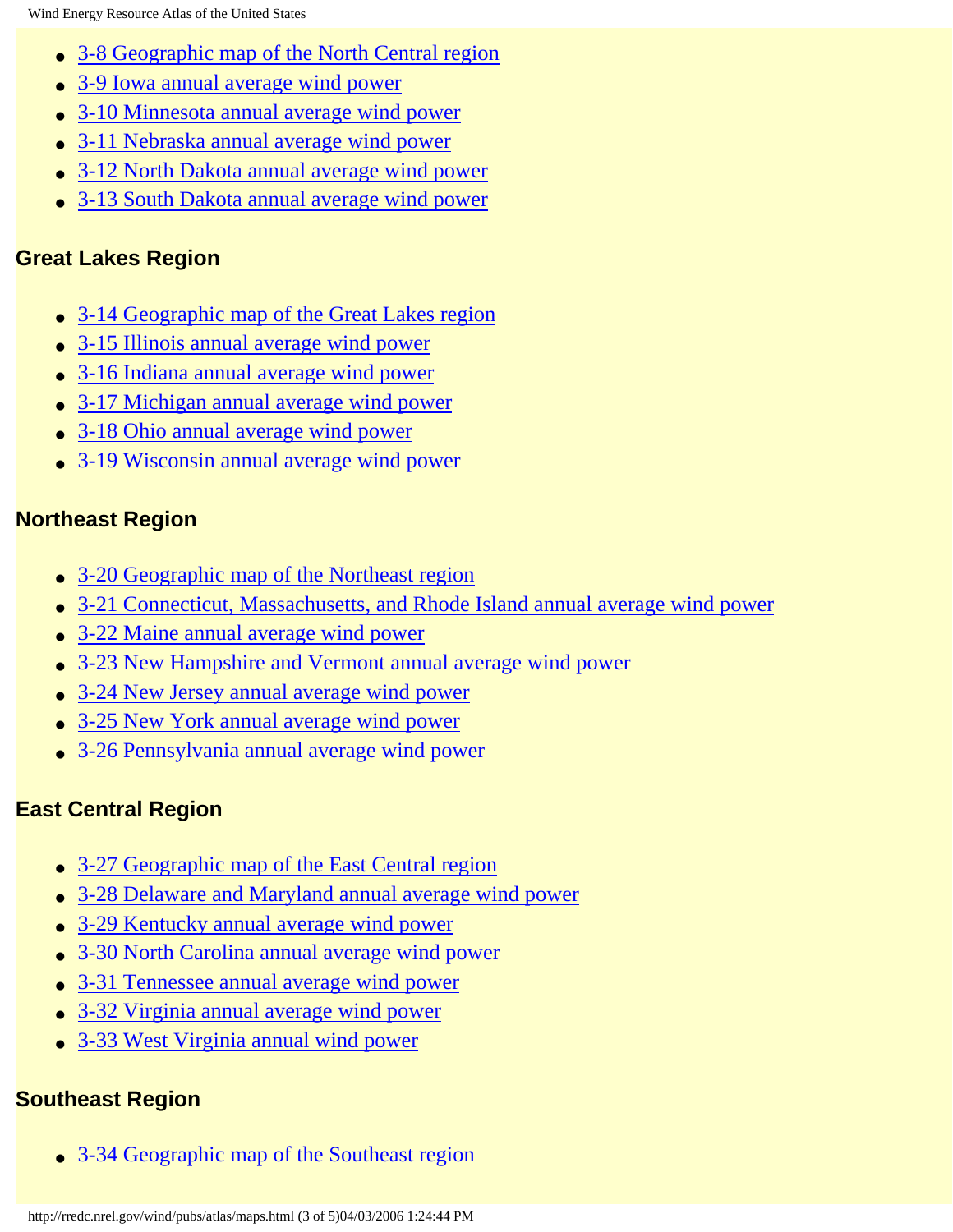- [3-35 Alabama annual average wind power](http://rredc.nrel.gov/wind/pubs/atlas/maps/chap3/3-35m.html)
- [3-36 Florida annual average wind power](http://rredc.nrel.gov/wind/pubs/atlas/maps/chap3/3-36m.html)
- [3-37 Georgia annual average wind power](http://rredc.nrel.gov/wind/pubs/atlas/maps/chap3/3-37m.html)
- [3-38 Mississippi annual wind power](http://rredc.nrel.gov/wind/pubs/atlas/maps/chap3/3-38m.html)
- [3-39 South Carolina annual wind power](http://rredc.nrel.gov/wind/pubs/atlas/maps/chap3/3-39m.html)

#### **South Central Region**

- [3-40 Geographic map of the South Central region](http://rredc.nrel.gov/wind/pubs/atlas/maps/chap3/3-40m.html)
- [3-41 Arkansas annual average wind power](http://rredc.nrel.gov/wind/pubs/atlas/maps/chap3/3-41m.html)
- [3-42 Kansas annual average wind power](http://rredc.nrel.gov/wind/pubs/atlas/maps/chap3/3-42m.html)
- [3-43 Louisiana annual average wind power](http://rredc.nrel.gov/wind/pubs/atlas/maps/chap3/3-43m.html)
- [3-44 Missouri annual average wind power](http://rredc.nrel.gov/wind/pubs/atlas/maps/chap3/3-44m.html)
- [3-45 Oklahoma annual average wind power](http://rredc.nrel.gov/wind/pubs/atlas/maps/chap3/3-45m.html)
- [3-46 East Texas annual average wind power](http://rredc.nrel.gov/wind/pubs/atlas/maps/chap3/3-46m.html)
- [3-47 West Texas annual average wind power](http://rredc.nrel.gov/wind/pubs/atlas/maps/chap3/3-47m.html)

#### **Southern Rocky Mountain Region**

- [3-48 Geographic map of the Southern Rocky Mountain region](http://rredc.nrel.gov/wind/pubs/atlas/maps/chap3/3-48m.html)
- [3-49 Arizona annual average wind power](http://rredc.nrel.gov/wind/pubs/atlas/maps/chap3/3-49m.html)
- [3-50 Colorado annual average wind power](http://rredc.nrel.gov/wind/pubs/atlas/maps/chap3/3-50m.html)
- [3-51 New Mexico annual average wind power](http://rredc.nrel.gov/wind/pubs/atlas/maps/chap3/3-51m.html)
- [3-52 Utah annual average wind power](http://rredc.nrel.gov/wind/pubs/atlas/maps/chap3/3-52m.html)

#### **Southwest Region**

- [3-53 Geographic map of the Southwest Region](http://rredc.nrel.gov/wind/pubs/atlas/maps/chap3/3-53m.html)
- [3-54 Northern California annual average wind power](http://rredc.nrel.gov/wind/pubs/atlas/maps/chap3/3-54m.html)
- [3-55 Southern California annual average wind power](http://rredc.nrel.gov/wind/pubs/atlas/maps/chap3/3-55m.html)
- [3-56 Nevada annual average wind power](http://rredc.nrel.gov/wind/pubs/atlas/maps/chap3/3-56m.html)

#### **Alaska**

- [3-57 Geographic map of Alaska](http://rredc.nrel.gov/wind/pubs/atlas/maps/chap3/3-57m.html)
- [3-58 Northern Alaska annual average wind power](http://rredc.nrel.gov/wind/pubs/atlas/maps/chap3/3-58m.html)
- [3-59 South-Central Alaska annual average wind power](http://rredc.nrel.gov/wind/pubs/atlas/maps/chap3/3-59m.html)
- [3-60 Southeastern Alaska annual average wind power](http://rredc.nrel.gov/wind/pubs/atlas/maps/chap3/3-60m.html)
- [3-61 Southwestern Alaska annual average wind power](http://rredc.nrel.gov/wind/pubs/atlas/maps/chap3/3-61m.html)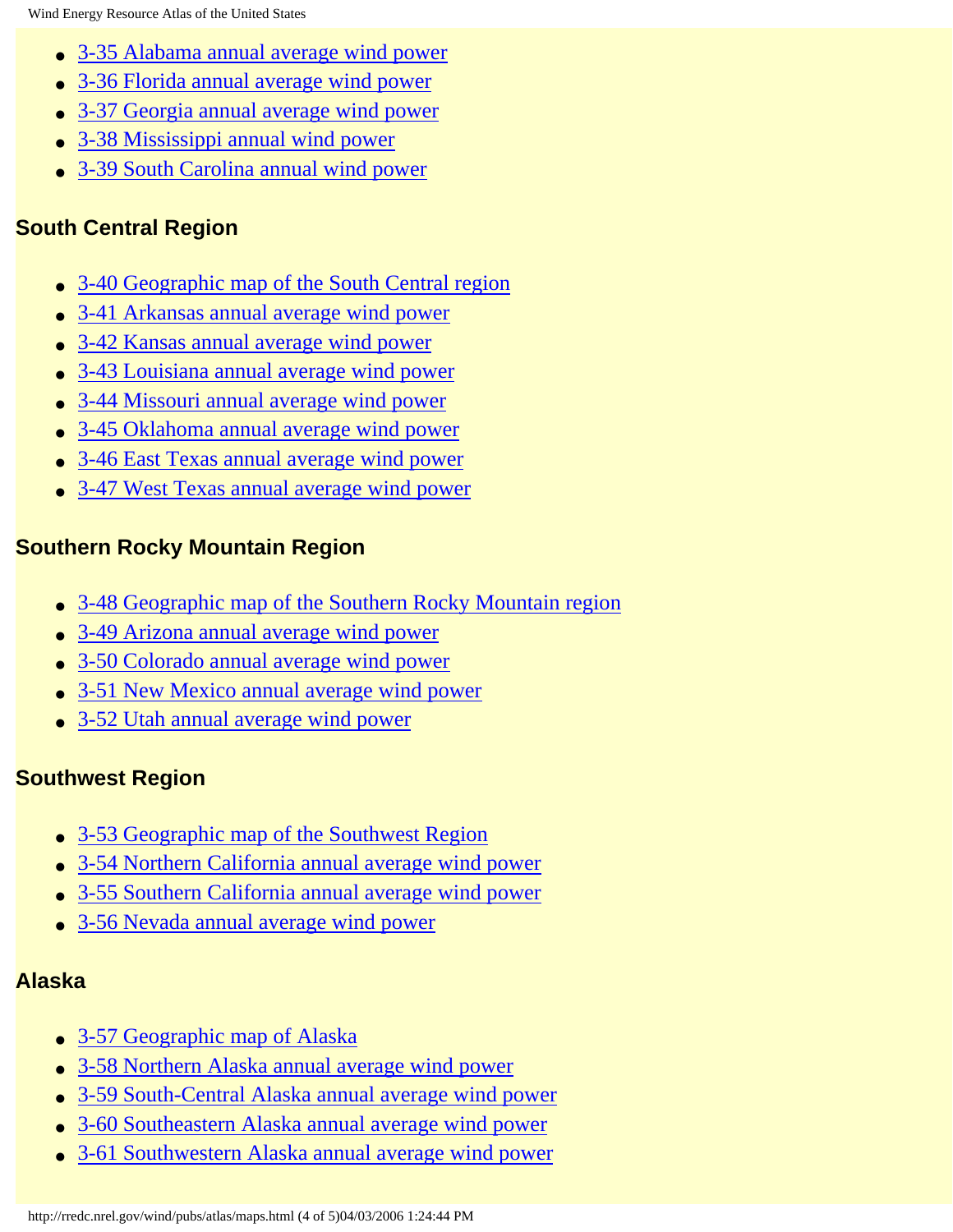#### **Hawaii and the Pacific Islands**

- [3-62 Geographic map of the Hawaiian Islands](http://rredc.nrel.gov/wind/pubs/atlas/maps/chap3/3-62m.html)
- [3-63 Geographic map of the Pacific Islands](http://rredc.nrel.gov/wind/pubs/atlas/maps/chap3/3-63m.html)
- [3-64 Kauai County and Honolulu County annual average wind power](http://rredc.nrel.gov/wind/pubs/atlas/maps/chap3/3-64m.html)
- [3-65 Maui County and Hawaii County annual average wind power](http://rredc.nrel.gov/wind/pubs/atlas/maps/chap3/3-65m.html)
- [3-66 Guam and Marshall Islands annual average wind power](http://rredc.nrel.gov/wind/pubs/atlas/maps/chap3/3-66m.html)
- [3-67 Northern Marianas annual average wind power](http://rredc.nrel.gov/wind/pubs/atlas/maps/chap3/3-67m.html)
- [3-68 Caroline Islands and American Samoa annual average wind power](http://rredc.nrel.gov/wind/pubs/atlas/maps/chap3/3-68m.html)
- [3-69 Wake, Johnston, and Midway Islands annual average wind power](http://rredc.nrel.gov/wind/pubs/atlas/maps/chap3/3-69m.html)

#### **Puerto Rico and the Virgin Islands**

- [3-70 Geographic map of Puerto Rico and the Virgin Islands](http://rredc.nrel.gov/wind/pubs/atlas/maps/chap3/3-70m.html)
- [3-71 Puerto Rico annual average wind power](http://rredc.nrel.gov/wind/pubs/atlas/maps/chap3/3-71m.html)
- [3-72 Virgin Islands annual average wind power](http://rredc.nrel.gov/wind/pubs/atlas/maps/chap3/3-72m.html)

### **Appendices**

- [A-1 Geographic divisions for regional resource assessments](http://rredc.nrel.gov/wind/pubs/atlas/maps/A-1M.html)
- [E-1 U.S. Department of Energy candidate wind turbine sites](http://rredc.nrel.gov/wind/pubs/atlas/maps/E-1M.html)





 [Return to RReDC Homepage](http://rredc.nrel.gov/) *( http://rredc.nrel.gov )*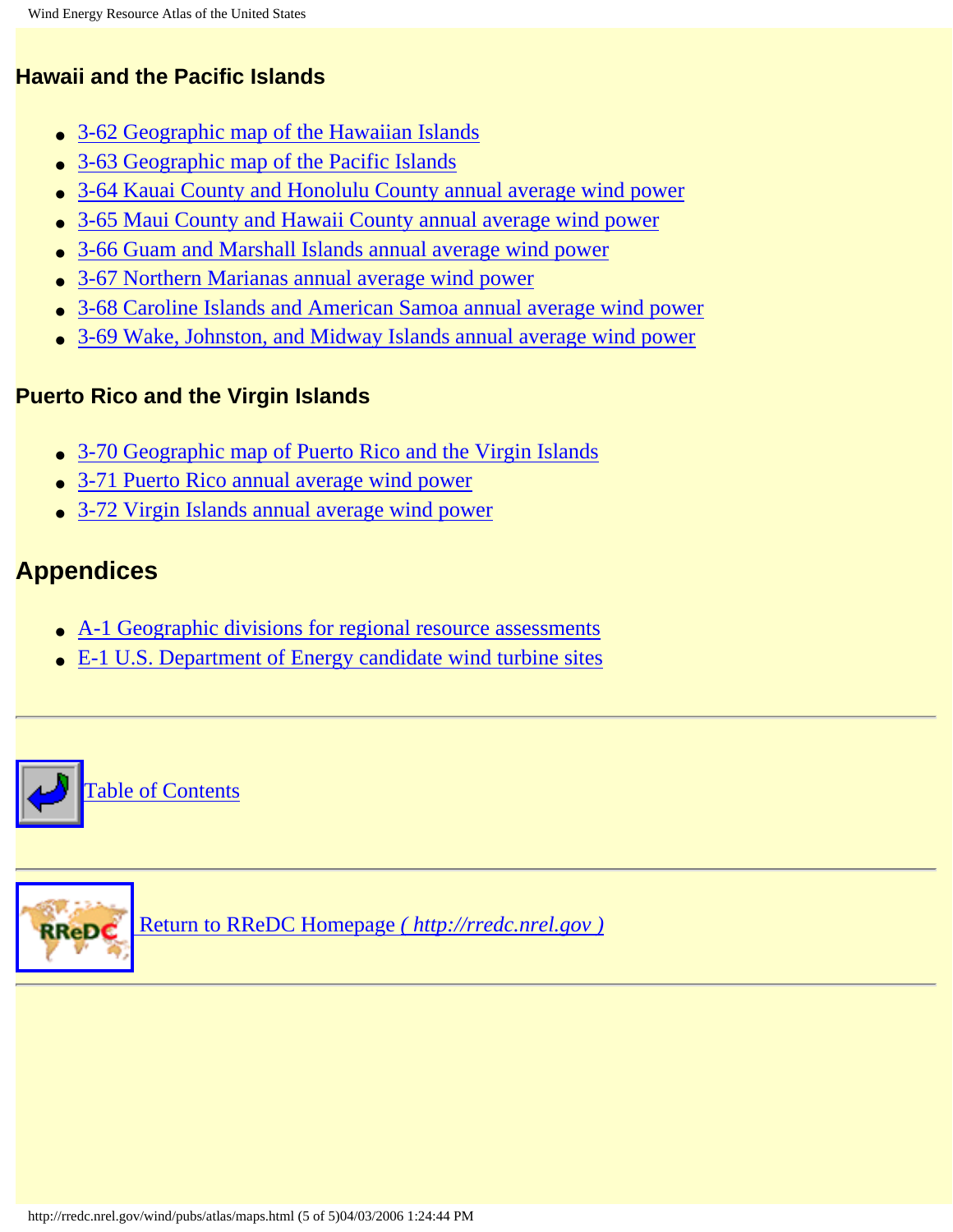<span id="page-10-0"></span>



# **List of Tables**

**Chapter 1** 

- [1-1 Classes of wind power density at 10m and 50m](http://rredc.nrel.gov/wind/pubs/atlas/tables/1-1T.html)
- [1-2 Comparison of annual average wind power at three sites with identical wind speeds](http://rredc.nrel.gov/wind/pubs/atlas/tables/1-2T.html)

## **Appendix A**

- [A-1 Titles and report numbers for regional wind atlases](http://rredc.nrel.gov/wind/pubs/atlas/tables/A-1T.html)
- [A-2 Prinicipal sources of wind data](http://rredc.nrel.gov/wind/pubs/atlas/tables/A-2T.html)
- [A-3 Number of stations with wind data in the United States \(and peripheral areas\) identified and](http://rredc.nrel.gov/wind/pubs/atlas/tables/A-3T.html) [screened from each source](http://rredc.nrel.gov/wind/pubs/atlas/tables/A-3T.html)
- [A-4 Stations with wind data identified and screened in each of the 12 regional assessments](http://rredc.nrel.gov/wind/pubs/atlas/tables/A-4T.html)
- [A-5 Rating of the various formats of summarized wind data available from NCDC](http://rredc.nrel.gov/wind/pubs/atlas/tables/A-5T.html)
- A-6 Number of surface stations wind data utilzed from each source in the 12 regional wind [energy atlases](http://rredc.nrel.gov/wind/pubs/atlas/tables/A-6T.html)
- [A-7 Summary of wind data evaluation methods employed, and qualitative indicators of wind](http://rredc.nrel.gov/wind/pubs/atlas/tables/A-7T.html)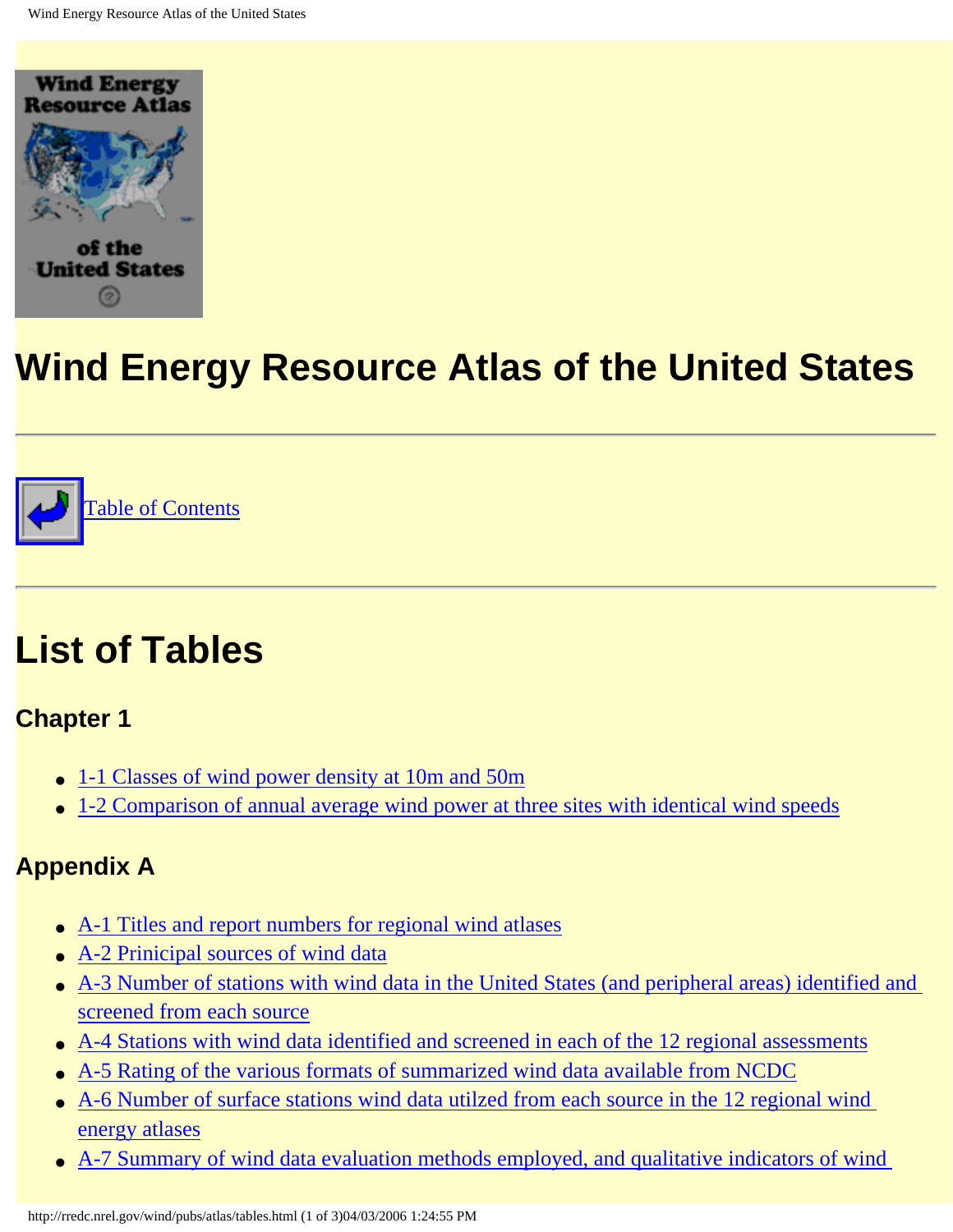[resource utilized in each of the 12 regional wind energy atlases](http://rredc.nrel.gov/wind/pubs/atlas/tables/A-7T.html)

- [A-8 Classes of wind power density at 10m \(33 ft\) and 50m \(164 ft\)](http://rredc.nrel.gov/wind/pubs/atlas/tables/A-8T.html)
- [A-9 Land surface form terrain features representative of exposed locations](http://rredc.nrel.gov/wind/pubs/atlas/tables/A-9T.html)

## **Appendix B**

● [B-1 Microfiche tables](http://rredc.nrel.gov/wind/pubs/atlas/tables/B-1T.html)

### **Appendix C**

● [C-1 Wind data from 973 stations in National Climatic Data Center](http://rredc.nrel.gov/wind/pubs/atlas/tables/C-1T.html)

## **Appendix D**

- [D-1 Major sources of new data and number of sites used in the analysis after final screening](http://rredc.nrel.gov/wind/pubs/atlas/tables/D-1T.html)
- [D-2 Number of new sites at which the estimated wind resource and at which the measured wind](http://rredc.nrel.gov/wind/pubs/atlas/tables/D-2T.html) [resource was in the given wind power class](http://rredc.nrel.gov/wind/pubs/atlas/tables/D-2T.html)
- D-3 Number of sites for which the difference in wind power class (measured-estimated) was a [given amount](http://rredc.nrel.gov/wind/pubs/atlas/tables/D-3T.html)
- D-4 Distribution of the number of new sites by measured wind power class and the difference in [wind power class \(measured minus estimated\)](http://rredc.nrel.gov/wind/pubs/atlas/tables/D-4T.html)
- [D-5 Distribution of the number of new sites by actual wind power class and the difference](http://rredc.nrel.gov/wind/pubs/atlas/tables/D-5T.html) [between the actual and the Rayleigh-computed power class](http://rredc.nrel.gov/wind/pubs/atlas/tables/D-5T.html)
- [D-6 Distribution of the number of new sites by the difference between the actual and estimated](http://rredc.nrel.gov/wind/pubs/atlas/tables/D-6T.html) [power at 50m \(164 ft\) above ground](http://rredc.nrel.gov/wind/pubs/atlas/tables/D-6T.html)

## **Appendix E**

• [E-1 U.S. Department of Energy candidate wind turbine sites](#page-121-0)

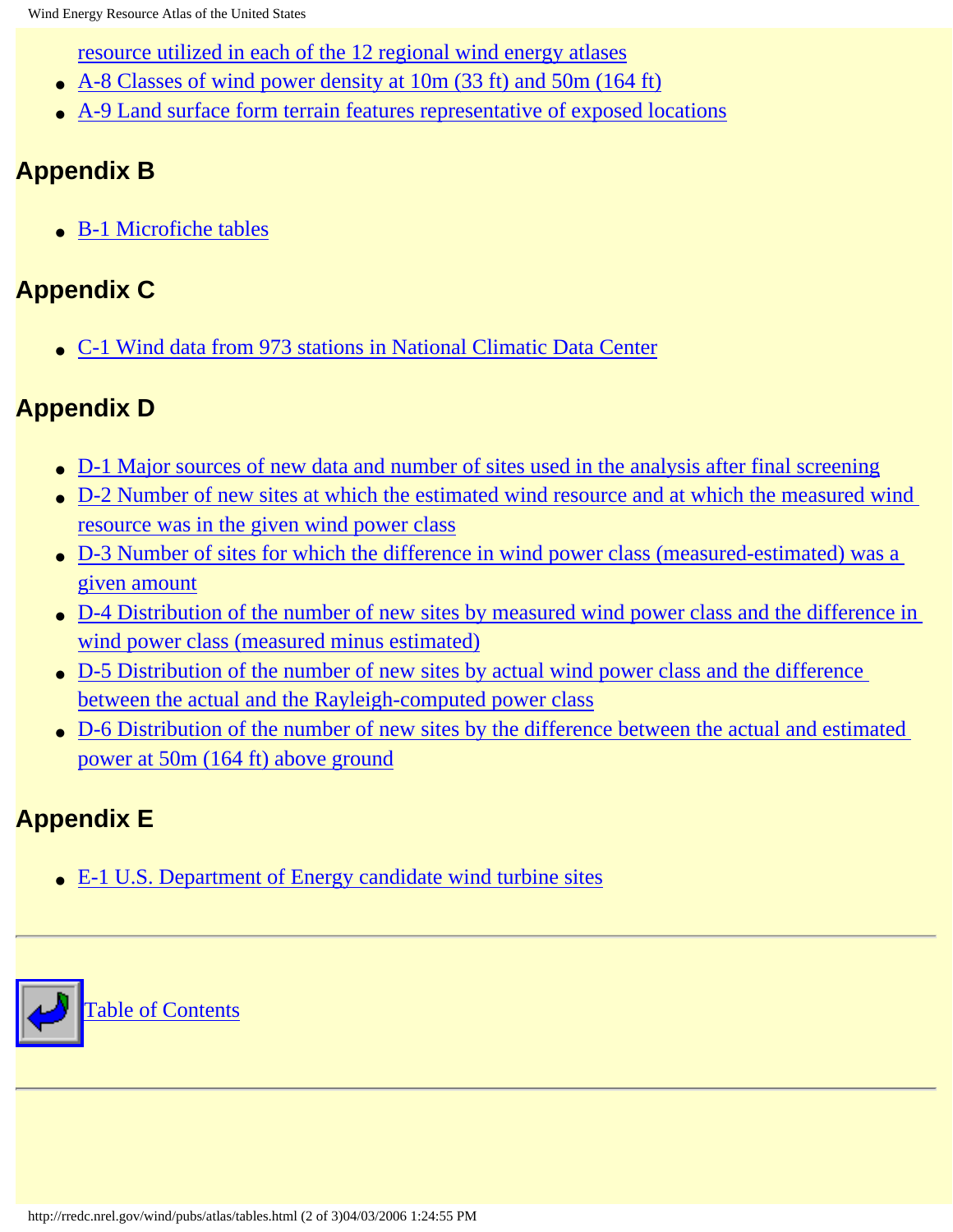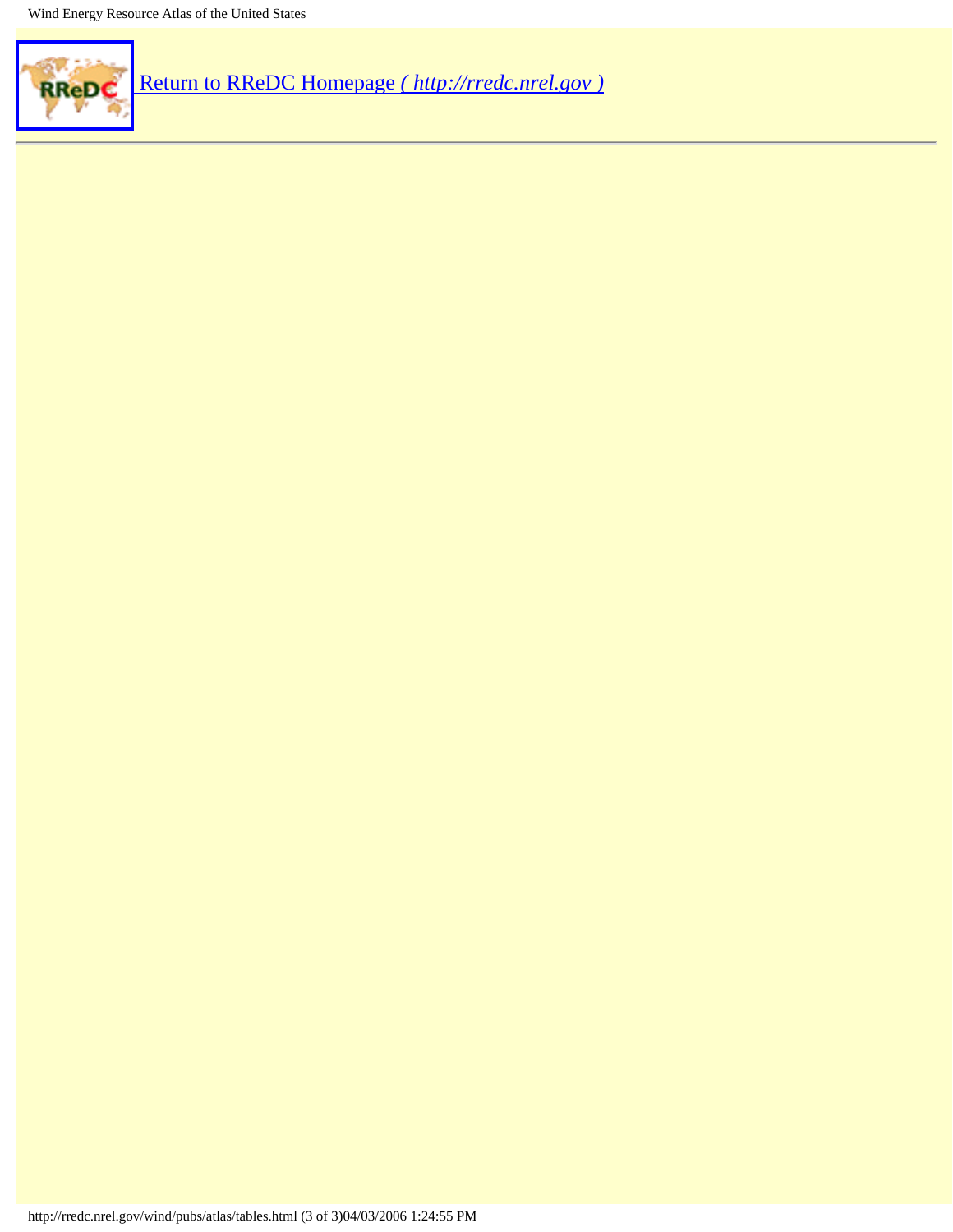<span id="page-13-1"></span><span id="page-13-0"></span>



### **NOTICE**

This report was prepared as an account of work sponsored by the United States Government. Neither the United States nor the United States Department of Energy, nor any of their employees, nor any of their contractors, subcontractors, or their employees, makes any warranty, expressed or implied, or assumes any legal liability or responsibility for the accuracy, completeness, or usefulness of any information, apparatus, product, or process disclosed, or represents that its use would not infringe privately owned rights.

> Printed in the United States of America: Available from: Superintendent of Documents U.S. Government Printing Office Washington, DC 20402

> National Technical Information Service U.S. Department of Commerce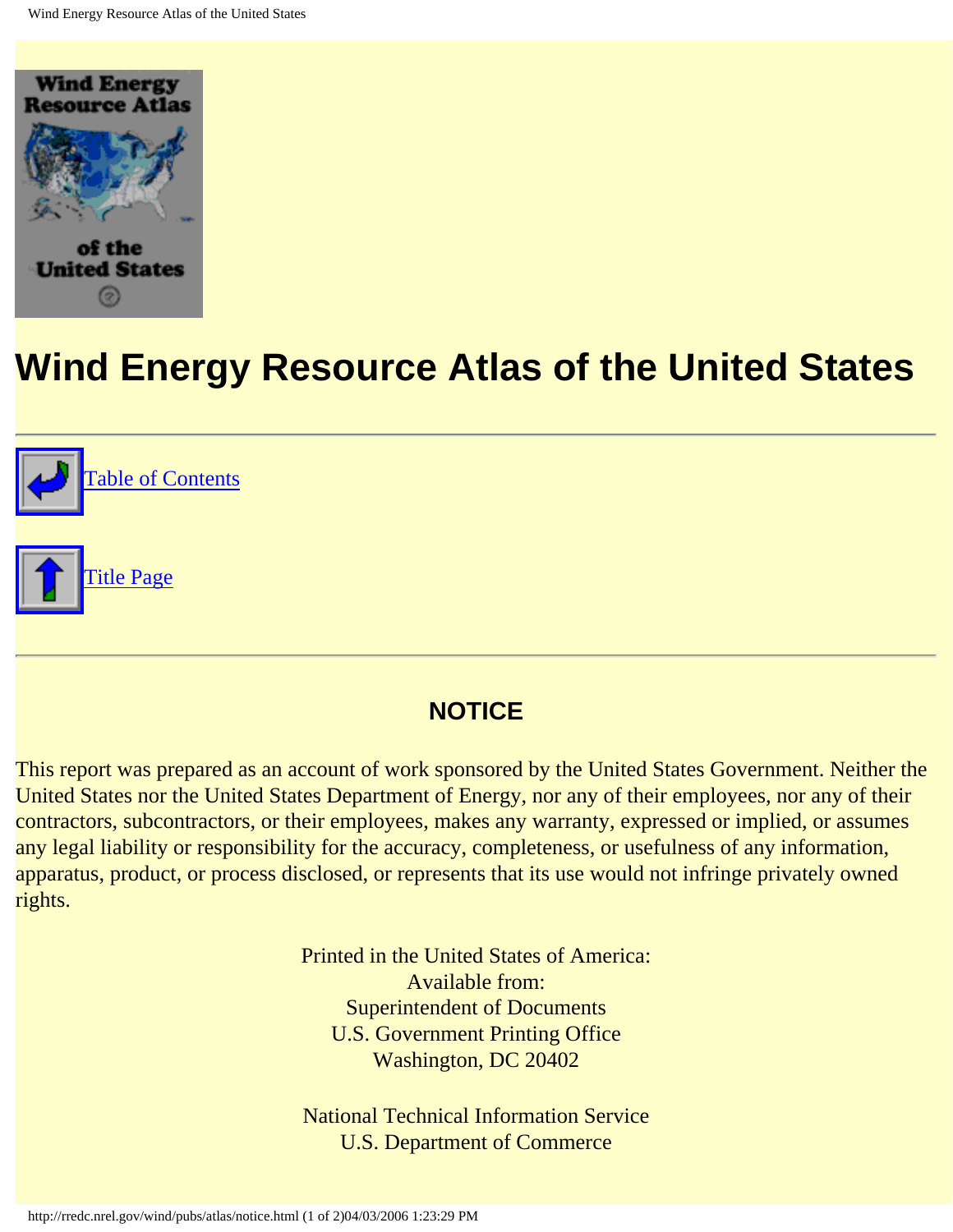5285 Port Royal Road Springfield, VA 22161

Price: Microfiche A01 Printed Copy A10

Codes are used for pricing all publications. The code is determined by the number of pages in the publication. Information pertaining to the pricing codes can be found in the current issue of the following publications which are generally available in most libraries: *Energy Research Abstracts* (*ERA*); *Government Reports Announcements* and Index (*GRA* and I); *Scientific and Technical Abstract Reports* (*STAR*); and publication NTIS-PR-360 available from NTIS at the above address.

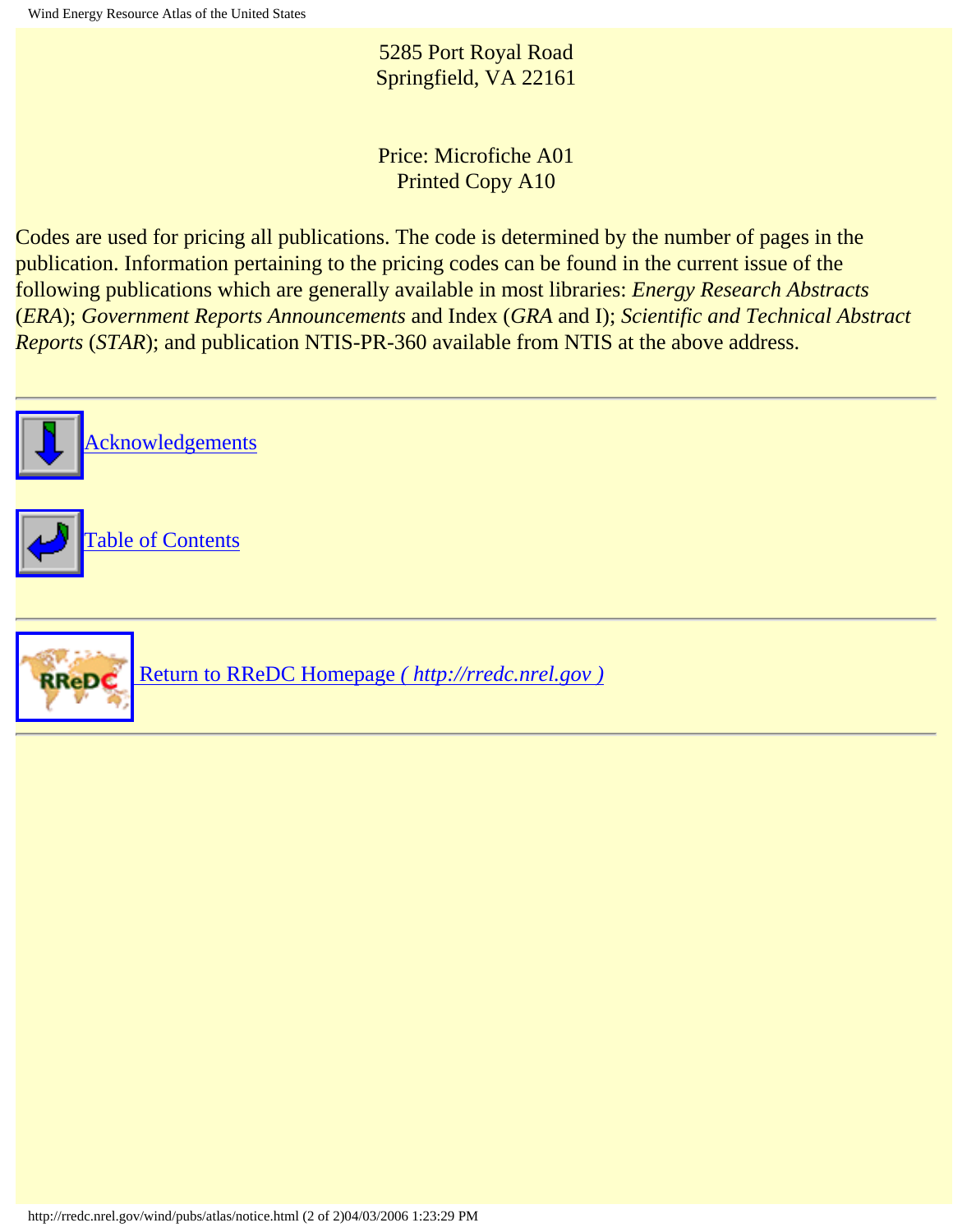<span id="page-15-1"></span><span id="page-15-0"></span>





# **Acknowledgements**

This national wind energy atlas was made possible through the contributions and efforts of numerous groups from throughout the United States. We gratefully acknowledge the contractors who performed the regional wind energy assessments, which provided the backbone information upon which this national assessment is based. We also acknowledge the staff at the [National Climatic Data Center](http://www.ncdc.noaa.gov/) [\(NCDC\)](http://www.ncdc.noaa.gov/) for their valuable efforts in providing much of the information used for these assessments and for cooperating with us in establishing a national wind energy data base for public use. We extend our appreciation to the various federal, state, and private organizations and university groups for their cooperation in our search for new data.

A number of individuals at the [Pacific Northwest Laboratory \(PNL\)](http://www.pnl.gov/) provided valuable support for this effort: We are grateful to Larry Wendell and Carl Aspliden for their technical oversight; Valerie Eliason for her assistance in producing the color gridded maps; the Graphics section for their meticulous work in producing the mechanicals of the national, regional, and state maps; the Photography group and Eric Anderson of the Printing group, for their helpful suggestions and assistance; Betsy Owczarski and Laurel Grove who edited the atlas; Debbie Atkin, Peggy Dunn, and Rosemary Ellis who typed the manuscript; and Gene Gower and Shirley Bradymire who participated in the preparation of the atlas.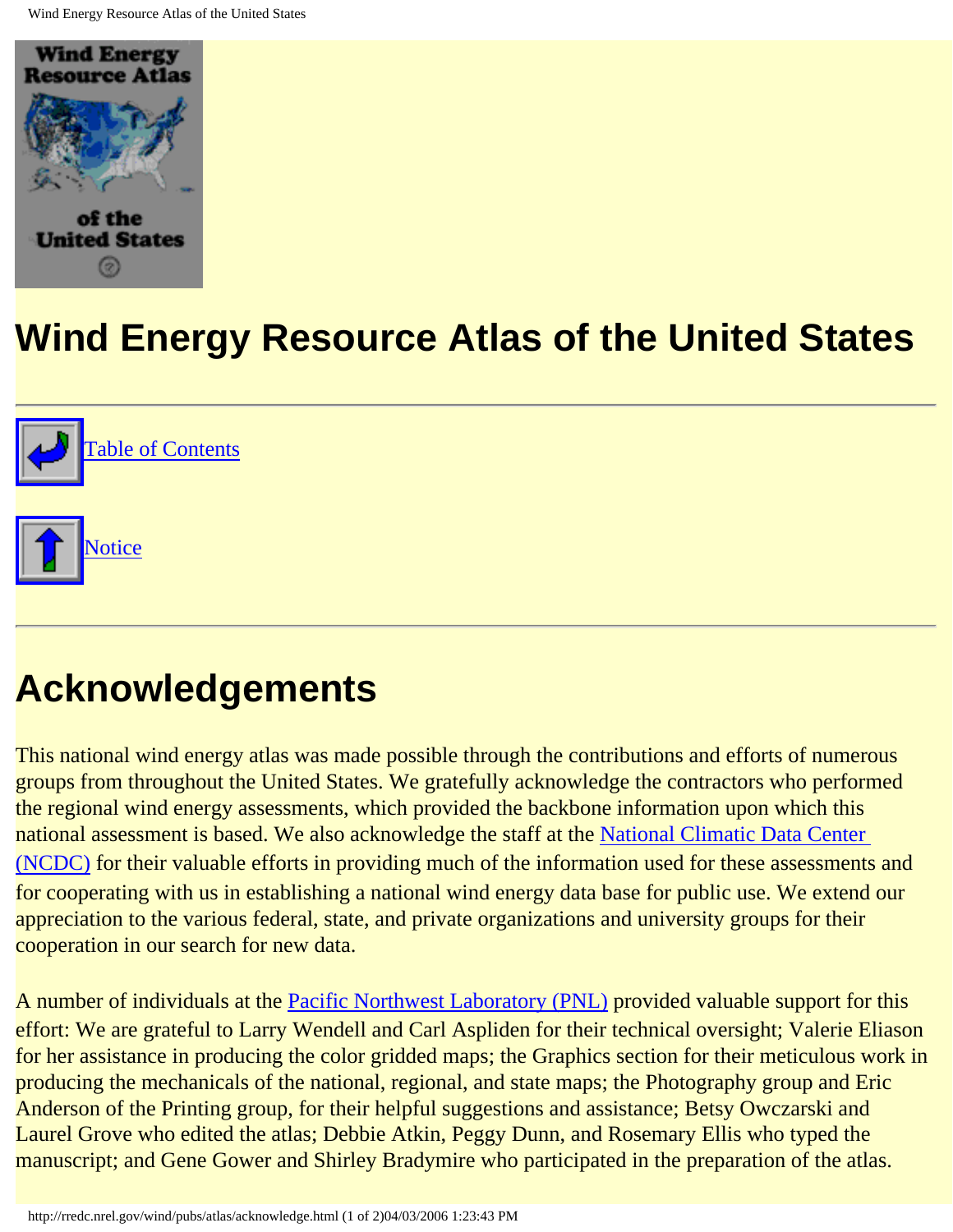



RReDC  [Return to RReDC Homepage](http://rredc.nrel.gov/) *( http://rredc.nrel.gov )*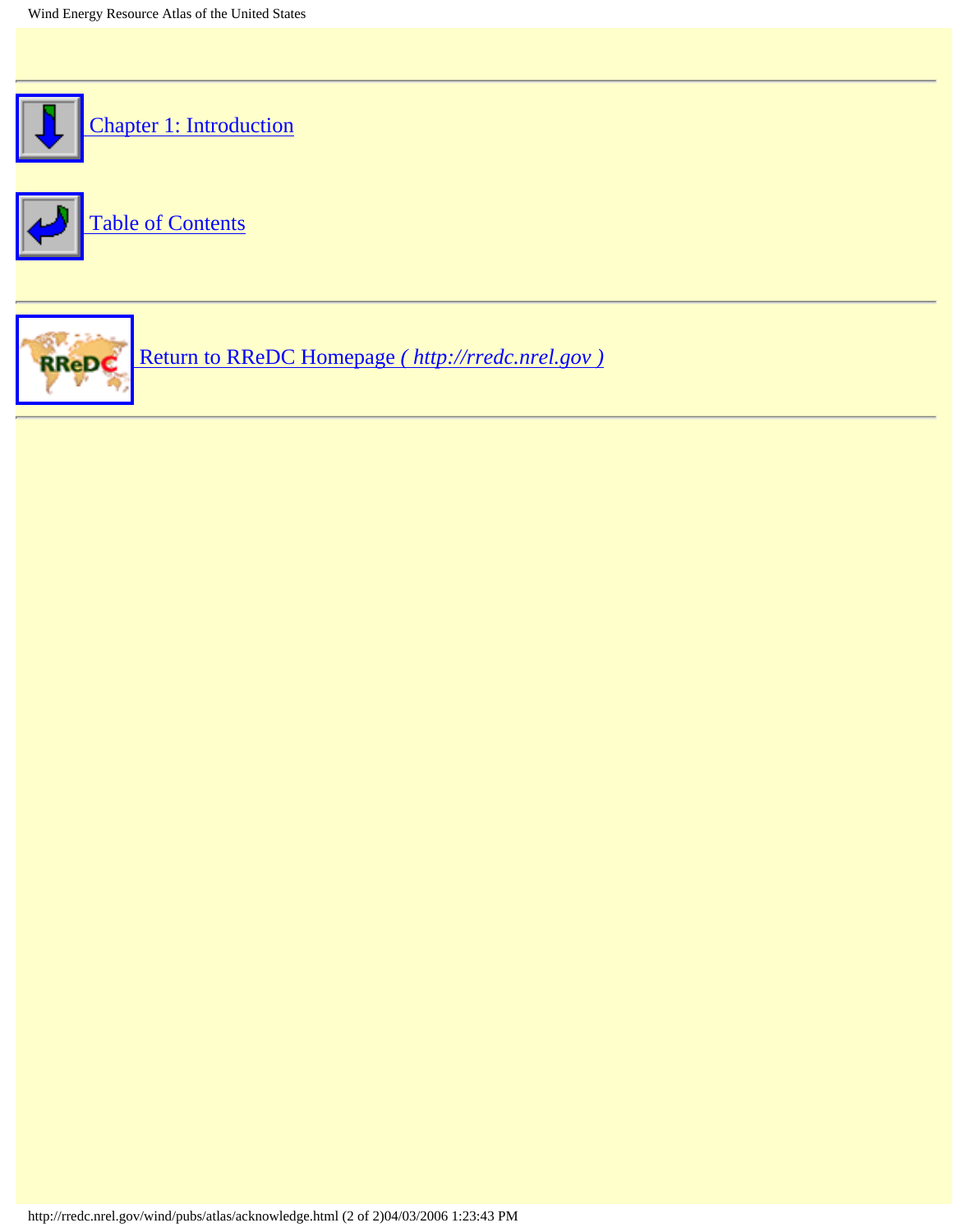<span id="page-17-1"></span><span id="page-17-0"></span>



# **Chapter 1: Introduction**

This atlas estimates wind energy resource for the United States and its territories, <sup>(a1)</sup>, and indicates general areas where a high wind resource may exist. This information is valuable to wind energy developers and potential wind energy users because it allows them to choose a general area of estimated high wind resource for more detailed examination. A siting document, such as that written by Hiester and Pennell (1981), can assist a potential user in going from wind resource assessment to site selection.

## **Background**

The national wind resource assessment was one of the initial goals of the Federal Wind Energy Program. Early research in wind characteristics included the development and application of techniques for estimating the magnitude and distribution of wind resource over a selected area. In 1979 and 1980, the [Pacific Northwest Laboratory \(PNL\)](http://www.pnl.gov/) used these resource assessment techniques in preparing twelve regional wind energy atlases covering the United States and its territories ([Map A-l](http://rredc.nrel.gov/wind/pubs/atlas/maps/A-1M.html) and [Table A-l](http://rredc.nrel.gov/wind/pubs/atlas/tables/A-1T.html)). The atlases depicted annual and seasonal average wind resource on a regional and state level. They also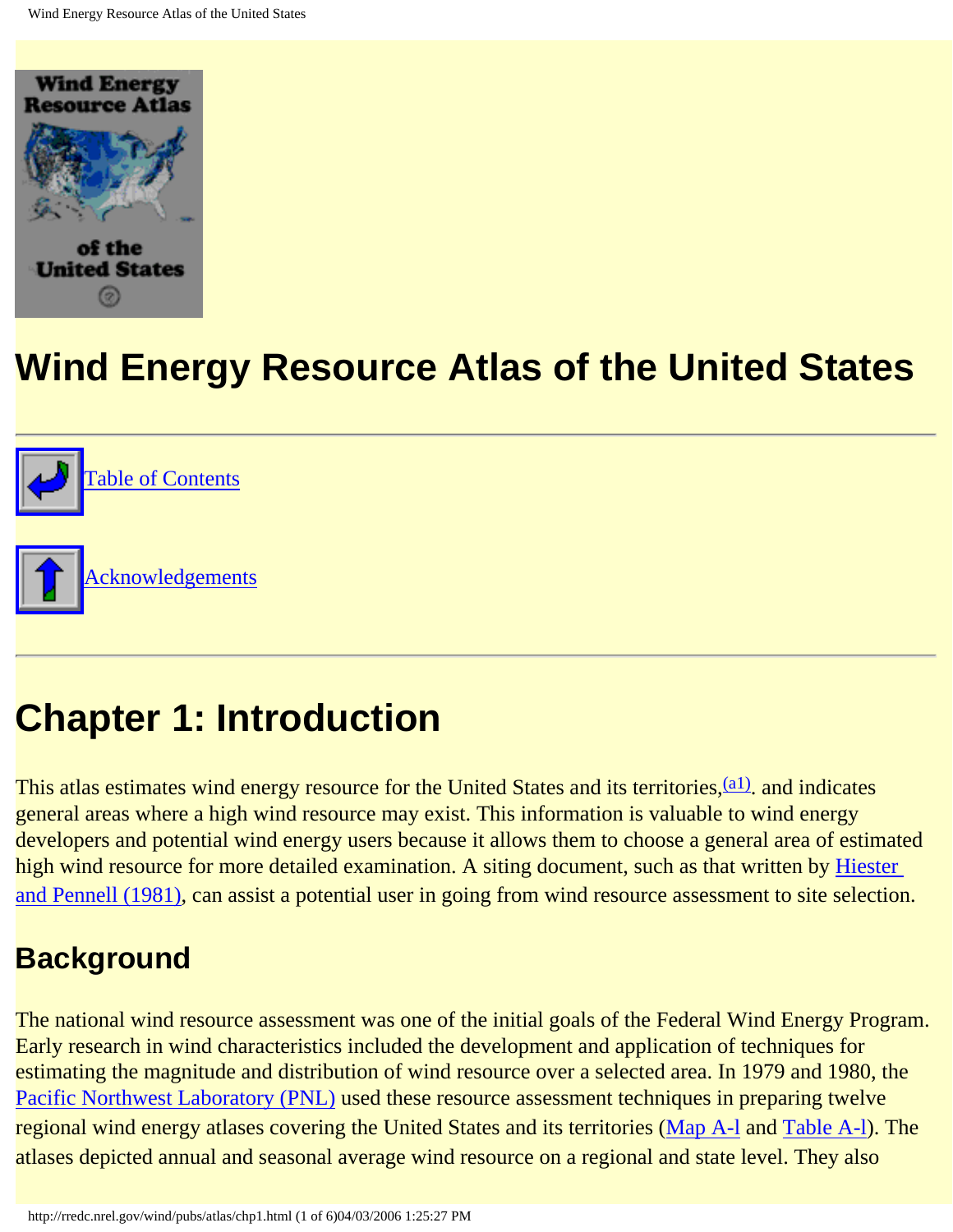included the wind resource's certainty rating and the areal distribution (percentage land area suitable for wind energy development) based on variations in land-surface form. In addition, summary national wind resource maps were produced (Wind Energy Maps 1982) based on a synthesis of the 12 regional assessments (Elliott and Barchet 1981).

A wide variety of data types and analysis techniques were utilized in performing the regional wind energy assessments. [Appendix A](#page-72-1) gives a complete description of the data sources and methodologies used in the regional assessments and their synthesis.

A wind energy data base containing detailed wind statistics for 975 stations in the United States was produced specifically for use in wind energy applications (Barchet 1981). This data base, which was used in producing regional wind energy assessments, was transferred to the [National Climatic Data](http://www.ncdc.noaa.gov/) [Center](http://www.ncdc.noaa.gov/) (Appendices [B](#page-96-1) and [C\)](#page-99-1).

The twelve regional wind energy resource atlases were based on data collected before 1979. Most of the data used in the assessments were collected at anemometer heights and locations that were not chosen for wind energy assessment purposes. In many areas estimated to have a high wind resource, the certainty rating of this estimate is low because few or no data were available for exposed locations. However, since the later 1970s, hundreds of new sites have been instrumented specifically for wind energy assessment purposes, and many of these have been located in areas thought to have high wind resource but where data were previously not available or were very limited.

# **Updating the Assessment**

In 1983, the U.S. Department of Energy (DOE) initiated a program administered by PNL to identify and assimilate new site data that could be useful in verifying or updating the wind resource estimates in many areas of the United States. The Pacific Northwest Laboratory contacted numerous federal, state, and private organizations throughout the country regarding existing or planned wind measurement studies to assess the wind energy resource or evaluate potential wind turbine sites. Hundreds of new sites were identified, many with records of sufficient duration to be useful in verifying or updating the previous wind resource estimates. For example, data were available from the DOE measurement program, at thirty-five potential wind turbine sites. The Bureau of Reclamation, Bonneville Power Administration, Western Area Power Administration, Alternative Energy Institute, and California Energy Commission, to name a few, have been involved with instrumenting numerous sites for wind energy assessment or siting purposes. Other organizations, such as the Tennessee Valley Authority (TVA), have performed updated wind energy assessments incorporating historical data from many sites that were not previously used in the regional atlases (e.g., historical data collected at TVA facilities).

New site data were identified and obtained for practically every region of the United States, and the majority of these new data were from areas estimated to have high wind resource in the regional atlases. Data were evaluated from approximately 270 new sites for use in verifying or updating the wind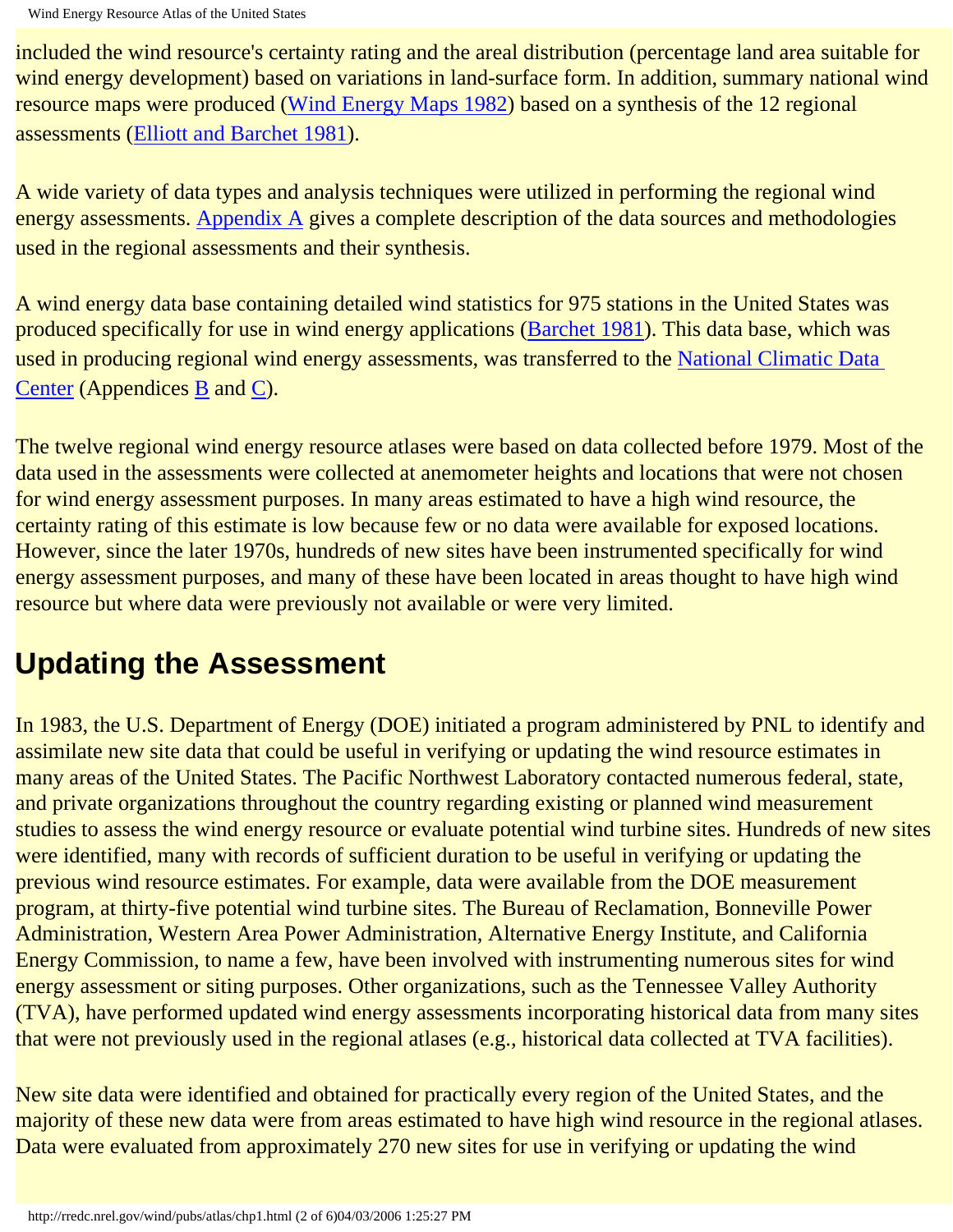resource estimates. Approximately 200 of these new sites were instrumented specifically for wind energy assessment purposes.

The annual and seasonal average wind power maps were revised, based largely on the examination and analysis of these new site data. Certainty ratings credited to the wind resource were revised, and the areal distribution maps were updated to reflect changes in the wind resource estimates. The identification, screening, and evaluation of the new site data and the procedures used in verifying or updating the wind resource, certainty rating, and areal distribution maps are described in [Appendix D.](#page-103-1) [Appendix E](#page-117-1) summarizes data from the 35 DOE measurement sites, also called "candidate sites."

## **Map Descriptions**

[Chapter 2](#page-23-1) presents the updated national maps of the annual and seasonal average wind resource, certainty rating, and areal distribution. The annual and seasonal average wind power maps appear in two forms: analyzed versions of the annual and seasonal average wind resource maps and gridded maps. Both are found in [Chapter 2.](#page-23-1) To prepare the gridded maps (Maps 2-6 through 2-25), the analyzed wind resource maps ([Maps 2-1 through 2-5](#page-5-1)) were divided into grid cells of 1/3° longitude by 1/4° latitude over the contiguous United States. The gridded maps were used to assess the certainty of the wind resource estimates and the areal distribution of the wind resources. Different-sized grid cells were used for Alaska, Hawaii, Puerto Rico, and the Virgin Islands.

The gridded maps of the wind resource given in [Chapter 2](#page-23-1) do not show some of the smaller scale features that are apparent on the analyzed maps. For this reason, the analyzed wind resource maps show greater detail than the gridded maps, especially in mountainous or coastal areas. However, the digitized maps of the wind resource allow the user to associate the wind power classes for specific grid cells with the certainty rating, land-surface form, or any other relevant quantity for those grid cells.

[Chapter 3](#page-36-1) presents regional summaries of the updated wind resource estimates (Maps 3-1 through 3-72). For each region, major wind resource areas are identified that have been estimated to have suitable wind energy potential for wind turbine applications. For those areas where little or no change was made from the resource estimate in the regional atlases, the descriptive text was extracted and reproduced here with very little revision. Maps of the annual average wind resource are presented individually for each state (or territory) in the region. Some of the larger states (i.e., Alaska, California, and Texas) are subdivided, whereas some of the smaller states are combined on one map. Each map has a latitude-longitude grid to facilitate locating specific places. In addition, each map shows the names of major cities, mountain ranges, geographical features, and prominent wind energy areas for reference purposes.

The wind resource maps estimate the resource in terms of wind power classes [\(Table 1-1\)](http://rredc.nrel.gov/wind/pubs/atlas/tables/1-1T.html), ranging from class 1 (the lowest) to class 7 (the highest). Each class represents a range of mean wind power density (in units of  $W/m^2$ ) or equivalent mean wind speed at the specified height(s) above ground. Areas designated class 3 or greater are suitable for most wind turbine applications, whereas class 2 areas are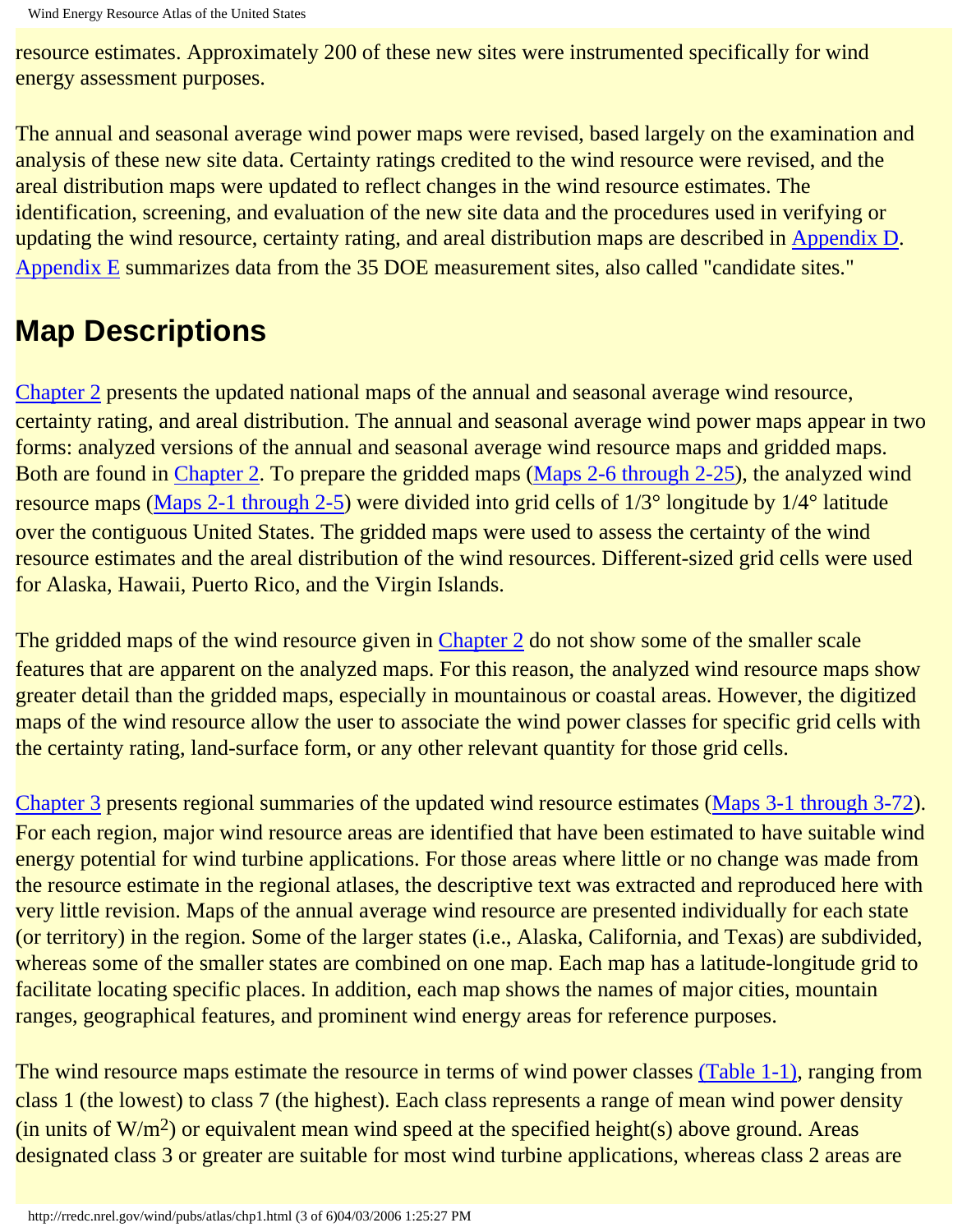marginal. Class 1 areas are generally not suitable, although a few locations (e.g., exposed hilltops not shown on the maps) with adequate wind resource for wind turbine applications may exist in some class I areas.

The wind power estimates apply to areas free of local obstructions to the wind and to terrain features that are well exposed to the wind, such as open plains, tablelands, and hilltops. Within the mountainous areas identified, wind resource estimates apply to exposed ridge crests and mountain summits.

Local terrain features can cause the mean wind energy to vary considerably over short distances, especially in areas of coastal, hilly, and mountainous terrain. Although the wind resource maps identify many areas estimated to have high wind resource, the maps do not depict variability caused by local terrain features.

This wind resource atlas was not intended to deal with variability on a local scale, but to indicate areas where high wind resource is possible. An example of a high wind resource area where considerable local variability occurs is Altamont Pass, California, an area where thousands of wind turbines have been installed. The national wind resource map depicts this area of high wind resource (which appears very small on the national scale map) but does not indicate the local variability which occurs within the area.

Siting handbooks that provide guidelines on siting small and large wind turbines (Wegley et al.1980, Hiester and Pennell 1981, Pennell 1982) address local terrain effects on the wind resource. For finer wind prospecting, consider the siting strategies described in these handbooks.

The wind resource analysis is based on data (where available) collected at heights of 20 to 60 m (65 to 200 ft) above ground at exposed sites. However, in most areas only near-surface data, 3 to 15 m (10 to 50 ft) above ground, were available for the assessment. Vertical extrapolation to 10 and 50 m (33 and 164 ft) is based primarily on the 1/7 power law [\(Appendix A](#page-72-1)) using data from exposed sites. Data available from many locations with measurements from more than one level indicate that, in spite of anomalies caused by terrain complexities and nocturnal jets at some locations, the 1/7 power law is generally appropriate ([Appendix D](#page-103-1)). The 1/7 power law conveniently provides wind power densities at 50 m (164 ft) that are twice those at 10 m (33 ft).

The wind power density incorporates in a single number the combined effect of the frequency distribution of wind speeds and the dependence of the wind power on air density and on the cube of the wind speed. In [\(Table 1-1\),](http://rredc.nrel.gov/wind/pubs/atlas/tables/1-1T.html) the table of wind power classes (which is repeated on the national wind resource maps), the relationship between the mean wind power density and the mean wind speed assumes a Rayleigh distribution<sup>(a2)</sup> of wind speeds and sea-level air density. The decrease of air density with altitude requires a higher mean wind speed to achieve a given wind power density. To obtain the same wind power density, the mean wind speed must be about 1% higher than shown in the table for every 304 m (1,000 ft) of elevation above sea level.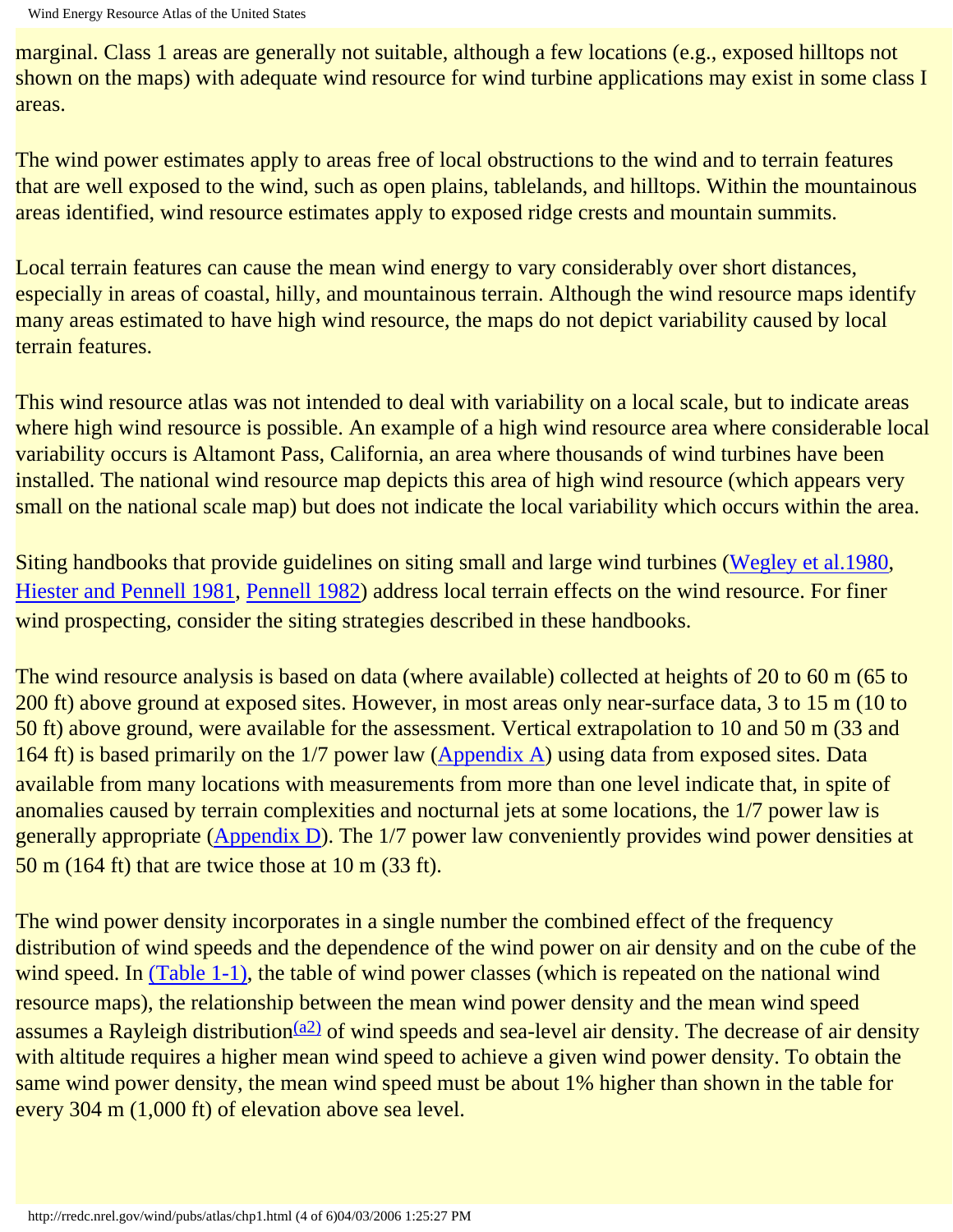[\(Table 1-2\)](http://rredc.nrel.gov/wind/pubs/atlas/tables/1-2T.html) shows why the annual average wind speed alone may not be a reliable indicator of the annual average wind power density. Data from the three locations listed indicate that the locations have identical mean wind speeds at 10 m (33 ft). However, the actual wind power density, which is based on the frequency distribution of the wind speeds, is substantially different for the three locations, such that each location has a different wind power class. The location in New York has a wind speed distribution which is approximated well by a Rayleigh wind speed distribution. The other two locations do not.

In extreme cases, the use of only the mean wind speed and the Rayleigh distribution to estimate the power density provides a much lower estimate than the actual power density. For example, a site near Ellensburg, Washington, has a mean annual wind speed of 5.2 m/s, which is class 3 wind power (160 W/ m<sup>2</sup>) if the Rayleigh distribution is applicable. However, because the distribution of wind speeds at this site is much broader than that of a Rayleigh distribution, the actual wind power is class 6 (320 W/  $m^2$ ), or twice that estimated by the Rayleigh distribution.

The complexity of the topography and availability of reliable measurements in the vicinity determined the certainty rating credited to the wind resource estimates for exposed locations. These criteria determined the certainty of the wind resource estimate for each grid cell. The maps show the distribution of certainty ratings ranging from 1 for the lowest degree of certainty to 4 for the highest degree of certainty. These maps, depicting the degree of certainty of the wind resource estimates, should be used in combination with the wind resource maps.

Another factor of interest in interpreting wind power resource estimates is their areal distribution, that is, the percentage of land area represented by a specified wind power class. As the ruggedness of the terrain increases, the percentage of land area well exposed to the wind decreases dramatically. [Maps in Chapter](#page-5-1)  [2](#page-5-1) show the areal distribution exceeding specified wind power classes. These maps indicate various areas of exposure, from mountainous terrain where only a small fraction of the land (<20%) is well exposed to flat terrain where most of the land (>80%) is well exposed.

<span id="page-21-0"></span>(a1) U.S. Territories considered are Puerto Rico, three U.S. Virgin Islands (St. Thomas, St. Croix, and St. John), and several U.S. Pacific Islands, or island groups - Midway, Wake and Johnston Islands, Guam, and the Northern Marianas, Marshalls, and Carolines. References to Pacific Islands or Virgin Islands apply only to these U.S. territories.

 $(a<sup>2</sup>)$  The Rayleigh distribution is an analytical expression of a probability density function of wind speed. It seems to fit many observed wind speed distributions reasonably well, although there are exceptions. The advantage of using the Rayleigh distribution is that it is completely specified by one parameter, the long-term average wind speed.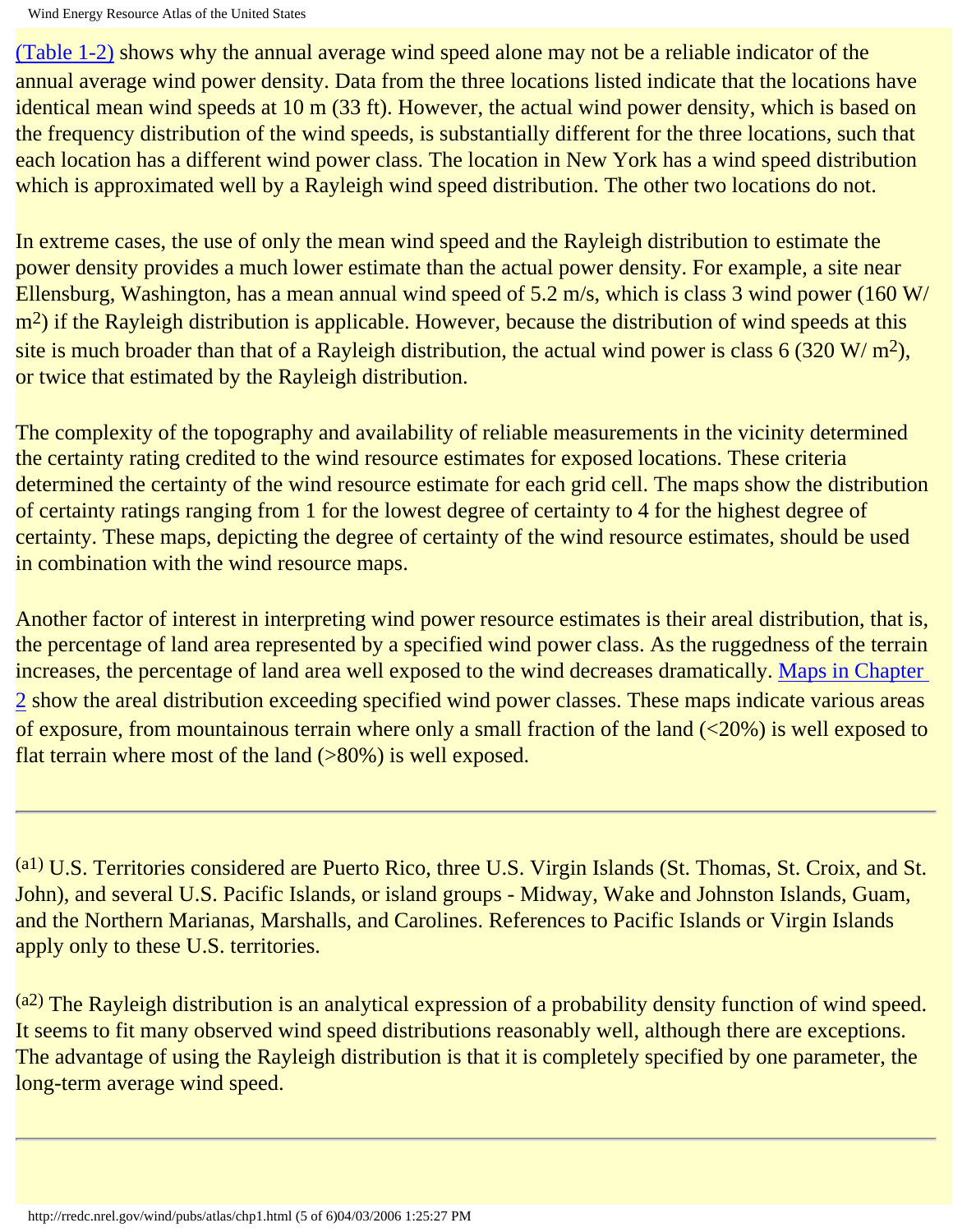

 [Chapter 2: The National Wind Resource](#page-23-1)



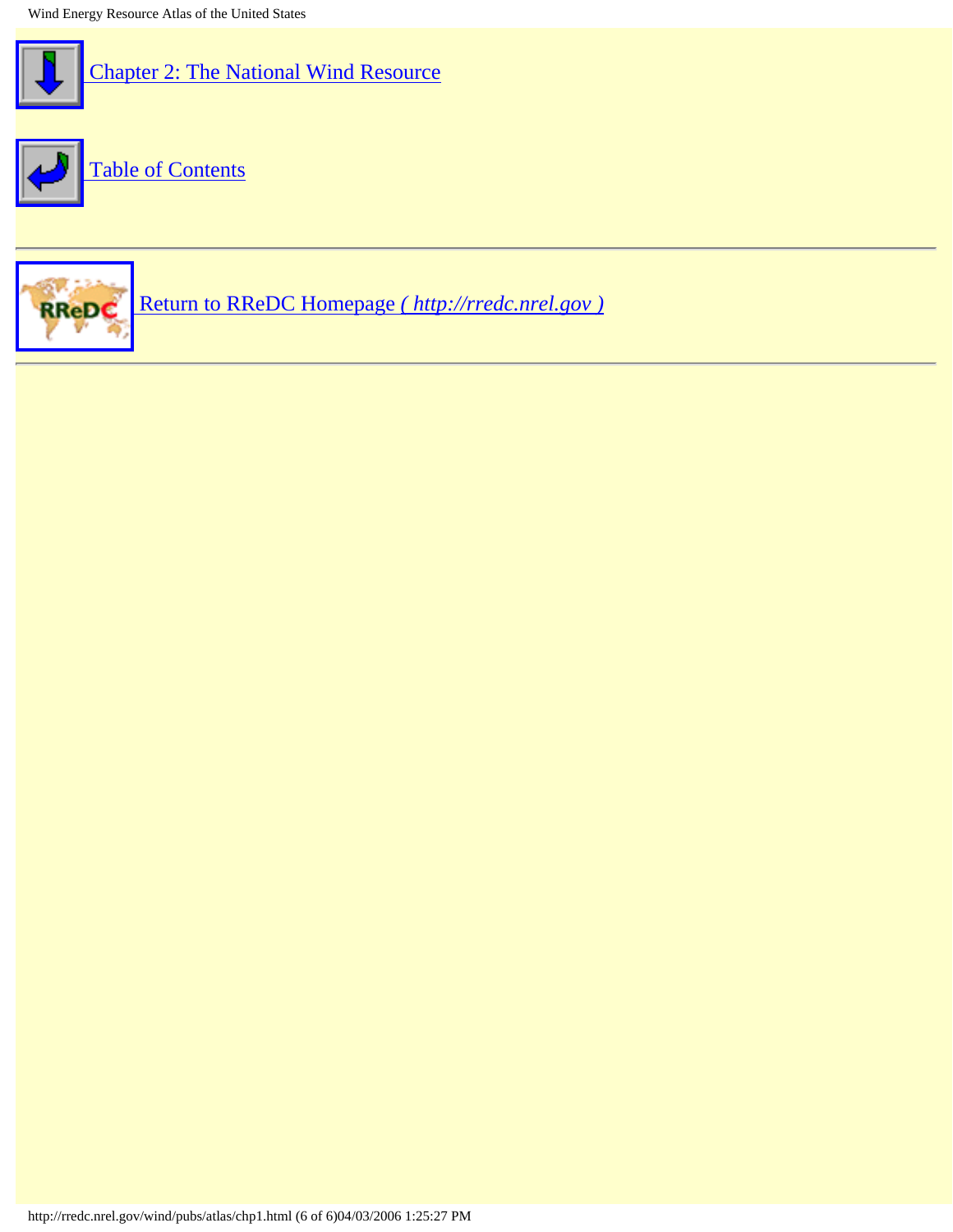<span id="page-23-1"></span><span id="page-23-0"></span>



# **Chapter 2: The National Wind Resource**

This chapter describes the geographical distribution of the wind energy resource throughout the United States and its territories, the certainty credited to the wind resource estimates, and the areal distribution (percentage land area) of the wind resource. Two types of national wind resource maps are provided: analyzed ([Maps 2-1 through 2-5](#page-5-1)) and gridded (Maps 2-6 through 2-25). Five fold out analyzed maps of the annual and seasonal average wind resource precede 20 gridded maps at the end of this chapter. Gridded maps are of the annual and seasonal average wind resource, the certainty rating of the resource estimates, and the areal distribution of the resource. They are shown for the contiguous United States, Alaska, Hawaii, Puerto Rico, and the Virgin Islands. Grid cells are 1/4° latitude by 1/3° longitude in the contiguous United States, 1/2° latitude by 1° longitude in Alaska, and 1/8° latitude by 1/8° longitude in Hawaii, Puerto Rico, and the Virgin Islands.

Because of the large areal extent of the Pacific Islands and the sparseness of the data for these islands, no wind resource information was digitized for inclusion in the gridded maps. Also, these islands are not shown on the analyzed maps [\(2-1 through 2-5](#page-5-1)), although a brief description of the estimated wind resource for these islands is included in the map description on analyzed [Map 2-1.](http://rredc.nrel.gov/wind/pubs/atlas/maps/chap2/2-01m.html) For information on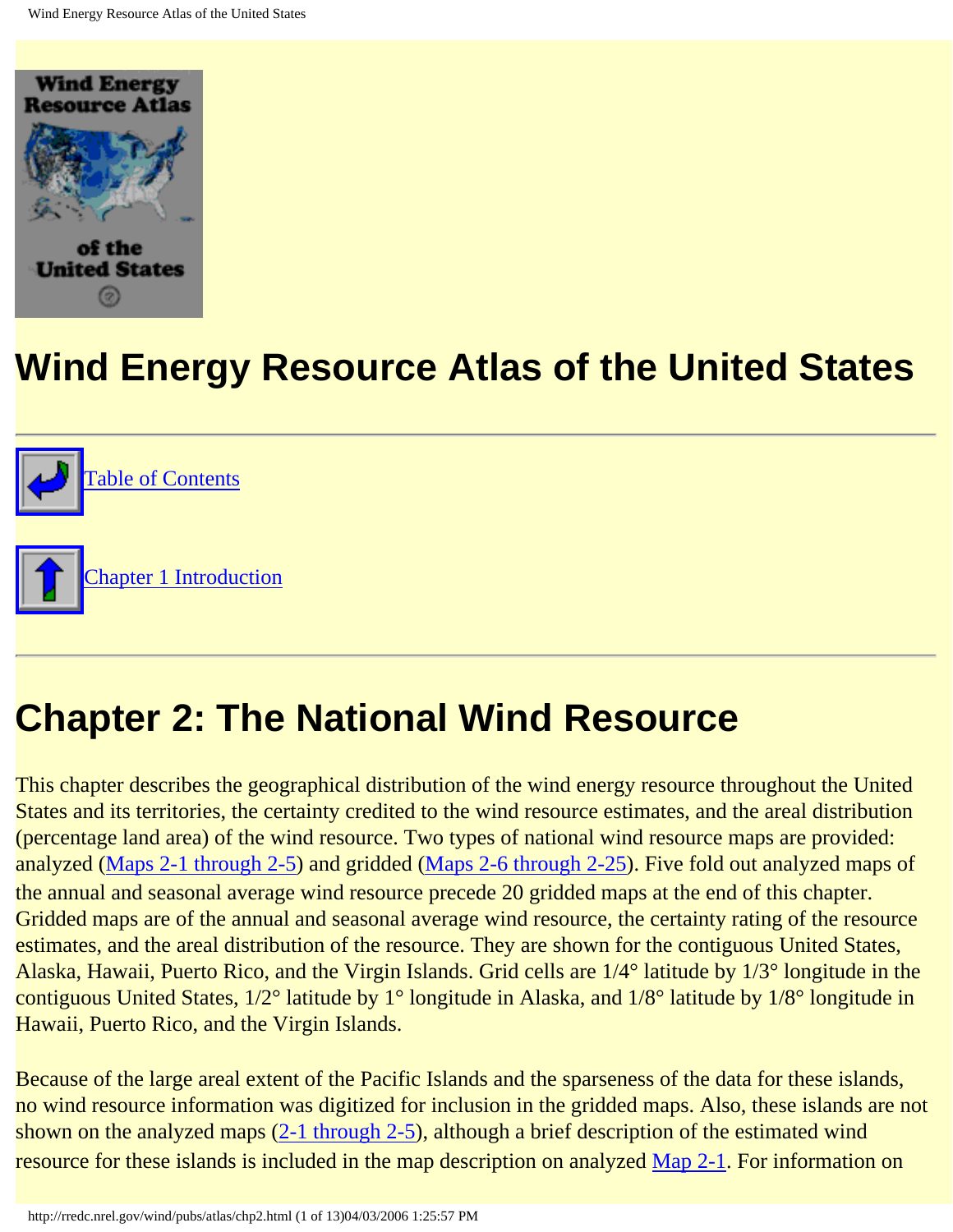the Pacific Islands, refer to [Chapter 3](#page-36-1) for maps and descriptions of these areas. Also, refer to the wind energy atlas (Volume 11) covering the Pacific Islands.

Chapter 1 provides information on how to interpret these maps. In the following discussions about the wind power maps, many references are made to specific geographic locations. Refer to the regional and state maps in [Chapter 3](#page-36-1) (Maps 3-1 through 3-72) to identify unfamiliar locations.

## **Annual Average Wind Resource**

Areas that are potentially suitable for wind energy applications (wind power class 3 and above) are dispersed throughout much of the United States (Maps 2-6 and 2-16). Major areas of the United States that have a potentially suitable wind energy resource include: much of the Great Plains from northwestern Texas and eastern New Mexico northward to Montana, North Dakota, and western Minnesota; the Atlantic coast from North Carolina to Maine; the Pacific coast from Point Conception, California to Washington; the Texas Gulf coast; the Great Lakes; portions of Alaska, Hawaii, Puerto Rico, the Virgin Islands, and the Pacific Islands; exposed ridge crests and mountain summits throughout the Appalachians and the western United States; and specific wind corridors throughout the mountainous western states.

In the Great Plains, class 5 wind resource is found over elevated areas of North Dakota, such as the Pembina and Missouri escarpments and Turtle Mountains, and the hilltops and uplands of the Missouri Plateau in southwestern North Dakota and high plains in northwestern Montana near Cut Bank. Class 4 wind resource exists over hilltops and uplands of eastern Montana and high plains in northwestern Montana, much of North and South Dakota, the Sand Hills of Nebraska, western Minnesota, northwestern Iowa, the Texas Panhandle, northwestern Oklahoma, southcentral Kansas and the Flint Hills of eastern Kansas, uplands of eastern Colorado, and parts of northeastern New Mexico.

Exposed coastal areas in the Northeast from Maine to New Jersey and in the Northwest southward to northern California indicate class 4 or higher wind resource. Class 4 or higher wind resource also occurs over much of the Great Lakes and coastal areas where prevailing winds (from the strong southwest-tonorthwest sector) have a long, open-water fetch. Class 3 wind resource can be found along exposed coastal areas from Delaware to North Carolina, much of the California coast north of Point Conception, and the Texas coastal areas from the Mexican border northward to Galveston. Along many coastal areas, the abrupt increase of surface roughness inland from the coastline because of vegetation and topography can rapidly attenuate the wind resource inland. Notable exceptions occur along the Texas coast and Cape Cod in Massachusetts where the coastal wind resource extends inland a considerable distance.

Many of the higher exposed ridge crests and mountain summits in the eastern and western United States experience high wind resource, because mean upper-air wind speeds are strong over most of the contiguous United States during much of the year. However extreme winds, icing, and inaccessibility caused by poor weather and snow depths during the winter severely restrict the suitability of many of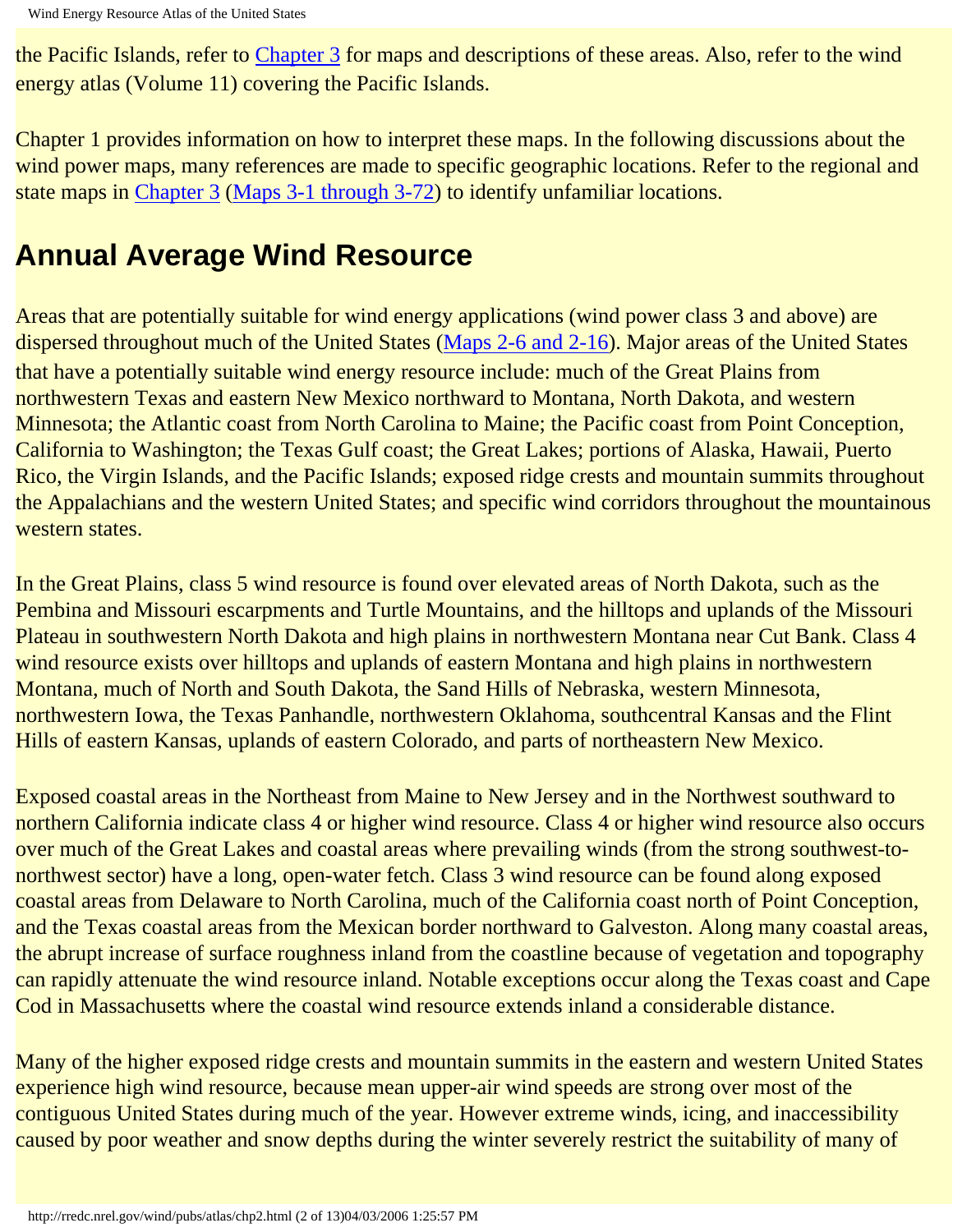these areas for wind energy development.

In basins, valleys, and lowland plains throughout the mountainous regions, mean annual wind power is generally low. During colder months, cold air often fills the basins and valleys, creating a vertical temperature profile that frequently remains stable throughout the day because of low insolation. Under these stable surface conditions, vertical mixing of the atmosphere is limited, and light surface winds usually persist in the lowland areas, even though winds may be strong on nearby higher terrain. In warmer months, although insolation and vertical mixing increase, mean wind speeds aloft are much lower than in colder months.

However, high wind resource at relatively low elevations in mountainous regions can occur where the air flow is channeled through constrictions or corridors that enhance the wind speeds. These wind corridors vary in width from just a few kilometers to over 50 km (31 mi). On the national maps, most of these wind corridors appear relatively small in geographical extent and many are hardly noticeable among the vast expanse of mountain ranges in the western United States. However, because many of these wind corridors serve as primary transportation corridors, they are easily accessible, in contrast to the higher mountain summits and ridge crests. Moreover, weather conditions are not nearly as severe in these corridors as they are on the higher mountain ranges. Thus, considerable activity in wind energy development is taking place in many of these wind corridors in the western United States. However, smaller scale terrain features within these corridors, combined with the larger scale channeling effects, can cause extreme local variability throughout many of these corridors and complicate the siting process.

Some notable corridors where class 4 or higher wind resource can be found are located in California, Oregon, Washington, Montana, and Wyoming. Isolated corridors with high resource may occur in some of the other states where mountainous terrain exists. In California, several corridors through the Coast Range occur from east of San Francisco southward to San Diego. Some of the notable corridors in California shown on the national annual average wind power map are in the areas of San Gorgonio, Tehachapi, Altamont and Pacheco Passes and the Carquinez Straits. In addition to these passes, high wind resource occurs over some of the lower ridges of the Coast Range in southern California. In Oregon and Washington, the two most notable corridors are the Columbia River corridor, which extends about 200 km (124 mi) eastward from Portland, Oregon, and the corridor in the vicinity of Ellensburg, Washington. In Montana, high wind corridors occur in the areas of Livingston, Whitehall and Harlowton-Judith Gap. In Wyoming, a broad gap over 100 km wide (62 mi) through the Rocky Mountains creates the vast wind corridor of high wind resource in southern Wyoming.

In Alaska, high wind resource (up to class 7) occurs over the Aleutian Islands, much of the coastal areas of northern and western Alaska, offshore islands in the Bering Sea and Gulf of Alaska, and over mountainous areas in northern, southern, and southeastern Alaska. Basins and valleys in interior Alaska generally have class 1 or 2 wind resource. A few corridors in interior Alaska are estimated to have high wind resource.

In Hawaii, interactions between prevailing trade winds and island topography determine the distribution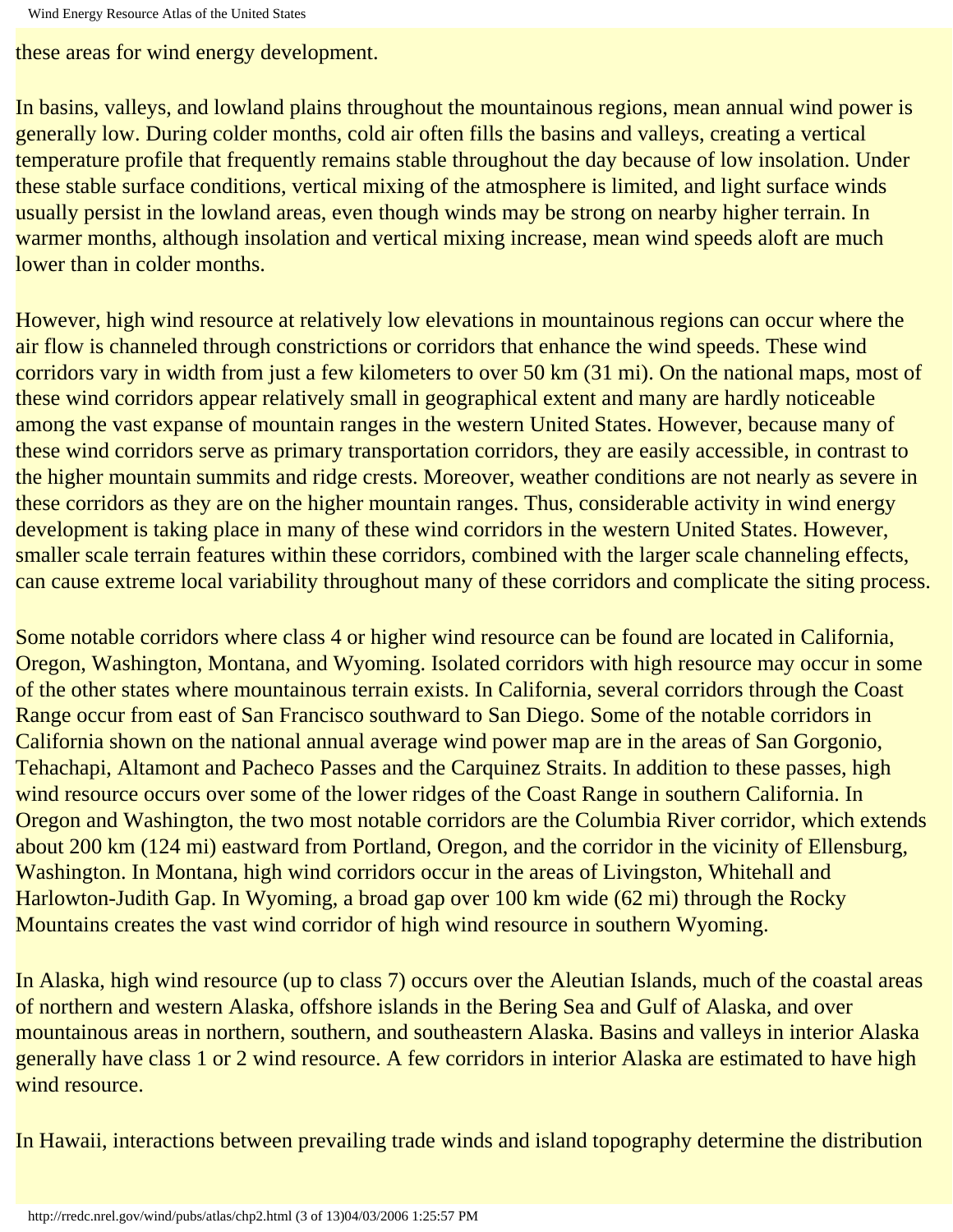of wind power. On all major islands, trades accelerate over coastal regions at the island corners. The best examples are regions of class 6 or higher wind power on Oahu, Kauai, Molokai, and Hawaii.

In Puerto Rico, class 3 or 4 wind resource is possible at sites along the northern and eastern coasts, which are well exposed to the prevailing trade winds, and at higher peaks and ridges in the interior.

The Virgin Islands are shown on the gridded map but not on the analyzed map. Wind resource of at least class 3 is possible at well-exposed sites on the central ridges, the northern, eastern, and southern coasts of St. Thomas, St. John, and St. Croix, as well as the windward sides of the smaller islands.

For the Pacific Islands, which are not shown on either the gridded or analyzed annual maps, please refer to [Chapter 3](#page-36-1) for maps and descriptions of these islands.

## **Seasonal Variations of the Wind Resource**

Because there is considerable seasonal variation in the wind energy resource, with maxima in winter and spring and minima in summer and autumn throughout most of the contiguous United States, assessments of the wind energy resource have also been produced for each season. The geographical distribution of the wind resource throughout the nation is portrayed for each of the seasons in Maps 2-12 through 2-15 and 2-22 through 2-25. The Pacific Islands are not shown on the gridded or analyzed maps. However, a discussion of the seasonal variations of the wind resource for these islands based on wind power values estimated from ship wind data is included in this chapter. For further information on these islands, refer to [Chapter 3](#page-36-1) of this atlas and Volume 11 of the wind energy atlas covering the Pacific Islands. The season of maximum wind energy is winter in most of Alaska and many of the Pacific Islands, and summer in Hawaii, Puerto Rico, and many of the Virgin Islands. A substantial portion of the United States has class 3 or higher wind resource in spring and winter, whereas a considerably smaller portion has class 3 and above wind resource in summer. The distribution of wind resource throughout the United States in winter, spring, summer, and autumn is described more completely in the following four sections.

### **Winter Wind Resource (December, January, February)**

In winter, mean upper-air wind speeds are stronger than in any other season over most of the contiguous United States. Class 3 and above wind resource can be found at exposed sites throughout most of the contiguous United States except for the southeastern United States (excluding ridge crests), much of southern Texas, the basins and valleys of the western United States, and heavily forested areas and sheltered valleys and basins of the northeastern United States. Over the northern Great Plains, class 5 wind resource is found in winter over portions of North and South Dakota. Class 5 and 6 resource occurs over portions of the high plains in northwestern Montana from Great Falls to the Canadian border. Class 4 wind resource covers a substantial part of the northern Great Plains, including much of the Dakotas, hilltops and uplands of eastern Montana, and the Sand Hills of Nebraska. The class 4 wind resource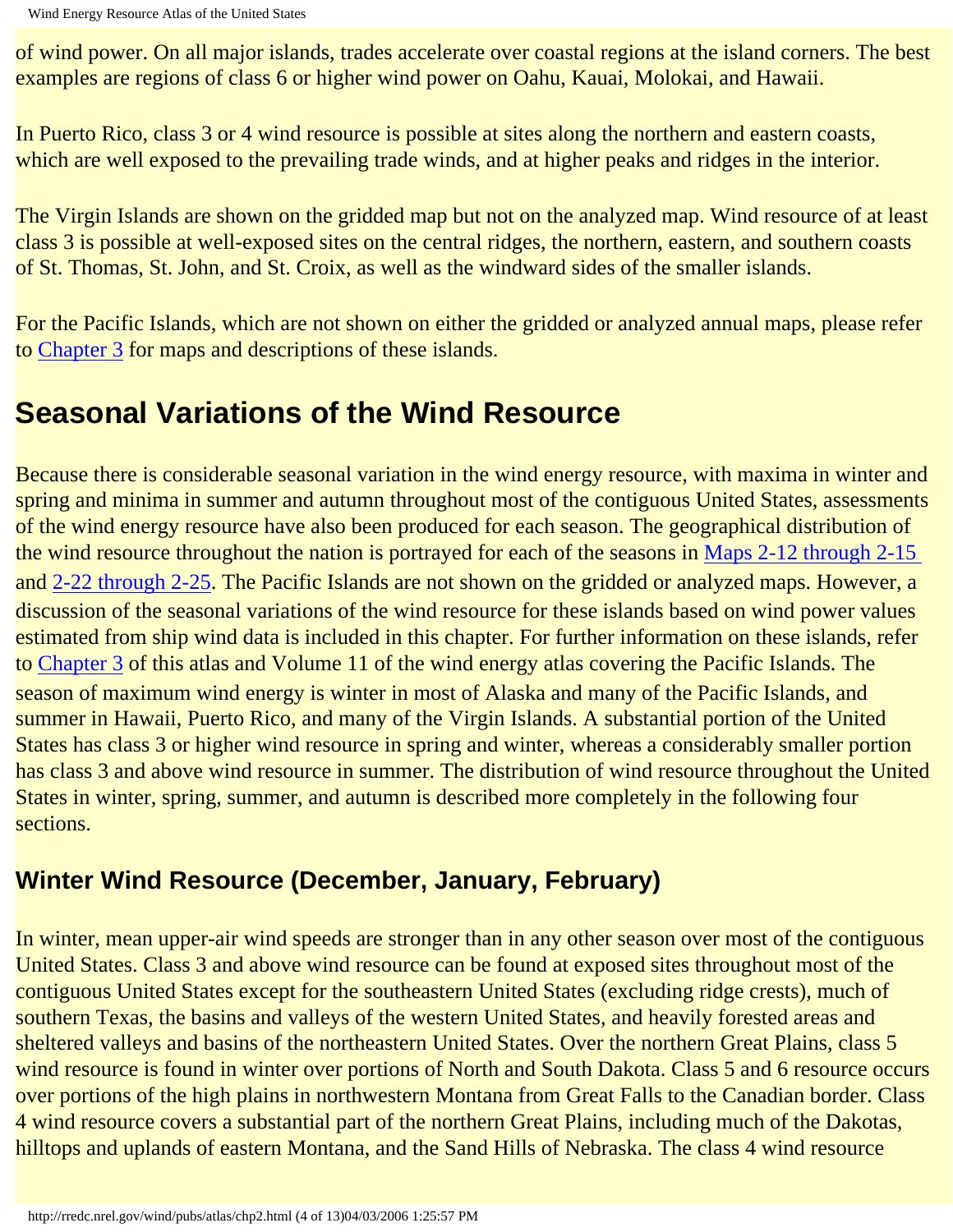extends eastward into western and southern Minnesota and much of Iowa, hilltops and uplands in southwestern Wisconsin, and a portion of central Illinois.

Over the southern Great Plains, class 4 is prevalent over a portion of the Texas Panhandle, northwestern Oklahoma, and southcentral Kansas. Class 4 also occurs over the Flint Hills of eastern Kansas, portions of eastern Colorado, and extreme northwestern Kansas, and hilltops in northeastern New Mexico. A band of class 4 is estimated to exist along elevated areas of the Ozark Plateau in southern Missouri and over ridge crests and mountain summits of the Boston and Ouachita mountains in western Arkansas and eastern Oklahoma.

Exposed coastal areas in the Northeast and Northwest have class 5 or above wind resource in winter. Large portions of the Great Lakes shorelines and islands are estimated to have class 5 or 6 wind resource in winter. Class 3 or 4 wind resource can be found in winter along the coastal areas of much of central and northern California, North Carolina, Virginia, Texas, parts of Louisiana, and the Florida Keys.

In the East, from Tennessee and North Carolina northward to Maine, many exposed uplands, hilltops, and lower mountain summits are estimated to have class 4 wind resource in winter.

Many of the higher exposed ridge crests and mountain summits in the eastern and western United States experience as much as class 7 wind resource for a winter average. However, extreme winds, icing, and inaccessibility caused by poor weather and snow depths during winter severely restrict the suitability of many of these areas for wind energy development.

Although mean upper-air wind speeds are strongest in the winter, mean wind speeds are generally low in basins, valleys, and lowland plains throughout the mountainous regions. Cold air often fills the basins and valleys, creating a vertical temperature profile that frequently remains stable throughout the day because of low insolation. Under these stable surface conditions, vertical mixing of the atmosphere is limited, and light surface winds usually persist in the lowland areas, even though winds may be strong on nearby higher terrain. Thus, basins, valleys, and lowlands throughout the mountainous regions generally have only class 1 or 2 wind resource in the winter.

However, high wind resource in the winter can occur in areas where cold air drainage from higher elevations to lower elevations is channeled through constrictions or corridors that enhance the wind speeds. These wind corridors vary in width from just a few kilometers to over 50 km (31 mi). Highest wind speeds are usually near the corridor outlets. Wind corridors that have class 3 and above wind resource in the winter are located near Portland (the western part of Columbia River gorge) and La Grande, Oregon; Strevell, Idaho, near the Idaho-Utah border, about 120 km (75 mi) southeast of Twin Falls; Whitehall, Livingston, and Judith Gap, Montana; Cody, Wyoming; Santa Fe, New Mexico; and Milford, Utah. Several corridors are found in southern and central Wyoming, where prevalent high wind speeds are channeled and enhanced. An example of this is the area around Medicine Bow, Wyoming, where prevailing westerly winds are channeled between the Medicine Bow Mountains to the south and the Shirley Mountains to the north. This area has class 7 wind resource in the winter.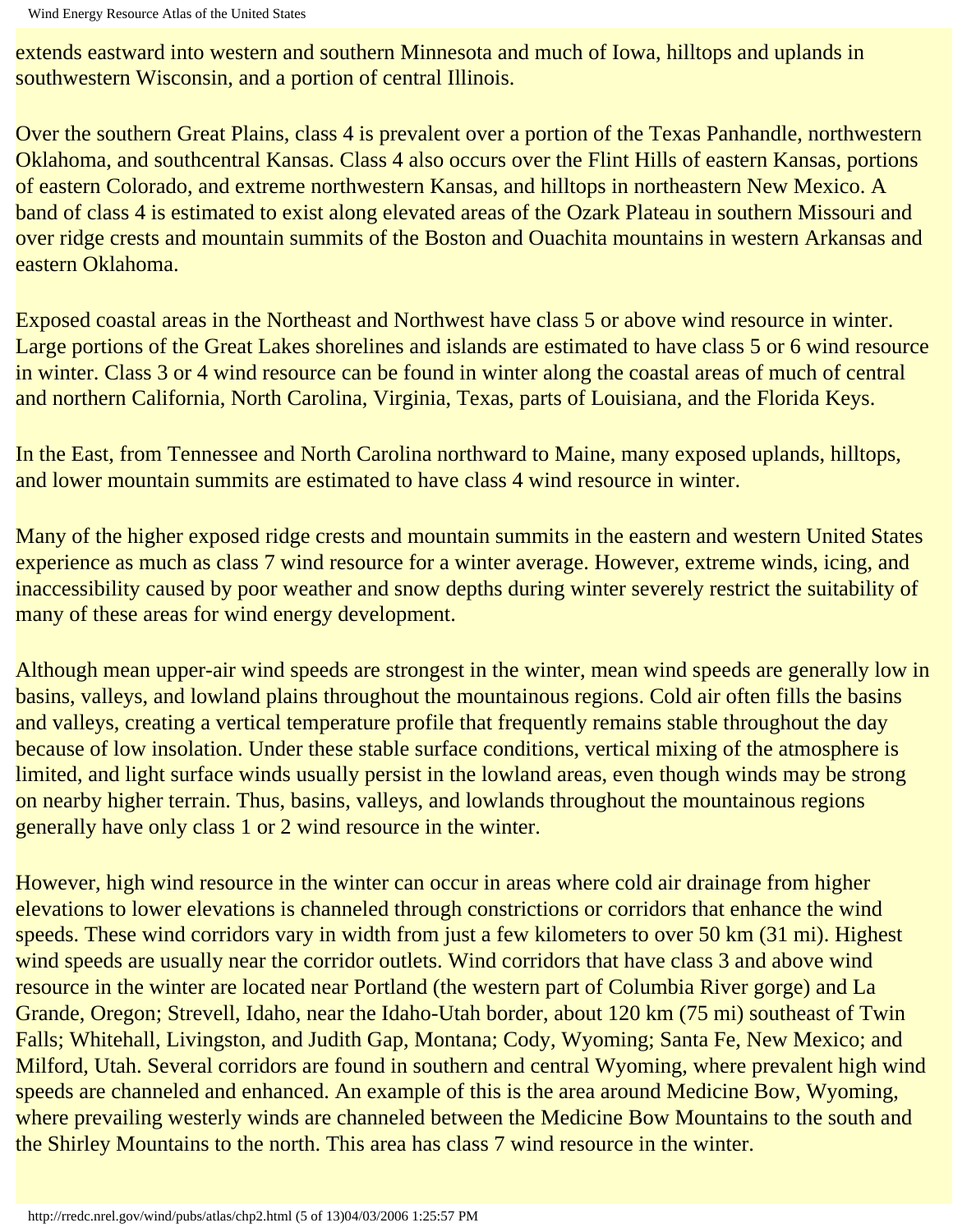Throughout most of Alaska, winter is the season of maximum wind power. Areas with winter maxima include all of the southeast and southwest subregions, all mountain areas, and the west coast of southcentral Alaska. Very high wind resource (class 6 and 7) in winter occurs over the Aleutian Islands, much of the coastal areas of northern and western Alaska, offshore islands in the Bering Sea and Gulf of Alaska, and over some mountainous areas in southern and southeastern Alaska. Basins and valleys in interior Alaska generally have only class 1 or 2 wind resource. A few corridors in interior Alaska where the winds are channeled and enhanced have high wind resource in winter.

In Hawaii during winter, the trade winds are less frequent, though migratory anticyclones can produce strong trades for prolonged periods. Low pressure systems and intense cold fronts occasionally produce strong southwesterly and westerly winds. However, these systems do not occur often enough to alter the basic power density distributions. Wind power is greatest on coastal corners exposed to prevailing trade winds. Each island has some area of class 6 wind power. The Kohala and South Point areas on the island of Hawaii experience wind power of class 7 as does Ilio Point on northwestern Molokai.

For the Pacific Islands, winter is the season of maximum wind power over much of the region. Winter in American Samoa is June through August. Except for Guam (the largest Pacific Island), seasonal wind power values are presented for the surrounding ocean areas only. Cold air outbreaks from the Asian winter monsoon produce strong trade winds over the western North Pacific. Very high wind resource (class 6 and 7) is estimated for the Marshalls, the Northern Marianas and the ocean area around Guam. Class 4 wind resource is estimated for the southern mountains of Guam, while class 3 power is estimated for the rest of the island. Class 3 and 4 wind resource is estimated for the Carolines, which are located away from the major winter trade wind belts. Class 4 power is estimated for American Samoa, which is exposed to winter trade winds. Wake, Johnston, and Midway are estimated to have class 6 and 7 wind power.

Over Puerto Rico in winter, class 4 wind resource is estimated for the higher peaks and ridges in the interior. Class 3 wind resource is predominant at sites along the northern and eastern coasts, which are well exposed to the prevailing trade winds.

Over the Virgin Islands in winter, class 3 wind resource is estimated for exposed sites on the northern and eastern coasts. Class 4 is estimated for some of the higher ridge crests on St. Thomas and St. John.

## **Spring Wind Resource (March, April, May)**

In spring, the mean upper-air flow is weaker than in winter but remains quite strong over most of the contiguous United States, although its strength decreases as spring progresses from March to May. Thus, in spring the wind resource is generally less than in winter on mountain summits and ridge crests (except in the extreme southern part of the Southwest) and exposed coastal areas of the Northwest, Northeast, and Great Lakes.

Because incoming insolation is greater in spring than in winter, temperature profiles are less stable, and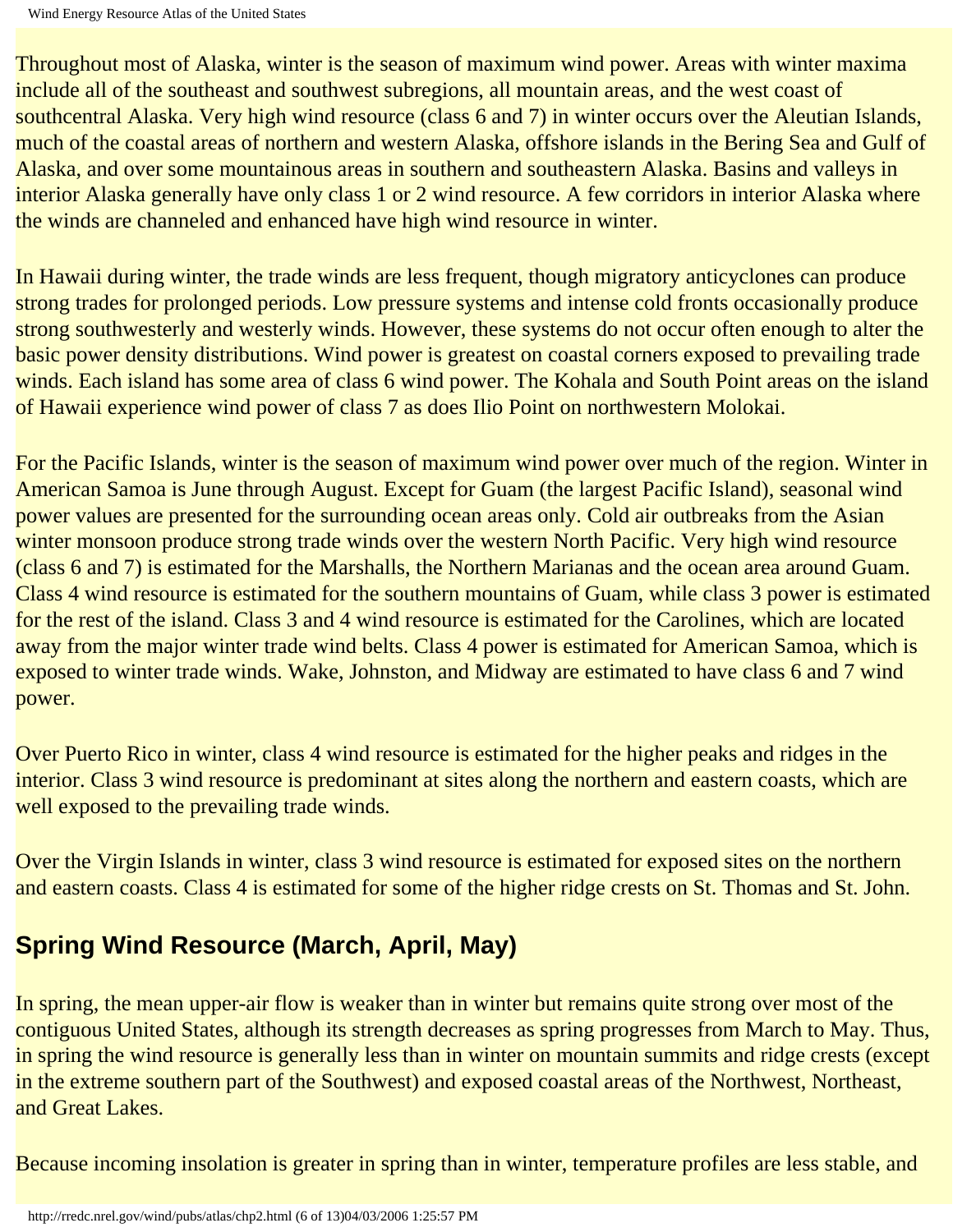more vertical mixing in the surface layer results than in winter. Therefore, near-surface mean wind speeds over the valleys, basins, and plains throughout most of the United States west of the Mississippi River are generally greater in spring than in winter. In the eastern third of the United States, mean wind speeds over the plains, basins, and valleys in spring are about the same magnitude as in winter or only slightly less, even though mean upper-air wind speeds are considerably greater in winter than in spring.

In spring, the coastal regions exhibit the greatest thermal contrasts between land and sea. The combined effects of weakened, but still significant, upper-air flow and regional, thermally induced flow in the coastal areas produce wind powers in the spring that exceed those in winter along much of the California coast and south Texas coast and are comparable to those in winter along much of the southern Atlantic coast, the Gulf coast, and the coastal areas of the western Great Lakes.

In spring, class 3 and above wind resource occurs at exposed areas throughout much of the United States, except the southeastern United States where class 3 and above is restricted to exposed mountain summits and ridge crests in the Appalachians and coastal areas from North Carolina northward.

Over much of the central United States from eastern Montana to Minnesota and south to Texas, wind power reaches a maximum in the spring. Areas of highest wind resource over this region, class 6, occur in the northern Great Plains over elevated escarpments and uplands throughout North Dakota, near Rapid City in South Dakota, and uplands near Circle, 110 km (70 mi) north of Miles City in eastern Montana. Class 5 occurs over the high plains of the Texas Panhandle, northwestern Oklahoma, and southcentral Kansas.

Areas of southern and central Wyoming and northwestern Montana that had class 6 and 7 in winter decrease by 1 to 2 power classes in spring.

Exposed coastal areas along the Pacific coast (north of Point Conception, California) have class 4 power in spring, and the wind power is accelerated to class 5 around more prominent capes such as Cape Blanco, Oregon, and Cape Mendocino, California. Exposed coastal areas of the Northeast (from North Carolina north to Maine) have class 4 and 5 power, increasing to class 6 over Cape Cod and Nantucket Island, Massachusetts. Class 4 and 5 resource occurs over much of the Great Lakes and their exposed coastal areas.

Along the south Texas coast, wind power in spring increases inland from class 3 over the outer coastal increased convection from greater solar heating. These factors reduce the wind power at exposed mountain locations from class 4 in winter to class 3 in spring.

Over the Virgin Islands, the trade winds weaken slightly in spring; thus, only class 2 wind power is typical of exposed coastal locations on the windward sides of the three main islands and the smaller islands. Class 3 wind power is estimated for some of the exposed ridge crests on the islands.

## **Summer Wind Resource (June, July, August)**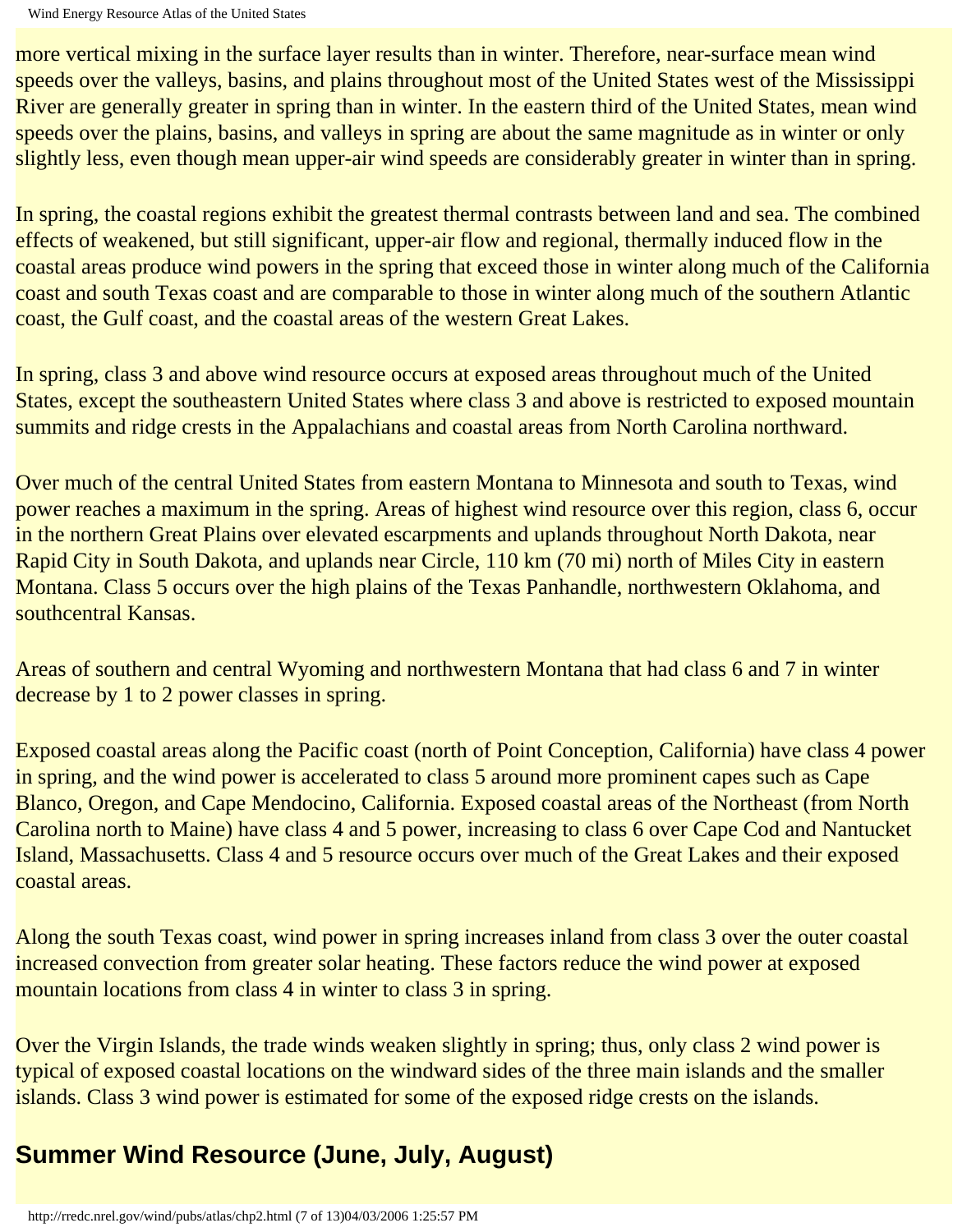In summer, wind speeds aloft diminish, and wind power is at its lowest over most of the United States. Although only class 1 or 2 wind power occurs over much of the contiguous United States, areas of class 3 or higher wind resource occur over much of the northern and southern Great Plains, the Great Lakes, the south Texas coast, the Pacific coast from southcentral California northward to Oregon, southern Wyoming, the wind corridors in specific areas of California, Oregon, Washington, Montana, and Utah, and exposed mountain summits and ridge crests throughout the West. In the Northeast, class 3 wind power in summer can be found over Cape Cod and Nantucket Island, Massachusetts, and exposed ridge crests in Vermont, New Hampshire, and Maine.

Summer is the season of maximum wind energy in Hawaii, Puerto Rico, the Virgin Islands, and parts of California, Oregon, and Washington. In these regions, specific areas have high wind energy resource in the summer.

Along the West Coast, class 3 or 4 wind resource occurs at exposed coastal areas from Point Conception, California, north through Oregon. Persistent, strong north-to-northwest winds, which occur during summer along much of the West Coast, are associated with the summer anticyclone (highpressure system) over the eastern Pacific Ocean. The southern California coastline south of Point Conception has low wind power potential, because it is sheltered from the strong northwest winds by the Transverse Range. Major coastal capes that protrude into northerly flow experience the highest power, such as Cape Blanco and Cape Mendocino. Concave coastal areas, which are typically located between the protruding capes, typically have low-to-marginal wind resource (class 1 to 2) because they are sheltered from the strong northerly winds. The abrupt increase in surface roughness inland from the coastline, because of vegetation and topography, further slows the wind.

High wind resource in the Pacific coast states occurs inland where strong surface-pressure gradients created by the cold water and warm interior force marine air through the major gaps in the mountains into the interior. Strong, persistent winds occur during most of the summer in these wind corridors. Areas of class 6 or 7 wind resource exist in summer where the topography funnels or enhances the flow in these wind corridors. Several wind corridors of this nature occur in California, such as Carquinez Straits, and Altamont, Pacheco, Tehachapi, and San Gorgonio Passes. Two major wind corridors in the Northwest where areas of high wind resource occur in summer are the Columbia River corridor along the Oregon-Washington border and the Ellensburg corridor in Washington.

In Alaska, although summer is the season of minimum wind power, class 3 and higher wind power can be found along the Arctic coast, the western coast and islands offshore, over the Alaska Peninsula and Aleutian Islands, Kodiak Island, and at a few interior locations. Some of the Aleutians and well-exposed capes on the western coast of Alaska even have class 6 or 7 wind resource in summer, the season of lowest wind resource.

In Hawaii, summer is the season of maximum trade wind frequency and, in most regions, maximum wind power. Trade wind steadiness (defined as the ratio of resultant mean speed to mean wind speed) is typically 90%. In each county, some regions experience class 7 wind power and significant sections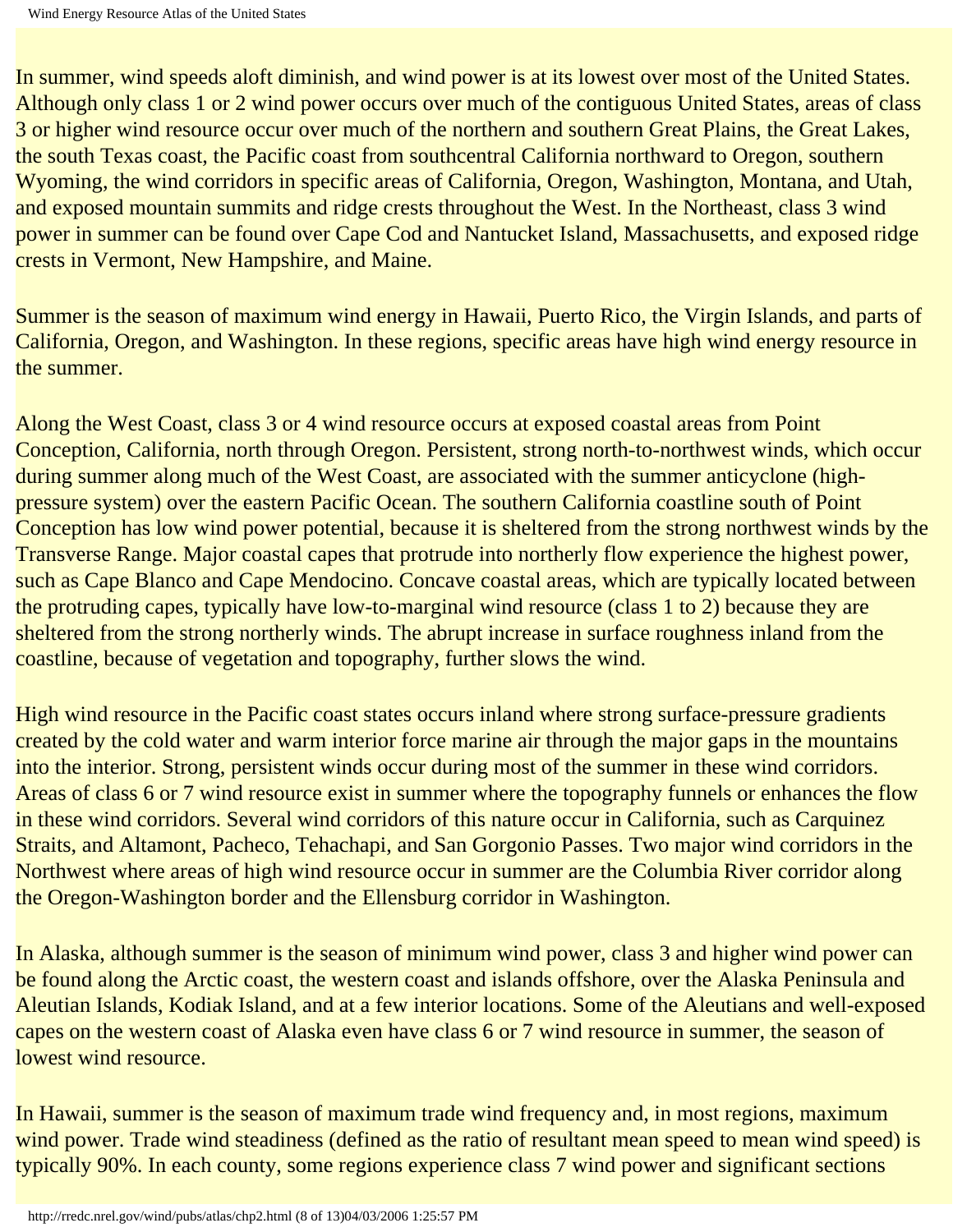class 6. These summer trade winds are probably the steadiest wind power source in the United States.

For the Pacific Islands, summer is the season of minimum wind power over much of the region, with the exception of Johnston Island where strong summer trade winds indicate class 6 wind resource. Class 4 and 5 wind power is estimated for the central and northern Marshalls, while class 3 wind power is estimated for the Northern Marianas and the ocean area around Guam. Wind resource of only class 2 is estimated for the mountains of Guam with class 1 power estimated for the rest of the island. The nearequatorial trough dominates summer weather over the Carolines and the southern Marshalls where the wind resource is estimated to be only class 1. The monsoonal trough of northern Australia extends eastward over Samoa where class 2 wind power is estimated. Wind power at Wake and Midway is estimated to be class 4 and 3, respectively.

Over Puerto Rico, the summer trade winds are well developed throughout the lower atmosphere, making this the season of maximum wind power for most of Puerto Rico. Class 4 wind power can be found at exposed coastal sites on the northern and eastern coasts of Puerto Rico, on the windward sides of the outlying islands, at the highest mountain tops in Puerto Rico and on the exposed hilltops of Culebra and Vieques.

Over the Virgin Islands, summer is also the season of maximum wind power, as trade winds are welldeveloped throughout the lower atmosphere. Class 4 wind power is estimated for the ridgelines of St. Thomas and St. John, the highest hills on St. Croix, at well-exposed coastal locations, and on the eastern sides of the smaller islands.

### **Autumn Wind Resource (September, October, November)**

In autumn, upper-air wind speeds increase as autumn progresses toward winter. Consequently, the mean wind power is considerably greater in November than in September over much of the country. Throughout most of the contiguous United States, the mean autumn wind resource is less than that of spring and winter but greater than that of summer.

In the contiguous United States, class 3 or greater wind resource in autumn occurs along the coastal areas of the Northeast (from Cape Hatteras northward), Northwest, Great Lakes, and a portion of the Texas coast; exposed mountain summits and ridge crests throughout the Appalachians and western! mountains; most of the Great Plains from northern Texas to North Dakota and Montana; and high plains and wind corridor areas in Montana and Wyoming. Some of the wind corridors in California continue to have high wind resource into the autumn.

In Alaska, autumn is the season of maximum wind power along much of the Arctic coast of northern Alaska, which experiences class 6 and 7 average wind power in the autumn. During this season there are more frequent migratory storms, and there is often open water early in the season. Some of the most severe storm surges on the Beaufort coast have occurred in September and October. By the middle of November, the sea ice generally has completely covered both the Chukchi and Beaufort seas, reducing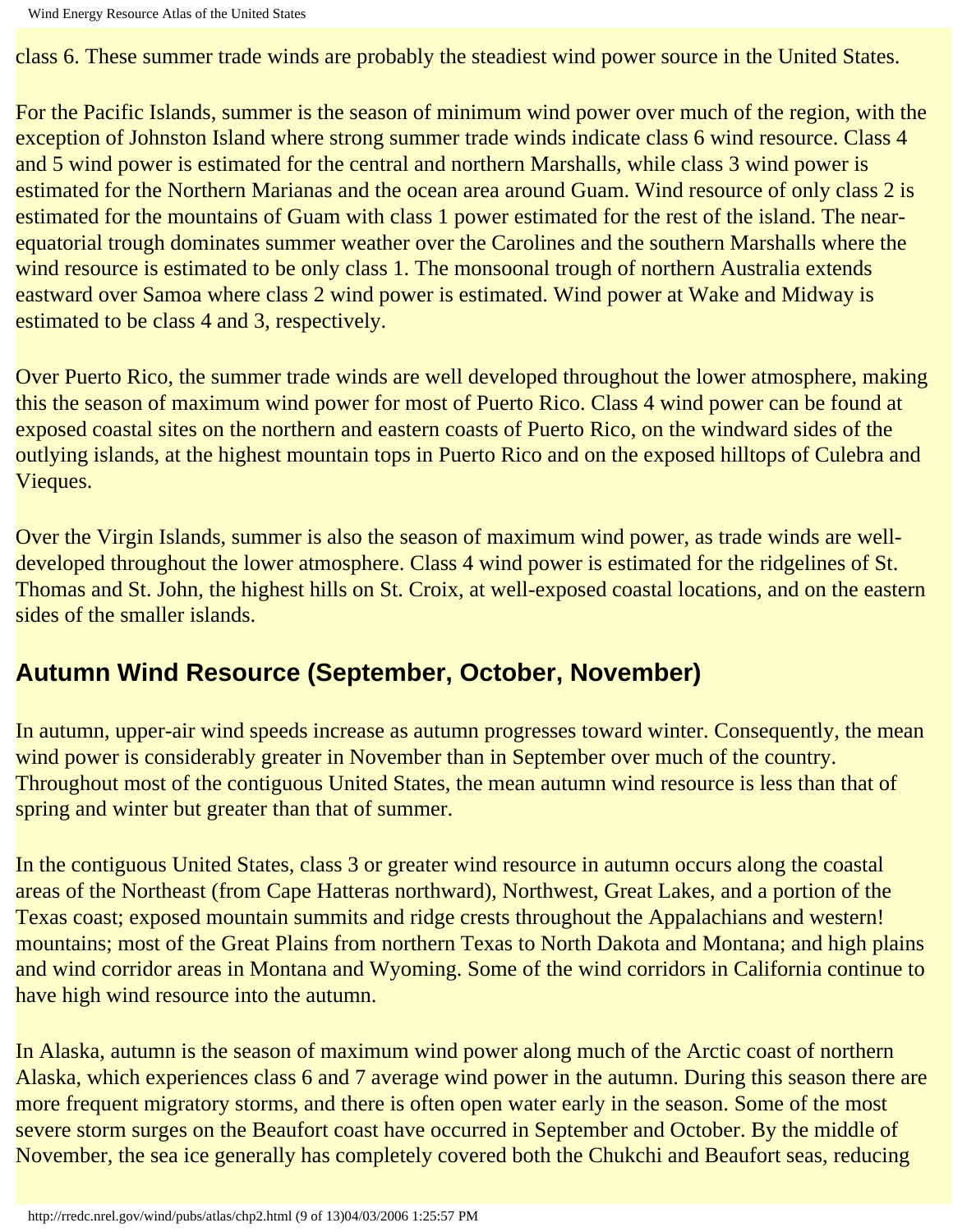the temperature contrast (and hence storm intensities) along the coasts. In other areas of Alaska, high wind resource in autumn occurs throughout the Aleutian Islands and most coastal areas of western and southern Alaska, although the wind resource in autumn is generally less than that in winter in these areas.

In Hawaii, autumn is a transition period marked by a gradual weakening of the North Pacific anticyclone and the first southward advances of cold fronts. Winds are weaker in autumn than in summer throughout the state. Nevertheless, the Kahuku region of Oahu and the Kohala mountains of Hawaii continue to experience class 7 wind power. The most dramatic wind power decrease is in northeastern Kanai, where Kilauea Point drops from a summer rating of class 7 to class 3 in autumn. Even in this relatively weak wind season, regions of class 6 wind power densities exist in each county.

Over the Pacific Islands, the weakened winds of summer persist into autumn except for the Northern Marianas, and Wake, Johnston, and Midway Islands where ship winds indicate that up to class 6 wind resource may be present. On Guam, class 3 wind power is estimated for the southern mountains with class 1 power estimated for the rest of the island. Class 3 wind power is estimated for the northern Marshalls, while only class 1 and 2 wind resource is estimated for the rest of the Pacific Islands.

Over Puerto Rico and the Virgin Islands, there is a marked decrease in the strength of the trade winds in the autumn. In addition, sea-land temperature differences are less, thus reducing the sea breeze. These factors combine to make autumn the season of minimum power. Only Cape San Juan, because of its excellent exposure, experiences class 3 wind power.

## **Certainty of the Resource Estimates**

The degree of certainty with which the wind power class can be specified depends on three factors: the abundance and quality of data; the complexity of terrain; and the geographical variability of the resource ([Appendix A](#page-90-1) has a more complete description of certainty rating). A certainty rating of the energy resource estimate from 1 (low) to 4 (high) has been made for each cell of a 1/4° latitude by 1/3° longitude grid in the contiguous United States, 1/2° latitude by 1° longitude in Alaska, and 1/8° latitude by 1/8° longitude in Hawaii, Puerto Rico, and the Virgin Islands.

[Maps 2-7 and 2-17](#page-5-1) show the certainty rating of the wind resource estimates for the United States. The largest area of certainty rating 4 in the contiguous United States occurs over the southeastern plains, from eastern North Carolina southward to Florida and westward to eastern Texas. A combination of factors (such as abundant surface wind data from exposed locations, tower wind data at levels of 50 m to 100 m (164 to 328 ft) above ground, small variability in the wind energy resource, and mostly flat to rolling terrain) indicate that this region of the country has low wind energy potential, with a high degree of confidence, for current wind turbine applications. Throughout this region, existing data indicate only class 1 wind power in the interior areas and only class 2 at exposed coastal areas from Louisiana to Florida and Georgia.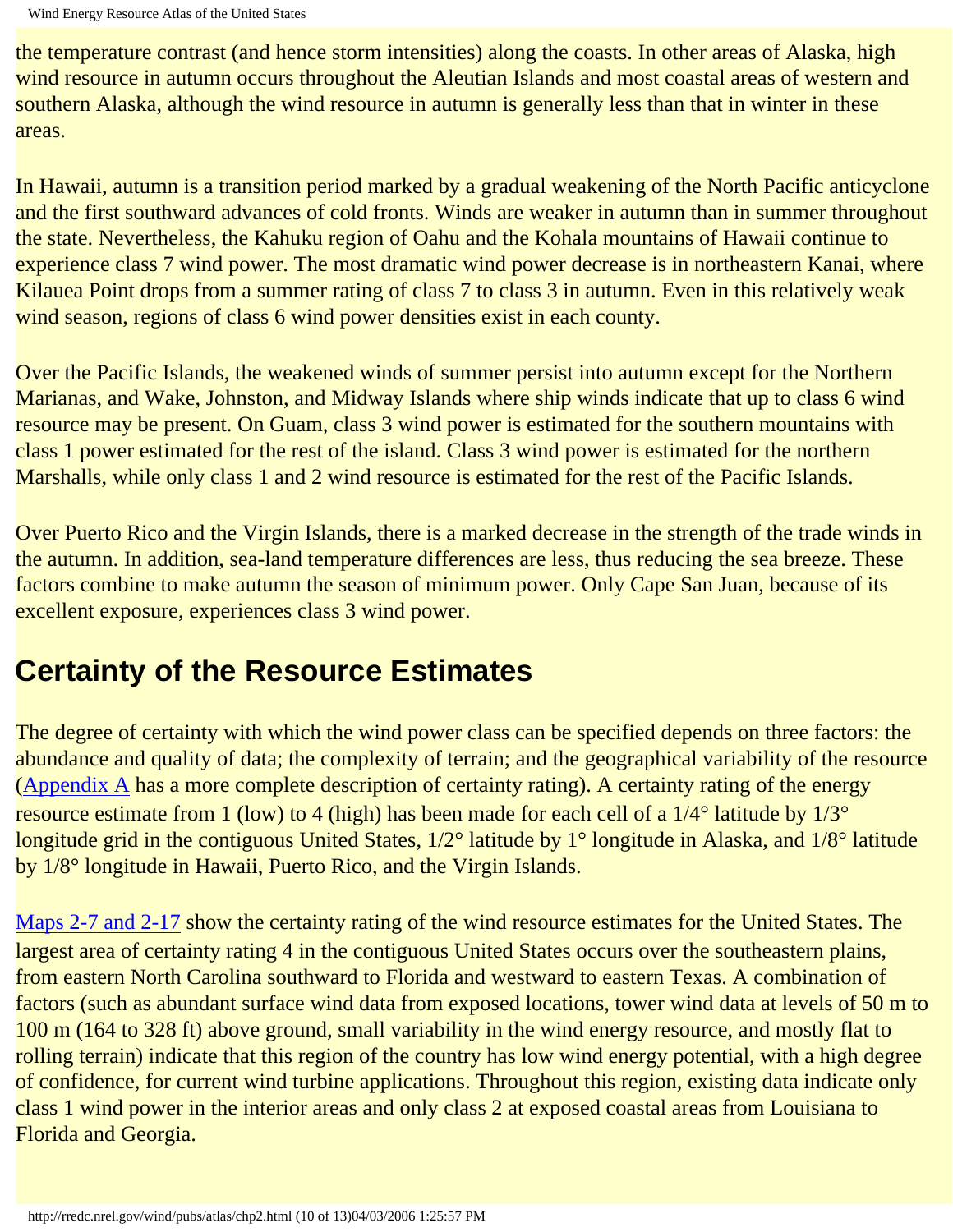Another area of generally high certainty ratings occurs in the upper Midwest from Illinois eastward to western Ohio and southern Michigan. High certainty ratings have also been assigned to some of the major metropolitan areas in the Northeast. The wind resource estimates for much of the upper Midwest and Northeast are primarily based on abundant surface data from airfields and data from meteorological towers, ranging from 30 m to 200 m (98 to 656 ft) above ground, collected by utilities.

Areas of high certainty or high-intermediate certainty have been assigned to specific areas along the Great Lakes shorelines and the Northeast coast where the wind resource estimates are based on data collected near 50 m (164 ft) above ground and/or well exposed sites with data near 10 m (33 ft). For example, high certainties have been assigned to the grid cells in the vicinity of the DOE candidate sites at Montauk Point, New York, and Block Island, Rhode Island, because the wind resource values for these areas are based on approximately five years of wind measurements, 45.7 m (150 ft) above ground at well-exposed sites.

Over the Great Plains (from northern Texas and eastern New Mexico northward to the Dakotas), areas of highest certainty indicate specific areas where the wind resource estimates are based on wind data collected at or near the 50-m (164 ft) level at exposed sites. Usually, these are sites with two years or more wind data, where meteorological towers were instrumented specifically for wind energy assessment purposes. DOE instrumented many of these sites while others were established by the Alternative Energy Institute, Kansas State University, or other organizations. Areas over the Great Plains with high-intermediate certainty (rating 3) generally indicate areas where wind resource data exist at or near 10 m (e.g., 4 to 20 m above ground or 13 to 66 ft) at exposed sites and/or where limited wind data exist near 50 m (164 ft). Because of some uncertainty in the nature of the wind shear profile at specific sites, the wind resource at 50 m (164 ft) cannot be reliably estimated, with high confidence, from data collected near 10 m (33 ft). For example, in some areas of the Great Plains, the nocturnal wind shear is very strong such that these areas exhibit a strong nighttime maximum and daytime minimum in the wind resource at 50 m (164 ft). In other areas of the Great Plains, this is not the case, as the height of transition is considerably higher up. Existing data from meteorological towers in different areas of the Great Plains show considerable variation in the wind shear profiles.

In the West, high certainty areas are more sparse as a result of the overall greater complexity of the terrain and lack of data in many areas. Even in many areas of the West where considerable data exist, such as Los Angeles and San Francisco, California, and Denver, Colorado, the large spatial variability in the wind resource eliminates a high certainty rating. Two large areas in the West with a high certainty rating are the San Joaquin and Sacramento valleys in California and the Snake River valley in Idaho.

Most of the mountainous areas of the United States have certainty ratings of 1 or 2, as these areas generally had little representative surface data and estimates for summits and ridge crests were primarily derived from free-air measurements (e.g., weather balloons).

Over Alaska, certainty ratings are mostly low (1 and 2), primarily because of the complexity of the terrain over most of the state and sparsity of data in many areas. However, some areas with high wind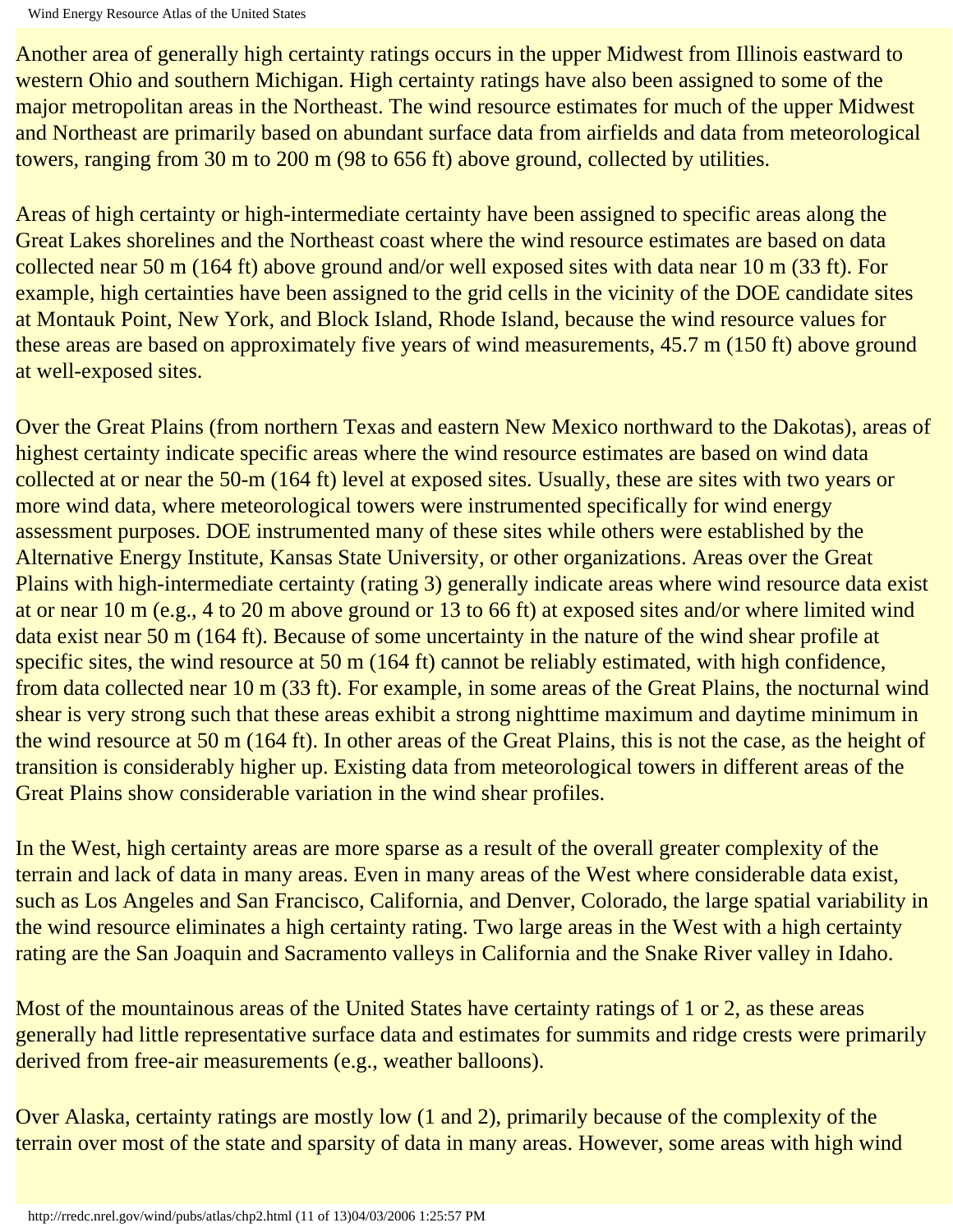resource and high certainty exist where representative surface data were available.

Over Hawaii, the distribution of certainty rating varies considerably from island to island. Certainty ratings are mostly 2 and 3 over Oahu and the island of Hawaii, with certainty 4 in the vicinity of Honolulu, Hilo, and Kona. Much of Maui and Molokai has complex terrain and/ or no historic data and, for these reasons, has mostly certainty ratings of 1 and 2. In Kauai, ratings vary from 1 over the central mountains and northwest coast to 4 at Lihue.

Over Puerto Rico, the wind power estimates for most of the coastline perimeter have a certainty rating of 3 because of the quantity of wind data and the predictable nature of the trade winds near the coastlines. Wind power in the entire mountainous interior of Puerto Rico has been assigned a certainty rating of 1, as there were no wind data from exposed sites in the mountainous areas.

Most of the Virgin Islands have been assigned a relatively low certainty of 2 as a result of the lack of data and the complex terrain of these islands.

For the Pacific Islands, refer to Volume 11 of the regional wind energy atlases, Hawaii and the Pacific Islands (Shroeder et al. 1981), for maps and discussion of the certainty ratings. Information for the Pacific Islands was not digitized, because the islands are dispersed throughout vast areas of the Pacific Ocean.

Maps [2-8](http://rredc.nrel.gov/wind/pubs/atlas/maps/chap2/2-08m.html), [2-9,](http://rredc.nrel.gov/wind/pubs/atlas/maps/chap2/2-09m.html) [2-18,](http://rredc.nrel.gov/wind/pubs/atlas/maps/chap2/2-18m.html) and [2-19](http://rredc.nrel.gov/wind/pubs/atlas/maps/chap2/2-19m.html) show the certainty of the wind resource estimates in the United States for those areas estimated to have an annual average wind resource of class 3 or greater and class 4 or greater, respectively. Only a small fraction of the areas estimated to have class 4 or greater wind resource can be assured, with high certainty, of having that resource. Except for the Great Plains, most of the high wind resource estimates are in mountainous, hilly, or coastal areas where there is considerable spatial variability in the wind resource. Especially in mountainous terrain, there was usually little surface data to verify the resource estimates based largely on upper-air wind data.

## **Areal Distribution of the Wind Resource**

Because the wind power class values shown on the wind resource maps apply only to areas well exposed to the wind, the map area does not indicate the true land area experiencing this power. The fraction of the land area represented by the wind power class shown on the maps depends on the physical characteristics of the land-surface form. On a flat open plain, for example, close to 100% of the area will have a similar wind power class, while in hilly and mountainous areas the wind power class will only apply to a small proportion of the area that is well exposed.

The areal distribution of wind power is estimated by considering the percentage of land area that is well exposed, moderately exposed, and poorly exposed in each land-surface form, as described in Appendix [A](#page-91-1). The areal distributions have been determined for each cell of a 1/4° latitude by 1/3° longitude grid in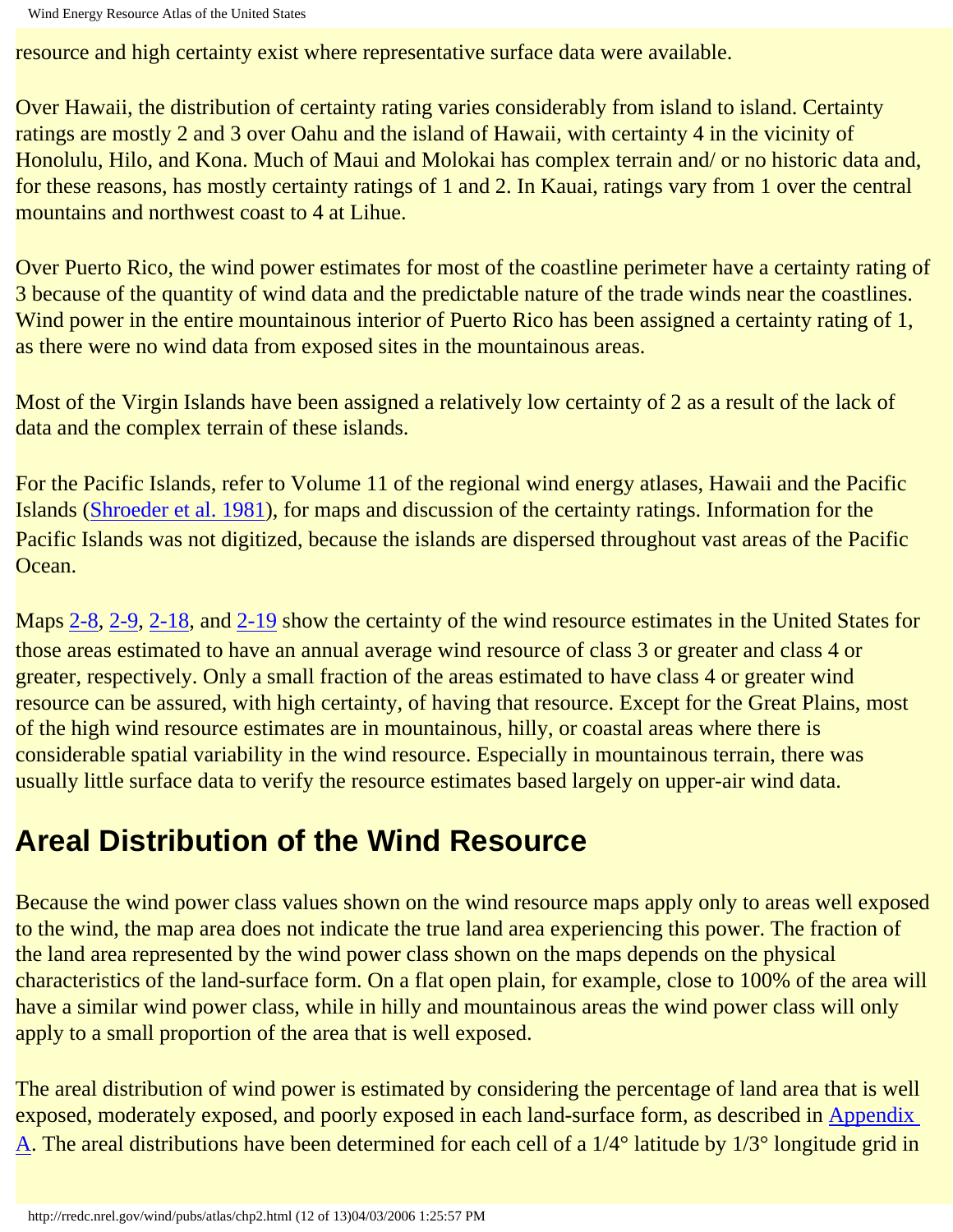the contiguous U.S., 1/2° latitude by 1° longitude in Alaska, and 1/8° latitude by 1° longitude in Hawaii, Puerto Rico, and the Virgin Islands.

The areal distribution is shown in [Maps 2-10](http://rredc.nrel.gov/wind/pubs/atlas/maps/chap2/2-10m.html) and [2-20](http://rredc.nrel.gov/wind/pubs/atlas/maps/chap2/2-20m.html) for grid cells in which the annual average wind power is class 3 or greater and in [Maps 2-11](http://rredc.nrel.gov/wind/pubs/atlas/maps/chap2/2-11m.html) and [2-21](http://rredc.nrel.gov/wind/pubs/atlas/maps/chap2/2-21m.html) for power class 4 or greater. Grid cells where 80% or more of the total land area has class 4 power are mostly located in the southern and northern Great Plains, coastal areas of Texas, and scattered areas along the Northeast coast and Great Lakes. Throughout the Appalachians and mountainous areas in the West, high wind resource only exists on a small fraction (1 to 20%) of the land area. In many mountainous areas, only 2 to 5% of land area is estimated to be well exposed. The isolated grid cells scattered throughout parts of California, Oregon, Washington, and Montana where class 4 power occurs over more than 20% of the land area in the cell represent windy coastal strips or islands in the coastal areas and wind corridors in the inland areas (such as San Gorgonio Pass in California, the Columbia River and Ellensburg corridors in Oregon and Washington, and the Whitehall and Livingston corridors in Montana). Over 50% of the land area in much of southern and central Wyoming and the plains in northwestern Montana has class 4 or greater annual average wind power.

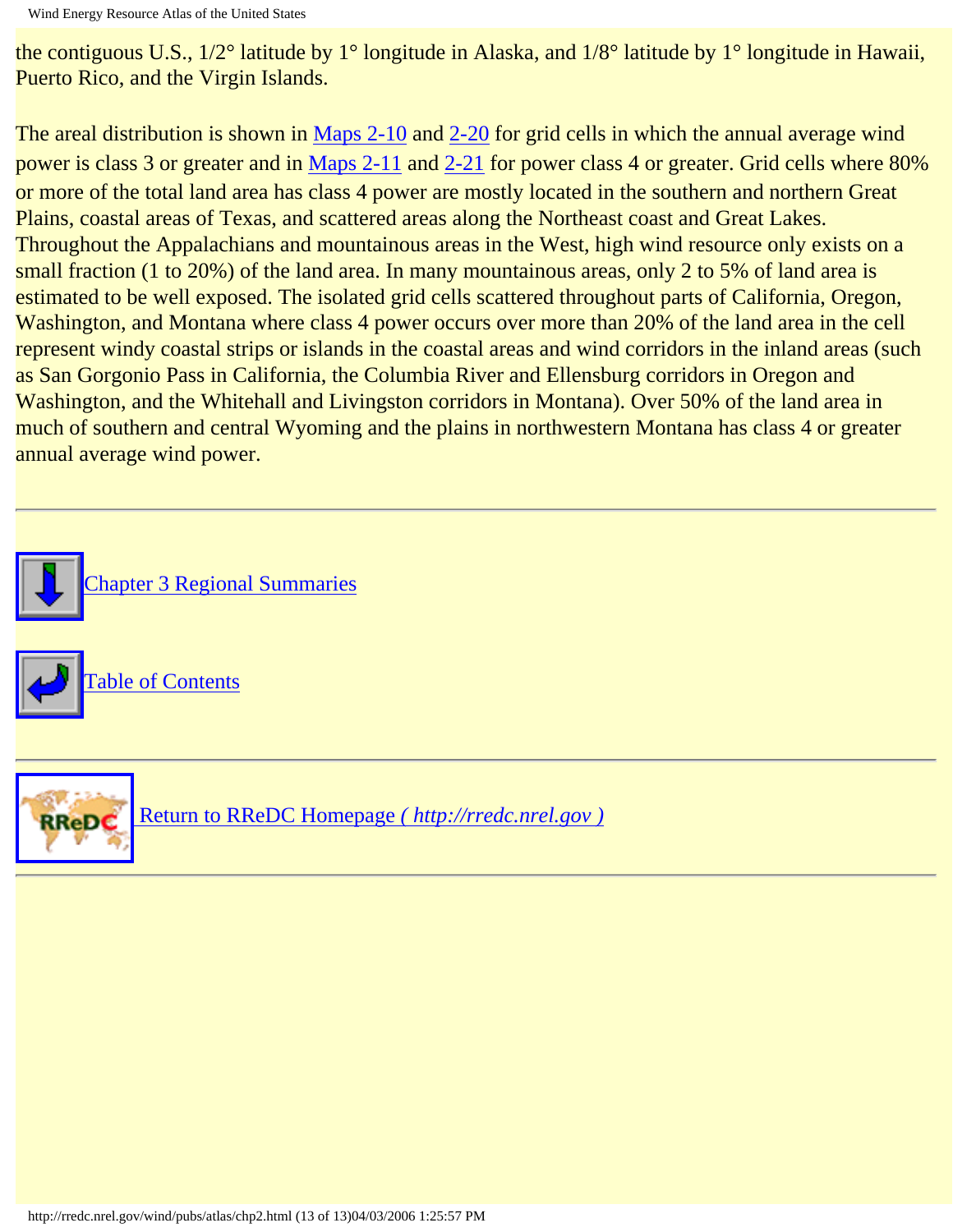<span id="page-36-0"></span>

# **Wind Energy Resource Atlas of the United States**



# **Chapter 3: Regional Summaries**

This chapter presents a summary of the United States wind energy resource on a region-by-region basis. The regions are identified on the map shown in [Map 3-1;](http://rredc.nrel.gov/wind/pubs/atlas/maps/chap3/3-01m.html) the numbers on the map indicate the order in which the regional information is presented. For each region, major wind resource areas are described that have been estimated to have suitable wind energy potential for wind turbine applications (class 3 or greater annual average wind power).

The regional summaries are accompanied by regional and state maps. The regional maps display major cities, mountain ranges, and geographic features. The state maps show the geographic distribution of annual average wind power and depict prominent wind energy areas and other geographic features. [Chapter 1](#page-17-0) gives information on interpreting the wind power maps.

A latitude-longitude grid is superimposed on each state map to facilitate locating specific places on the maps. The grid cells are  $1/4^{\circ}$  latitude by  $1/3^{\circ}$  longitude for states in the contiguous United States. This corresponds to grid cells that are approximately 25 by 25 km (15 by 15 mi). For Alaska, grid cells are 1/2° latitude by 1° longitude. For Hawaii, Puerto Rico, and the U.S. Virgin Islands, grid cells are 1/8°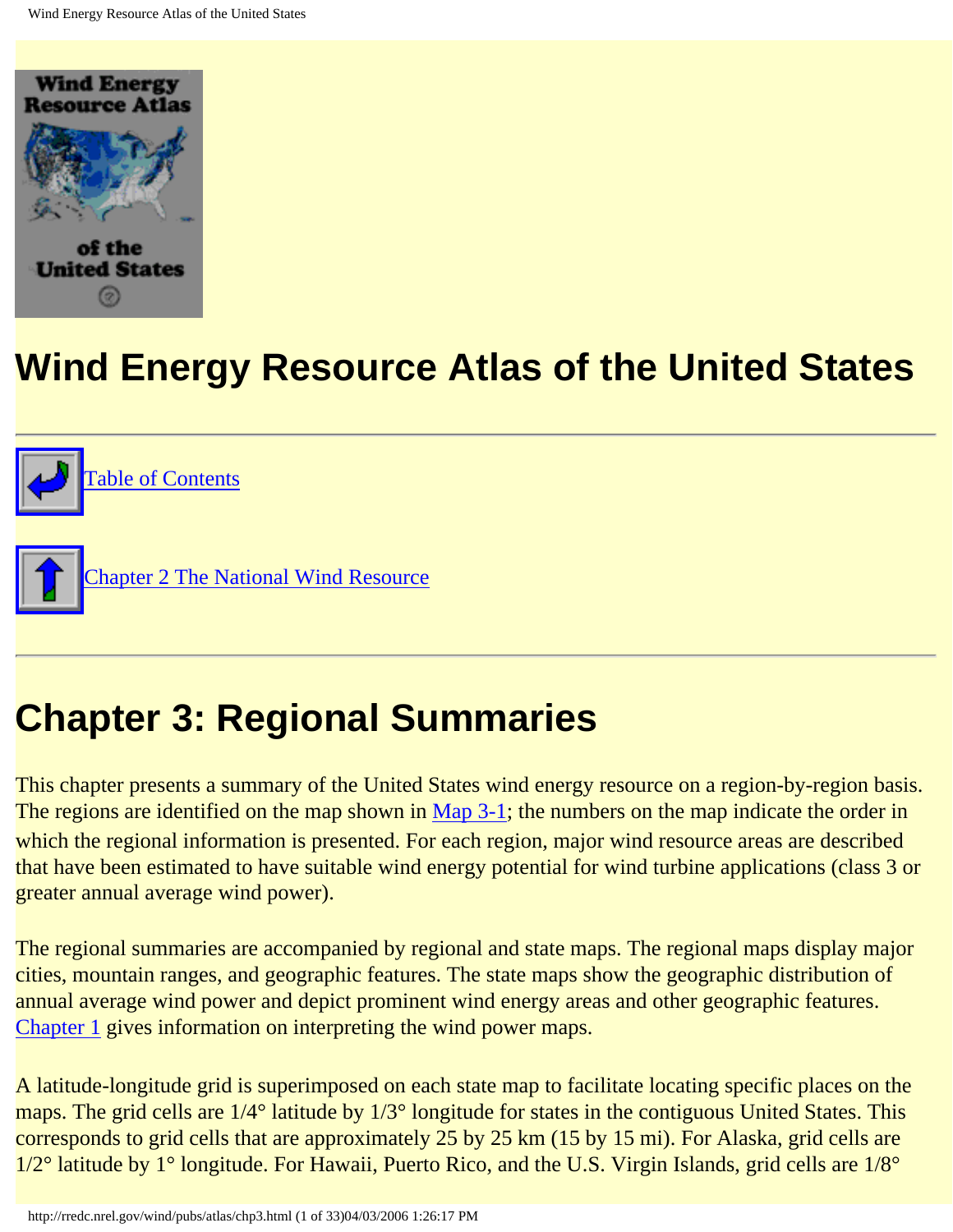latitude by 1/8° longitude.

Some of the larger states (i.e., Alaska, California, and Texas) are subdivided for the purpose of presenting the analyses more clearly. Some of the smaller states (i.e., Massachusetts, Connecticut, and Rhode Island; Vermont and New Hampshire; and Maryland and Delaware) are combined as a set of states on one map.

## **The Northwest Region**

The Northwest region consists of Idaho, Montana, Oregon, Washington, and Wyoming. Almost half of the region's people live in western Washington and Oregon, where the region's two largest cities— Seattle and Portland—are located. The major cities, rivers, mountain ranges, and national parks are shown in [Map 3-2](http://rredc.nrel.gov/wind/pubs/atlas/maps/chap3/3-02m.html).

The topography varies dramatically throughout the Northwest, which is dissected by the Cascade Range in the western part of the region and by the Rocky Mountains in the central and eastern parts of the region. Over one-third of the region's terrain is hilly and mountainous. Much of the mountainous terrain, and western Washington and Oregon, are heavily forested.

Areas of good wind energy potential are dispersed throughout the Northwest. Some notable areas where wind energy developments have occurred are the Columbia River corridor along the Oregon-Washington border between Portland and Boardman, Oregon, 275 km (170 mi) to the east of Portland; the Ellensburg corridor in central Washington; the Oregon coast; southern Wyoming (especially around Medicine Bow); and the Livingston corridor in southwestern Montana. Goodnoe Hills, located approximately 200 km (120 mi) east of Portland, is the site of three MOD-2 wind turbines currently being monitored by DOE. Medicine Bow, in southeastern Wyoming, has also served as a field test location for several large wind turbines. DOE sponsored measurement programs at seven sites in the Northwest region: Livingston, Montana; Boardman and Cape Blanco, Oregon; Augsburger Mountain, Diablo Dam, and Goodnoe Hills, Washington; and Bridger Butte, Wyoming. The Bonneville Power Administration has taken wind measurements at numerous sites throughout the western part of the Northwest region. The Bureau of Reclamation and Western Area Power Administration, among others, have also been active in selecting sites and measuring the wind resource for potential wind turbine applications.

Considerable amounts of new data have been collected throughout the Northwest region since the completion of the regional atlas (Elliott and Barchet 1980). Analyses of these new data have resulted in some significant changes in the wind energy analysis from the previous analysis.

Major areas in the Northwest region with class 3 or greater annual average wind power are described below. Maps of annual average wind power are presented as Maps 3-3 through 3-7 for Idaho, Montana, Oregon, Washington and Wyoming.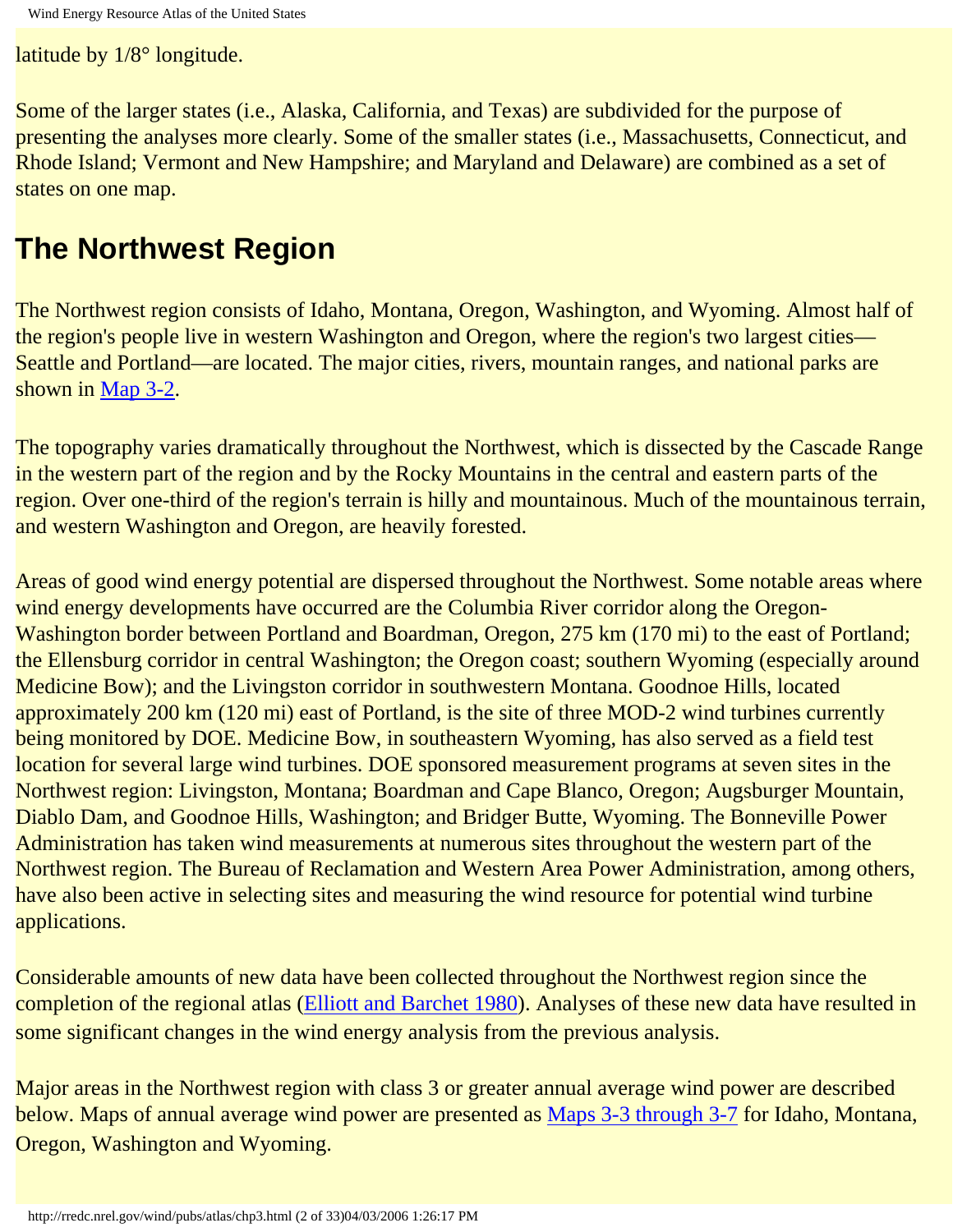### **Oregon and Washington Coast**

The estimated annual average wind power for exposed coastal areas of Oregon and Washington is class 4 at 50 m (164 ft). Specific sites that experience terrain-induced acceleration of the wind may have greater than class 4 power. The abrupt increase in surface roughness inland from the coastline, because of vegetation and topography, rapidly attenuates the wind resource landward. During winter, the season of maximum wind power at sites well-exposed to the prevailing south and southeasterly winds, high wind speeds are usually associated with storms and fronts moving in from the Pacific Ocean. However, during the summer, wind power is high along the central and southern Oregon coast at sites wellexposed to northerly winds and is associated with the strong surface pressure gradients created by the cold water and relatively warm interior.

### **Columbia River Corridor**

The Columbia River wind corridor straddles the Oregon-Washington state border from just east of Portland, Oregon, to Boardman, Oregon (which is about 70 km or 40 mi west of Pendleton, Oregon). Goodnoe Hills, the site of three MOD-2 wind turbines, is located on a ridge in the eastern part of the Columbia River corridor.

The Columbia River gorge provides a low-elevation connection between continental air masses in the interior of the Columbia Basin east of the Cascade Range and the maritime air of the Pacific coast. Especially strong pressure gradients develop along the Cascades and force the air to flow rapidly eastward or westward through the gorge. Summer winds blow eastward from the cool, dense maritime air west of the Cascades to the hot, less dense air in the Columbia Basin. In winter, the comparatively cold air in the Columbia Basin frequently blows westward through the gorge.

Although the Columbia River corridor is generally an area of high wind resource, terrain variations cause considerable local variability in the wind resource. The wind resource has been measured at numerous sites throughout the Columbia River corridor, and the annual average wind resource at exposed areas ranges from class 3 to class 6. Spring and summer are the seasons of maximum wind power, except for the extreme west end where the maximum resource is in winter.

### **Central Washington Corridor**

Near Ellensburg, Washington, another breach occurs in the Cascade Range, which separates maritime and continental air. Unlike the Columbia River gorge, the central Washington corridor consists of relatively low mountain passes leading into a broad valley corridor to the east. In winter, the cold, dense air to the east of the passes occasionally becomes deep enough to spill westward into the Puget Sound. However, in late spring and summer the cool, marine air over western Washington is often deep enough to flow eastward over the passes and through this valley corridor into the Columbia Basin.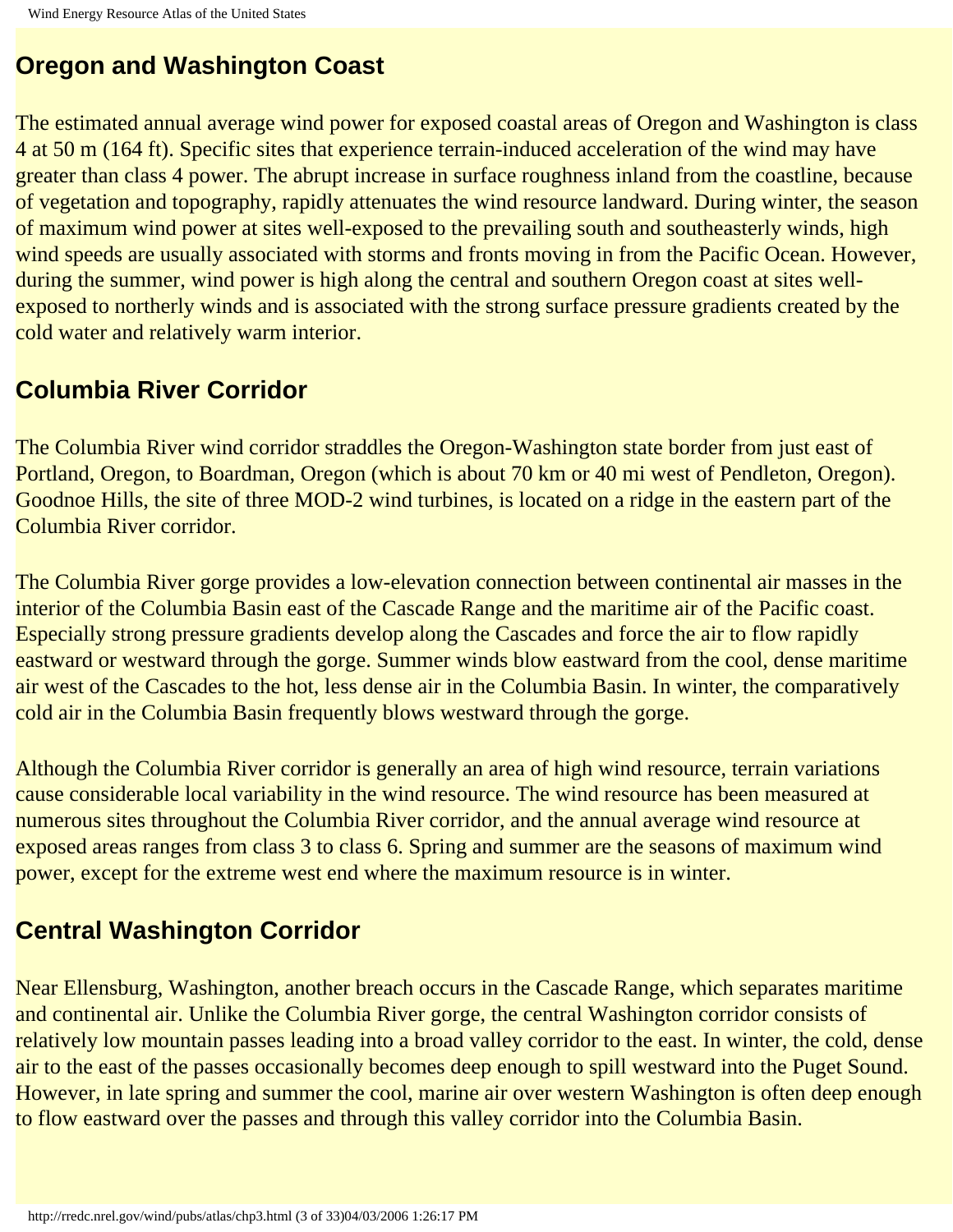Data from several sites throughout the central Washington corridor indicate that exposed areas have class 4 to 5 annual average wind resource, with class 6 resource during the spring and summer seasons. This high wind resource area extends eastward over the low ridges to Wanapum Dam on the Columbia River, about 50 km (30 mi) east of Ellensburg.

#### **Northwestern Montana Plains**

Areas of class 4 and 5 annual average wind power exist over the plains of northwestern Montana from near the Rocky Mountains eastward to Cut Bank and Great Falls. The highest wind energy occurs from October to April, when strong westerly to southwesterly winds frequently occur in association with intense surface pressure gradients. The seasonal average wind resource varies from a maximum of class 6 in winter to a minimum of class 2 and 3 in summer. New data collected at several sites throughout this region indicate that the highest wind resource exists in the northern part of the region, east of Glacier National Park in the vicinity of Browning and Cut Bank.

#### **Southwestern Montana and Northwestern Wyoming Corridors**

Areas with up to class 6 annual average wind resource, are found in several valley wind corridors in southwestern Montana. Three such areas that have been identified are located in the vicinities of Livingston, Whitehall, and Harlowton-Judith Gap. Another valley corridor of high wind resource (class 4) is located in northwestern Wyoming in the vicinity of Cody. Strong winds in these corridors are often associated with strong surface pressure gradients. The channeling effect of the valleys and the local terrain intensifies the winds set in motion by the pressure gradients. Prevailing strong winds at Livingston, Whitehall, and Cody are primarily from the southwest quadrant, in alignment with the orientation of the valley corridors. However, the Harlowton-Judith Gap area experiences frequently strong northerly winds caused by channeling of flow between the Little Belt and Big Snowy mountains.

All of these wind corridors have pronounced seasonal variations in wind power density, with a maximum power density in the winter. Neighboring valleys and basins lacking the appropriate orientation show a significantly reduced wind resource.

Wind data have been collected at several new sites throughout southwestern Montana and northwestern Wyoming since the late 1970s. These data indicate that considerable local variability exists in the wind resource in the vicinity of these wind corridors, although well-exposed sites can have up to class 6 to 7 annual wind power. The only known site where winds have been measured up to heights near 50 m (164 ft) above ground was the DOE candidate site at Livingston, where class 6 annual wind resource was measured.

### **Southern Wyoming Corridor**

An area of high wind energy extends across southern Wyoming from the Utah border on the west to the Nebraska border on the east. This zone of high wind energy can be attributed to a major gap, about 150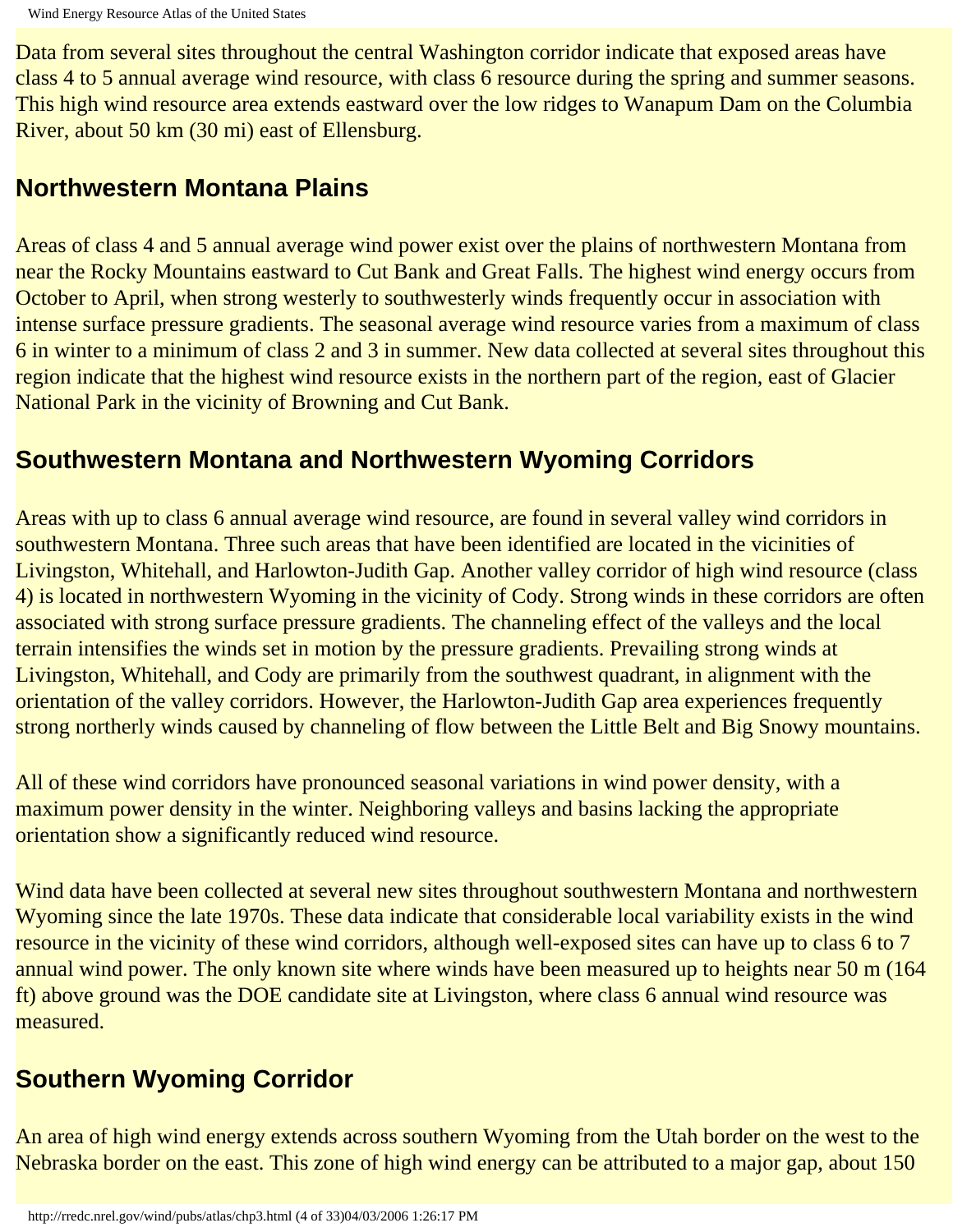km (90 mi) wide, in the north-south barrier of the Rocky Mountains. Prevailing westerly and southwesterly winds blow with little resistance through this gap across the relatively high plains and uplands of southern Wyoming. As a result, this is the largest region of non-mountainous terrain in the Northwest with a high wind energy resource.

Wind measurements taken throughout the extent of this high wind corridor in southern Wyoming indicate that exposed areas have class 4 to 6 annual average wind resource. Areas of highest wind resource occur where there is enhanced channeling by the terrain (e.g., between two mountain ranges) and/or where there is terrain-induced flow acceleration (e.g., over hilltops, uplands, or low ridges). One large area of exceptionally good wind energy potential occurs from near Rawlins eastward to Medicine Bow and the Laramie Mountains and southward along the Laramie Mountains divide to the Colorado border. Several large wind turbines have been installed in the Medicine Bow area.

Wind measurements from a DOE candidate site at Bridger Butte, in extreme southwestern Wyoming near Fort Bridger, showed class 6 annual average wind power at heights to 50 m (164 ft). Aircraft measurement (Dawson and Marwitz 1981) and surveys of eolian land forms (Marrs and Kopriva 1978) throughout southern Wyoming also indicate areas of very high wind energy potential. However, considerable variability in the wind resource exists in certain areas, especially where there are local terrain influences.

Winter is the season of maximum wind power, with class 7 power in the best areas. In summer, the season of minimum wind power, class 3 power can be expected in the best areas.

### **Plains and Uplands of Eastern Montana and Northeastern Wyoming**

Class 3 and 4 annual average wind resource occurs over the open plains and upland areas throughout eastern Montana and northeastern Wyoming. There are relatively few wind measurement sites in this vast area, aside from airfield stations near the larger towns and cities. New data from the uplands area east of Circle, Montana, indicate class 4 wind energy potential.

### **Exposed Mountain Ridges and Summits**

At least class 3 or higher wind power is estimated for most of the exposed mountain summits and ridge crests throughout the Northwest except for some of the lower, forested summits of Oregon and Washington. Average wind speeds may vary significantly from one ridge-crest site to another and are primarily influenced by the height and slope of the ridge, orientation to the prevailing winds, and the proximity of other mountains and ridges. Winter is the season of highest wind power over most mountain summits and ridge crests in the Northwest because mean upper-air wind speeds are highest during this season. However, severe icing, access problems, and damaging storm winds severely restrict the suitability of wind energy development for many of the higher mountain summits and ridge crests in the Northwest.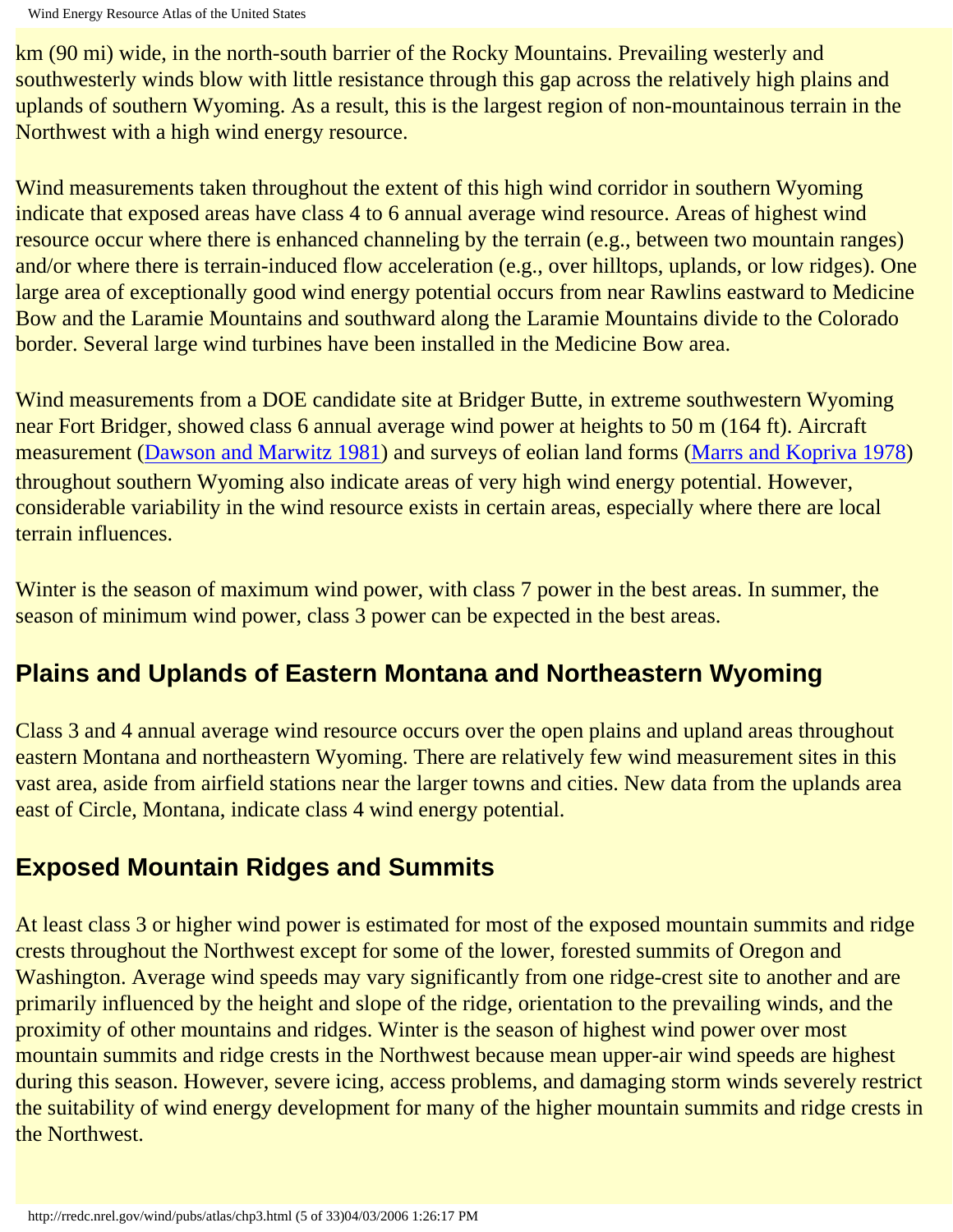# **The North Central Region**

The North Central region, ([Map 3-8](http://rredc.nrel.gov/wind/pubs/atlas/maps/chap3/3-08m.html)), consists of Iowa, Minnesota, Nebraska, North Dakota, and South Dakota. Two-thirds of the residents live in Iowa and Minnesota. The region is largely rural.

The topography of the region is generally flat plains to rolling hills and uplands, with the exception of the mountainous Black Hills area of western South Dakota. Topographic features in the North Central region, especially in the eastern Dakotas, Minnesota, and parts of Iowa, are largely the result of glaciation, with flat areas that are the beds of ancient lakes. Consequently, a large fraction of the land area is well exposed to the wind.

Class 3 and higher wind energy potential exists at exposed areas throughout the North Central region except for portions of eastern Minnesota, southeastern Iowa and the Missouri River lowlands along the Nebraska-Iowa border. As a result of new measurement programs beginning in the late 1970s and early 1980s, several areas in the North Central region, notably in North Dakota, indicate significantly greater wind energy potential than previously estimated (although higher wind power was speculated) in the regional atlas (Freeman et al. 1981). These new measurements indicate that the annual average wind resource is class 5, and possibly class 6, in certain areas.

Very strong nocturnal shear is evident from data collected at a DOE-installed meteorological tower near Finley, North Dakota, such that the average annual wind shear increases at a rate much greater than that predicted by a 1/7 power law. Thus, data collected near 10 m (33 ft) may not provide a realistic indication of the wind power and diurnal variation at 50 m (164 ft). However, at other areas in the North Central region, such as Huron, South Dakota, the nocturnal wind speeds at 50 m (164 ft) are substantially less than those at Finley, North Dakota. Finley, located on an upland above an escarpment, is slightly elevated with respect to its regional terrain environment, whereas Huron, located in the James River plain, is slightly lower than the uplands to the east and west of the river plain.

Thus, minor variations in elevation appear to have a very significant influence on the wind energy resource in the northern Great Plains. Additional data are needed to evaluate the nature of the low-level nocturnal jet in this region and its effect on the spatial and temporal variation of the wind energy resource with respect to minor variations in elevation. Major areas with class 3 or greater annual average wind power are described below. Maps of annual average wind power are presented as Maps 3-9 through 3-13 for Iowa, Minnesota, Nebraska, and North and South Dakota.

### **Canadian Wind Corridor and the Red River Valley**

The Canadian wind corridor is a wide, flat area that comprises most of the central part of the North Central region. It is characterized by low relief and low surface roughness and is, thus, well-exposed to the strongest winds, which are mostly northerly to northwesterly in all seasons except summer. This area appears to have a significant effect in channeling cold arctic air from the Canadian interior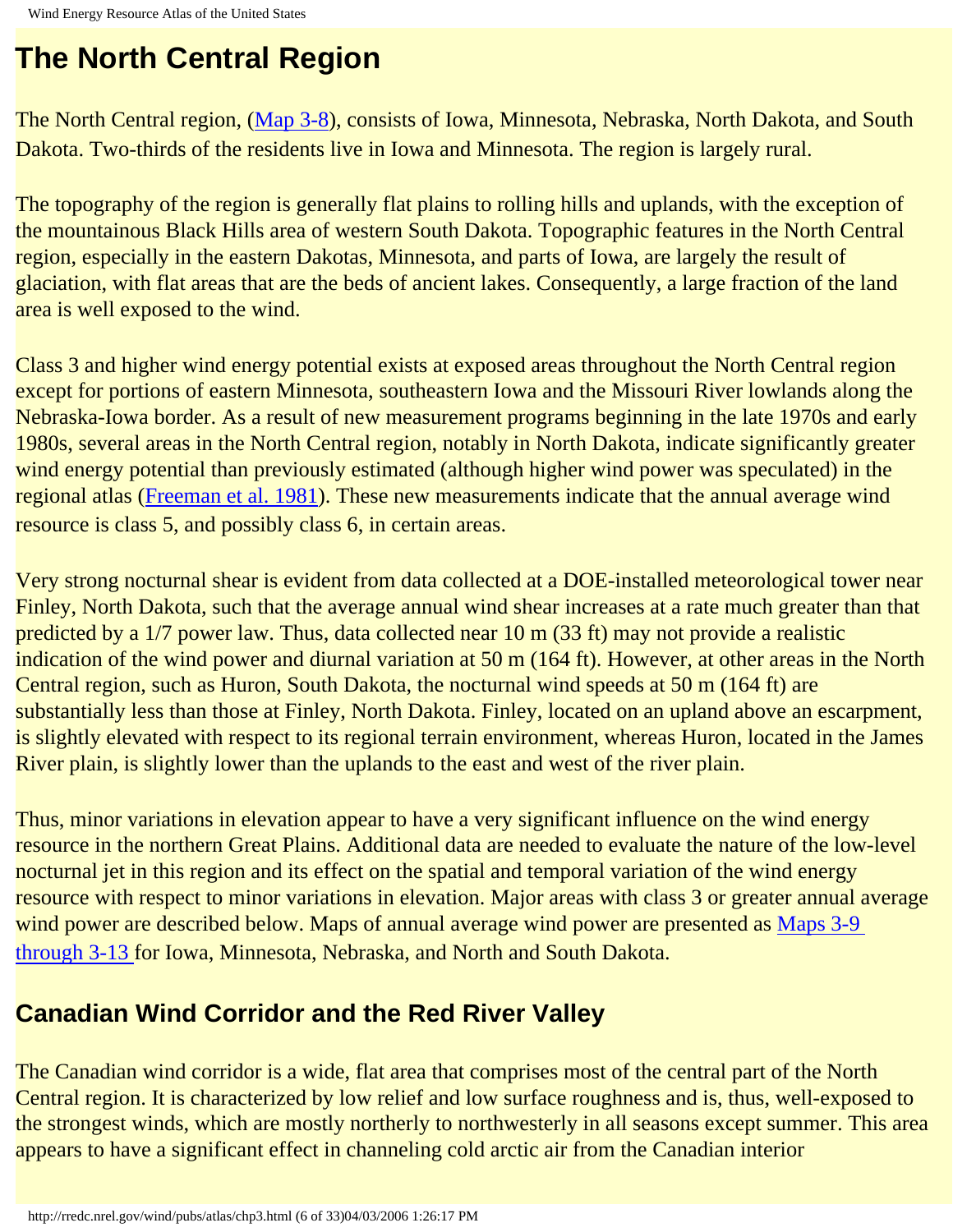southeastward into the United States during the winter. Strongest winds occur in conjunction with the passage to the east of migratory low-pressure systems that originate in the lee of the Rocky Mountains. This entire area is estimated to have class 4 annual average wind power.

Within this general area is the Red River valley. The Red River forms much of the boundary between North Dakota and northern Minnesota. This valley slopes downward to the north as the Red River flows northward into Lake Winnipeg. Data from stations near the Red River indicate some channeling effect, with prevailing winds being split between north and south directions. Data from Pembina and Grand Forks indicate annual wind power averages that are near the borderline between class 4 and class 5.

#### **Missouri and Pembina Escarpments and Turtle Mountains**

The Missouri Escarpment is an area of abrupt east-to-west rise of about 200 m (600 ft) in the otherwise flat terrain of eastern and central North Dakota and eastern South Dakota.

Left by receding glaciers, this feature is near the approximate western boundary of the Canadian wind corridor. The Pembina Escarpment is similar to the Missouri Escarpment and is located west of the Red River, forming the approximate western boundary of that valley. The Turtle Mountains are located on the Canadian border in north-central North Dakota, with elevations about 200 m (600 to 700 ft) higher than the flat terrain to the south.

Wind measurements from new sites located on hilltops and uplands at the top of these escarpments indicate that these areas have class 5 annual average wind resource at 50 m (164 ft), with class 6 possible in some places. Almost 2 years of data from the DOE-installed site at Finley, North Dakota, located above the Pembina Escarpment, indicate class 6 at 50 m (164 ft) with maximum wind power at night. Class 4 power was measured at 10 m (33 ft), and the diurnal variation at 10 m (33 ft) was completely reversed from that at 50 m (164 ft). Data from another DOE-installed site located south of Minot, North Dakota, at the top of the Missouri Escarpment, indicate class 5 wind power. New site data collected near 10 m (33 ft) above ground by Bureau of Reclamation and Western Area Power Administration indicate class 4 and 5 power in the upland areas of the Missouri Coteau, located between the Missouri Escarpment and the Missouri River.

Maximum wind power occurs in spring, with class 6 to 7 power at 50 m (164 ft). The new data at Finley and Minot show very strong nocturnal wind shear during the summer and surprisingly high wind energy potential at 50 m (164 ft), class 6 and 4, respectively, for the summer season. Previous estimates of the summer wind resource in the regional atlas were only class 2 for these areas. However, longer-term data at 50 m (164 ft) are needed to verify the higher summer resource measured at Finley and Minot, which is based on only two summers' data.

### **Prairie Coteau and Lake Traverse Area**

The Prairie Coteau is a basin-like plateau, rising about 200 to 250 m (656 to 820 ft) above the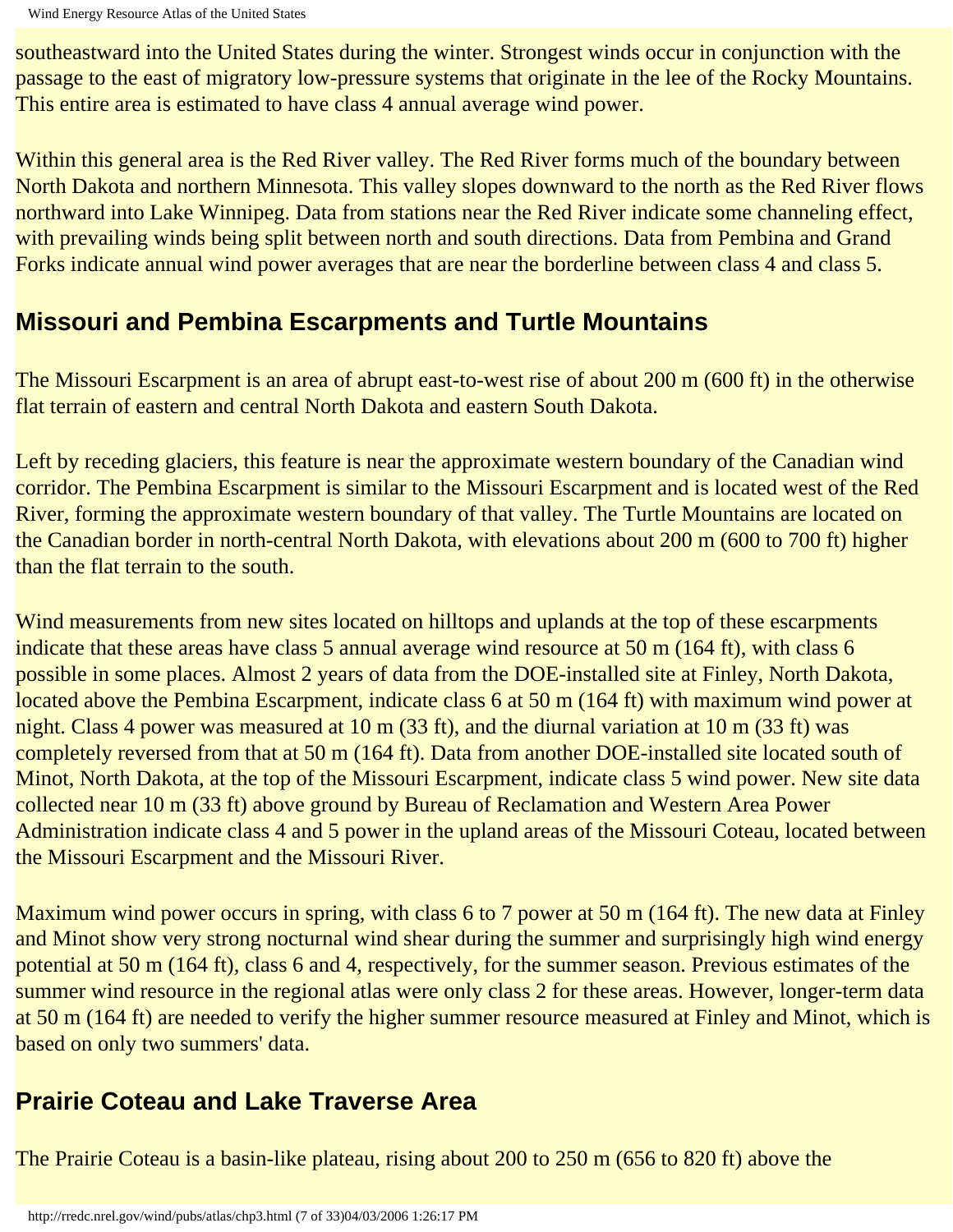surrounding flat terrain, and containing numerous small moraine lakes. It is bounded on the east by an extension of the Missouri Escarpment and on the west by a similar though lower ridge. Sloping downward to the south, its north end appears on topographic maps as a wedge pointed north into the Canadian wind corridor.

To the east of the Prairie Coteau, near the Minnesota-South Dakota border formed by Lake Traverse, is an area that forms a divide between the Red River and Minnesota River drainages. New data collected near 10 m (33 ft) indicate class 4 power over these areas; however, class 5 is possible at 50 m (164 ft) if strong nocturnal shear occurs over these areas. No data at 50 m (164 ft) are available to verify this estimate.

#### **Missouri Plateau and Sand Hills**

New site data collected near 10 m (33 ft) from hilltops and uplands of the Missouri Plateau of the western Dakotas and the Sand Hills of northwestern Nebraska that are well exposed indicate class 4 to 5 wind power. Several instrumented sites near an upland divide in southwestern North Dakota measured class 5 wind power. Class 5 wind power was also measured over an elevated area in north-central South Dakota. Most other exposed sites of Missouri Plateau and Sand Hills measured class 4 power.

Many of the valleys and drainages in the Missouri Plateau are frequently sheltered from prevailing winds. These valleys have a lower wind power class, especially in winter and autumn when these valleys tend to fill with cold air. The resulting high stability restricts vertical mixing so that winds in these valleys are not as strong as on the uplands and better exposed areas. Examples of this are Bismarck and Williston, North Dakota, which are located in sheltered areas of the Missouri River valley.

### **Black Hills Ridge Crests**

Exposed ridge crests and summits in the Black Hills are estimated to have at least class 4 annual average wind power. Average speed at any particular location depends on the elevation, orientation with respect to strong westerly winds, and proximity to other ridges and mountains. Wind power should be greatest at high elevations of the Black Hills that have wide-open exposure.

### **Open Hills and Plains of Southern Minnesota and Iowa**

Exposed elevated sites in southern Minnesota and northwestern Iowa are estimated to have class 4 wind power, although no data from 30 to 50 m (98 to 164 ft) above ground were identified in these areas and surface data are very limited. Data from the Rochester Airport, located on an exposed ridge in southeastern Minnesota, indicate class 4 wind power. Limited data from northwestern Iowa and southwestern Minnesota also indicate class 4 power for exposed uplands. Class 3 wind power is estimated for exposed areas throughout the rest of Iowa, except for the extreme southeastern and southwestern parts of the state. Lower and more sheltered locations will have significantly less wind power, especially in winter and autumn when stable air in these lowlands restricts vertical mixing,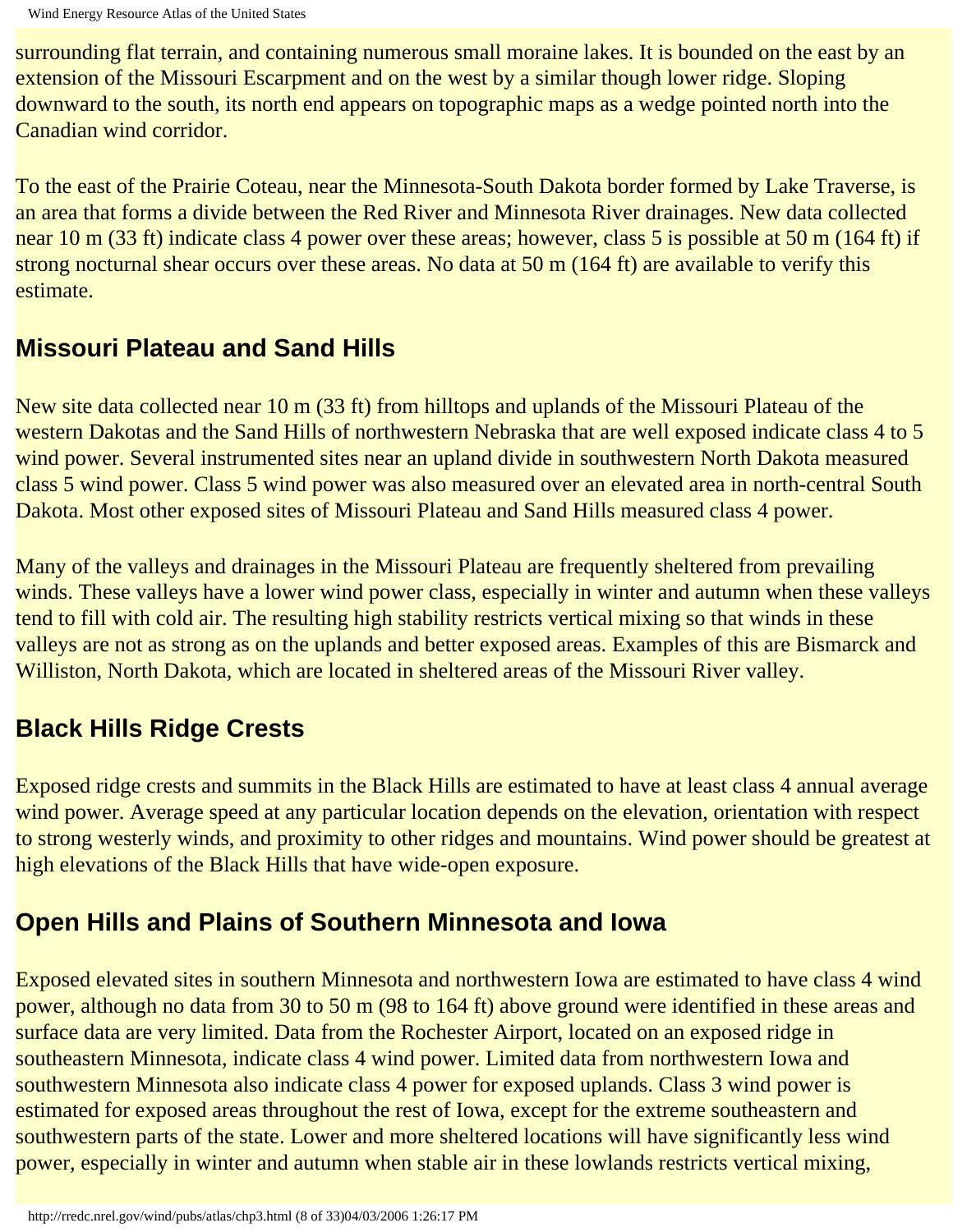causing wind speeds to be less than at higher locations.

#### **Mesabi Range and Lake Superior Shore**

In northeastern Minnesota, the Mesabi Range and Lake Superior shore are estimated to have class 3 annual average wind power. The Mesabi Range, which is oriented perpendicular to the strongest winds in the area, is estimated to have class 3 because of acceleration of winds blowing over this ridge. However, there were no data to verify this estimate.

The Lake Superior shore is exposed to the strong easterly winds from Lake Superior. Data from Duluth Airport indicate that strong easterly winds in this area may penetrate inland up to 25 km (15 mi). Thus, class 3 wind resource is estimated to extend inland up to 25 km (15 mi) from the shore.

# **The Great Lakes Region**

The Great Lakes region consists of Illinois, Indiana, Michigan, Ohio, and Wisconsin. The major cities, lakes, rivers, and geographical features are shown in [Map 3-14.](http://rredc.nrel.gov/wind/pubs/atlas/maps/chap3/3-14m.html)

The topography of the region, relative to western sections of the United States, is not complex. The entire area is almost all glaciated; terrain ranges from flat in Indiana and Illinois to gently rolling in central and northern Wisconsin. The two exceptions are southeastern Ohio and extreme southwestern Wisconsin, where terrain is rugged and unglaciated. Areas near the Great Lakes have sandy bluffs and marshes. Glacial lakes are prevalent in Wisconsin and Michigan where the terrain is more hilly.

In the Great Lakes region, class 3 or higher wind energy potential is estimated for exposed coastal and offshore areas of Lakes Erie, Huron, Michigan, and Superior, hilltops and ridges in southwestern Wisconsin and in the upper part of Michigan's lower peninsula, and upland plains in west-central Illinois. Areas of highest wind energy potential in the region are the exposed coastal and offshore areas and islands of the Great Lakes. At least class 5 wind power can be expected over offshore areas of all the Great Lakes, with maximum wind power in the winter (class 6) and minimum wind power in the summer (class 3). Over offshore areas, prevailing strong winds are mostly from the northwest-tosouthwest directions. Exposed coastal points along the eastern shore of Lake Michigan and along the northern and western part of Keweenaw Peninsula in Lake Superior are estimated to have class 5 wind power, because these areas are well exposed to the prevailing strong winds with a long fetch over the open waters.

Major wind resource areas in the Great Lakes region are described below in greater detail. Maps of annual average wind power are presented in Maps 3-15 through 3-19 for Illinois, Indiana, Michigan, Ohio and Wisconsin.

### **Lake Michigan**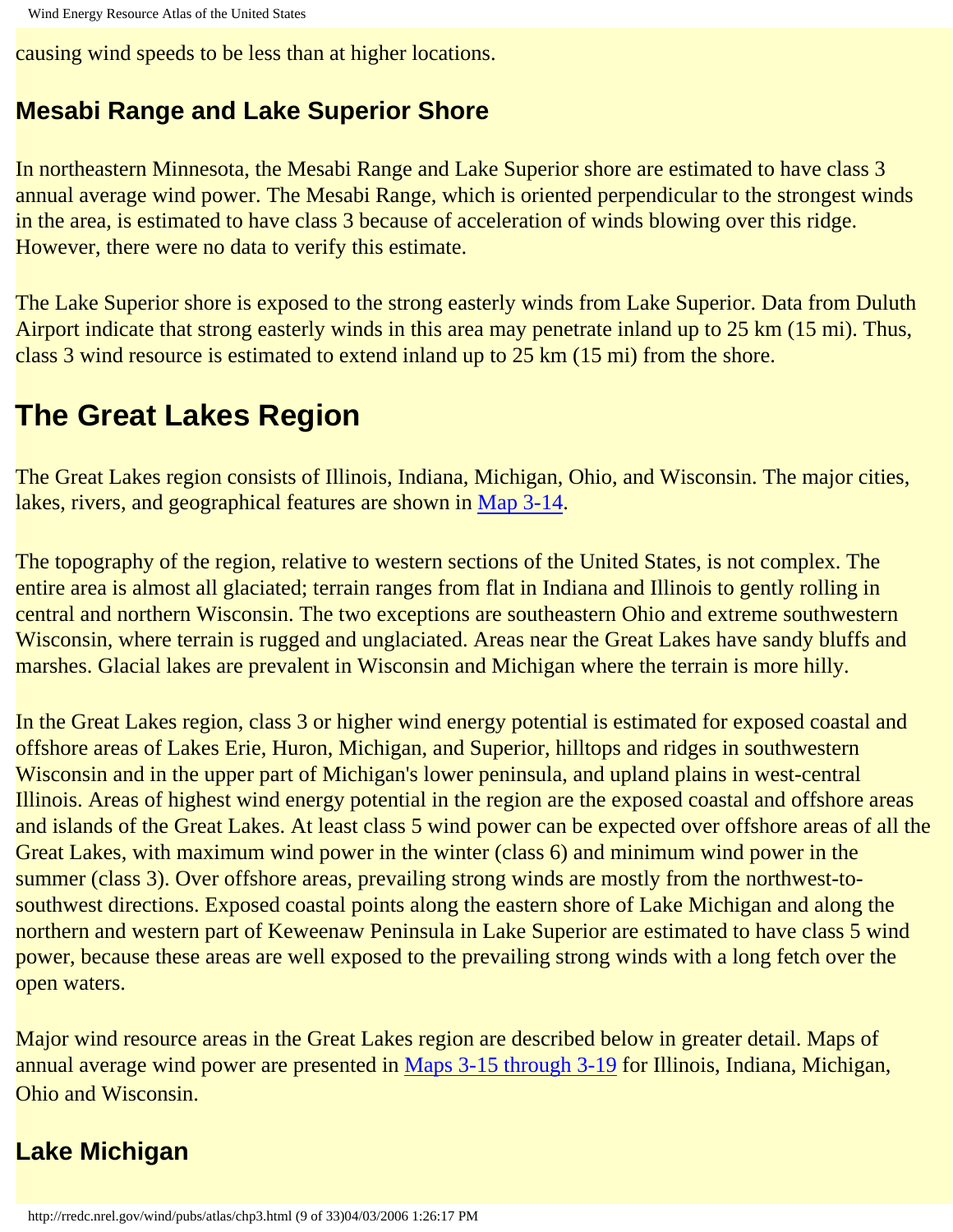The annual average wind power for exposed coastal and offshore areas of Lake Michigan is estimated to range from class 3 to class 5. The abrupt increase in surface roughness inland from the coastline, because of vegetation and topography, rapidly attenuates the wind resource landward.

Areas of highest wind energy potential are the exposed offshore areas, islands and exposed capes, and points along the eastern shore of Lake Michigan. Class 5 wind power is estimated for these areas, with maximum wind power in the winter (class 6) and minimum wind power in the summer (class 3). Over the offshore areas, prevailing strong winds are mostly from the northwest-to-southwest directions. Exposed coastal points along the eastern shore of Lake Michigan are well exposed to these prevailing strong winds, which have a long fetch over the open water. The class 5 estimate for exposed coastal points along the eastern shore of Lake Michigan is verified by approximately two years of wind measurements at 30 and 46 m (98 to 151 ft) on a DOE-installed tower at Big Sable Point.

The western shore of Lake Michigan forms the eastern edge of Wisconsin and has an annual average wind power of class 3. This reduced wind power on the western shore reflects the prevailing westerly winds. Eastward-moving storm systems during the winter and late autumn are responsible for the easterly winds that flow off the lake. Thus, on the annual average, the wind power on the western shore is less than on the eastern shore but still reflects the influence of Lake Michigan. Lake breezes, which are maximized in the spring, also enhance the wind power potential along this shoreline.

#### **Lake Huron**

Like the Wisconsin shore of Lake Michigan, the Lake Huron shoreline was estimated to have class 3 annual average wind power with class 4 possible at some of the most prominent capes. Offshore, wind power increases to class 5.

The average prevailing winds are westerly. In addition to lake breeze effects in spring, during the storm season (late fall through early spring) northeasterly and easterly winds frequently blow off the water. Because the low surface friction of the lake surface does not reduce the wind velocity, the annual average wind power along the coast is higher than inland. The abrupt increase in surface roughness inland from the coastline, because of vegetation and topography, rapidly attenuates the wind resource landward.

#### **Lake Erie**

The coastal region of extreme northern Ohio has an estimated annual wind power of class 3, increasing to class 5 over offshore areas of Lake Erie. Prevailing northerly and westerly winds have a long, smooth fetch across Lake Erie, resulting in powerful winter and spring winds, especially along the coastal areas of northeastern Ohio. The shape of the coastline is such that exposed coastal sites can also experience strong onshore winds from the northeastern quadrant.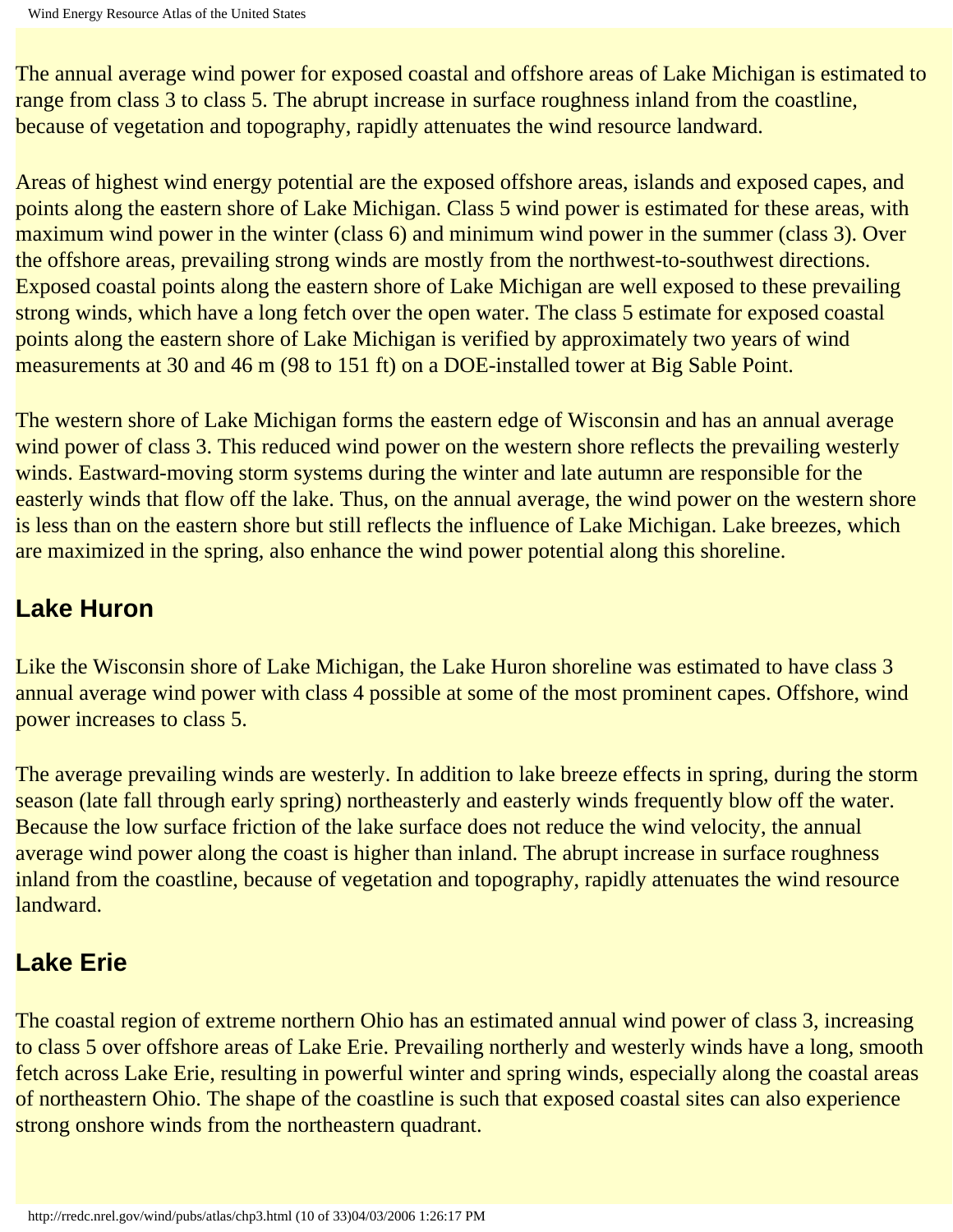#### **Lake Superior**

The annual average wind power along Lake Superior shorelines is estimated to range from class 3 to class 5, with class 5 existing at exposed areas along the northern Keweenaw Peninsula, Isle Royale, and offshore areas of Lake Superior. In some areas, class 3 and 4 wind powers are estimated to occur at exposed sites 15 to 35 km (10 to 20 mi) inland from the shoreline. In the western part of Michigan's upper peninsula, the class 3 and 4 wind power areas represent exposed sites along the coast and in the Gogebic, Porcupine, and Huron mountains, where the wind power estimates are representative only of well-exposed sites on the higher elevations.

#### **Hilltops and Uplands of Michigan's Lower Peninsula**

In the northern part of Michigan's lower peninsula, exposed sites on elevated terrain features are estimated to have class 3 annual average wind power. These elevated terrain features comprise the higher mountains, hilltops, and uplands in this region.

#### **Hilltops and Ridges in Southwestern Wisconsin**

Exposed hilltops and ridges in southwestern Wisconsin are estimated to reach class 3 annual average wind power. Although representative data from well-exposed sites have not been identified in southwestern Wisconsin, long-term data are available from a well-exposed airport site (Rochester, Minnesota) located on a ridge in extreme southeastern Minnesota. Based on the data from this site, similarly well-exposed sites on hilltops and ridges in southwestern Wisconsin were estimated to have class 3 wind power.

### **West Central Illinois**

Uplands of west-central Illinois from Quincy to Springfield are estimated to reach class 3 annual average wind power, slightly higher wind energy potential than other inland areas of Illinois. Long-term data from the Springfield Airport gave the highest annual average wind power of any airport site in Illinois. No 50-m (164 ft) data were identified in this area of Illinois (Paton et al. 1980).

# **The Northeast Region**

The Northeast region consists of Connecticut, Massachusetts, Rhode Island, Maine, New Hampshire, Vermont, New Jersey, New York, and Pennsylvania. The region's total population in 1980 of 49,136,000 represents approximately one-fourth of the nation's population. A large percentage of the people in the Northeast live in the corridor between Boston and Philadelphia, while large areas of northern Maine and upstate New York are quite sparsely populated. The major cities, rivers, lakes, and mountain ranges are shown in [Map 3-20](http://rredc.nrel.gov/wind/pubs/atlas/maps/chap3/3-20m.html).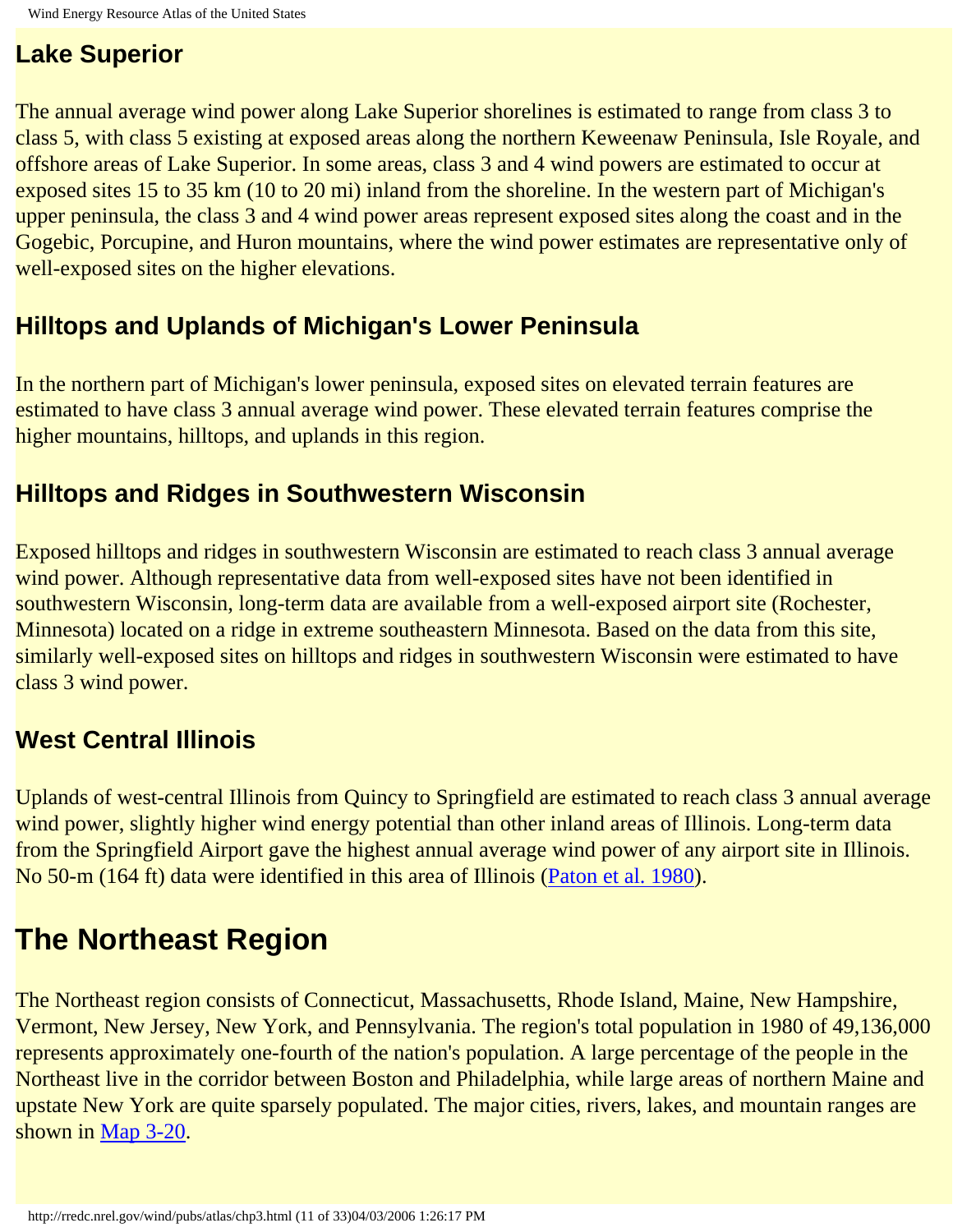Wind Energy Resource Atlas of the United States

The topography varies dramatically throughout the Northeast. The Appalachian Mountains extend in a bank from northern Maine beyond the southern border of Pennsylvania. To the east of the mountains lie piedmont and coastal plain regions. West of the mountains the land becomes flatter as one approaches the Great Lakes. A large portion of the land area of the Northeast is composed of either hills and mountains or open hills and mountains, while large areas of Massachusetts, Rhode Island, Maine, and New York are plains containing hills. The only area of tablelands in the Northeast extends in an arc from the Hudson River valley, across central New York, and into northwestern Pennsylvania. Central and southern New Jersey contain the only true plains in the region.

Areas of class 3 or higher wind energy potential occur throughout much of the Northeast region. The primary areas of good wind energy resource are the Atlantic coast, the Great Lakes, and exposed hilltops, ridge crests, and mountain summits from Pennsylvania to Maine. Areas of highest wind energy potential (class 5 and 6) are the outer coastal areas such as Cape Cod and Nantucket Island, offshore areas of Lake Ontario and Lake Erie, and the higher mountain summits of the Appalachians. Winter is the season of maximum wind power throughout the Northeast region. During this season, all except the most sheltered areas have class 3 or better wind resource, and exposed coastal areas and mountain summits can expect class 6 or 7 wind resource. In summer, the season of minimum wind power, class 3 wind resource can be found only on the outer coastal areas and highest mountain summits.

Major areas of wind resource in the Northeast region are described below. Maps of annual average wind power are presented in Maps 3-21 through 3-26 for Connecticut, Massachusetts and Rhode Island (displayed on one map), Maine, New Hampshire and Vermont (displayed on one map), New Jersey, New York, and Pennsylvania.

#### **Atlantic Coastal Areas**

The annual average wind power for exposed Atlantic coastal and offshore islands of the Northeast is primarily class 4, 5, and 6. Class 4 is found immediately along the coast, while class 6 exists along the outer capes and islands such as Cape Cod and Nantucket Island. Semi-enclosed bodies of water, such as Long Island Sound and Delaware Bay, have a lower wind resource (class 3).

When onshore flow occurs, the abrupt change in surface roughness inland from the coastline, because of vegetation and topography, rapidly attenuates the wind resource landward. The strongest onshore flow on the synoptic scale occurs most frequently in the winter and early spring and is associated with strong pressure gradients occurring with coastal storms.

Wind measurements up to 46 m (150 ft) above ground have been taken at four DOE-installed tower sites along the northeastern Atlantic coast—Nantucket Island and Provincetown, Massachusetts; Montauk Point, New York; and Block Island, Rhode Island. Long-term data (5 yr) from both Block Island and Montauk Point indicated class 4 annual average wind power at 50 m (164 ft) for those areas. Limited data (2 yr) from Nantucket Island and Provincetown indicated that these outer areas could have class 6 or better annual average wind power at 50 m (164 ft). At 10 m (33 ft), the annual average wind power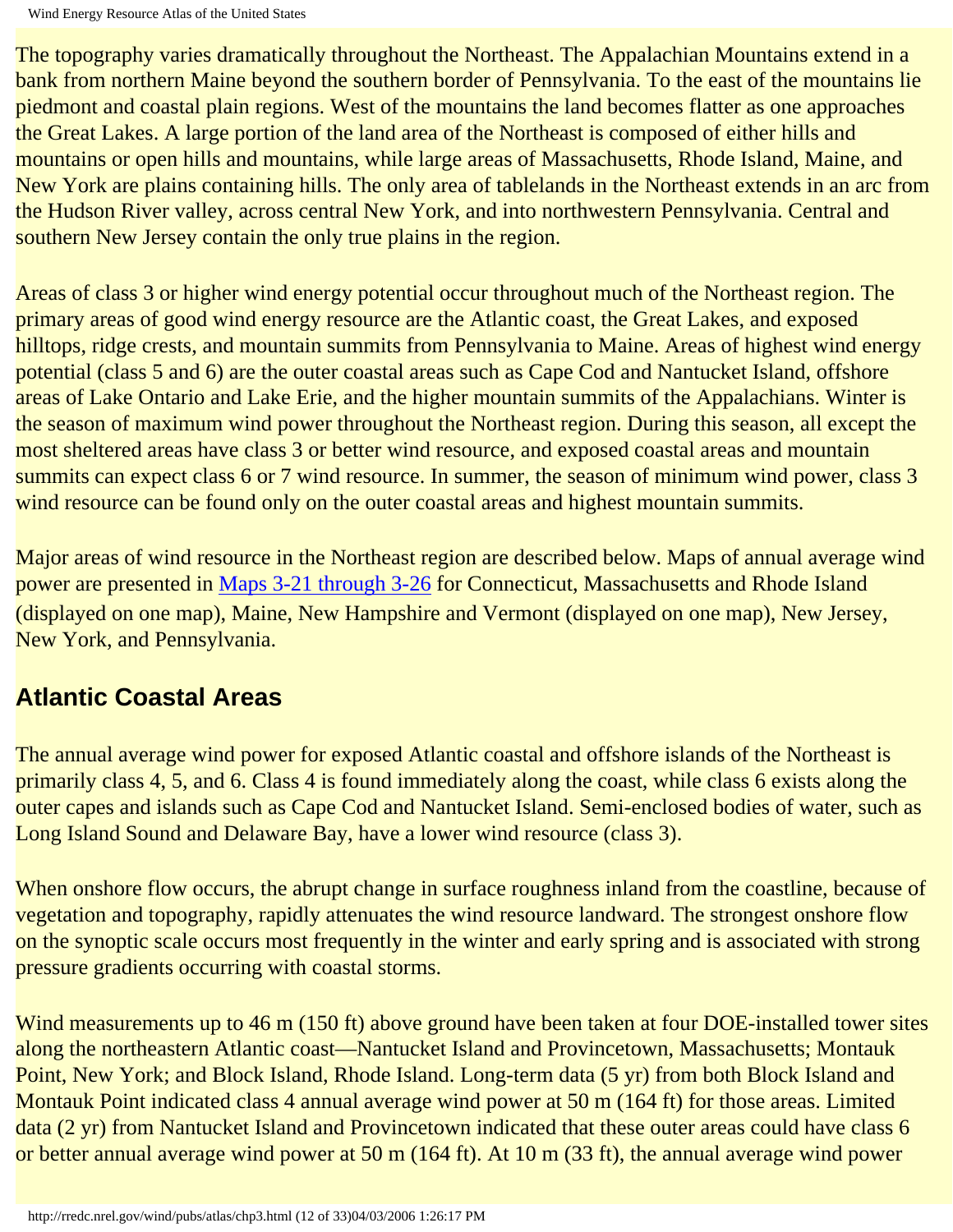varied considerably among these four sites and was only class 2 at Block Island and Provincetown. These data provide excellent examples of how local roughness features such as vegetation and buildings can reduce the wind power at levels near the ground and how near surface (10-m or 33 ft) data may not provide a realistic indication of the wind power at 50 m (164 ft).

#### **Hills and Mountains of Vermont, New Hampshire, Maine, Massachusetts, and Connecticut**

An extensive area, including most of Vermont and New Hampshire, as well as much of Maine, Massachusetts, and Connecticut, has annual average wind power of class 3 or higher on exposed locations. Highest powers (class 5 and 6) occur on the best-exposed mountain and ridge tops in Vermont's Green Mountains, New Hampshire's White Mountains, and Maine's Longfellow Mountains. The remainder of the hilltops and mountain tops in this area that are outside of these major ranges have class 3 or 4 wind power. At the highest elevations this wind power increases to class 6 and 7 in the winter. Average wind speeds may vary significantly from one ridge crest to another and are primarily influenced by the height and slope of the ridge, orientation to the prevailing winds, and the proximity of other mountains and ridges. For example, the White Mountains are indicated to have class 6 wind power, but Mount Washington, at 1,917 m (6,288 ft) elevation, is known to have considerably greater wind power as a result of terrain-induced acceleration as the air passes over the mountain.

#### **Adirondack Mountains**

Wind power of class 3 and higher is estimated for the high elevations of the Adirondack Mountains of northeastern New York. Two of the highest mountains, Mt. Marcy and Whiteface Mountain, have at least class 6 wind power. As in the case of Mount Washington, wind measurements on Whiteface Mountain indicate higher than class 6 power because of local acceleration effects. Mean upper-air wind speeds appear to be about the same over the Adirondack Mountains as they are over the mountains of northern New Hampshire and Vermont.

#### **Hills and Mountains of Northern Pennsylvania, Southern New York, and Northwestern New Jersey**

Class 3 and higher wind power is estimated for exposed hilltops, ridge crests, and mountain summits in Pennsylvania, southern New York, and northwestern New Jersey. The highest wind power, class 5, exists in southeastern New York on the higher summits of the Catskill Mountains. Other major mountains or mountain ranges included in this resource area are Bald Eagle Mountain, North Mountain, the Pocono Mountains, and the Allegheny Mountains. The wind power in much of this area increases to class 5 and 6 in the winter.

### **Lake Ontario and Lake Erie**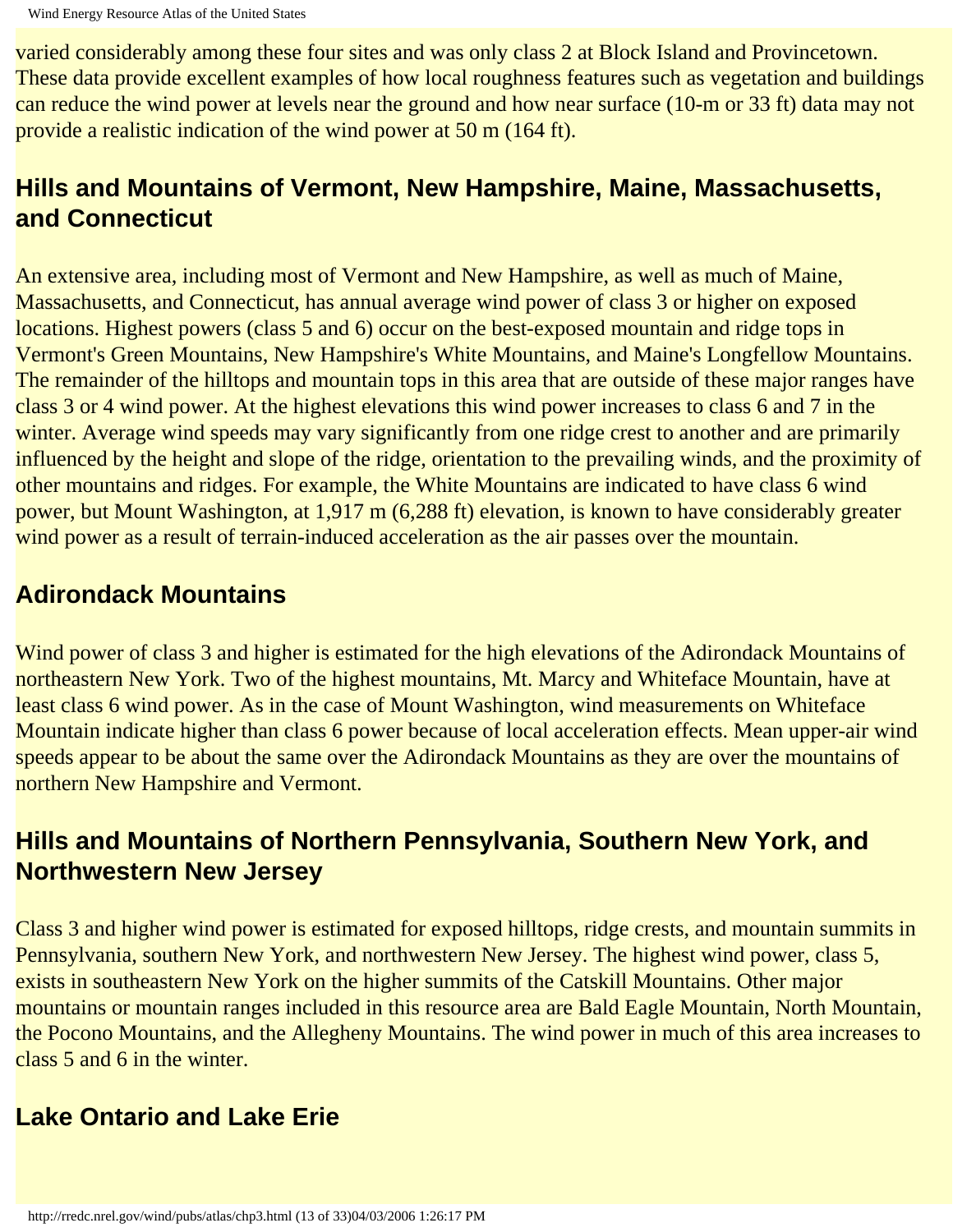Annual average wind power of class 3 or 4 is found along the coastal areas of both Lake Erie and Lake Ontario as the smooth, overwater fetch allows strong near-surface winds to develop. Class 5 is estimated to exist in the central part of both lakes. Existing data indicate that class 3 wind power may extend 30 to 40 km (20 to 25 mi) inland from the eastern shore of Lake Ontario (Pickering et al. 1980).

## **The East Central Region**

The East Central region consists of Delaware, Kentucky, Maryland, North Carolina, Tennessee, Virginia, and West Virginia. North Carolina, Virginia, and Maryland account for nearly 60% of the region's population, of which most reside in the Mid-Atlantic Lowlands. The major cities, rivers, mountain ranges, and national parks are shown in [Map 3-27.](http://rredc.nrel.gov/wind/pubs/atlas/maps/chap3/3-27m.html)

The region's topography varies from rolling hills in the west to forested mountain ridges in the central portion to relatively flat coastal plains in the east. The mountain ridges are generally oriented in a northeast-southwest direction.

Areas of class 3 annual average wind power are found along exposed coastal areas from Delaware southward to Cape Lookout, North Carolina, including much of Delaware Bay, Chesapeake Bay, and Pamlico Sound. Seasonal average wind power along the coastal areas ranges from class 4 in the winter and spring to class 2 in the summer. Class 3 to 6 annual average wind resource is estimated for exposed mountain summits and ridge crests of the Appalachians. Over 4 years' data collected at a DOE wind turbine site on a 1,347 m (4419 ft) mountain summit near Boone, North Carolina, indicated class 4 annual average wind power at 50 m (164 ft). Seasonal average wind power ranged from a maximum of class 7 in winter to a minimum of class 2 in summer at this site.

Aside from the coastal areas and exposed mountains and ridges of the Appalachians, there is little wind energy potential in the remainder of the East Central region for current wind turbine applications (Brode et al. 1980).

Major areas of wind resource in the East Central region are described below. Maps of annual average wind power are presented in Maps 3-28 through 3-33 for Delaware and Maryland (displayed on one map), Kentucky, North Carolina, Tennessee, Virginia, and West Virginia.

#### **Atlantic Coastal Areas**

The annual average wind power for exposed coastal areas of Delaware, Maryland, Virginia, and North Carolina is estimated to be class 3. South of Cape Lookout, North Carolina, wind power decreases to class 2. There is a steep gradient in the estimated wind power within several kilometers of the coastline because of the abrupt change in surface roughness between the land and open water, even though relatively flat, smooth plains extend far inland along the entire length of the East Central region's coastline. While most of the coastline is oriented such that the prevailing wind direction (from the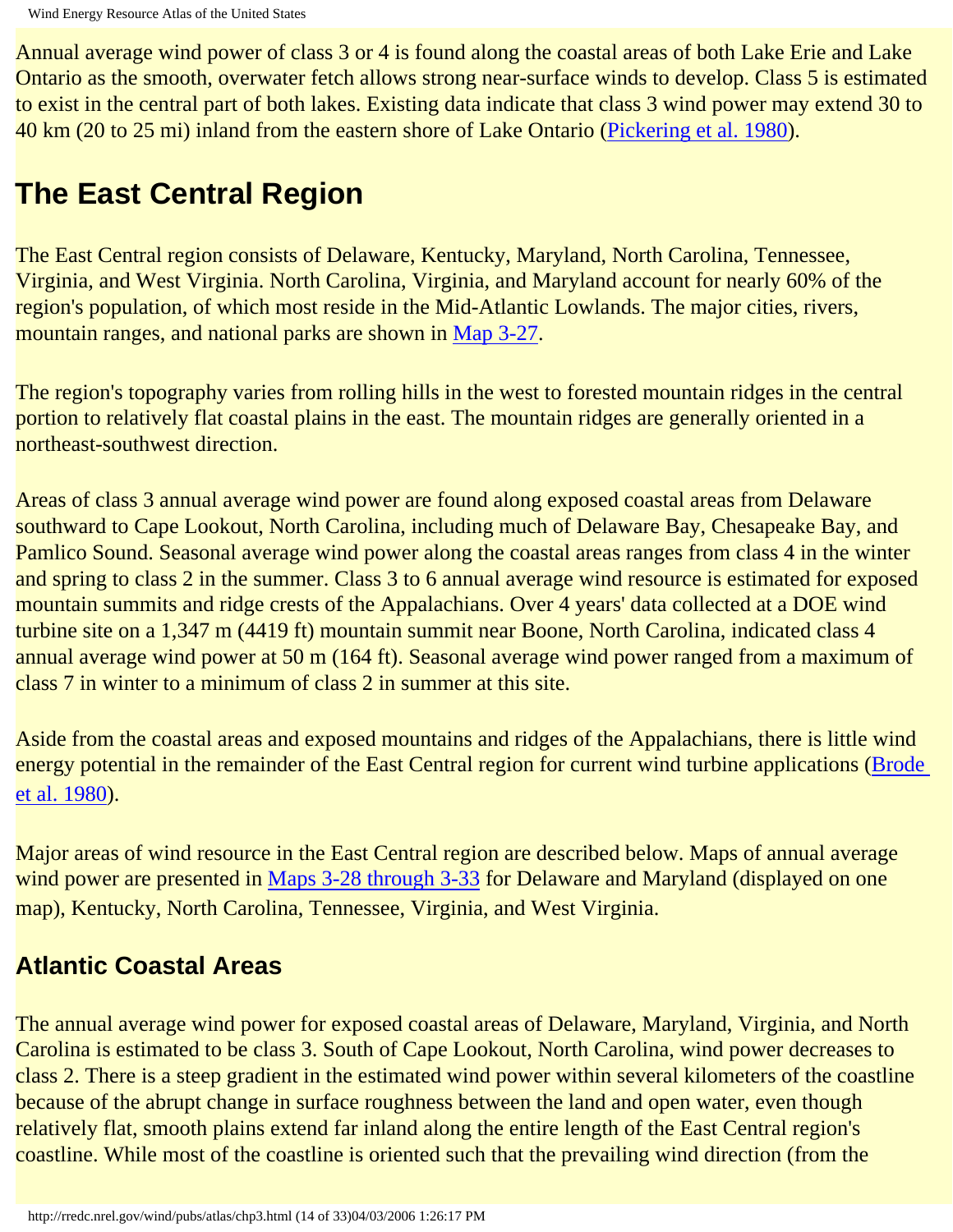southwest across most of the region) is offshore, there is considerable variation in the orientation from one area to another.

Winter and spring are the seasons of maximum power for the coastal areas of the region, with class 4 wind power from Cape Hatteras northward. In summer, wind power decreases to a minimum of class 1 and 2 along the coastal areas.

#### **Chesapeake and Delaware Bays**

Much of the Chesapeake and Delaware bays are estimated to have class 3 wind power. Areas of highest wind resource are expected where there is a large fetch over open water for the prevailing strong winds, which come from the west through north directions. The complexity of the Chesapeake Bay shoreline, with its many islands and inlets, suggests a high variability of wind power in this area.

#### **Exposed Mountain Ridges and Summits**

Class 3 or higher wind power is estimated for exposed mountain summits and ridge crests in western North Carolina, eastern Tennessee, eastern West Virginia, western Maryland, and portions of Virginia. Average wind speeds may vary considerably from one ridge-crest site to another and are primarily influenced by the height and slope of the ridge, orientation to the prevailing winds, and the proximity and relative height of other mountains and ridges. Most of the ridges in Virginia, West Virginia, and western Maryland are oriented perpendicular to the prevailing westerly winds. As a result, the higher ridges may experience wind power that is considerably enhanced by a venturi speed-up effect - wind flows are compressed as they are forced over the ridges. Winter is the season of maximum wind power over the mountain summits and ridge crests of the East Central region because mean upper-air wind speeds are highest during this season. In contrast to valley and plain locations, the daily maximum wind speed for mountain summits and ridge crests generally occurs at night; this situation occurs because the frictional boundary layer is more shallow as a result of the absence of solar heating and associated vertical mixing.

# **The Southeast Region**

The Southeast region consists of Alabama, Florida, Georgia, Mississippi, and South Carolina. The region's total population in 1980 of 24,746,000 represents approximately one-tenth of the nation's population. Nearly three-quarters of the people in the Southeast live on the East Coast from South Carolina to Florida. The major cities, rivers, mountain ranges, and geographical features of the Southeast are shown in [Map 3-34.](http://rredc.nrel.gov/wind/pubs/atlas/maps/chap3/3-34m.html)

With the exception of the north-central portion of the Southeast region and a few scattered areas, the topography is relatively low and flat. Roughly 41% of the topography in the Southeast is irregular plains, 41% is flat and smooth plains, and only 18% is tableland, hills, and low mountains, which lie in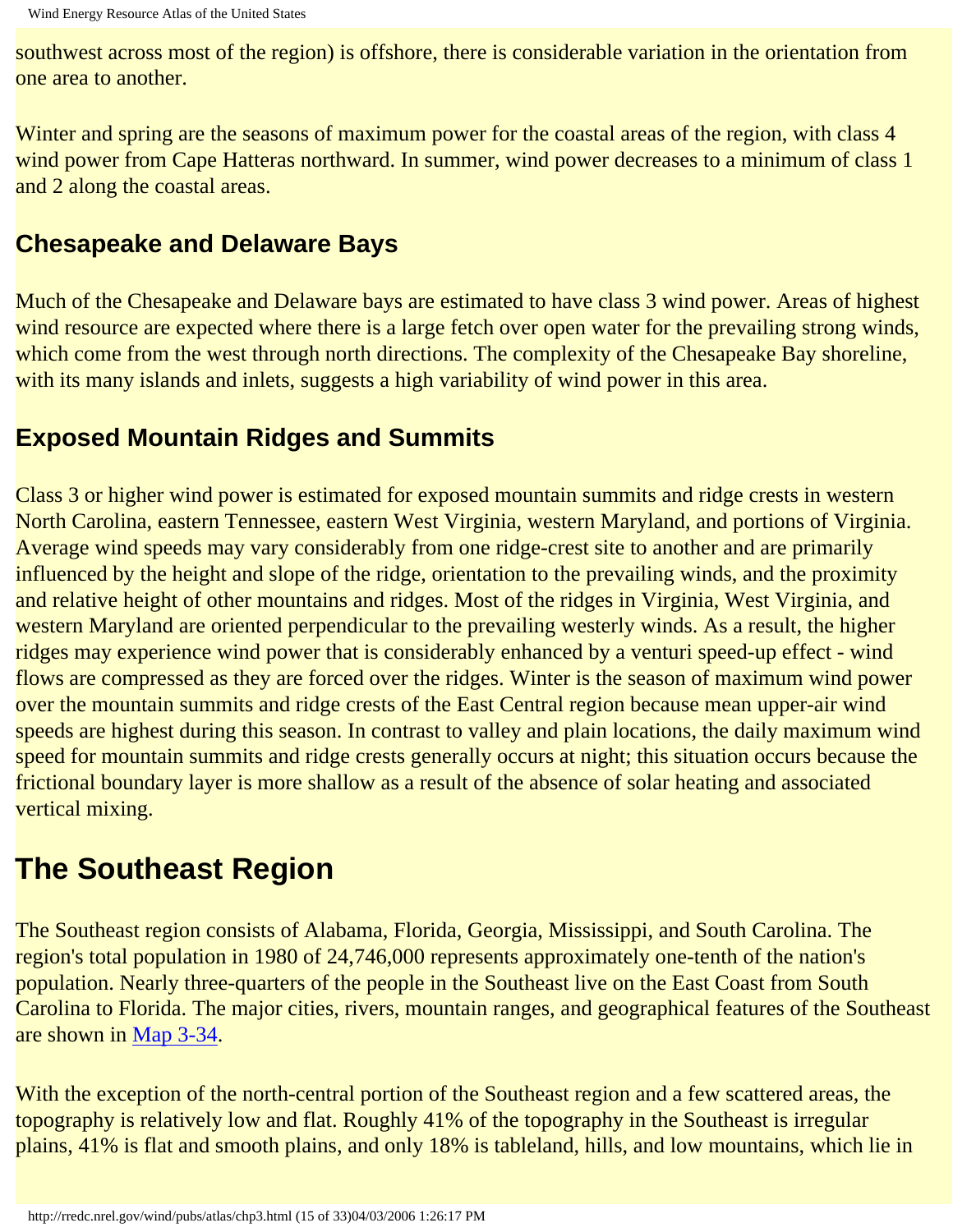the north-central part of the Southeast. The northern half of Alabama, the northern part of Georgia, and the far northwestern corner of South Carolina have the most complex terrain of the region, with tablelands, hills, and low mountains.

There is little wind energy potential in the Southeast region for existing wind turbine applications (Zabransky et al. 1981). Even along coastal areas, existing data from exposed sites indicate at best only class 2 at 50 m (164 ft) above ground. The only places in the Southeast region estimated to have class 3 or higher annual average wind resource are the exposed ridge crests and mountain summits confined to northeastern Georgia and extreme northwestern South Carolina, as described below. Maps of annual average wind power are presented in Maps 3-35 through 3-39 for Alabama, Florida, Georgia, Mississippi, and South Carolina.

### **Mountains of South Carolina and Georgia**

The exposed ridge crests and mountaintops of the southern Appalachians in extreme northwestern South Carolina and northeastern Georgia have annual average wind power densities of class 3 to class 5. This area is highly confined and represents an extremely small percentage of exposed land in the Southeast region.

# **The South Central Region**

The South Central region, consisting of Arkansas, Kansas, Louisiana, Missouri, Oklahoma, and Texas, is about the same size as Alaska and equal to one-fifth the area of the 48 contiguous states. Texas has 45% of the area and slightly more than 45% of the region's population. Over 40% of the people in the South Central region live in the six metropolitan areas that have over one million inhabitants each. In order of decreasing population, these are Dallas-Fort Worth, Texas; Houston, Texas; St. Louis, Missouri; Kansas City, Kansas; Kansas City, Missouri; New Orleans, Louisiana; and San Antonio, Texas. The major cities, rivers, mountains, and national parks of the South Central region are shown in [Map 3-40.](http://rredc.nrel.gov/wind/pubs/atlas/maps/chap3/3-40m.html)

The South Central region extends from the interior plains to the coastal plains with a few interior highlands in the east-central part. The Mississippi River makes up most of the eastern boundary of the region as it flows south to the Gulf of Mexico. The only major portions of the region that are mountainous are the western tip of Texas, and parts of Arkansas, Missouri, and extreme eastern Oklahoma.

A substantial portion of the South Central region has class 3 or higher annual average wind power. The most extensive area of wind resource includes most of Kansas, Oklahoma, and northwestern Texas, where a large fraction of the land area is well exposed to power-producing winds. Other areas of significant wind resource in the region include the Texas coast and exposed hilltops, ridge crests, and mountain summits in parts of southern Missouri, western Arkansas, eastern Oklahoma, and extreme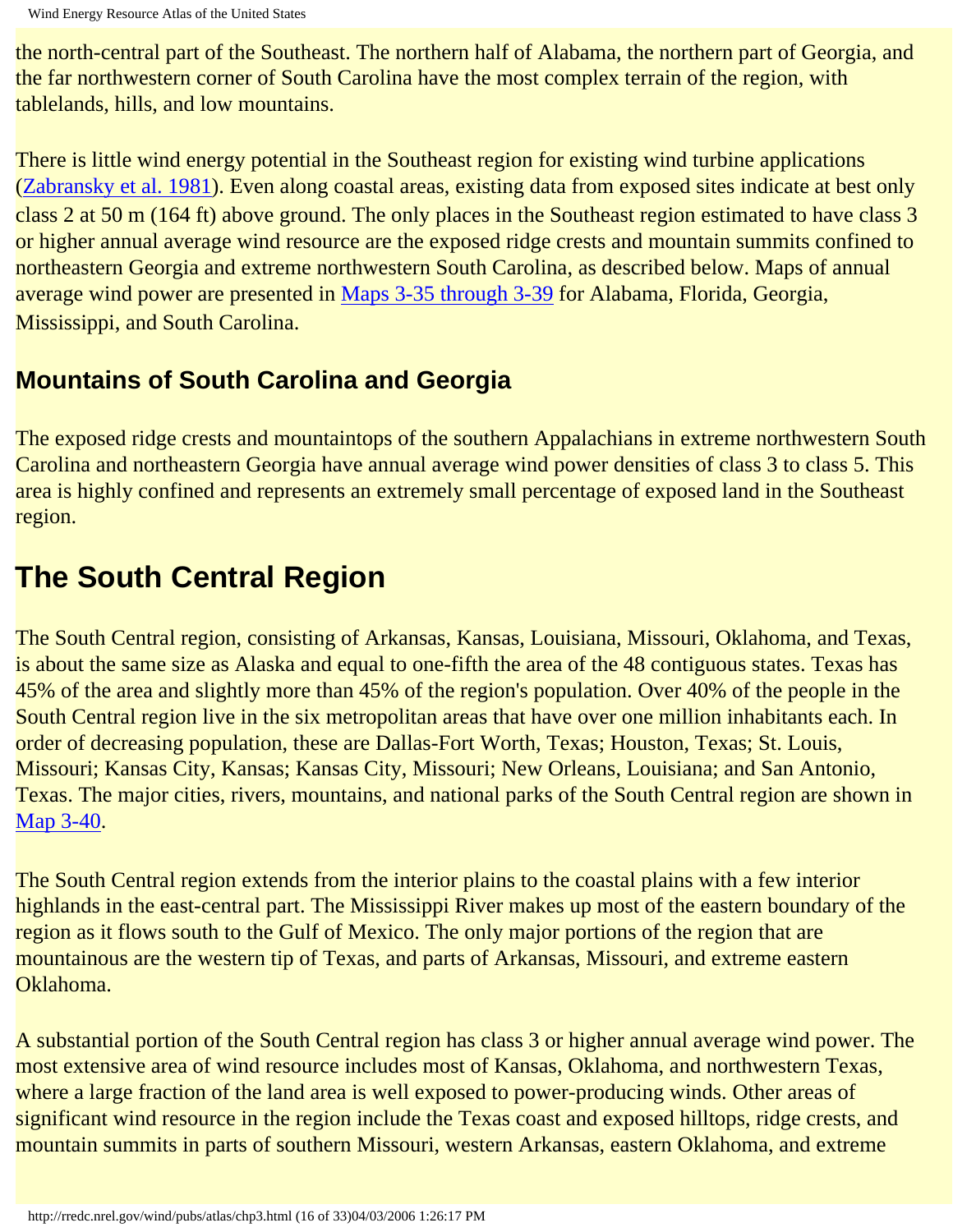Wind Energy Resource Atlas of the United States

western Texas.

Since the completion of the regional wind energy atlas (Edwards et al. 1981), many new sites have been instrumented to measure the wind resource throughout much of Kansas, western Oklahoma, and northwestern Texas. Wind measurements at levels up to 46 and 50 m (150 to 164 ft) above ground have been taken at 16 new sites in this area. Four of these were sites instrumented for the DOE candidate site program. These were located near Amarillo, Texas; Meade and Russell, Kansas; and Fort Sill, Oklahoma. Some other organizations involved in wind measurement activities in this area included the Alternative Energy Institute, Kansas State University, and Wichita State University. The composite analysis of the new wind data obtained for this area resulted in some significant revisions in analysis from the previous regional assessment.

For example, the class 5 area previously shown over the southern High Plains from north of Amarillo, Texas, to extreme southwestern Kansas, has been revised to class 4 and 3, based on the wind measurements taken at or near 50 m (164 ft) at five new sites in this area. In eastern Kansas, an area previously assigned class 3 has been up-graded to class 4, reflecting exposed areas in the Flint Hills where several new sites indicate class 4 (and possibly class 5) at 50 m (164 ft) above ground. In the Texas coastal area, the class 4 area was revised to class 3, based on new data at 30 to 60 m (98 to 164 ft) above ground from two sites and a re-analysis of the coastal data previously used in the regional assessment. The seasonal analyses in the Texas coastal area (presented on the national-scale maps) have been revised to show an on-shore maximum in the wind resource in the spring and summer. During these seasons, the wind resource is estimated to be greater along the inner coastal areas than along the offshore islands, such as Padre Island. Additional data are needed, especially at heights to 50 m (164 ft), to provide a more reliable estimate of the extent of this onshore maximum in the wind resource.

Major areas of wind resource in the South Central region are described below. Maps of annual average wind power are presented in Maps 3-41 through 3-47 for Arkansas, Kansas, Louisiana, Missouri, Oklahoma, and Texas. (Texas is displayed in two maps, one for West Texas and one for East Texas.)

### **The Great Plains**

Exposed areas of the Great Plains encompassing a large area of northwestern Texas, Oklahoma, and Kansas have class 3 and 4 annual average wind power. The most extensive area of class 4 power extends from the Texas Panhandle to northwestern Oklahoma and south-central Kansas. In this area, the wind power is estimated to approach class 5 over some of the uplands and hills. However, over much of the Great Plains, local variations in terrain elevations and exposure cause variability in the wind resource, such that the wind resource may vary from class 2 over lowlands and river valleys to class 4 (and possibly class 5) over exposed uplands and hilltops.

Seasonal variations in the wind resource at 50 m (164 ft) over the area from the Texas Panhandle to south-central Kansas are not as large as indicated in the previous regional assessment. Spring is the season of maximum wind power, with class 5; however, an area of class 4 appears in each of the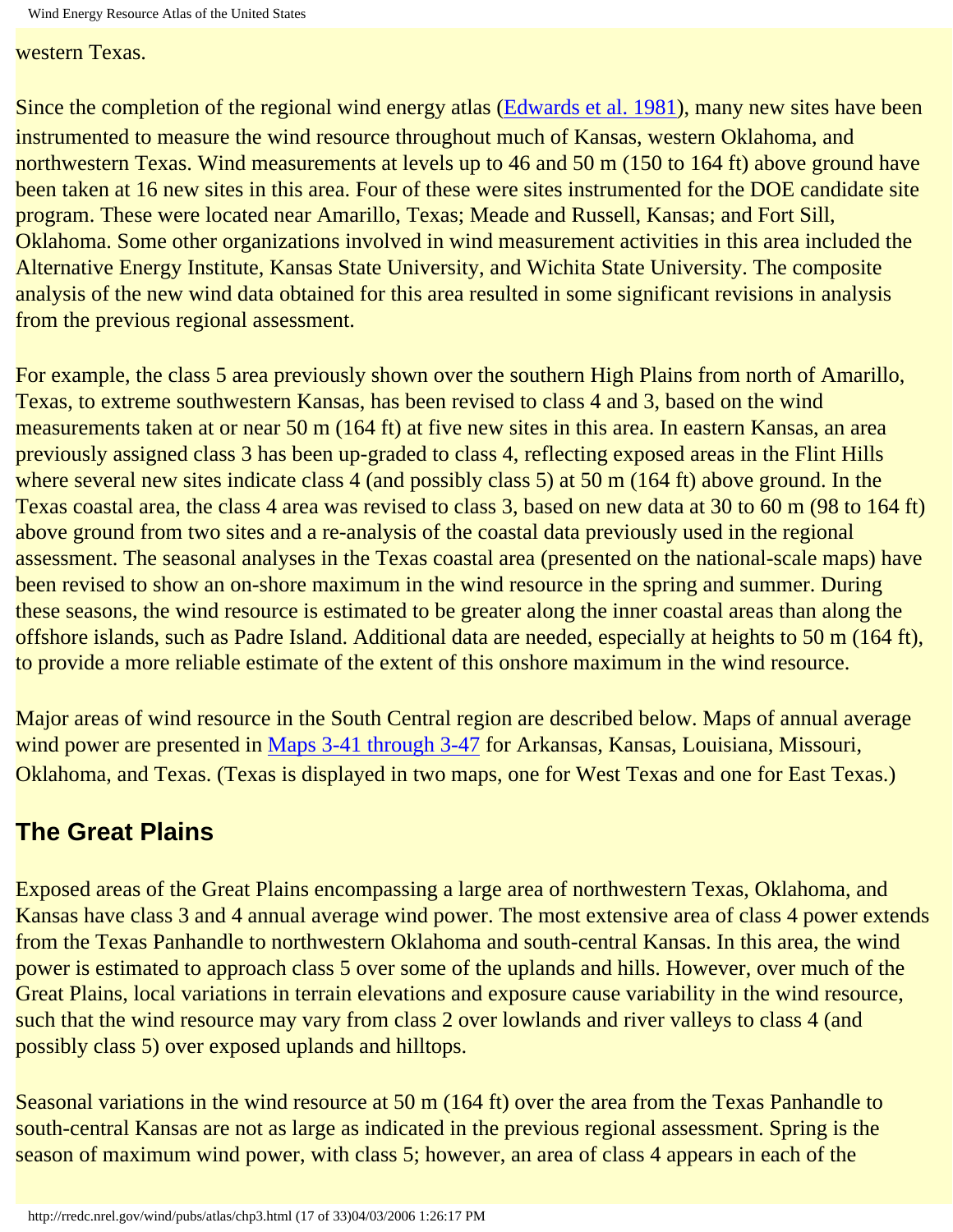remaining three seasons. At the Amarillo DOE site, 5 years' data indicated that summer was the season of second highest wind power at 50 m or 164 ft (with a strong class 4), although summer was the season of lowest wind power at 10 m or 33 ft (with class 3). Strong nocturnal wind shear, especially prevalent during the summer, results in a higher wind power class at 50 m (164 ft) in the summer than would be indicated by 10-m (33 ft) data. Mean wind speeds at 50 m (164 ft) are greater at night than during the day.

#### **Flint Hills of Eastern Kansas**

The Flint Hills extend north to south through eastern Kansas. Wind measurements at heights to 50 m (164 ft) above ground at exposed sites in the Flint Hills indicate class 4 annual average wind power, and possibly class 5 over well-exposed areas of the southern Flint Hills. As it does over exposed uplands in the Great Plains, strong nocturnal shear occurs over elevated areas of the Flint Hills, such that mean wind speeds at 50 m (164 ft) are greater at night than during the day.

The wind resource at 50 m (164 ft) remains high throughout the four seasons; the seasonal average wind power is estimated to be a strong class 5 in the spring and class 4 in the other three seasons. Additional data are needed to verify the seasonal nature of the wind resource, because less than two years' data were available for this area at the time of this analysis.

Over most of the remainder of eastern Kansas, class 3 is estimated for the open plains and exposed uplands and hilltops.

#### **Wichita Mountains of Southwestern Oklahoma**

Limited data in the vicinity of the Wichita Mountains in southwestern Oklahoma indicate at least class 4 or higher wind power. Local, strong acceleration of the wind speeds is estimated to occur around the eastern and western ends of the Wichita Mountains, as a result of the prevailing strong northerly and southerly winds over this region. Limited data from a DOE-installed tower on the plains near the eastern end of the Wichita Mountains indicate very good wind energy potential (possibly class 6), although additional data are needed to verify the magnitude and nature of the wind resource in this area.

### **Texas Coastal Area**

The Texas coastal area from Galveston south to the Mexican border is estimated to have class 3 annual average wind power. This wind resource extends up to 30 to 60 km (20 to 40 mi) inland. The wind resource along the inner coastal area (just onshore and to 30 km inland) may be slightly greater than that over the offshore islands, such as Padre Island. New site data from the offshore islands indicate class 2 to class 3 wind power at 50 m (164 ft), rather than the class 4 previously assigned in the regional atlas. Data at 60 m (197 ft) from the inner coastal area indicate class 3 annual average wind power. A reanalysis of the near-surface data from airfields in the inner coastal area also indicates that class 3, rather than class 4, is more appropriate to this area.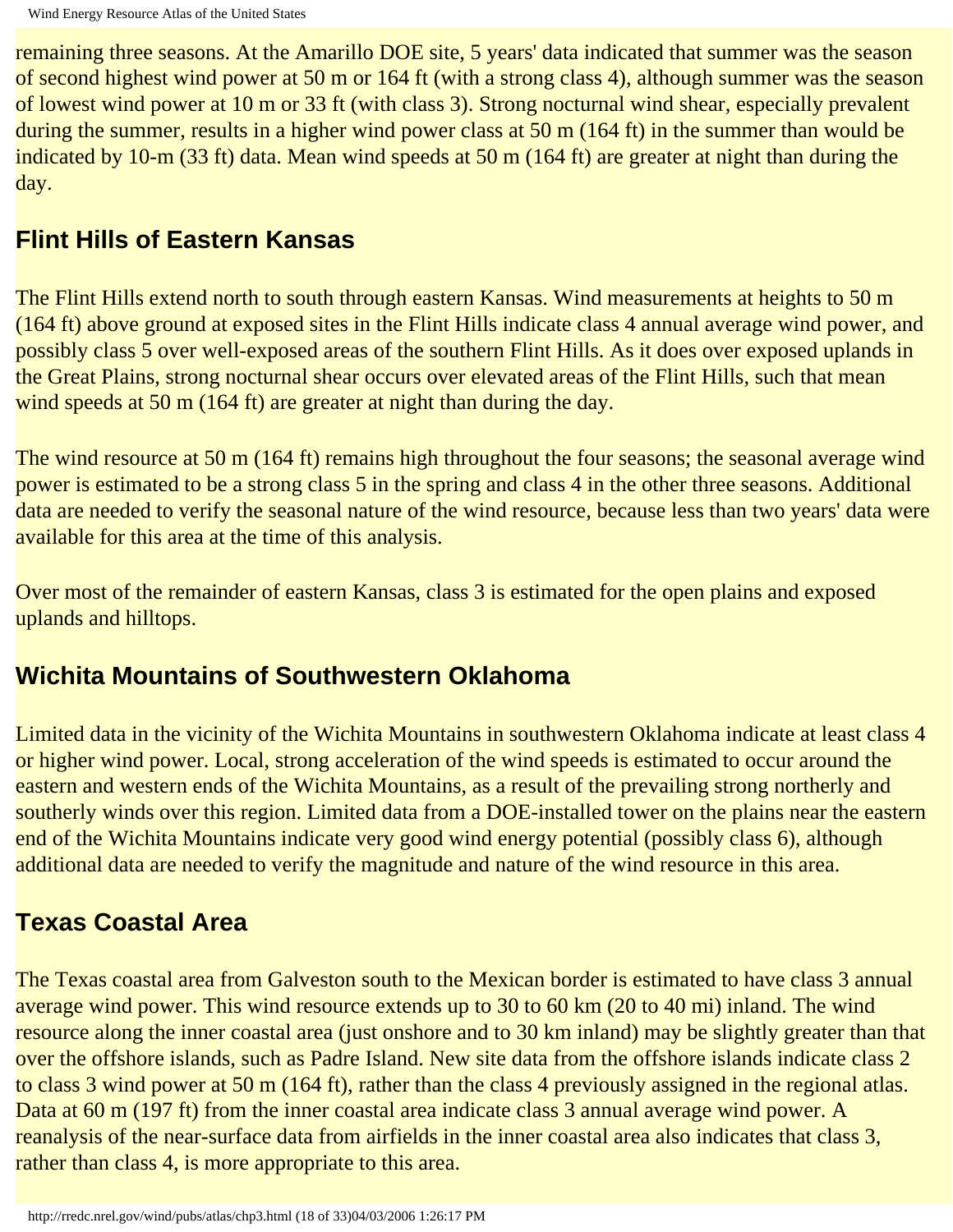Seasonally, the inner coastal area is estimated to have greater wind power in spring and summer than the offshore islands. Existing data indicate a spring maximum of class 4 along the inner coastal area south of Matagorda and a winter maximum along the offshore islands and the coastal fringes northward to Galveston.

#### **Ouachita Mountains and Boston Mountains**

Upper-air wind data have been used to estimate class 3 and 4 wind power at exposed areas in the Ouachita and Boston mountains, which extend from Arkansas westward into Oklahoma. Although the wind power map implies that nearly one-fourth of Arkansas has class 3 and 4 wind power, the exposed mountain summits and ridge crests account for only 3% of Arkansas land area. No surface data from mountain summits or ridge crests in these areas were available to verify this wind resource.

#### **Ozark Plateau**

The Ozark Plateau is an area of forested hills and low mountains and ridges in southern Missouri and northwestern Arkansas. Exposed hilltops, ridge crests, and mountain summits of the Ozark Plateau are estimated to have class 3 annual average wind power, although no data were available from a wellexposed site to verify this wind resource. However, wind data from the Springfield, Missouri, airport, which is located on an upland near a crest in the Ozark Plateau but at an elevation approximately 60 m (197 ft) lower than the crest, indicates class 2 annual average wind resource. Thus, well-exposed sites at the highest elevations on the Ozark Plateau are expected to have at least class 3 wind power at 50 m (164 ft).

Seasonally, wind power over the Ozark Plateau is estimated to reach a maximum of class 4 in winter and spring, decreasing to a minimum of class 2 in the summer.

#### **Rocky Mountain Extensions**

The ridge crests and mountaintops of the Guadalupe and Davis mountains in the basin and range region of the Rocky Mountain extensions in southwestern Texas are estimated to have up to class 6 wind power. Surface data taken at Guadalupe Pass confirms this and suggests that there is some funneling in the passes and valleys.

## **The Southern Rocky Mountain Region**

The Southern Rocky Mountain region consists of Arizona, Colorado, New Mexico and Utah. Over 60% of the region's people reside in the metropolitan areas of Denver, Colorado; Phoenix, Arizona; Salt Lake City, Utah; Tucson, Arizona; Albuquerque, New Mexico; and Colorado Springs, Colorado. The remainder of the region's people live in agricultural, industrial, and resort communities distributed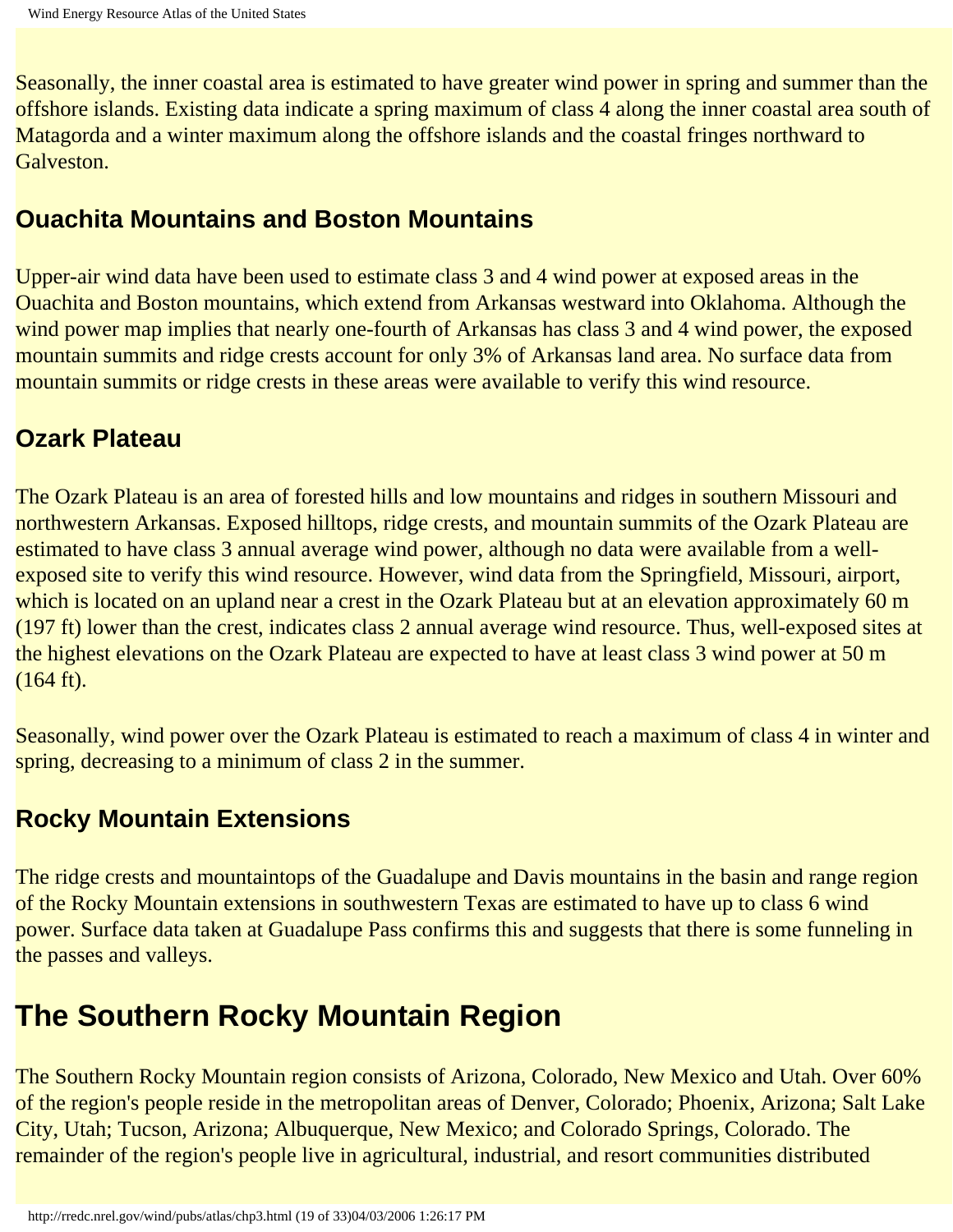Wind Energy Resource Atlas of the United States

throughout the area. The major cities, rivers, lakes, mountain ranges, and geographical features of the Southern Rocky Mountain region are shown in [Map 3-48](http://rredc.nrel.gov/wind/pubs/atlas/maps/chap3/3-48m.html).

Topography varies dramatically throughout the Southern Rocky Mountain region. The region is dissected by the continental divide, which extends through central Colorado and western New Mexico, and is composed of five basic topographic areas: the high plains, the Rocky Mountains, the Colorado Plateau, the Great Basin, and the southwestern desert. The high plains area occupies roughly the eastern one-third of Colorado and New Mexico. The Rocky Mountains, which extend from north to south through Colorado and New Mexico, are composed of numerous ranges that attain elevations in excess of 4,250 m (13,944 ft). The Colorado Plateau occupies the area surrounding the Four Corners area. The Great Basin of western Utah is composed of desert basins, playas, and small mountain ranges. The southwestern desert includes the desert areas of southern New Mexico and southern Arizona.

Areas of class 3 or higher wind resource can be found throughout the Southern Rocky Mountain region. The most extensive area of wind resource is found over the high plains and uplands of eastern Colorado and eastern New Mexico. Over this area, the annual average wind resource is mostly class 3 and 4, but can be higher on well-exposed hilltops that are found over portions of the high plains region. Mountain summits and ridge crests estimated to have class 3 or higher wind resource exist throughout the Southern Rocky Mountain region. Higher mountain ranges are estimated to have at least class 6 wind power, but many of these may not be suitable because of the ruggedness of the terrain and the potential for extreme wind and icing conditions. Two valley wind corridors have been identified that are estimated to have at least class 3 wind resource. One of these wind corridors is in the vicinity of Milford, Utah, and the other is in the vicinity of Santa Fe, New Mexico.

These major areas of wind resource in the Southern Rocky Mountain region are described below. Maps of annual average wind power are presented in Maps 3-49 through 3-52 for Arizona, Colorado, New Mexico, and Utah.

#### **Eastern Plains of Colorado and New Mexico**

Class 3 and 4 annual average wind power is found on the high plains and uplands of eastern Colorado and eastern New Mexico. Strong northerly and southerly winds in this area are usually associated with the intense surface pressure gradients that are prevalent during the winter and spring. Plains areas farther west that are within the sheltering influence of the Rocky Mountains and river drainages generally have less wind power.

Buttes, hilltops, and other types of elevated summits are scattered throughout parts of the high plains, especially in northeastern New Mexico and southeastern Colorado. Well-exposed summits and hilltops, where there is terrain-induced acceleration of the wind, may have class 5 or higher wind resource. For example, a DOE site on a hilltop near Tucumcari in northeastern New Mexico indicated class 5 power at 50 m (164 ft) over a 2-year period. Another DOE site located on open plains near Clayton in northeastern New Mexico had class 3 wind power at 50 m (164 ft), based on 5 years' data. The class 5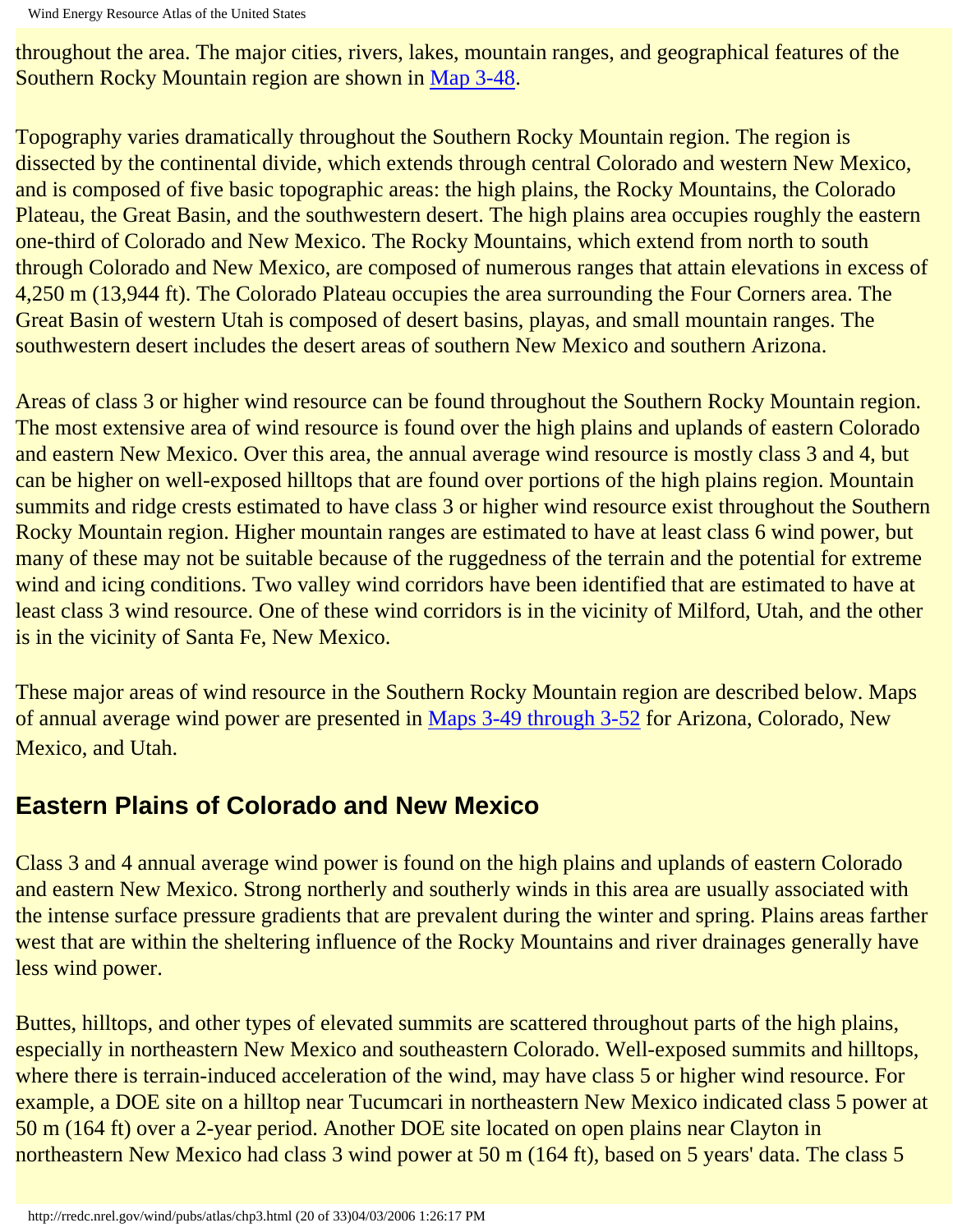power previously estimated for the plains area around Clayton in the regional atlas (Andersen et al. 1981) appears too high. These previous estimates were primarily based on near-surface, airfield data of unknown quality from the 1940s and early 1950s.

New site data throughout northeastern Colorado indicate an extensive area with class 4 annual average wind power. This is an upland region between the South Platte River to the north and the Arkansas River to the south. Wind power is considerably lower in the river plains and valleys than on the uplands.

Seasonal average wind power over the upland plains of eastern Colorado and New Mexico ranges from a maximum of class 4 and 5 in spring to a minimum of class 2 and 3 in summer.

### **Northern Colorado Plains**

North of the South Platte River in northeastern Colorado, the elevation increases northward to the high plains of southeastern Wyoming and western Nebraska. The proximity of the sheltered South Platte River valley to the southern Wyoming wind corridor creates a steep gradient of annual average wind speed, and hence wind power, between these areas. The strong prevailing westerly winds, which blow uninterrupted through the large gap in the Continental Divide in southern Wyoming, appear to extend into northeastern Colorado and western Nebraska.

Class 4 to 6 annual average wind power is found in this part of Colorado south of the Wyoming and Nebraska borders. New site data indicate that class 4 wind power extends eastward to Peetz, Colorado. Class 6 wind power is found on the Laramie Mountains divide, a broad upland which extends southward just into Colorado.

Strongest winds in this area occur during the winter as a result of intense pressure gradients between the low-pressure systems moving east across the northern tier of states, and the semi-permanent highpressure system that occupies the Great Basin. Prevailing wind directions during strongest winds are generally westerly and northwesterly.

#### **Milford Corridor in Southwestern Utah**

Class 3 annual average wind power is found in the valley corridor in the vicinity of Milford, Utah. Strong southwesterly winds frequently occur over this area, especially during the spring when the wind resource averages class 4. Higher wind resource may exist in areas where the terrain causes even stronger channeling of the winds. Data are scarce in this region of southwestern Utah, and the geographical extent of this wind resource area is not well known.

### **Santa Fe Corridor in Northern New Mexico**

Class 3 annual average wind power is estimated for the Rio Grande Valley corridor in the vicinity of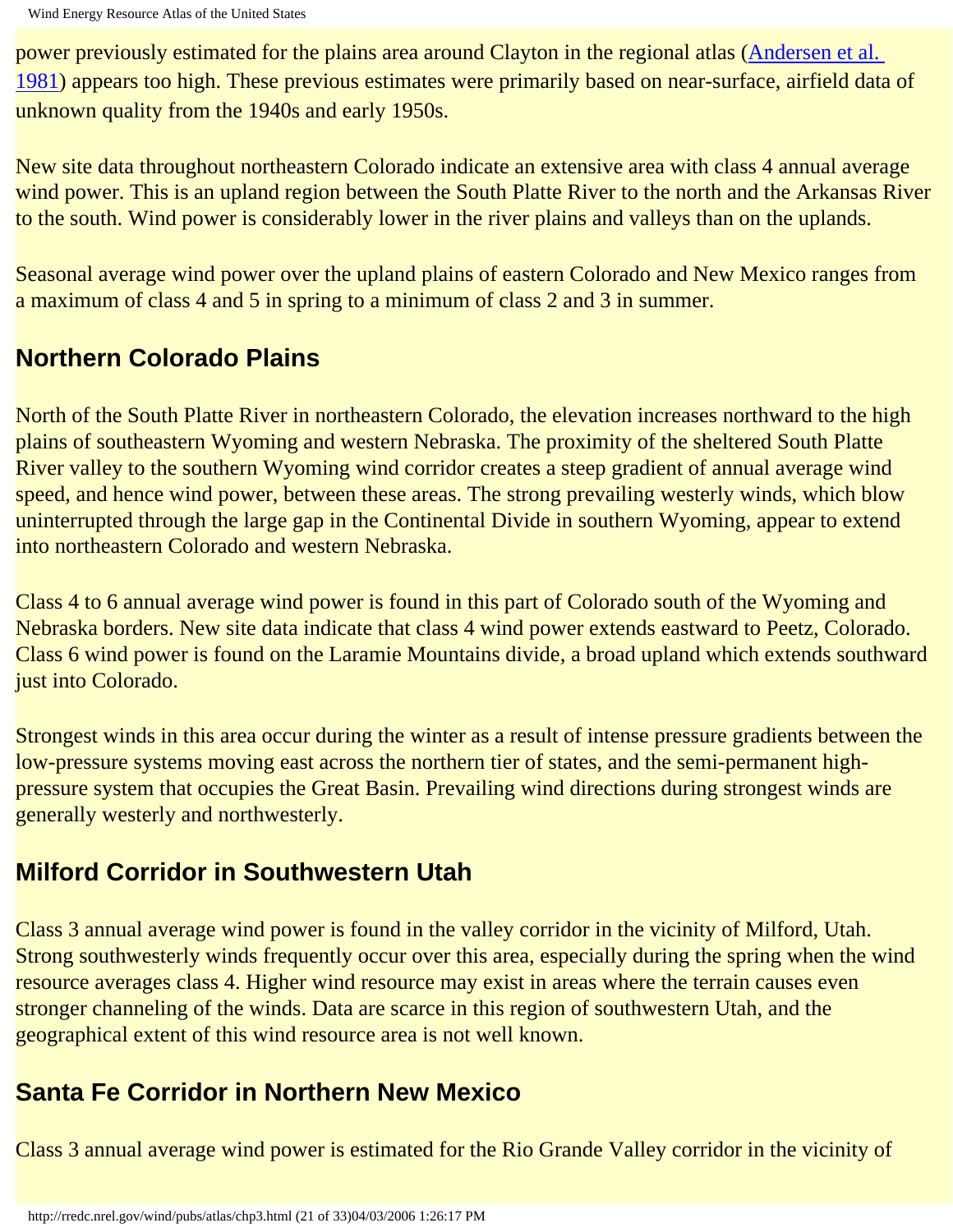Santa Fe, New Mexico. Wind speeds are enhanced as air flowing up or down the Rio Grande Valley is channeled and accelerated through a broad gap between two large mountain ranges. Wind resource reaches a maximum in the spring, when it averages class 4. Higher wind resource may exist in areas where the terrain causes even stronger channeling of the winds.

#### **Exposed Mountain Ridges and Summits**

Class 3 or higher annual average wind power is estimated for exposed mountain summits and ridge crests throughout the Southern Rocky Mountain region. Class 6 is estimated for the higher mountain ranges in parts of Colorado, New Mexico, and Utah. However, many of these higher mountain ranges may not be suitable for wind turbine applications because of extreme icing, damaging winds, and inaccessibility, especially during the winter.

Average wind speeds may vary significantly from one ridge crest site to another and are primarily influenced by the height and slope of the ridge, orientation to prevailing winds, and the proximity of other mountains and ridges. High wind resource may exist in mountain passes or saddles where prevailing strong winds are funneled. A DOE site at San Augustin Pass, located about 30 km (20 mi) northeast of Las Cruces in the San Andreas Mountains of southern New Mexico, indicated class 6 annual average wind power at 50 m (164 ft) with a strong class 7 in the winter and spring.

Winter is estimated to be the season of maximum wind power over mountain summits and ridge crests in Utah, Colorado, northern New Mexico, and northern Arizona, because mean upper-air wind speeds are highest over these areas during this season. However, on the exposed mountainous areas of southern Arizona and southern New Mexico, winter and spring power appear about equal and are the seasons of maximum wind power.

# **The Southwest Region**

The Southwest region consists of California and Nevada. (To facilitate the presentation of the wind resource analysis, we have divided California along 37°N into northern and southern California). Nearly three-quarters of the inhabitants of the region live in coastal California, where the region's three large metropolitan areas—the San Francisco Bay area, Los Angeles Basin and San Diego—are located. Major cities, rivers, mountain ranges, and national parks are shown in [Map 3-53](http://rredc.nrel.gov/wind/pubs/atlas/maps/chap3/3-53m.html).

There is a large variety of topography throughout the Southwest. California has many mountain ranges, several of which extend above 3,000 m (10,000 ft) in elevation. It also has some very large flat areas, notably the Central Valley, which is composed of both the Sacramento and San Joaquin valleys and is over 700 km (400 mi) long. The California desert is mostly composed of isolated peaks and ranges dotting an undulating basin. Nevada is composed almost exclusively of basin and range country; there is a series of parallel valleys alternating with steep mountain ranges. Some broad upland plains are found in northern Nevada near the Oregon and Idaho borders.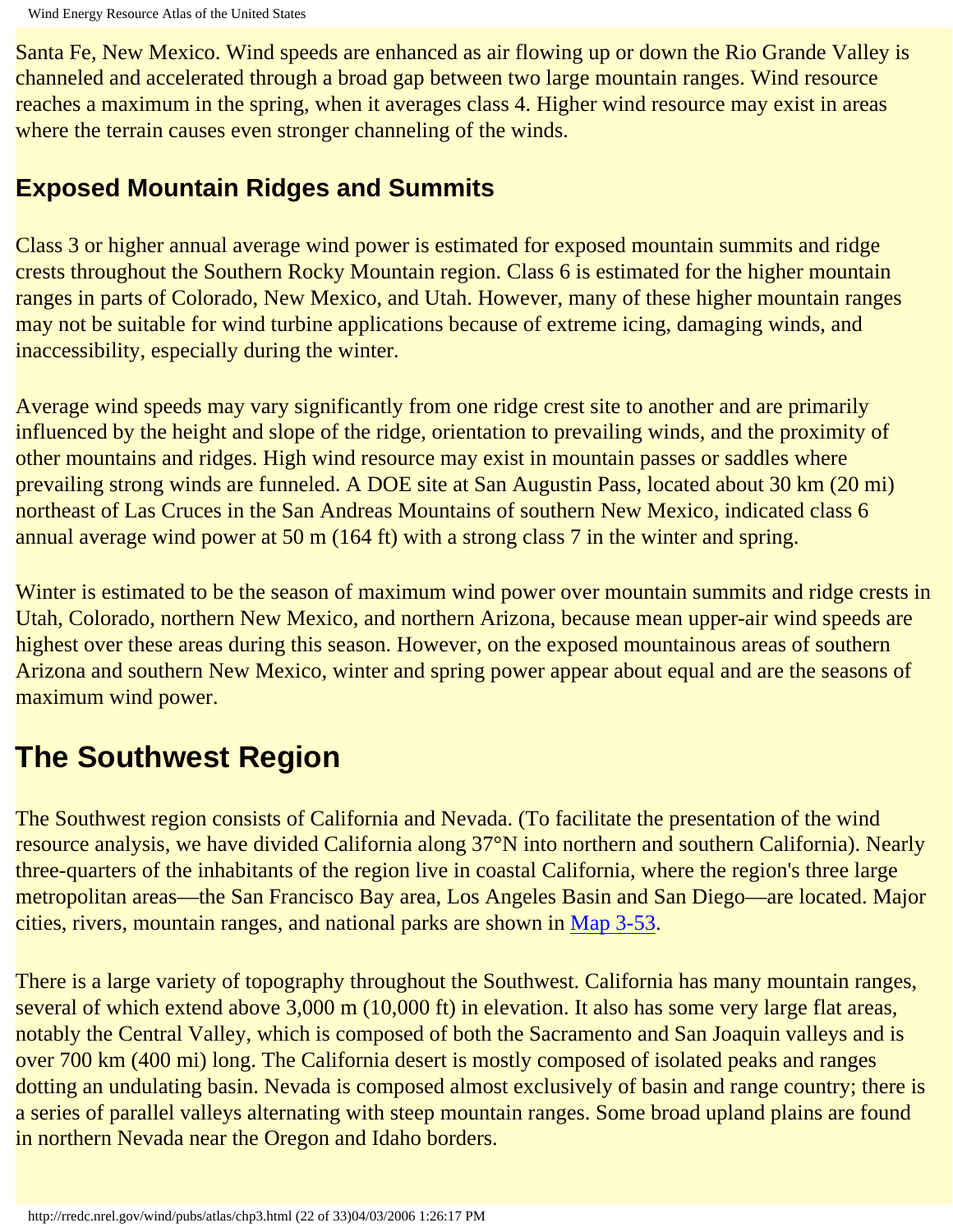Wind Energy Resource Atlas of the United States

Considerable wind energy development has occurred in California; more wind turbines have been sited in California than in any other region of the United States. Extensive wind resource assessments have been conducted throughout California by the California Energy Commission (CEC) and various other organizations. The CEC has assimilated a wind resource data base on California that was utilized in verifying or updating this assessment. The DOE has sponsored wind measurement programs at three sites in California - Point Arena, San Gorgonio Pass, and Pacheco Pass - and one site in Nevada - Wells (located on a mountain ridge in northeastern Nevada about 65 km (40 mi) northeast of Elko).

Areas of class 3 and higher wind resource are dispersed throughout the Southwest region. The most notable areas where most of the wind energy development has been occurring are the coastal and inland passes through which cooler marine air is funneled to the warmer, drier valleys in the interior. At least six major passes, or wind corridors, with high wind resource occur throughout central and southern California. These are the Carquinez Straits, Altamont Pass, and Pacheco Pass in north central California and Tehachapi Pass, San Gorgonio Pass, and the Sierra Pelona in southern California. The annual average wind resource can reach class 6 or higher at well-exposed sites in these wind corridors. High wind resource is also found in some of the southeastern California desert corridors, such as the western part of the Antelope Valley and the Barstow-Daggett area.

Other areas of class 3 or greater wind resource in the region are the outer Channel Islands and exposed coastal areas north of Point Conception, and many of the exposed mountain summits and ridge crests that are located throughout the Southwest region.

Major areas of wind resource in the Southwest region are described below in greater detail. Maps of annual average wind power are presented in Maps 3-54 through 3-56 for California and Nevada. (California is displayed in two maps, one for northern California and one for southern California.)

### **Coastal Areas**

The annual average wind power for exposed coastal areas of California north of Point Conception is estimated to be largely class 3, except for class 4 around Cape Mendocino. Because the prevailing wind direction is northwest during spring and summer and between the winter storms, and because much of the California coastline is oriented northwest to southeast, coastal areas that protrude into the flow experience the highest wind power. They also protrude into the southerly or southeasterly flow, which dominates during winter storms. However, because the rest of the shoreline is concave between these areas and thereby out of the strong flow, it experiences a markedly lower wind resource. The abrupt increase in surface roughness inland from the coastline, because of vegetation and topography, further slows the wind.

Almost 5 years of new site data from a DOE-installed tower at Point Arena indicated class 3 wind power at 50 m (164 ft). This site, which is well exposed to prevailing strong winds, is considered largely representative of exposed coastal areas of central California. Previous estimates of class 5 for much of this coastal area, which were based primarily on very limited surface data and offshore marine data (ship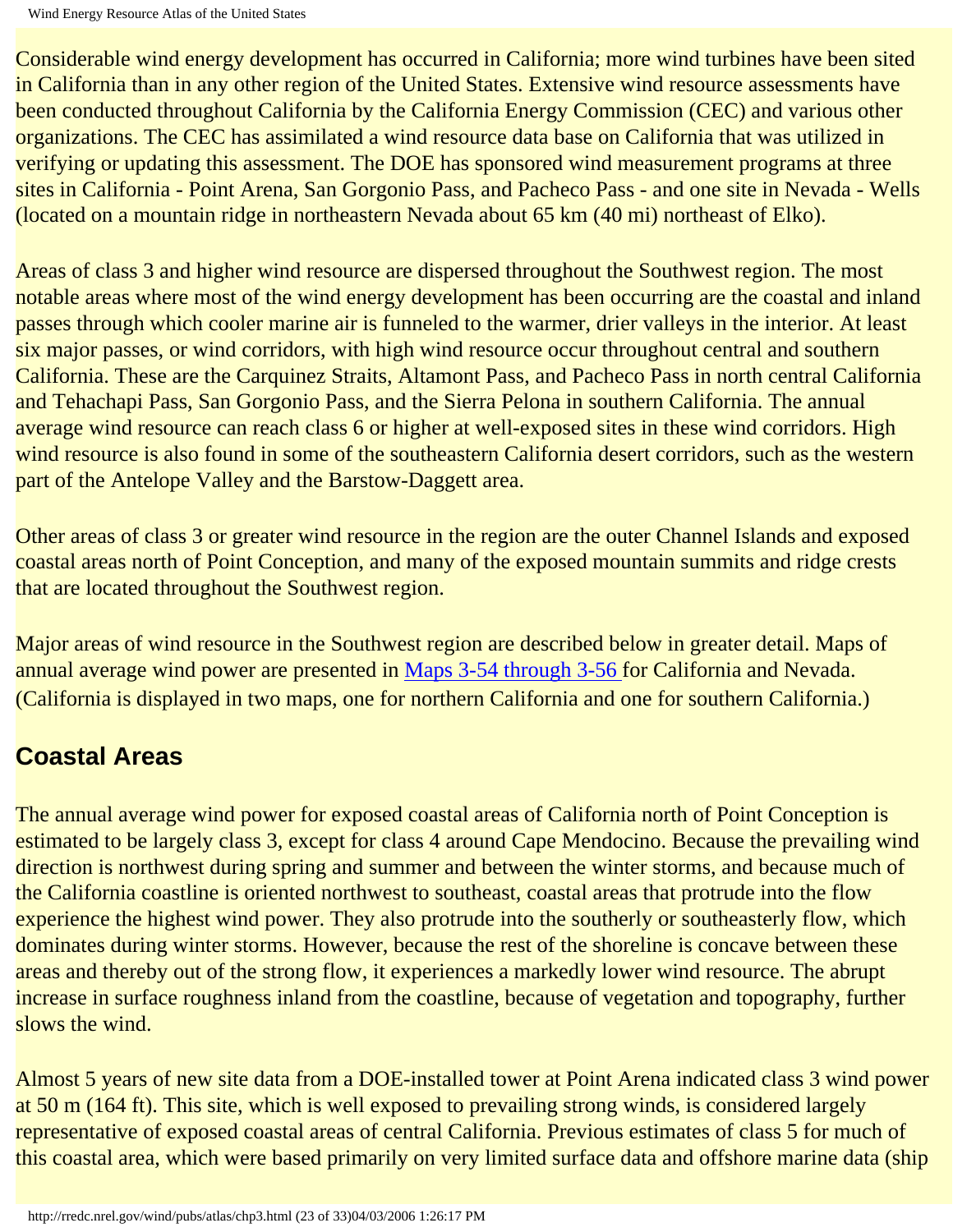observations), appear too high (Simon et al. 1980). However, specific sites that experience local terraininduced acceleration of the winds may exist that have class 5 or greater wind power. For example, limited data from a site on the exposed ridge crest at an elevation of about 450 m (1,476 ft) on Cape Mendocino indicate class 6 annual average wind power. In such areas of complex terrain, considerable spatial variability in the wind resource can be expected.

The southern California coastline south of Point Conception has very little wind power, because it is sheltered from the northwest winds by the Transverse Ranges. The outer Channel Islands (San Miguel, Santa Rosa, and San Nicolas) of southern California are far enough west to escape the sheltering that affects the rest of the southern California coastal area, and they are estimated to have class 3 to class 4 wind power.

Spring is the season of maximum wind power at exposed coastal areas from Point Arena south to Point Conception and the outer Channel Islands, where exposed areas average class 4 and 5 wind power. Over these areas, class 3 or greater wind resource is experienced in every season except autumn.

From Cape Mendocino northward, wind power is about equal in winter and spring, because strong winds associated with winter storms are more frequent along the northern California coast than the central and southern coast. Exposed areas on Cape Mendocino are estimated to have class 3 or greater wind power in every season.

### **Coastal Gaps**

From spring through summer, the strong surface pressure gradients created by the cold water and warm interior force marine air through the gaps in the coastal mountains into the interior. This sea breeze is funneled in some cases by the topography. Where this happens, very strong and persistent winds are likely to occur. The Carquinez Straits, Altamont Pass, Pacheco Pass, San Gorgonio Pass, and the Sierra Pelona fall into this category. All have high annual average wind power and a spring or summer seasonal maximum. Although not a true gap, the Sierra Pelona region, which is located north of Los Angeles and south of Antelope Valley, is a long stretch of mountains that are lower than the mountain ranges on either side of it, and the marine air flows through this low area on its way to the Mojave Desert. The windiest areas are near the eastern end of each pass and the highest ridges of the Sierra Pelona.

### **Coastal Mountains**

There are four areas of the Coast Range that have wind power of class 5 or better. Two areas, the higher mountains of northwestern California (2,000 to 3,000 m or 6,562 to 9,843 ft) and the San Gabriel Mountains east of Los Angeles (3,000 m or 9,843 ft), are strongly affected by the upper-air winds, and the wind resource therefore shows a strong winter maximum and summer minimum. They are 500 to 1,000 m (1,640 to 3,280 ft) higher than the surrounding mountains, so they are well-exposed to the freeair winds. The Vaca Mountains (about 900 m or 3,000 ft), west of Sacramento, and the Laguna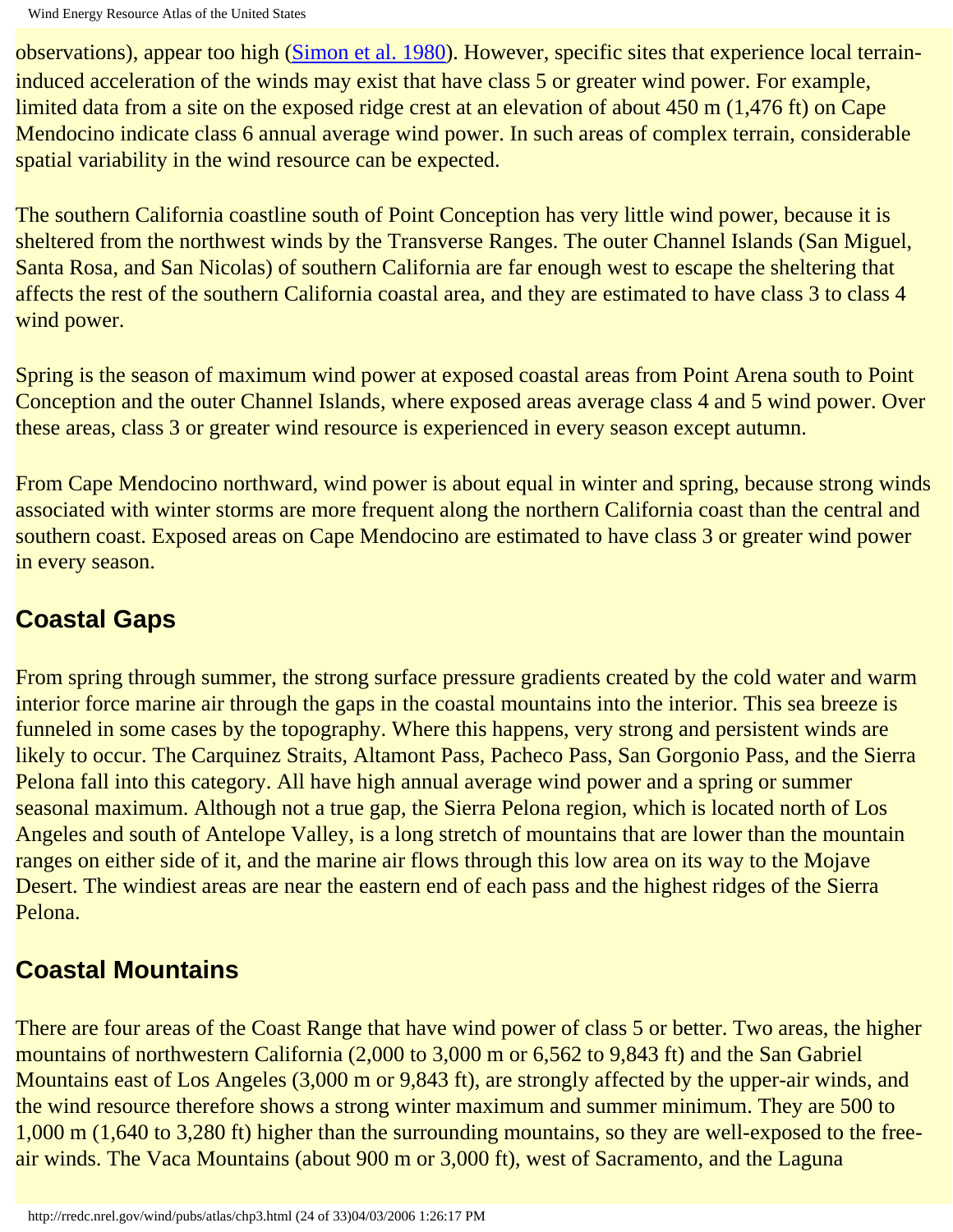Mountains (about 2,000 m or 6,562 ft), east of San Diego, while higher than surrounding terrain and influenced by the upper-air flow, are also influenced by modified sea-breeze winds of spring and summer. Hence, their season of maximum wind power is winter, but the sea-breeze winds produce almost as much power in the spring, and the summer wind resource is not as low as in the other two areas. This sea-breeze circulation further complicates the wind regime of the Vaca Mountains. The prevailing strong winds of the other areas are generally westerly. This is true for the Vaca Mountains as well, except that they experience a definite wind shift from westerly during the day to northeasterly at night during the spring and summer.

#### **Interior Mountains**

The large mountain ranges of the Southwest have a high wind energy resource. The Cascades, Sierra Nevada, Tehachapis, and the ranges of Nevada are well exposed to the upper-air winds and therefore experience a winter maximum wind power. Where the mountain ranges and ridgelines are oriented perpendicular to the free-air flow, these winds may be further enhanced. Additionally, these ranges are large enough to separate adjacent air basins. The unequal heating of these basins during spring and summer produces air flow over some of these barriers. This flow results in wind speeds that are higher than those that would be found if only the upper-air winds produced the wind resource of the mountains.

### **Desert Wind Corridors of Southern California**

East of the Coast Range in southern California, low-elevation wind corridors exist that have class 3 or greater wind resource. One notable wind corridor is Tehachapi Pass, near Mojave, where winds are funneled from the San Joaquin Valley into the Mojave Desert. Areas of class 6 annual average wind resource are indicated by new site data in the Tehachapi Pass vicinity. Spring and summer are the seasons of highest wind resource.

The western part of the Antelope Valley is another area of high resource potential. New site data in the extreme west end of the Antelope Valley indicate class 6 wind resource. Class 3 or higher wind resource is estimated to exist over much of the southern and western parts of the Antelope Valley. Spring and summer are seasons of maximum wind resource.

In the vicinity of Daggett (just east of Barstow), another wind corridor exists where desert winds are channeled between the Calico and Rodman Mountains. Over 20 years of data from the Daggett Airport show class 3 to 4 annual average wind power. New site data by the California Energy Commission also indicate class 3 to 4 wind power in this area. Maximum wind resource occurs in the spring and summer.

### **Desert Mountains of Southeastern California and Southern Nevada**

Desert conditions are found in most of southeastern California and the valleys of southern Nevada. Intense heating will often generate strong afternoon winds that persist into the evening. The lack of vegetation and the preponderance of broad open valleys in California and narrower valleys in Nevada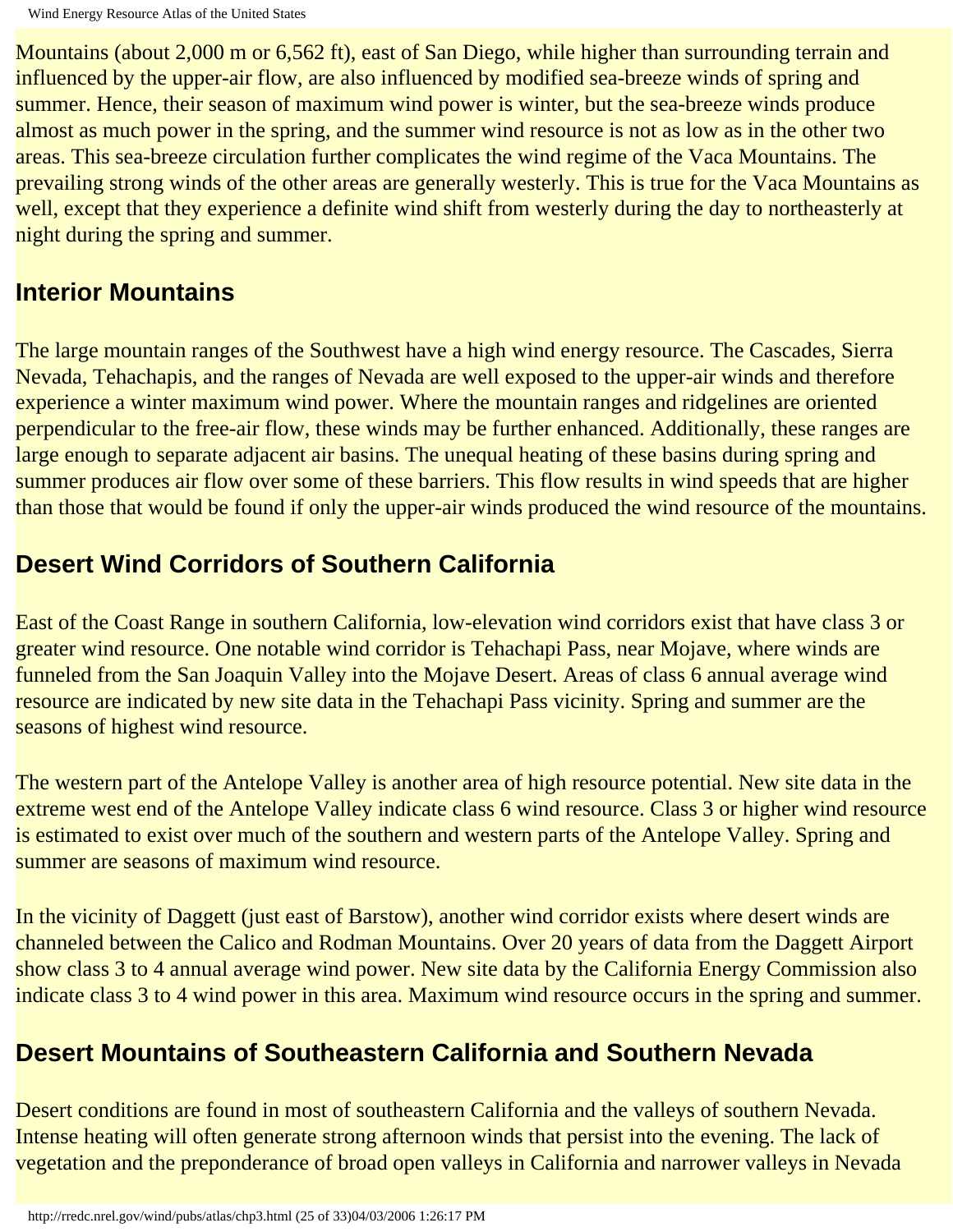(which may funnel the winds) allow wind storms to sweep the desert with little abatement. In spite of these mechanisms, most desert floors have only class 1 or 2 power, as wind speeds decrease during the night and morning hours. The numerous mountain summits and ridgelines, which are less subject to stable layers that develop in the valley floors, may experience wind power of class 3 and higher. The lower mountains and ridges of southern California and southern Nevada, being more strongly affected by the thermal circulation, experience a spring maximum.

# **Alaska**

Alaska covers an area of  $1,518,776 \text{ km}^2$  (586,400 mi<sup>2</sup>). Because of the state's large size, in the Alaska wind energy resource assessment (Wise et al. 1981) the state was divided into four subregions: northern, southeastern, south-central, and southwestern. The state population in 1980was 402,000. More than 40% of Alaska's population lives in the metropolitanarea of Anchorage, in the south-central subregion. The major cities, towns, villages, rivers, mountain ranges, and national parks are shown in [Map 3-57.](http://rredc.nrel.gov/wind/pubs/atlas/maps/chap3/3-57m.html)

The topography of Alaska varies from subregion to subregion. A large portion of the land is mountainous; the Brooks Range is in the northern subregion, the Alaska Range is in the south-central and southwestern subregions, and the Coast and St. Elias mountains are in the southeastern subregion. Flat coastal plains, such as those along the Arctic coast and Yukon-Kuskokwim Delta (in the northern and southcentral subregions, respectively) are also prominent features. Flat alluvial plains are found in the river valleys, such as the Yukon River valley in the southeast portion of the northern subregion. Upland plains are found throughout the state.

In Alaska, high wind resource occurs over the Aleutian Islands and the Alaska Peninsula, most coastal areas of northern and western Alaska, offshore islands of the Bering Sea and Gulf of Alaska, and over mountainous areas in northern, southern, and southeastern Alaska. The largest areas of class 7 wind power in the United States are located in Alaska—data from some of the Aleutian Islands indicate an annual average wind power over 1000 W/m<sup>2</sup> at 10 m, which corresponds to about 2000 W/m<sup>2</sup> at 50 m.

Major areas of wind resource in Alaska are described below. Maps of annual average wind power are presented for the four subregions in Maps 3-58 through 3-61.

### **Beaufort and Chukehi Sea Coast**

The annual average wind power for exposed coastal and offshore areas is estimated to be at least class 5. Coastal areas near Barter Island, Point Lay, and Cape Lisburne show class 7. Even though much of the area north of the Brooks Range is of low relief, wind power drops off rapidly with distance from the coast as shown by data from Sagwon and Umiat. On the eastern Beaufort coast, an area with wind power of class 4 or higher appears to extend from the coast southward to the crests of the Brooks Range. Along the Chukchi Sea coast, wind power of class 5 to 7 is probably confined to near the coast, although there are no data available inland to corroborate this assumption.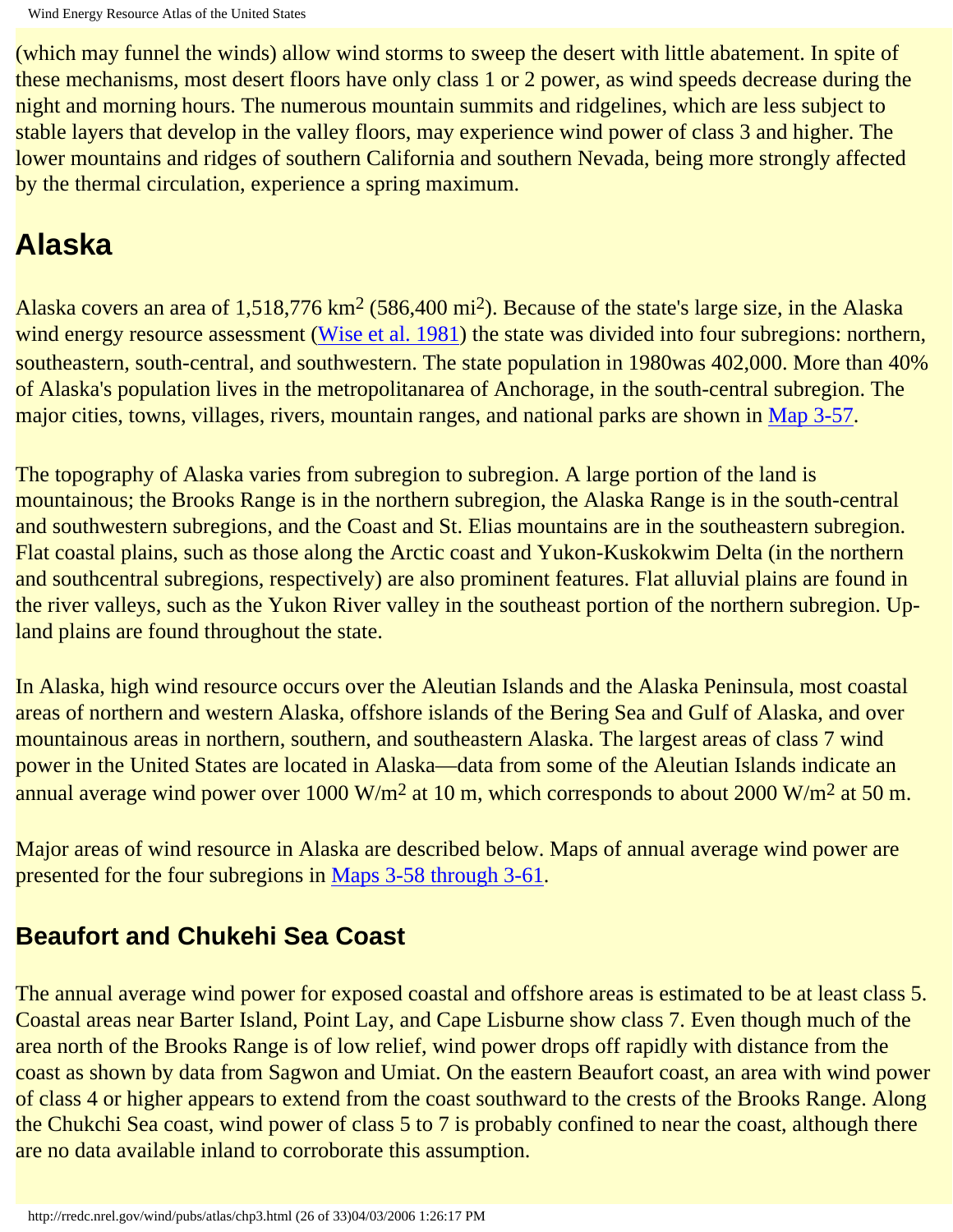### **Bering Sea Islands and Coast**

Islands in the Bering Sea, such as the Pribilofs, St. Lawrence, St. Matthew, and Nunivak, all show annual wind powers of class 7 except in the vicinity of Savoonga on St. Lawrence Island, which has class 6. Along the coast from the Alaska Peninsula northward, wind power of class 5 or higher (with class 7 in exposed areas like the west end of the Seward Peninsula and the Cape Romanzof area) is shown. Wind power of class 5 or more extends eastward for 150 km (100 mi) in the Yukon-Kuskokwim Delta area, as shown by Bethel data.

#### **Alaska Peninsula and the Aleutian Islands**

The Alaska Peninsula west of 162°W shows annual wind power class 7 at all locations except those shielded somewhat by local terrain. The whole peninsula has class 5 or higher power. This area is along a major storm track from eastern Asia to North America. Storms generally move from west to east. Some storms also move northward through the Bering Sea, especially during the summer months. Amchitka and Asi Tanaga in the western Aleutians show mean annual wind power of over class 7 (1,000 W/m<sup>2</sup>). Winter is the season of maximum wind power throughout the area.

#### **Lower Cook Inlet**

The area from Iliamna Lake to Kamishak Bay across Cook Inlet to the Barren Islands is a corridor for strong winds. This is reflected at Bruin Bay, which shows an average annual wind power of over 1,300 W/m<sup>2</sup>. Subjective comments from mariners indicate that this lower Cook Inlet area can be very windy. Bruin Bay data and an examination of weather records from two drilling rigs operating in the area confirm this impression. There are no other permanent stations besides Bruin Bay that show this wind resource.

#### **Gulf of Alaska Coast**

Exposed areas of the entire Gulf of Alaska coast should experience mean annual wind power of class 3 or higher. Offshore data from Middleton Island indicate class 7 wind power. Shore data such as Cape Spencer, Cape Decision, Cape Hinchinbrook, and North Dutch Island reflect class 5 or higher power. Data from more sheltered locations, such as Cordova, Sitka, and Yakutat do not reflect these wind power classes. Most of this coastline is rugged and heavily wooded, so wind power estimates are very sitespecific.

### **Exposed Mountain Ridges and Summits**

At least class 3 or higher wind power is estimated for mountain summits and ridge crests in the Alaska Range, the Coast Mountains in southeastern Alaska, and portions of the Brooks Range. The map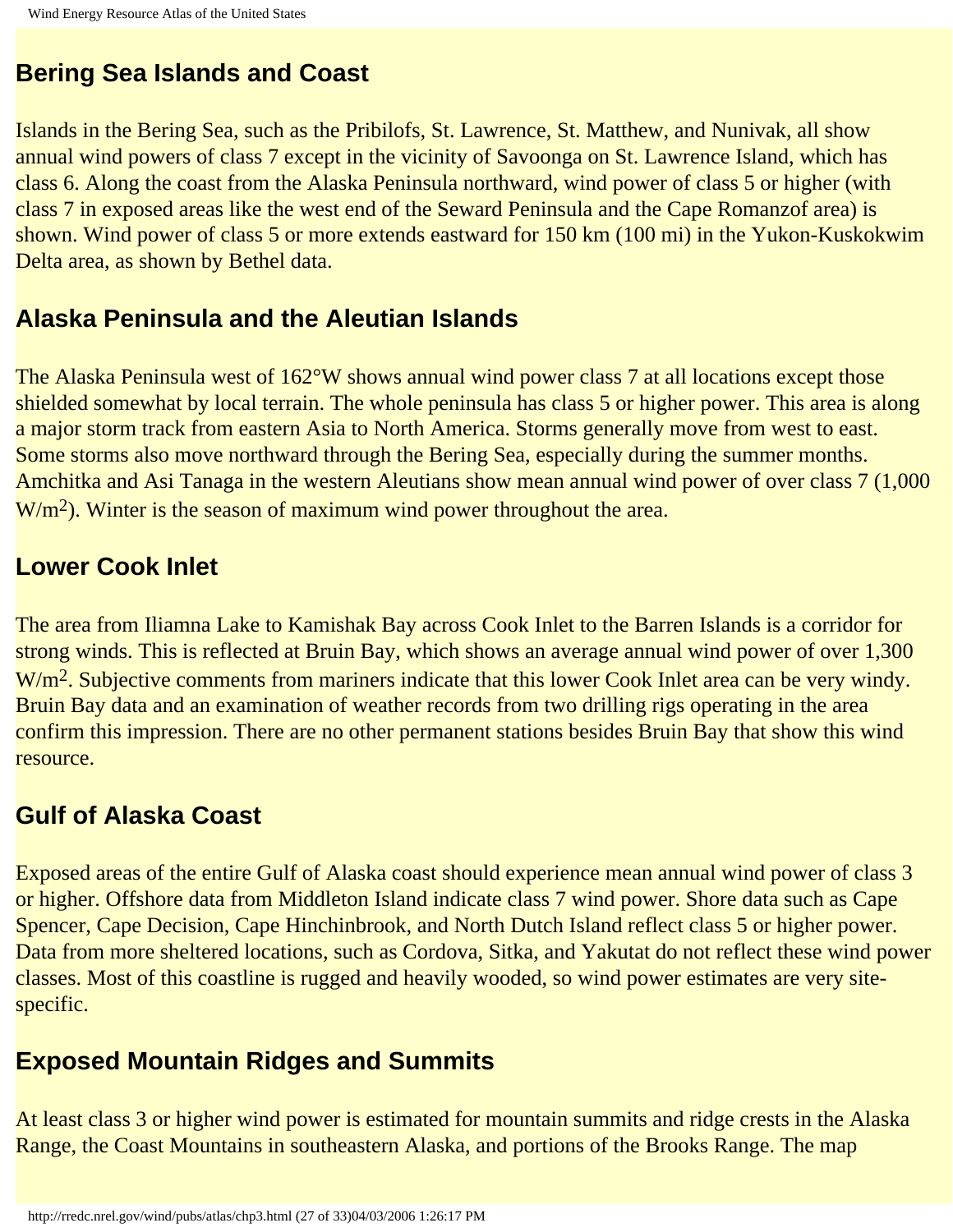analyses represent the lower limits of the wind power resource for exposed areas. Wind speeds can vary significantly from one ridge crest to another as a result of the orientation to the prevailing slope of the ridge and its closeness to other ridgelines. Winter is the season for highest wind speed and power at mountain summits and ridge crests.

## **Hawaii and Pacific Islands Region**

The Hawaii and Pacific Islands region differs significantly from the mainland regions. Though millions of square miles of ocean are included, land area is small. The state of Hawaii has 16,710 km<sup>2</sup> (6,450) mi<sup>2</sup>), and more than 2,200 Pacific Islands affiliated with the United States have a total land area of 2,621 km<sup>2</sup> (1,012 mi<sup>2</sup>). A map of the Hawaiian island chain is given in [Map 3-62](http://rredc.nrel.gov/wind/pubs/atlas/maps/chap3/3-62m.html). The principal Pacific Islands and island groups described in this atlas are Guam, Wake, Johnston, and Midway Islands; and the northern Marianas, Carolines, Marshalls, and American Samoa. A map of the Pacific Islands is given in [Map 3-63.](http://rredc.nrel.gov/wind/pubs/atlas/maps/chap3/3-63m.html)

The major Hawaiian Islands (Kauai southeastward to Hawaii) are the peaks of submarine volcanoes. Local relief exceeds 900 m (3000 ft) on most of the major islands. Fifty percent of the land area lies above 600 m (2,000 ft) MSL elevation and nearly 50% lies within 8 km (5 miles) of the coastline.

The state of Hawaii had a population in 1980 of 965,000. The island of Hawaii comprises nearly twothirds of the state's land area. Over 80% of the residents in the state live on the island of Oahu; this island consumes 90% of Hawaii's electric power.

The Pacific Islands are of two types: mountainous islands and atolls. The former, which are less than 1,000 m (3280 ft) elevation, include the Northern Marianas, Guam, American Samoa, and several of the Carolines. Most of the islands are atolls, which may not rise more than 5 m (17 ft) above the ocean.

The climate in the Pacific Islands is tropical. The Carolines mostly lie within the area of the nearequatorial convergence. Within this region, weather is dominated by light winds and humid, showery conditions. The eastern islands—Johnston, Midway, Wake, and the Marshalls—lie under the influence of brisk trade winds generated by the Pacific anticyclone. The trades weaken slightly in the western Pacific, though migratory anticyclones during winter provide brisk northeasterlies.

Samoa, in the southern hemisphere, experiences brisk trade winds during winter (June-August in the southern hemisphere). In summer, a monsoonal trough develops eastward from Australia, causing weak winds interrupted by tropical cyclones.

Tropical storms are major components of the climate of the Pacific Islands. Guam has been hit by some of the most devastating typhoons on record. Tropical storms are primarily late summer and early fall features, but have occurred in all months.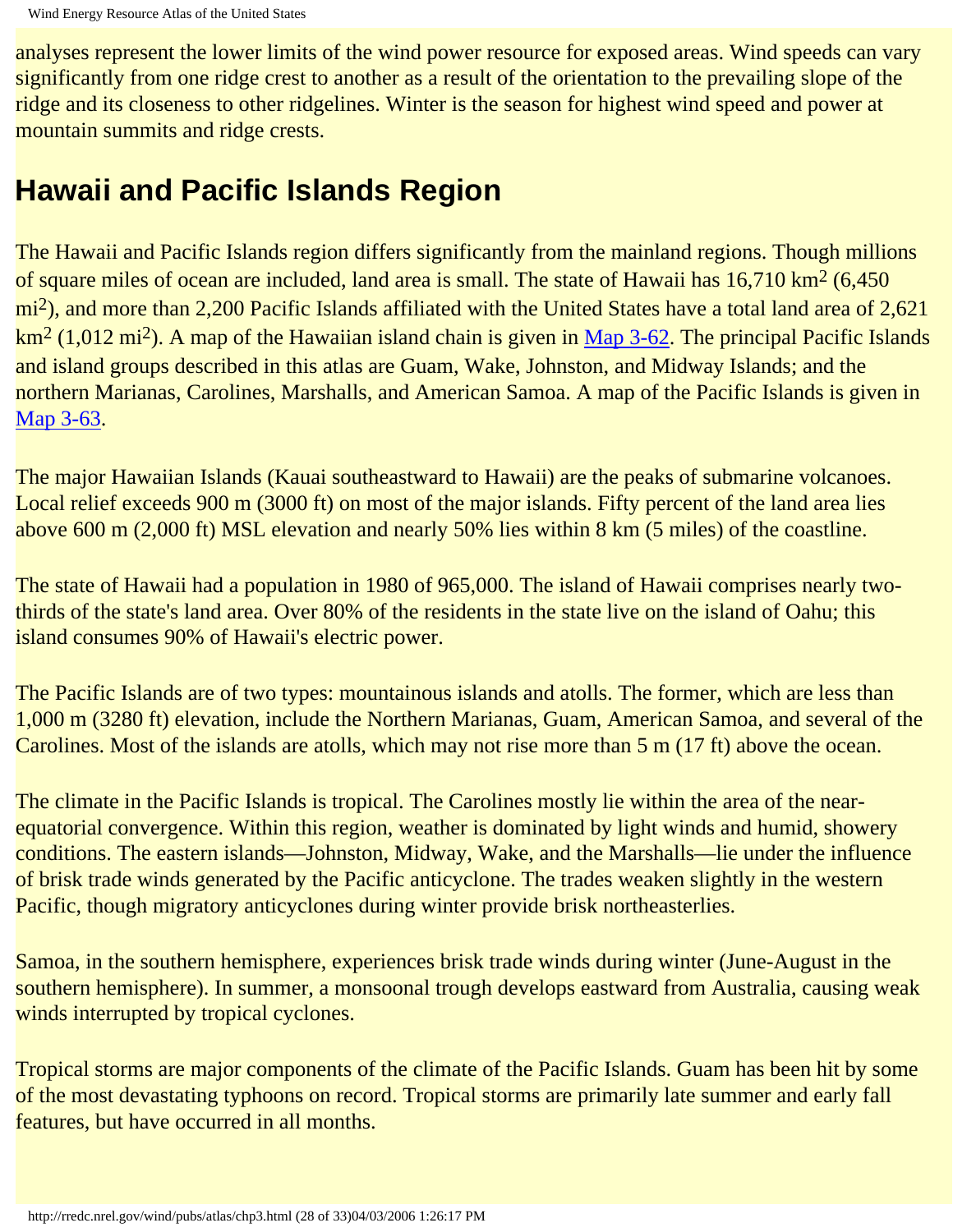Local influences on climate vary with island type. Atolls exert little influence on the prevailing air streams. Diurnal variations on atolls match those observed for the open oceans. Mountainous islands, especially in areas of light synoptic winds such as at Ponape, produce significant local effects on cloudiness and precipitation.

## **Hawaiian Islands**

Interactions between prevailing trade winds and island topography determine the distribution of wind power. On all major islands trades accelerate over coastal regions, especially at the corners. The best examples are regions of class 6 or higher wind power on Oahu, Kauai, Molokai, and Hawaii. The rampart-like mountain crests of Oahu enhance prevailing winds to class 6. On other islands, circular mountain shapes and extreme elevations prevent the type of wind acceleration observed on the Oahu ranges (Schroeder et al. 1981).

Annual average wind power in Kauai and Honolulu counties is presented in [Map 3-64.](http://rredc.nrel.gov/wind/pubs/atlas/maps/chap3/3-64m.html) The primary wind resources in Kauai County are on the southeastern and northeastern coasts of Kauai where trades accelerate around the island barrier. Broad areas of class 3 or higher wind power occur over the northern, southern, and eastern parts of Kanai, increasing to class 6 over the northeastern (Kilauea) and southeastern (Makahuena) points.

On Oahu (Honolulu County), the long Koolau mountain rampart and shorter Waianae Range enhance trades to class 6, although the rugged topography, watershed value, and turbulent air flows over these ranges may preclude practical application of wind power generation. The northeastern (Kahuku) and southeastern (Koko-head) tips of Oahu have areas of class 7 and broad areas of class 3 or higher. A class 3 and 4 area exists at Kaena Point on the island's northwestern tip, and class 3 areas exist along the southern coast west of Honolulu and southeastern coast north of Makapuu Point.

Maui County is made up of three principal islands: Molokai, Maui, and Lanai. A map of annual average wind power for Maui and Hawaii counties is given in [Map 3-65](http://rredc.nrel.gov/wind/pubs/atlas/maps/chap3/3-65m.html).

Molokai is unique among the major Hawaiian Islands in that it lies almost parallel to the prevailing trades. Exposed areas on most of the island are estimated to have class 3 or above, and much of the northwestern quadrant is class 4 or above, becoming class 7 at Ilio Point. Eolian features are found in northwestern Molokai. A narrow belt of class 4 lies on the southeastern coast.

The primary wind resource on Maui lies in the central valley where trades accelerate between Haleakala and west Maui Volcano existing as class 5 and 6 near Maalaea Bay. Secondary power resources exist at the northern (class 3 and 4) and southeastern (class 3) tips.

Lanai lies partly in the wind shadow of western Maui. Nevertheless, deformed trees indicate that winds are slightly accelerated (class 4) over the northwestern third of Lanai. This area is exposed to winds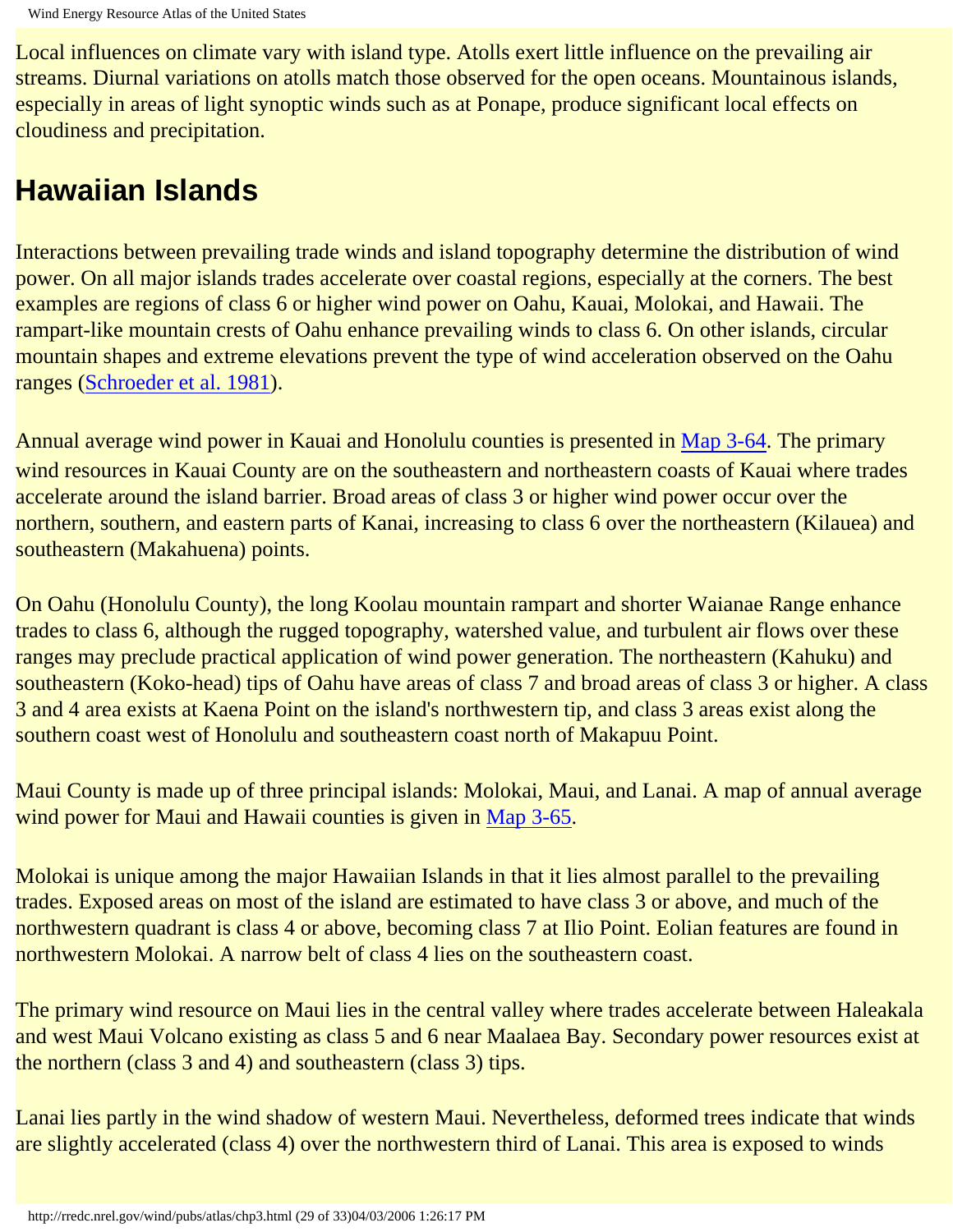funneling through the Pailolo Channel between Maui and Molokai. Exposed areas over the remainder of Lanai are estimated to have class 3 power.

Hawaii consists of five major mountains and the saddles between them. The tall volcanoes, Mauna Loa and Mauna Kea, provide a barrier to the trade winds, producing a stagnation which extends well upwind of Hilo. Trades diverted to the north of Mauna Kea accelerate through the Waimea saddle and over the Kohala Mountains, producing a significant area of class 7 wind power and a broad area of class 3 or higher wind power. A smaller area of high wind resource, up to class 7, exists at the south cape.

### **Pacific Islands**

Wind power maps for the Pacific Islands are presented by island group - for Guam and the Marshalls ([Map 3-66](http://rredc.nrel.gov/wind/pubs/atlas/maps/chap3/3-66m.html)), the northern Marianas ([Map 3-67\)](http://rredc.nrel.gov/wind/pubs/atlas/maps/chap3/3-67m.html), the Carolines and American Samoa ([Map 3-68\)](http://rredc.nrel.gov/wind/pubs/atlas/maps/chap3/3-68m.html), and the isolated islands of Midway, Wake, and Johnston ([Map 3-69](http://rredc.nrel.gov/wind/pubs/atlas/maps/chap3/3-69m.html)). Except for Guam (the largest Pacific Island), wind power values are presented for the surrounding ocean areas; these estimates are based on ship wind data (Wyrtki and Meyers 1975) obtained over 6 years (1965 through 1970). The wind power estimates were calculated from mean wind speeds (averaged over 6 years) assuming a Rayleigh distribution of wind speeds.

Wind data from the Pacific Islands are sparse. Approximately half of the documented stations have questionable anemometer heights and exposures as a result of inadequate documentation. Wind power densities were available for some of the islands. Except for some of the small atolls, open-ocean wind power considerably exceeds island values. Apparently, well-exposed sites are rare in the Pacific Islands. Available site descriptions consistently mention adjacent stands of coconut palms.

Guam is the only Pacific island outside of the Hawaiian chain with more than one wind station. The island data indicate class 2 power, although ship wind data indicate class 5 to class 6 power in surrounding waters. Data from Andersen Air Force Base, on the plateau on what should be a windy island corner, indicate only class 2 power.

The Marshall Islands lie in a belt of strong ocean winds and possess the best wind power potential of the major Pacific Islands groups. Ship wind power densities reach class 7 in the northern Marshalls and class 4 in the south. With the exception of Enewetak and Kwajalein, island wind power densities differ drastically from the ship values.

The northern Marianas, which extend 700 km (435 mi) in a nearly north-south line, are volcanic peaks, some with considerable relief. Ship winds indicate power densities of class 5 to class 6 in surrounding waters, although available island data indicate class 2 and 3 power.

The Caroline group lies in a region of weaker ocean winds. The near-equatorial convergence migrating back and forth during the year accounts for weak winds, especially in the south. The islands lie well away from the major winter or summer trade wind belts. However, class 3 wind power potential appears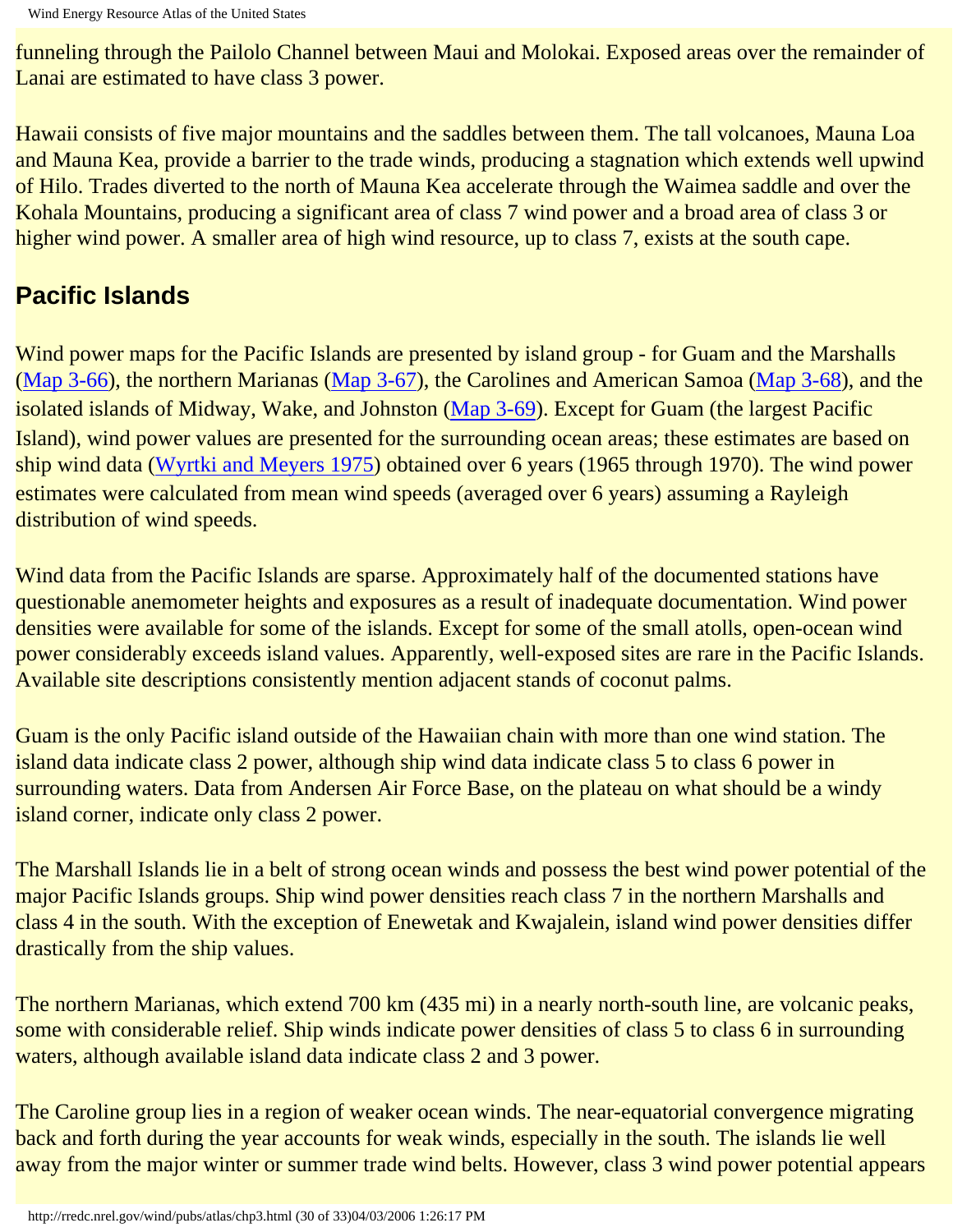Wind Energy Resource Atlas of the United States

to exist in the northern atolls such as Ulithi.

American Samoa consists of six mountainous islands. The main island, Tutuila, contains the only NCDC station, Pago Pago. Island data indicate little wind power potential, but ship winds indicate power densities of class 3 to class 4 in surrounding waters.

Midway, Wake, and Johnston Islands were grouped for convenience even though they are widely separated. Each is a low coral island with negligible relief and little vegetation. The data on Midway indicate only class 2 power. However, ship data show class 6 power for the ocean area. Thus, exposed sites on Midway may have higher power than that estimated from the island data. At Johnston Island, an atoll located 1,500 km (900 mi) south-southeast of Midway, brisk trade winds prevail throughout the year. Data from an apparently well-exposed station on Johnston Island indicate class 5 power, which is not significantly different from the class 6 power estimated for the ocean area. Wake Island is also an atoll, located north of the Marshall Islands. Like Johnston, data from an apparently well-exposed station on Wake Island indicate class 5 power, which is not significantly different from the class 6 power estimated for the ocean area.

# **Puerto Rico and Virgin Islands**

The Puerto Rico/ Virgin Island region consists of the main island of Puerto Rico, its surrounding islands, the three main Virgin Islands (St. Thomas, St. Croix, and St. John), and several small islands in their immediate vicinity ([see Map 3-70\)](http://rredc.nrel.gov/wind/pubs/atlas/maps/chap3/3-70m.html). This group of islands lies at the dividing point between the Greater and Lesser Antilles (which separate the Atlantic Ocean from the Caribbean Sea). The region totals slightly more than  $9,100 \text{ km}^2$  (3,570 mi<sup>2</sup>), which makes it a little smaller than the state of Connecticut, and has a population of approximately 3,000,000. Nearly 98% of the people in the region reside in Puerto Rico; about one-third of Puerto Rico's population lives in the metropolitan area of San Juan.

The topography throughout the region is generally hilly to mountainous. The main island of Puerto Rico is bounded on the north by a coastal plain averaging about 8 km (5 mi) in width. On the south coast the plain varies in width as mountains and hills intersect the coastline at several points. On the eastern end of the island a hilly valley extends inland to near Caguas. The coastal plain and valleys comprise 27% of Puerto Rico's total area. Hilly land surrounding the central mountain range occupies about 37% of the island's area. The interior of Puerto Rico consists of mountainous terrain of high local relief. This range of mountains, comprising 36% of the land area, runs east and west and is called the Cordillera Central. To the east of the main island are the hilly islands of Culebra and Vieques and to the west lies the island of Mona.

The three main Virgin Islands—St. Thomas, St. Croix, and St. John—are essentially mountains protruding from the sea. St. Croix, which has a valley sloping down from the center of the island to a broad coastal plain on the southern coast, is the only U.S. Virgin Island with a significant portion of flat land.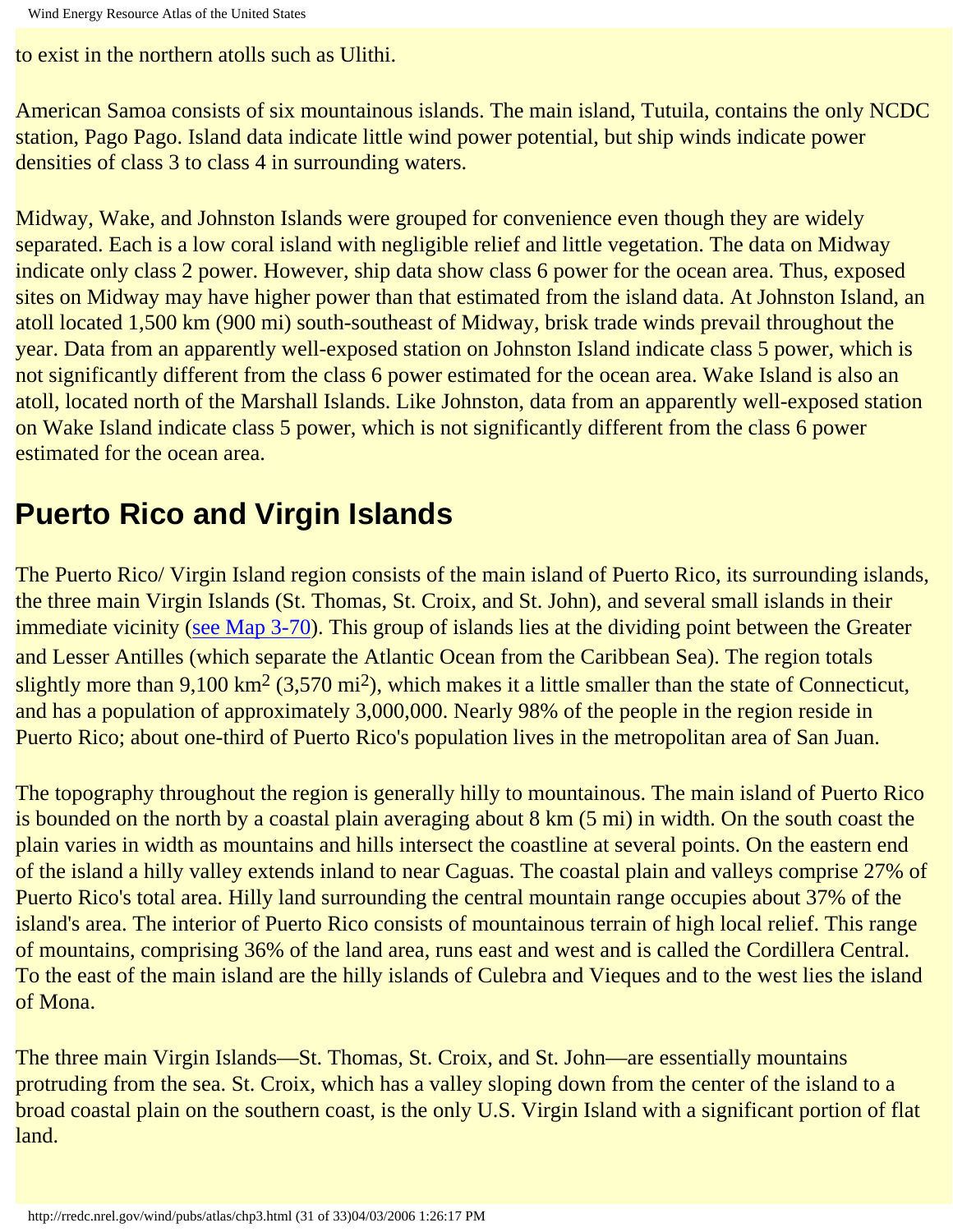#### **Puerto Rico - Windward Coastlines and Interior Mountains**

Exposed points and capes along the entire northern coast, and most of the eastern coast, of Puerto Rico appear to have class 3 annual wind power as do the windward (northeastern) coasts of Culebra, Vieques, and Mona ([Map 3-71](http://rredc.nrel.gov/wind/pubs/atlas/maps/chap3/3-71m.html)). Perhaps the best wind resource in Puerto Rico can be found on Cape San Juan, which extends approximately 5 km (3 mi) seaward from the mainland on the extreme northeastern corner of Puerto Rico (Wegley et al. 1981). The mean wind speed at Cape San Juan slightly exceeds that of the mean trade wind flow because of acceleration of the trades as they round the windward corner of the island. The wind at this location appears to have a slight winter maximum, but remains strong during all seasons of the year.

The highest peaks and ridge crests of the Cordillera Central, Sierra de Cayey, and Sierra de Luquillo are estimated to have class 3 annual wind power. Considering the complexity of the terrain here, there may be individual ridges, gaps, or other wind-enhancing terrain features that have class 4 wind power.

### **St. Thomas - Windward Coast and Central Ridge**

Several islands lie offshore near the northern coast of St. Thomas. The windward sides of these islands are estimated to have class 3 annual wind power. Exposed coastal sites on the northern coast as well as the exposed points at the southeast corner of St. Thomas also appear to have class 3 wind power [\(Map 3-](http://rredc.nrel.gov/wind/pubs/atlas/maps/chap3/3-72m.html) [72](http://rredc.nrel.gov/wind/pubs/atlas/maps/chap3/3-72m.html)).

In central St. Thomas, the higher ridge and summits should have class 4 power. Some of the slightly lower peaks, particularly on the northeastern side of the island, are estimated to have class 3 annual wind power.

### **St. Croix - Central Ridge and Exposed Coastal Locations**

The central St. Croix ridge runs east-west the entire length of the island. The orientation of the island and its ridgeline suggests that the areas of highest wind power include the higher peaks as well as their northern and southern shoulders, where acceleration of the prevailing easterlies occurs as they flow around these topographical barriers.

The eastern tip of St. Croix points into the trade winds. This tip, the exposed points on the northern and southern coast, and Buck Island (near the northeastern coast) are all estimated to have class 3 annual average wind power.

### **St. John - Ridge, East End Hills, and Windward Coast**

A ridge of approximately 300 m (1,000 ft) MSL, paralleling the western shore of Coral Bay, appears to be the region of strongest winds (class 4 wind power) on St. John Island. The irregular coastline leaves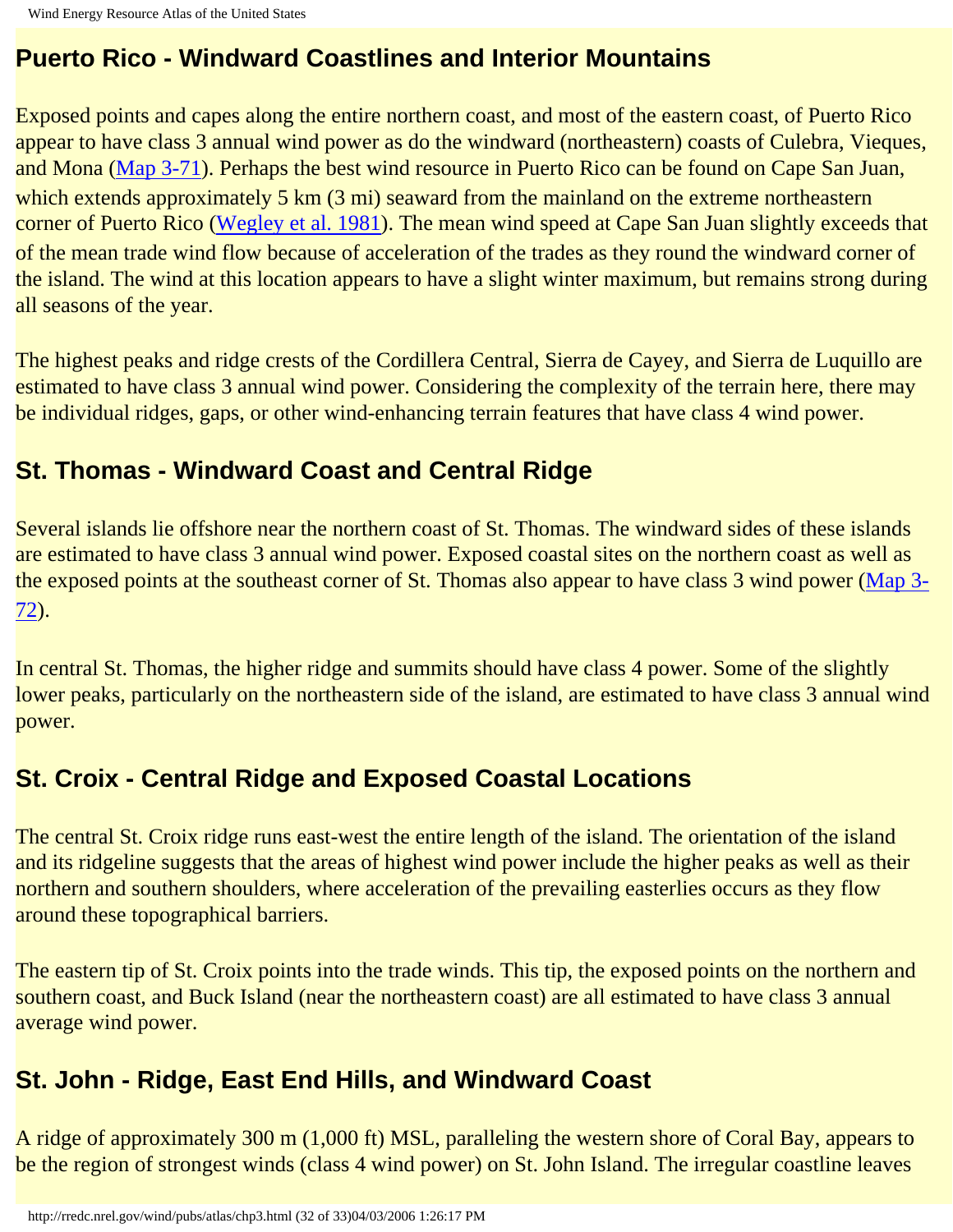many jutting points along the northeastern, eastern, and southeastern coasts. These points should have annual wind energy densities near class 3.



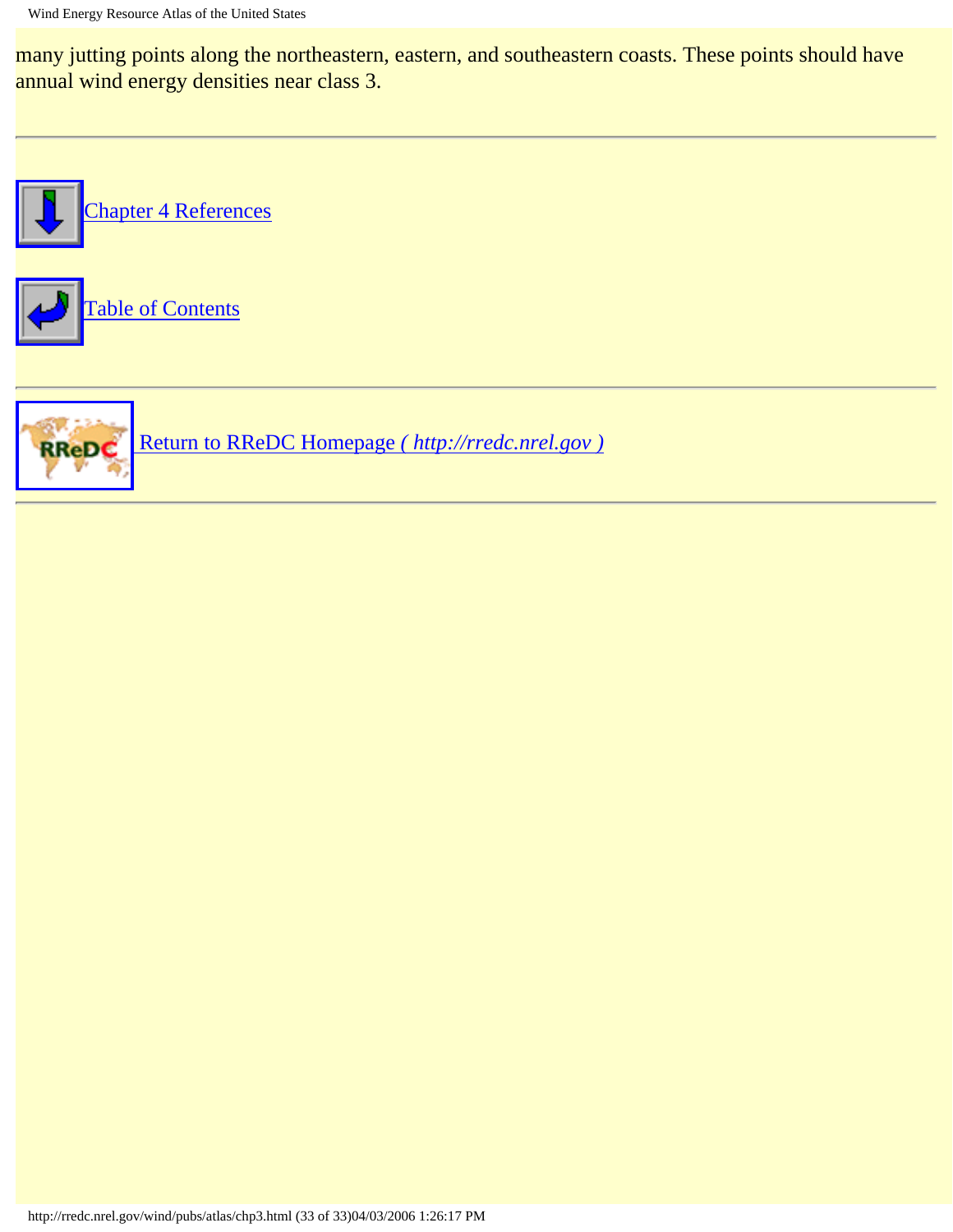<span id="page-69-0"></span>

# **Wind Energy Resource Atlas of the United States**



# **Chapter 4: References**

Anderson, S. P., D. L. Freeman, D. L. Hadley, D. L. Elliott, W. R. Barchet, and R. L. George. 1981. *Wind Energy Resource Atlas: Volume 8 - The Southern Rock`, Mountain Region. PNL-3195, WERA-8,* Pacific Northwest Laboratory, Richland, Washington.

Barchet, W. R. 1981. "Wind Energy Data Base." In *Proceedings of the Fifth Wind Energy Conference and Workshop,* I. E. Vas, ed., Solar Energy Research Institute, Golden, Colorado.

Brode, R., R. Stoner, D. L. Elliott, W. R. Barchet, and R. L. George. 1980. *Wind Energy Resource Atlas: Volume 5 - The East Central Region.* PNL-3195, WERA-5, Pacific Northwest Laboratory, Richland, Washington.

Dawson, P. J., and J. D. Marwitz. 1981. *Wind Characteristics in Southern Wyoming, Part 111: Aircraft Case Studies.* AS 129, University of Wyoming, Laramie, Wyoming.

Edwards, R. L., L. F. Graves, A. C. Sprankle, D. L. Elliott, W. R. Barchet, and R. L. George. 1981.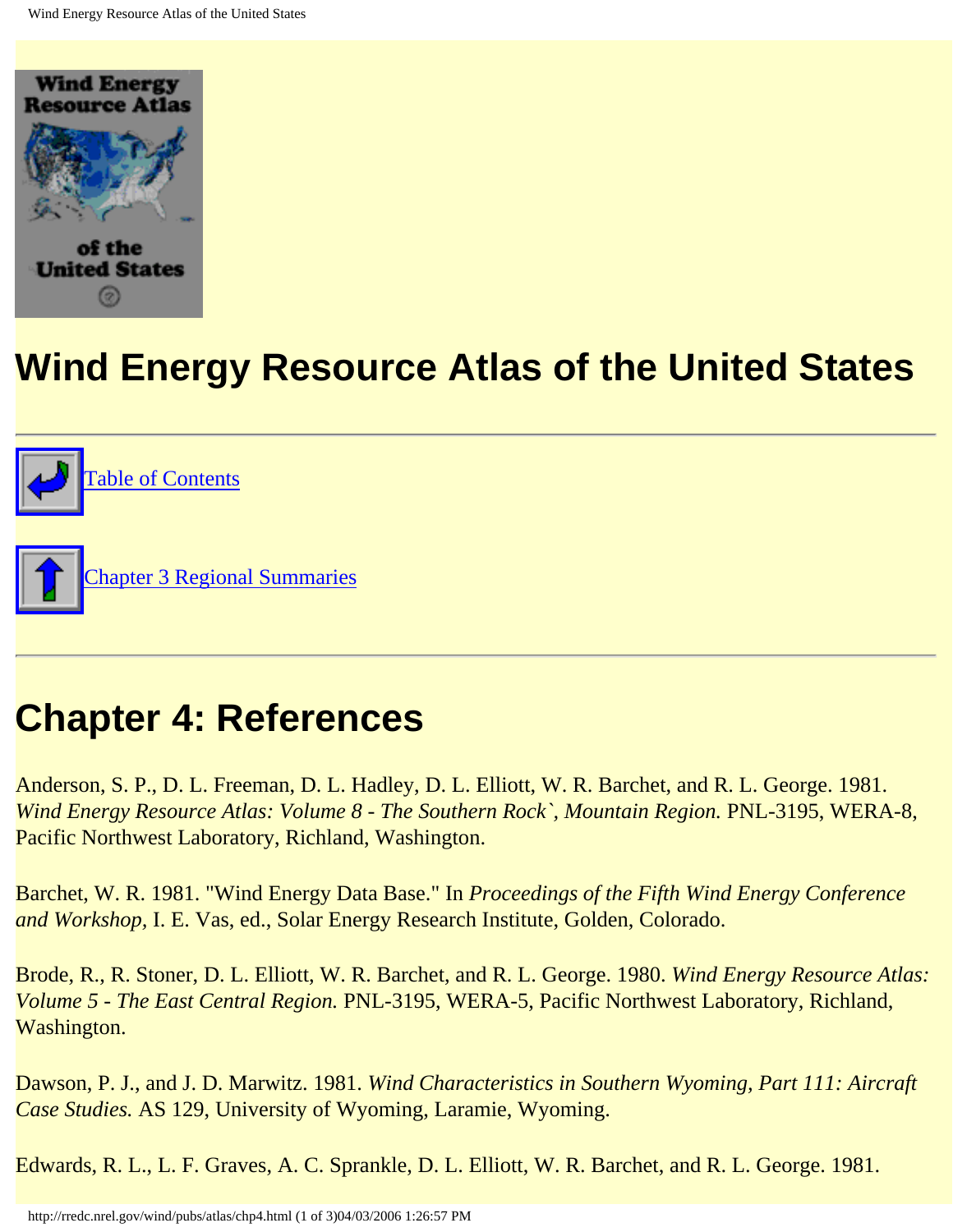*Wind Energy Resource Atlas: Volume 7 - The South Central Region.* PNL-3195, WERA-7, Pacific Northwest Laboratory, Richland, Washington.

Elliott, D. L. 1979. "Adjustment and Analysis of Data for Regional Wind Energy Assessments." Paper presented at the Workshop on Wind Climate, Asheville, North Carolina, November 12-13, 1979.

Elliott, D. L., and W. R. Barchet. 1980. *Wind Energy Resource Atlas: Volume 1 - The Northwest Region.* PNL-3195, WERA-1, Pacific Northwest Laboratory, Richland, Washington.

Elliott, D. L., and W. R. Barchet. 1981. "National Wind Resource Assessment." *Proceedings of the Fifth Wind Energy Conference and Workshop*, I. E. Vas, ed., Solar Energy Research Institute, Golden, Colorado.

Freeman, D. L., D. L. Hadley, D. L. Elliott, W. R. Barchet, and R. L. George. 1981. *Wind Energy Resource Atlas: Volume 2 - The North Central Region.* PNL-3195, WERA-2, Pacific Northwest Laboratory, Richland, Washington.

Hiester, T. R., and W. T. Pennell. 1981. *The Meteorological Aspects of Siting Large Wind Turbines.* PNL-2522, Pacific Northwest Laboratory, Richland, Washington.

Marrs, R. W., and S. Kopriva. 1978. *Regions of the Continental United States Susceptible to Eolian Action.* RLO-2343-78/2, University of Wyoming, Laramie, Wyoming.

Paton, D. L., A. Bass, D. G. Smith, D. L. Elliott, W. R. Barchet, and R. L. George. 1981. *Wind Energy Resource Atlas: Volume 3-The Great Lakes Region.* PNL-3195, WERA-3, Pacific Northwest Laboratory, Richland, Washington.

Pennell, W. T. 1982. *Siting Guidelines for Utility Application of Wind Turbines.* RP 1520-1, Electric Power Research Institute, Palo Alto, California.

Pickering, K. E., J. M. Vilardo, J. T. Schakenbach, D. L. Elliott, W. R. Barchet, and R. L. George. 1980. *Wind Energy Resource Atlas: Volume 4 - The Northeast Region.* PNL-3195, WERA-4, Pacific Northwest Laboratory, Richland, Washington.

Schroeder, T. A., A. M. Hori, D. L. Elliott, W. R. Barchet, and R. L. George. 1981. *Wind Energy Resource Atlas: Volume 11 - Hawaii and Pacific Islands Region.* PNL- 3195, WERA-11, Pacific Northwest Laboratory, Richland, Washington.

Simon, R. L., G. T. Norman, D. L. Elliott, W. R. Barchet, and R. L. George. 1980. *Wind Energy Resource Atlas: Volume 9 - The Southwest Region.* PNL-3 195, WERA-9, Pacific Northwest Laboratory, Richland, Washington.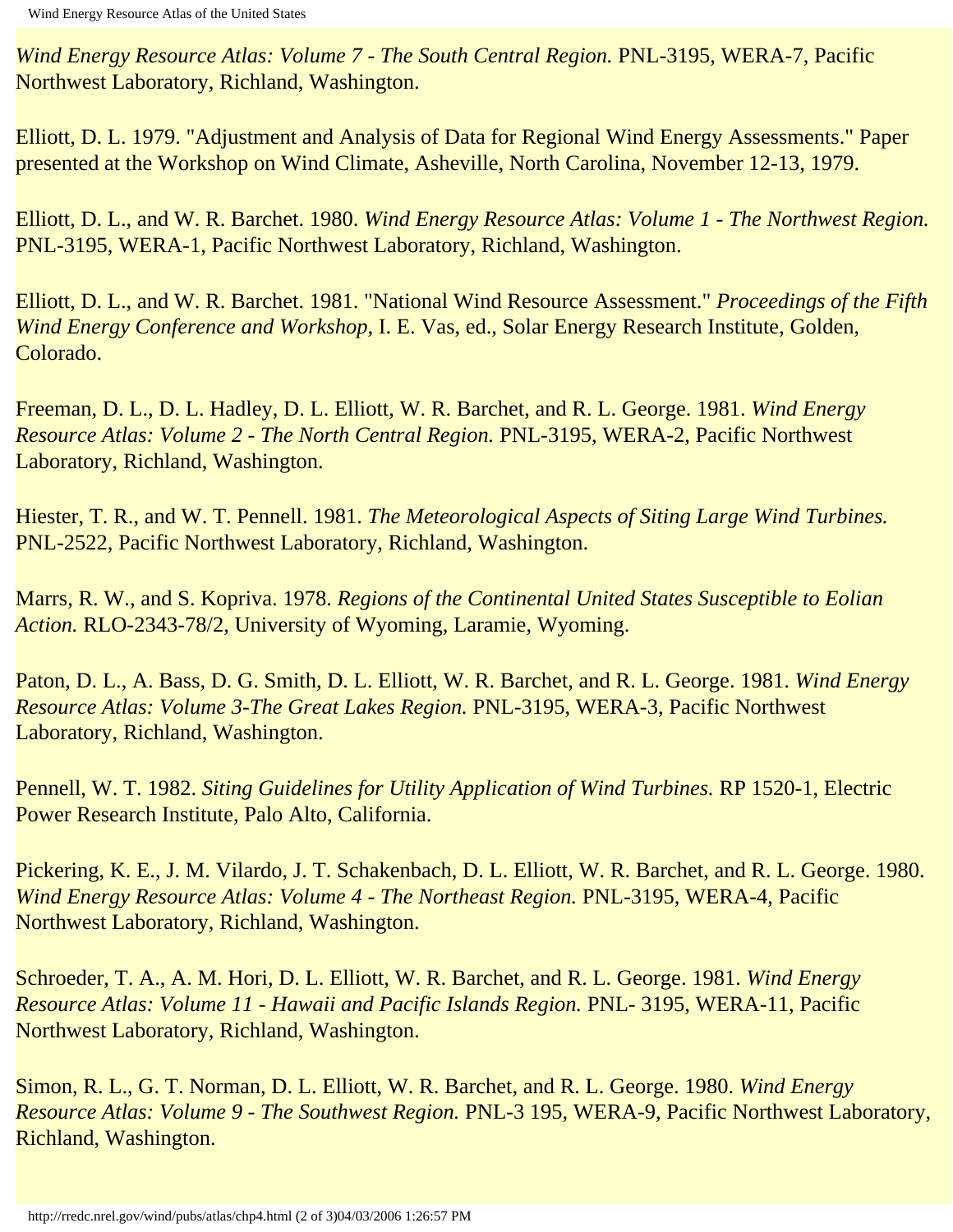Wegley, H. L., J. V. Ramsdell, M. M. Orgill, and R. L. Drake. 1980. *A Siting Handbook for Small Wind Energy Conversion Systems.* PNL-2521 Rev. 1, Pacific Northwest Laboratory, Richland, Washington.

Wegley, H. L., D. L. Elliott, W. R. Barchet, and R. L. George. 1981. *Wind Energy Resource Atlas: Volume 12 - Puerto Rico and the U.S. Virgin Islands.* PNL-3195, WERA-12, Pacific Northwest Laboratory, Richland, Washington.

Wind Energy Maps. 1982. *United States Average Wind Power by Season* (DOE/ RL/01830-T16) and *United States Annual Average Wind Power* (DOE/ RL/01830-T18), National Technical Information Service, Springfield, Virginia.

Wise, J. L., T. Wentink, R. Becker, A. L. Comiskey, D. L. Elliott, W. R. Barchet, and R. L. George. 1980. *Wind Energy Resource Atlas: Volume 10 - Alaska.* PNL-3195, WERA-10, Pacific Northwest Laboratory, Richland, Washington.

Wyrtki, K., and G. Meyers. 1975. *The Trade Wind Field Over the Pacific Ocean. Part 1. The Mean Field and the Mean Annual Variation.* HIG 75-1, Hawaii Institute of Geophysics, University of Hawaii, Honolulu, Hawaii.

Zabransky, J., J. M. Vilardo, J. T. Schakenbach, D. L. Elliott, W. R. Barchet, and R. L. George. 1981. *Wind Energy Resource Atlas: Volume 6 - The Southeast Region.* PNL-3195, WERA-6, Pacific Northwest Laboratory, Richland, Washington.



#### hodologies



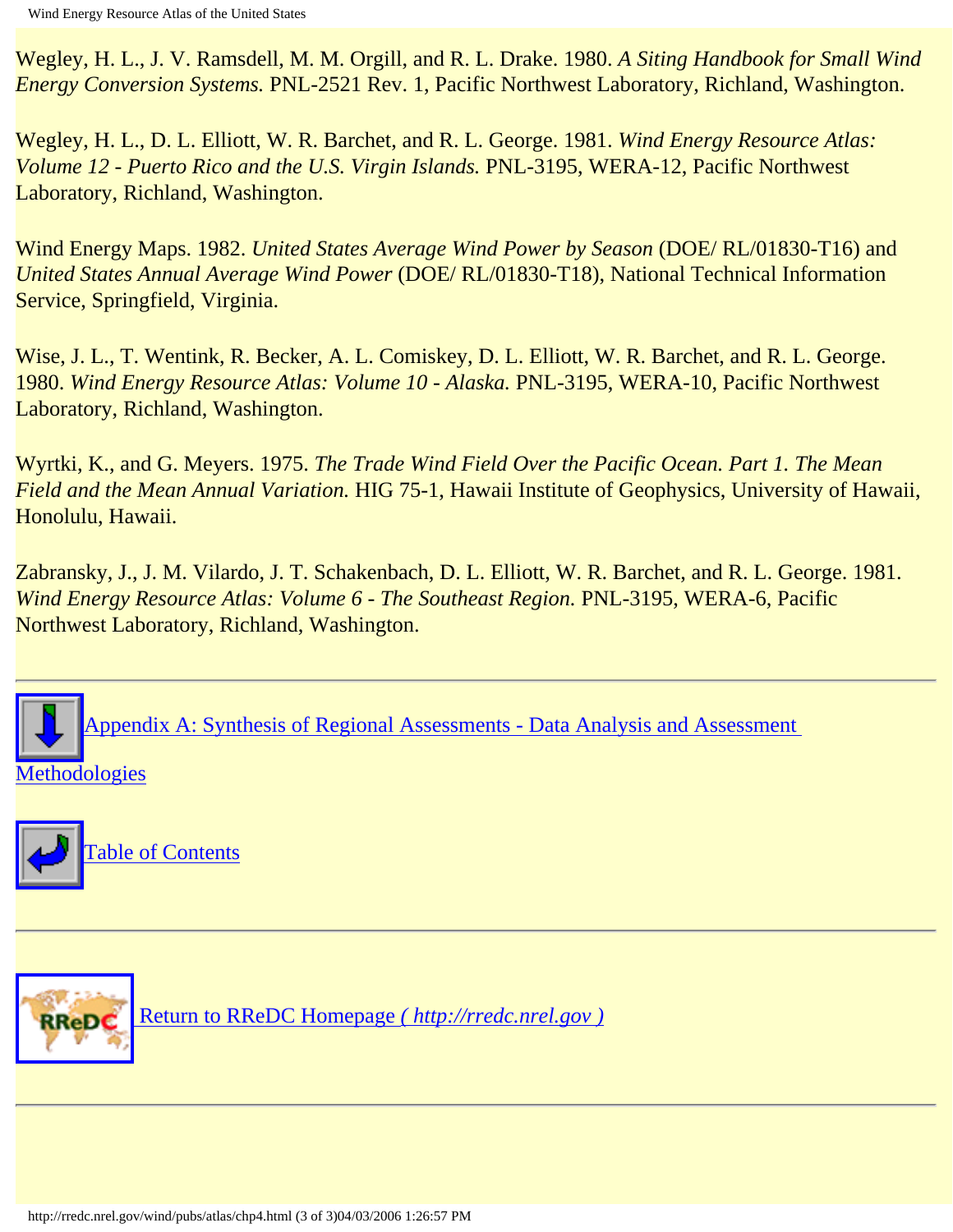<span id="page-72-0"></span>



# **Appendix A**

#### **Synthesis of Regional Assessments - Data Analysis and Assessment Methodologies**

This national wind energy resource atlas is a synthesis and update of regional resource assessments that were performed in 1979 and 1980 by the Pacific Northwest Laboratory and other contractors. A list of the regional atlas titles is given in [Table A-l;](http://rredc.nrel.gov/wind/pubs/atlas/tables/A-1T.html) a map of the United States identifying the regional divisions is shown in [Map A-l](http://rredc.nrel.gov/wind/pubs/atlas/maps/A-1M.html). This appendix summarizes the data sources and analysis techniques used in preparing the wind resource estimates.

A wide variety of data types and analysis techniques were utilized in performing the regional wind energy resource assessments and ultimately producing this wind energy atlas. The techniques developed by the Pacific Northwest Laboratory in the Northwest regional prototype provided the basis for the regional assessment con tractors to follow. However, the contractors were given some flexibility in refining or modifying the techniques where necessary or where a revised technique would improve the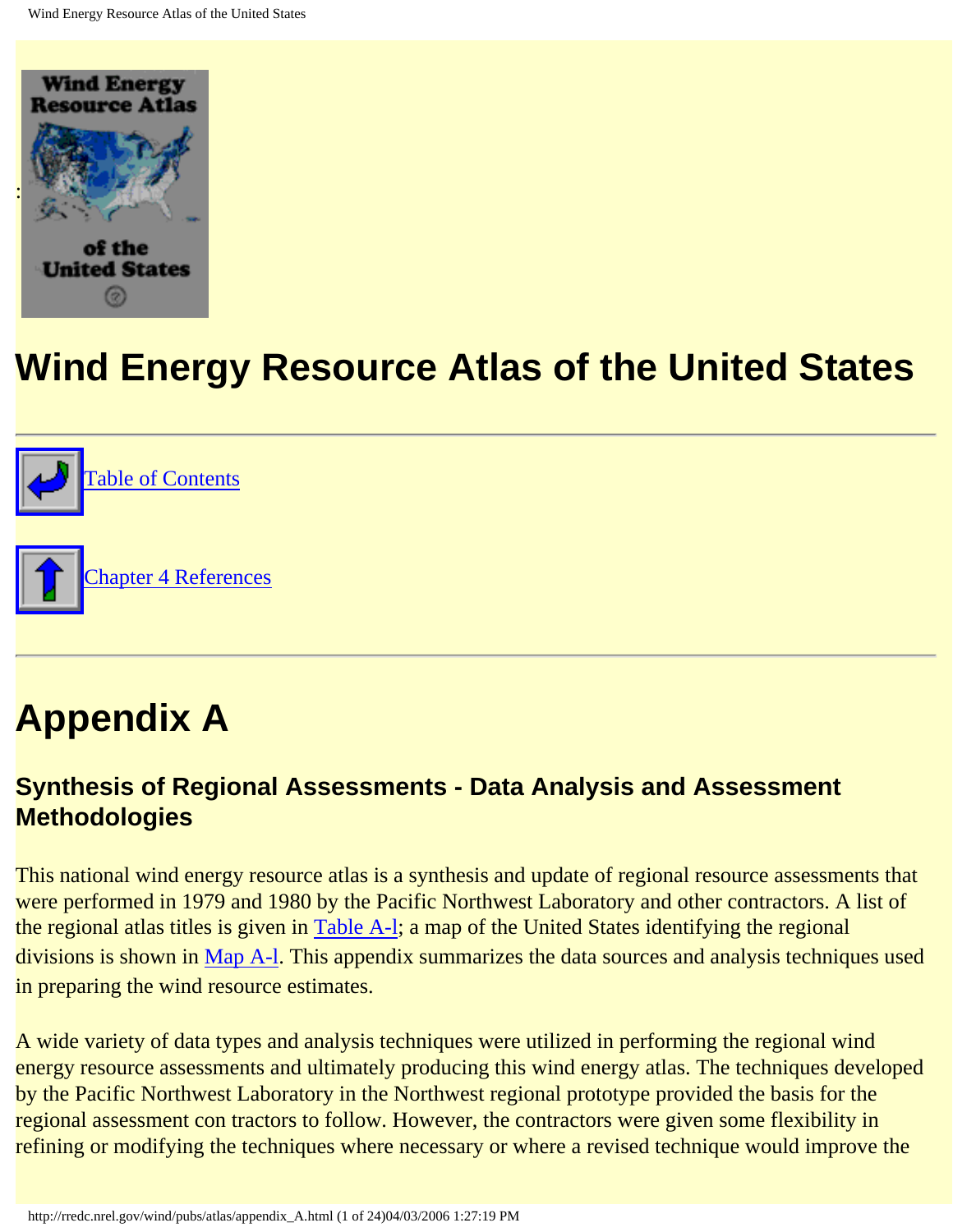resource assessment.

The types of data utilized and the techniques employed varied somewhat from region to region. For example, the data and methods employed in mountainous regions were, by necessity, more varied than those in regions of mostly plains and little vertical relief. In mountainous areas, upper-air wind data were utilized in estimating the wind resource over exposed mountain summits and ridge crests where conventional surface data are scarce or not available. Moreover, more extensive use of qualitative indicators of the wind resource was made in mountainous areas than in nonmountainous areas, since greater variability of the wind resource usually occurs in mountainous areas.

These qualitative indicators included the identification of certain combinations of topographical and meteorological features, areas containing eolian landforms, and areas with flagged trees. Fairly intensive surveys of wind deformed vegetation were conducted in the Northeast and Southwest regions, the former using 30 newspaper surveys to solicit information from the public and the latter conducting aerial and ground surveillance over large areas to identify areas of wind-flagged trees.

Data types and techniques utilized in coastal areas varied from those utilized inland. Information on the coastal wind resource in many areas included data from ship observations within specified coastal marine areas. Techniques employed to estimate the variation of the wind resource inland from the shoreline considered the direction of the prevailing strong winds, alignment of the coastline, topography and vegetation conditions onshore, along with information on the wind resource at coastal and inland stations in the coastal region.

Techniques used in the low-latitude regions (e.g., Hawaii and the Pacific Islands and Puerto Rico and the Virgin Islands) varied from those used in the contiguous United States and Alaska. Revised methods were developed to estimate the wind resource over ridge crests and mountain summits in the regions, as it was recognized that the mean wind profile structure in the trade-wind regimes of Hawaii and Puerto Rico is considerably different than that of the contiguous United States.

Nationwide, the National Climatic Data Center (NCDC) accounted for about 70% of the approximately 3200 surface stations evaluated in the wind resource assessments. However, the types and sources of surface wind data used in the resource assessments varied considerably among the various regions. For example, some regions used considerable amounts of Forest Service data (e.g., the Northwest and Southwest regions), whereas other regions with large areas of forested terrain used little or no Forest Service data. Data from power plant sites made significant contributions to the data base in the Northeast, Southeast, and Great Lakes regions. Canadian data were useful in assessing the wind resource within the five regions bordering Canada. In the Southern Rocky Mountain region, an intensive effort was made to identify and utilize data from various other sources, which accounted for 50% of the data in this region, considerably more than in any other region.

This appendix provides a detailed description of the various data analysis and assessment methodologies employed in the regional wind resource assessments and, in essence, the synthesized national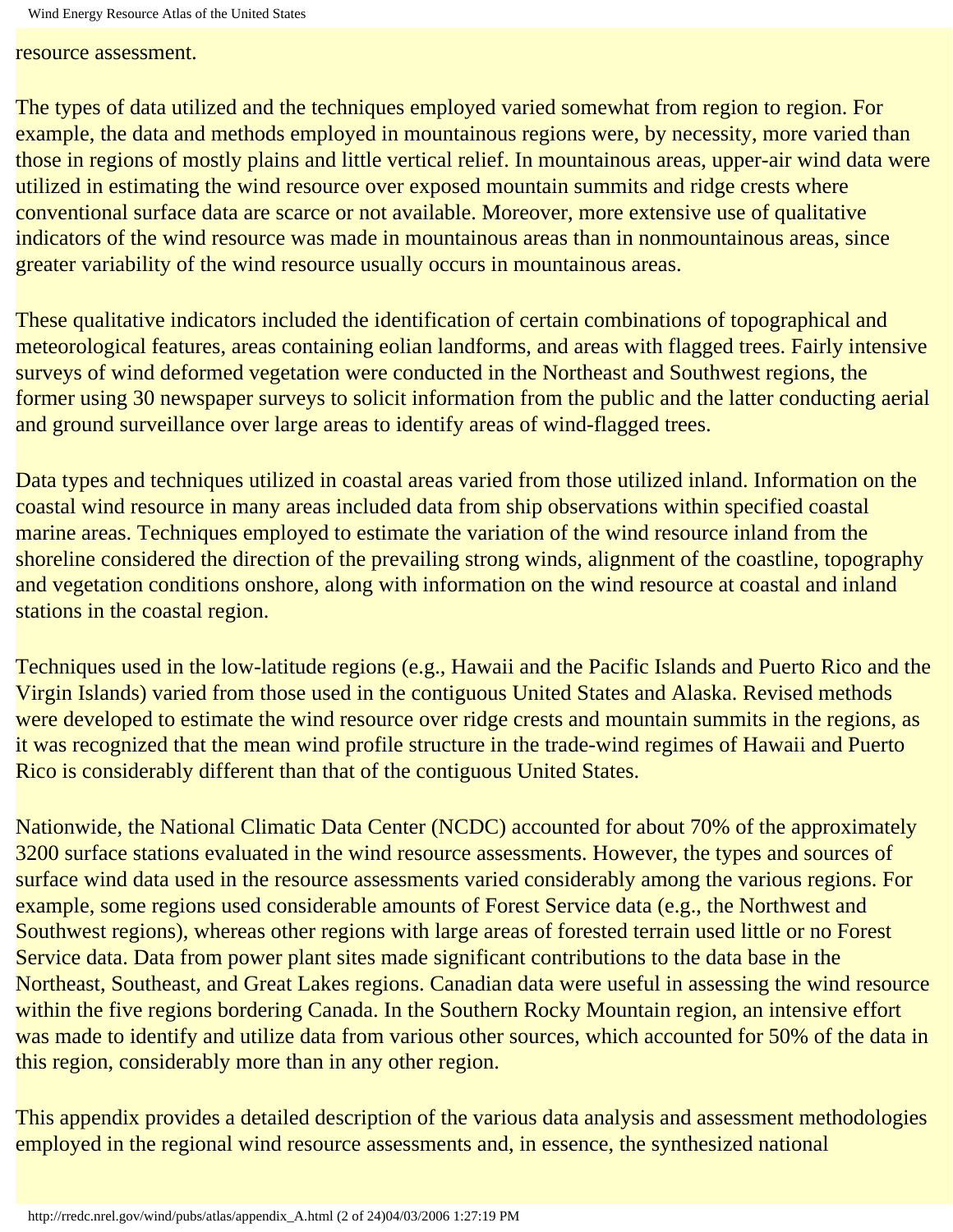assessment. Tables have been prepared to summarize the various types of information, data, and techniques used in each of the regional assessments. Methods used to evaluate the certainty of the resource estimates and to assess the percentage land area with a given wind resource are also described in this chapter.

## **Identification of Wind Data Sources**

The surface wind data on which the resource assessments were based were obtained from a variety of sources: the NCDC, the U.S. Forest Service, university research projects, existing and proposed power plant sites, and various other sources. [Table A-2](http://rredc.nrel.gov/wind/pubs/atlas/tables/A-2T.html) describes the principal sources of data. Many other wind data sets available from university research projects, U.S. Department of Energy candidate wind turbine sites, wind energy field studies, and various other government and private organizations were also identified and used in the assessments where appropriate.

[Table A-3](http://rredc.nrel.gov/wind/pubs/atlas/tables/A-3T.html) lists the number of stations with wind data from each source identified in the regional wind resource assessments. [Table A-4](http://rredc.nrel.gov/wind/pubs/atlas/tables/A-4T.html) lists the number of stations identified in each of the 12 regions, from all sources.

The NCDC accounted for about 60% of all stations with wind data identified from all sources. In all regions except the Northwest and Southwest, the greatest percentage of the stations identified were from the NCDC. Forest Service stations accounted for about 26% of the total from all sources, although most of these data were generally of very limited value. The regions with the greatest number of stations from all sources were the Northwest and Southwest; however, Forest Service stations accounted for 54% (685) of the stations in the Northwest and 46% (443) of the stations in the Southwest. The three western regions, i.e., Northwest, Southwest, and Southern Rocky Mountain, accounted for 78% of the Forest Service stations in the United States.

A substantial number of wind data locations exist that are not reflected in [Tables A-3](http://rredc.nrel.gov/wind/pubs/atlas/tables/A-3T.html) and [A-4.](http://rredc.nrel.gov/wind/pubs/atlas/tables/A-4T.html) Data from university research projects, private organizations, and government agencies other than the NCDC frequently exist in a format that is not suitable for an assessment of this scope, either as unreduced stripchart records or as partial compilations of hourly data records collected for very specialized purposes. In most populated areas, adequate summarized data from the NCDC or other sources were usually available. In these areas, little or no effort was made to identify additional data.

## **Wind Data Screening**

Review of [Table A-4](http://rredc.nrel.gov/wind/pubs/atlas/tables/A-4T.html) indicates the large quantity of wind data identified in the assessments; however, not all of these data need to, or should, be used. Screening procedures were developed to select stations with the most useful data and to eliminate stations that would not significantly contribute information on the distribution of the wind resource.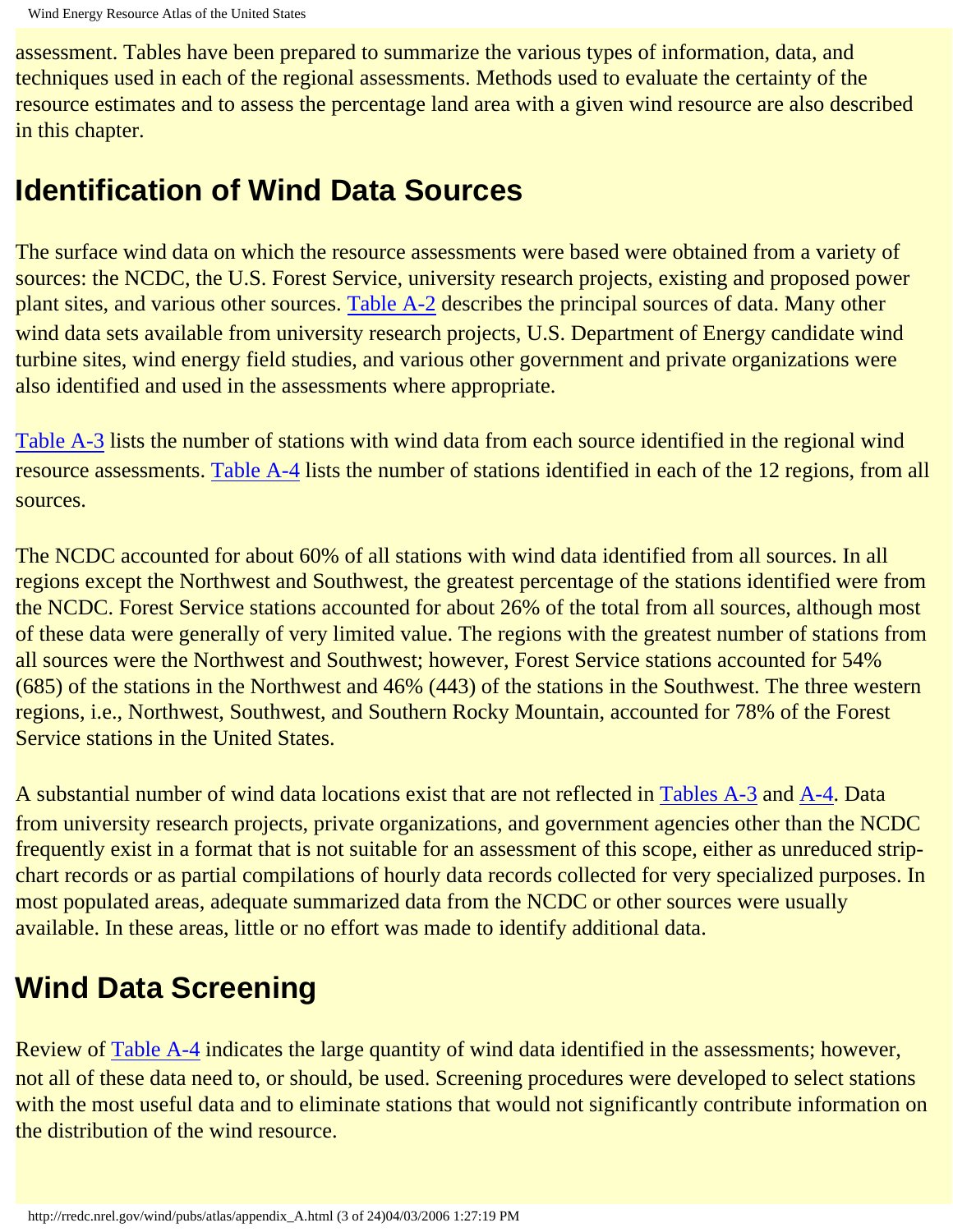In general, wind data in summarized or digitized format were chosen in preference to unsummarized data. For selected stations where both summarized and digitized data were available, the digitized data were used to prepare summaries that more fully characterized the wind resource than existing summaries. As previously described, PNL processed the NCDC-digitized data to produce extensive summaries of the wind characteristics. In contrast to many summarizations routinely available from NCDC, PNL's analyses examined the wind record only for periods of constant anemometer height, location, and observation frequency. Thus, the PNL summaries of the NCDC-digitized data were usually chosen in preference to the conventional summaries available from NCDC. However, there were still many stations with the conventional NCDC summaries for which only limited or no PNL summaries of digitized data were available.

Because many NCDC stations had several different types of summarized wind data covering various time periods, criteria were established to choose the best one or two summaries for those stations with several summaries. Using the NCDC *Index to Summarized Wind Data* ([Changery et al. 1977](#page-92-0)) to identify the available summaries, the *Index - Original Surface Weather Records* to determine the frequency of observations, and the *National Wind Data Index* [\(Changery 1978](#page-92-1)) to determine anemometer height histories, summaries were selected that had:

- the most suitable format for wind-power assessment (see [Table A-5](http://rredc.nrel.gov/wind/pubs/atlas/tables/A-5T.html) for rating of various formats)
- the longest recorded period
- the least changes in anemometer height and exposure
- the most daily observations.

In areas with a high density of stations (such as many of the large metropolitan areas) and a considerable amount of digitized or summarized data, only those stations appearing to have the best exposure and longest periods of unchanged anemometer height and location were usually selected. Conversely, many stations from smaller towns and in more remote locations had only one or two summaries, often in undesirable formats, to choose from. Frequently, anemometer heights were unknown for the summary period and wind observations were limited to daytime hours of operation at these stations.

For those stations with limited or no summarized or digitized wind data, unsummarized data were screened. Unsummarized data may take one of several forms, including WBANs (i.e., Weather Bureau, Air Force and Navy standard format reports), wind records, triple registers, and synoptic records. (Some of the forms, especially in the late 1930s and 1940s, occasionally included monthly average wind speeds.) Information on the type and frequency of observations, anemometer height and exposure, and station location were examined to determine the suitability of the unsummarized data for wind resource assessment. Some stations were eliminated from consideration. For many stations, at least one year of records was identified for evaluating the wind data.

Nationwide, the NCDC accounted for about 70% of the approximately 3200 stations evaluated in the wind resource assessments (see [Table A-3\)](http://rredc.nrel.gov/wind/pubs/atlas/tables/A-3T.html). Most of the NCDC stations identified and screened with digitized or summarized data were eventually retained for potential use in the assessments. About 30%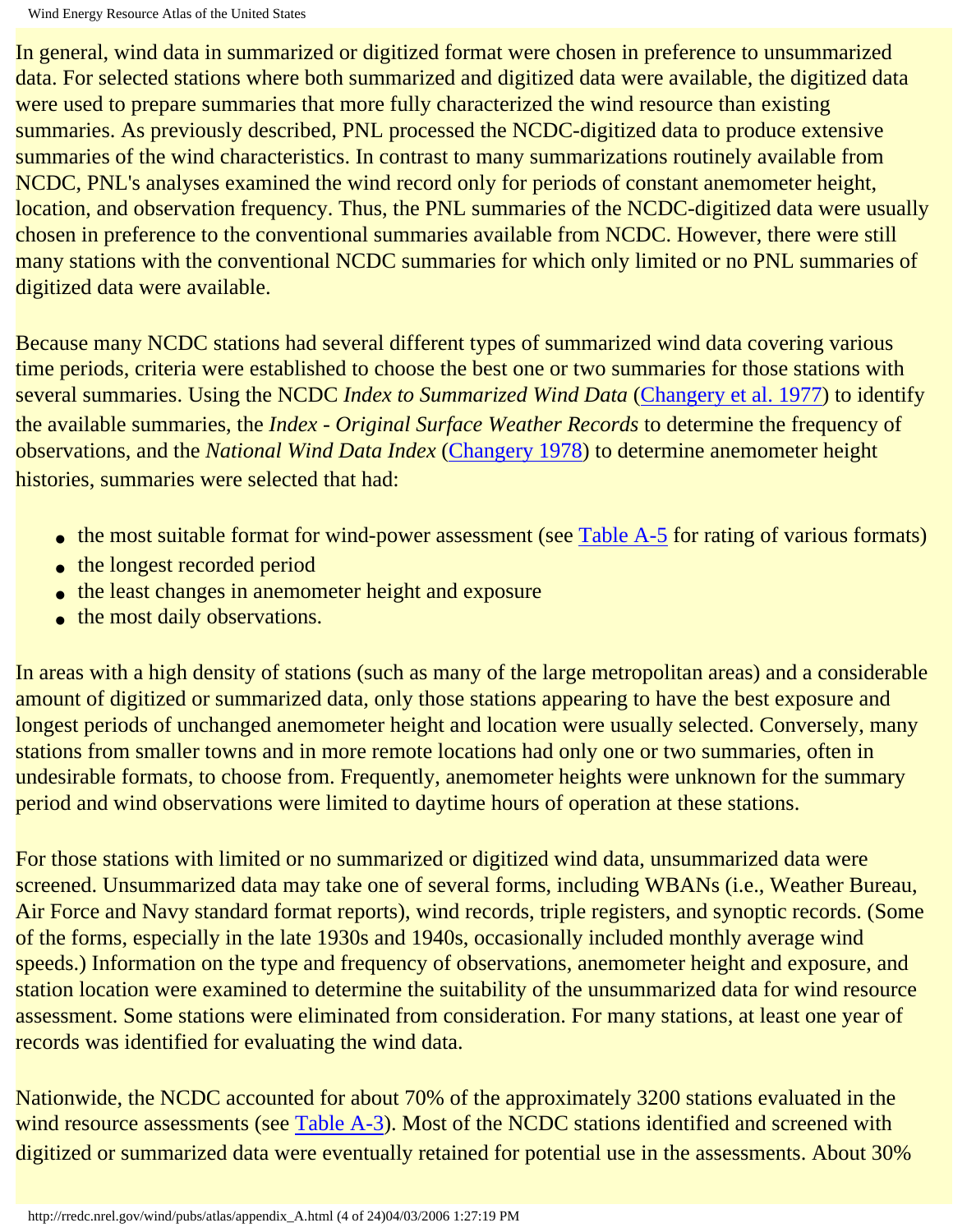of the NCDC stations with unsummarized data were selected for further evaluation.

Forest Service stations were screened largely on the basis of the number of observations, computed seasonal average wind speeds and powers, and location. Only 13% of these stations were ultimately retained to contribute information on the wind resource. Even most of those retained were of quite limited use, because of the once daily observation. Nevertheless, over 225 Forest Service stations provided much of the only quantitative surface wind data for many remote areas of the United States.

A high percentage of the data identified and screened from power plants and other sources were ultimately retained for evaluation.

[Table A-4](http://rredc.nrel.gov/wind/pubs/atlas/tables/A-4T.html) showed considerable variation among the regions in the percent of stations retained for evaluation in the wind resource analyses. The regions with lowest percentage of stations retained were the Northwest, Southwest, and Southeast. The low percentages for the Northwest and Southwest are largely a result of the relatively large number of Forest Service stations in these two regions and the small percentage of these stations retained. In the Southeast, NCDC digitized data accounted for almost 70% of the stations ultimately retained for the analysis, considerably greater than the percentage for any other region. Because of the wide coverage of the digitized data and the predominantly low wind resource throughout most of this region, there was little need to retain and evaluate much of the additional data identified in order to further characterize the geographical distribution of the wind resource.

Because of the sparseness of wind data stations in the Puerto Rico/Virgin Island region, all wind data obtained were used in the analysis. Over 70% of the stations identified in the the Hawaii and Pacific Islands region were retained for the analysis.

[Table A-6](http://rredc.nrel.gov/wind/pubs/atlas/tables/A-6T.html) lists the number of stations with wind data evaluated from each source from all 12 regions. Some notable differences among the regions in the types and sources of data utilized are apparent. Except for the Southern Rocky Mountain region, the NCDC was the primary source of most of the stations utilized. In three regions (the East Central, Southeast and South Central) the NCDC accounted for over 90% of the stations.

Forest Service stations accounted for about 30% of the stations utilized in the Southwest and 14% of the stations in the Northwest. These two regions accounted for over 70% of the Forest Service stations in the United States utilized in the analysis.

Wind data from power plant sites utilized in the analysis were most abundant in the Northeast and Great Lakes regions. However, these data accounted for less than 10% of the station data in these regions.

Data from numerous Canadian stations were utilized in the analysis in the five regions bordering Canada. Data from only three Mexican stations were useful in the three regions bordering Mexico.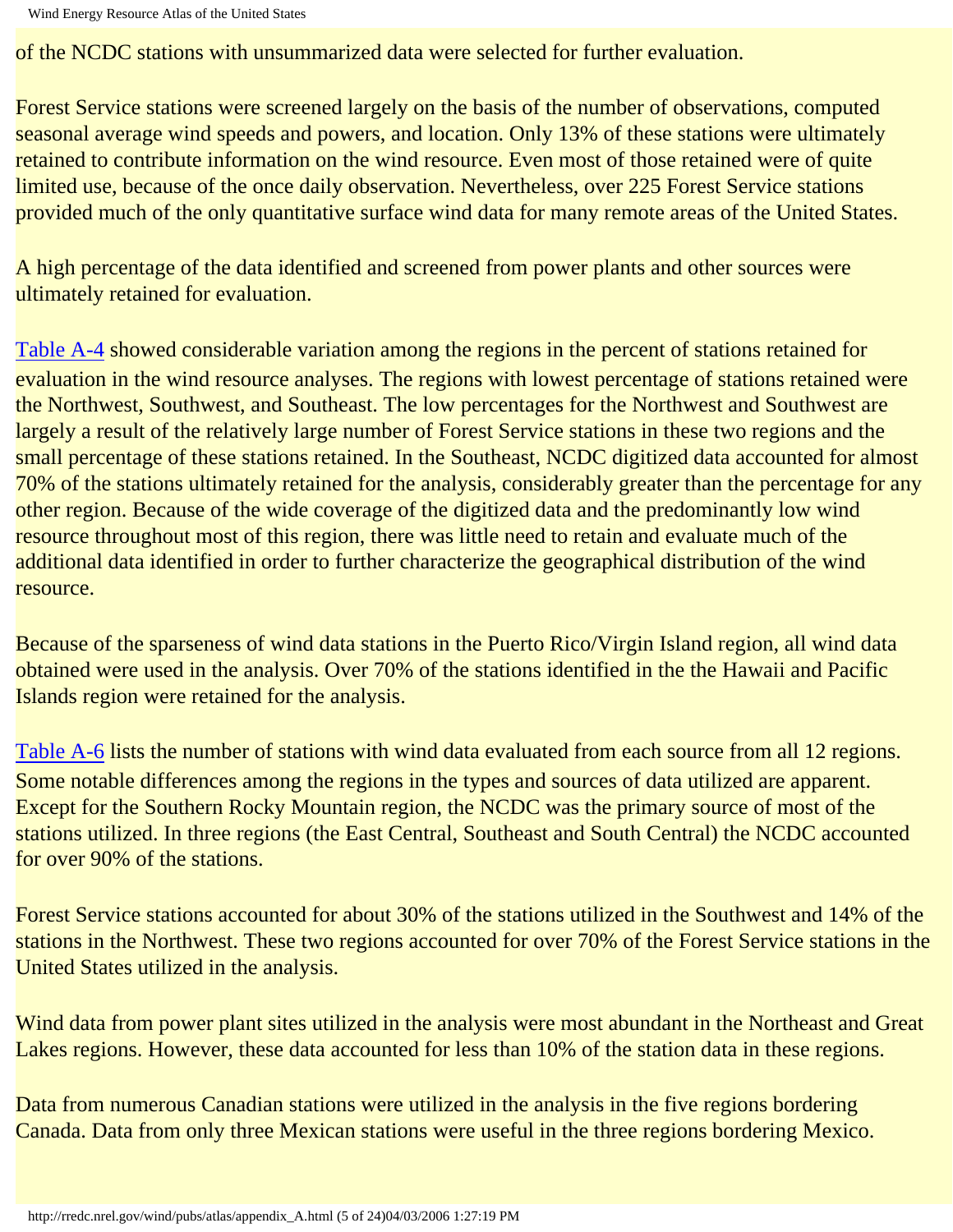```
Wind Energy Resource Atlas of the United States
```
Wind data from other sources accounted for 50% of the station data in the Southern Rocky Mountain region, 34% in the Hawaii and Pacific Islands region, and 25% in the Great Lakes region. Nationally, about 15% of the station data used in the analysis were obtained from other sources.

Two other types of wind data evaluated, in addition to the surface land-station data described above, were coastal marine area data and upper-air data. [Table A-7](http://rredc.nrel.gov/wind/pubs/atlas/tables/A-7T.html) presents the extent to which these two types of data were applied in each of the regional atlases. An "X" means that the data were evaluated and applied extensively in estimating the wind resource. An "L" means that some data of this type were evaluated but applied only to a relatively small area or used only in a limited way. For example, coastal marine area data were used extensively in the wind resource assessments of three regions - the Northwest, Hawaii and Pacific Islands, and Puerto Rico and the Virgin Islands. For the Northwest, very few land-surface stations with good exposure were available for estimating the coastal wind resource. Therefore, estimates of the coastal wind resource were based primarily on the coastal marine area data, supplemented where possible by land stations. For Hawaii the coastal wind resource estimates were based primarily on land stations, whereas for the Pacific Islands (e.g., Midway, Wake, Johnston Islands, the Mariannas, the Marshalls, and Guam) open ocean wind power classes were presented along with wind power classes based on land stations for individual islands where available. For Puerto Rico and the Virgin Islands, there were few exposed coastal stations, so extensive use was made of the coastal marine data.

For six other regions, coastal marine data were evaluated but used primarily to supplement the existing station data. For these regions, the coastal wind resource estimates were based largely on the existing station data, although limited use was made of the coastal marine data. In some coastal areas of the United States, wind data were available from offshore "fixed" stations. These data were used instead of the coastal marine (ship observations) data.

Upper-air wind data were used in estimating the wind resource at mountain summit and ridge crest elevations, where existing surface station data are sparse. Extensive use of upper-air wind data was made in eight regions (see [Table A- 7](http://rredc.nrel.gov/wind/pubs/atlas/tables/A-7T.html)). In these regions, mountainous terrain covers a substantial part of the region. In three regions, mountainous terrain represents only a small fraction of the region's area. In one region, the Great Lakes, upper-air data were not needed as no areas of mountainous terrain (local relief >1000 ft) were identified.

## **Time Scales Used in the Analyses**

Several time scales are encountered in the following discussions of the wind resource: annual, seasonal, monthly, and diurnal. Annual mean values are generally based on an average of the one- or three-hourly observations of wind speed or power in the period of record. However, a complete calendar year's data (covering January 1 to December 31) is used for calculating individual yearly means. At stations with less than 24 hourly observations or 8 three-hourly observations per day, the values are only representative of the times of day for which the data were taken. These values were used only in the absence of other suitable wind data for an area.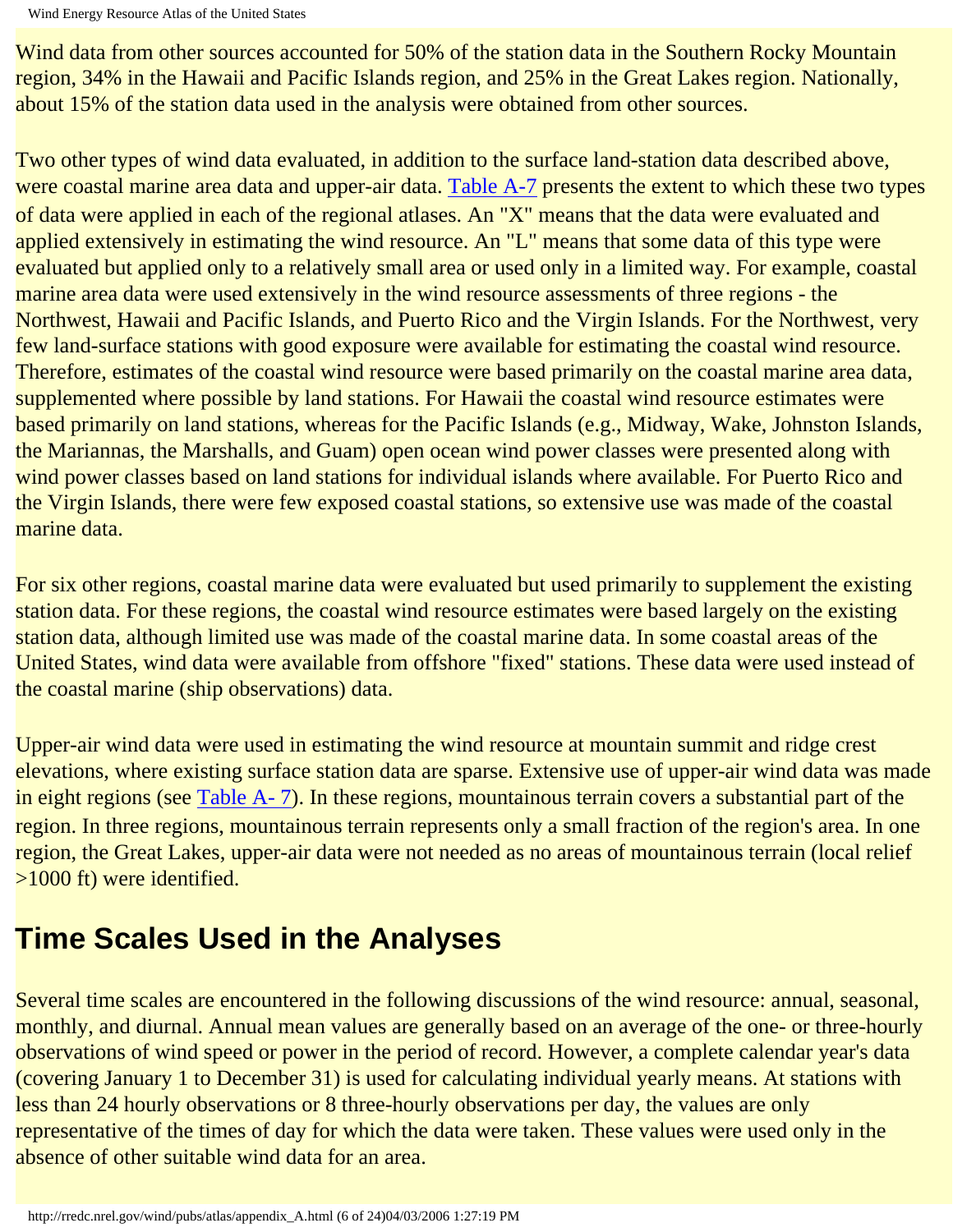The four seasons are defined as:

- Winter December, January and February
- Spring- March, April and May
- Summer June, July and August
- Autumn September, October and November.

The phrase "seasonal trends" refers to the change in monthly mean values over the course of the four seasons.

Monthly mean values are based on as many hours of data as are available for that month in each year of the period of record.

The daily or diurnal cycles of variation in the hourly mean wind power or speed are referenced to local standard time on a 24-hour clock. Midnight is both 00 and 24.

### **Calculation of Wind Power Density**

For the purpose of mapping the geographical variation of the wind resource, wind power density was chosen in preference to wind speed because the power density value combines the effect of the distribution of wind speeds and the dependence of the power density on air density and on wind speed. Quantitative wind data in digitized, summarized, and unsummarized forms were evaluated for mean wind power density, which is calculated as described below for each type of data.

#### **Digitized Data**

For stations with 1-hour and 3-hour digitized data, the average wind power density  $\bar{P}$  (Watts/m<sup>2</sup>) in a vertical plane perpendicular to the wind direction was calculated from

$$
P = \frac{1}{2n} \sum_{i=1}^{n} \rho_i V^3
$$

**(1)**

where

 $n =$  the number of observations in the averaging period  $i =$  the air density (kg/m<sup>3</sup>)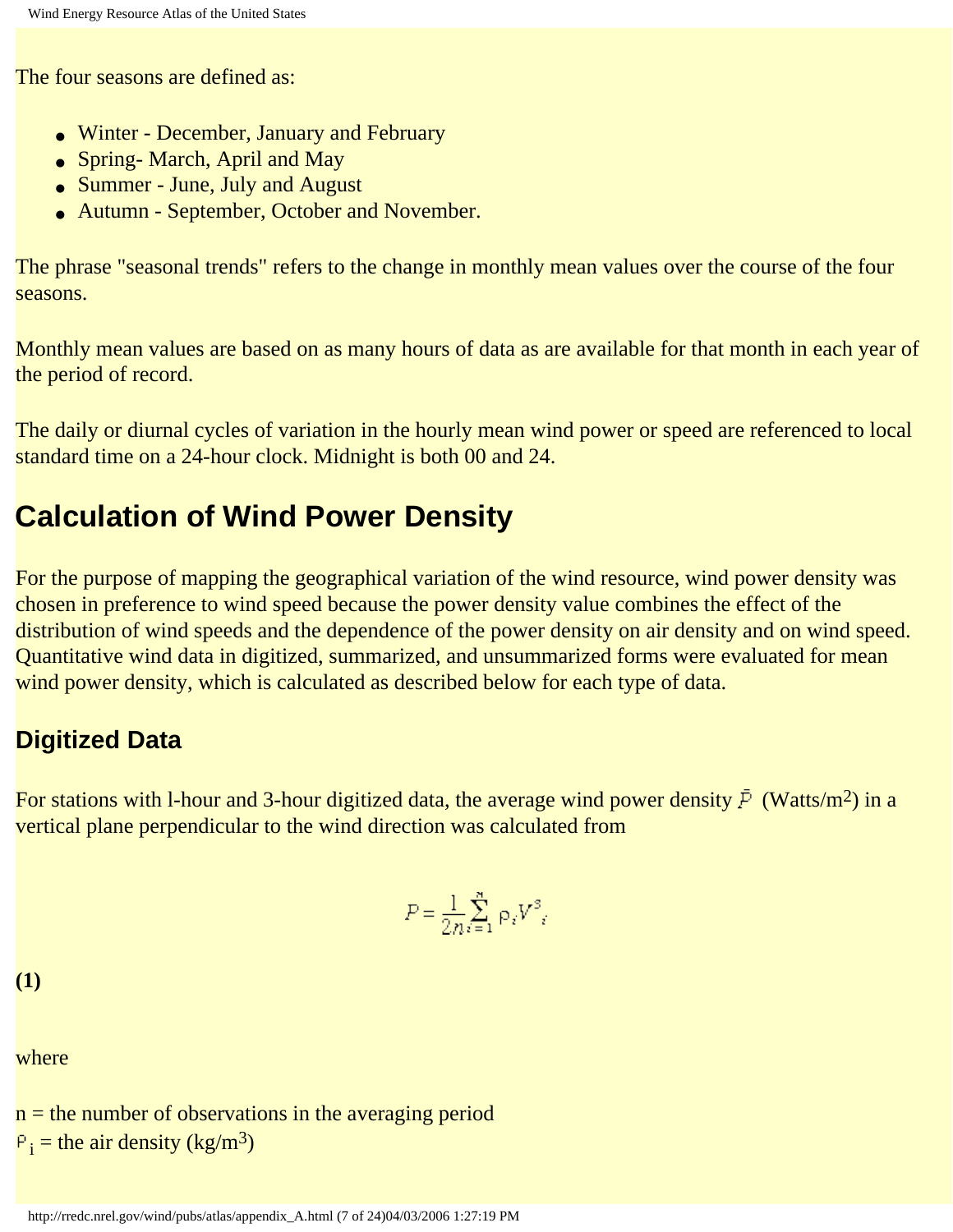$V_i$  = the wind speed (m/s) at the ith observation time.

The air density was computed from the measured temperature and station pressure or was estimated by correcting standard air density for station elevation. Air density  $(P)$  was calculated from measured temperature (T) and station pressure (P) by

$$
\rho = \frac{P}{RT}
$$

**(2)**

where R is a gas constant. If temperature or station pressure was not available, air density was estimated as a function only of station elevation (Z) by

$$
\rho = 1.225 - (1.194 \times 10^{-4})Z
$$

**(3)**

which approximates the U.S. Standard Atmosphere profile for air density [\(NOAA 1976](#page-94-0)).

#### **Summarized Data**

For stations with wind summaries,  $\bar{F}$  was calculated from

$$
\bar{P} = \frac{1}{2} \bar{P} \sum_{j=1}^{c} f_j V^3
$$

**(4)**

where

 $\overline{P}$  = the mean air density  $c$  = the number of wind speed classes  $f_j$  = frequency of occurrence of winds in the jth class  $V_j$  = the median wind speed of the jth class.

The mean air density was usually calculated using Equation (3) above. A few of the regional atlases incorporated the seasonal variation of air density in the calculation of wind power.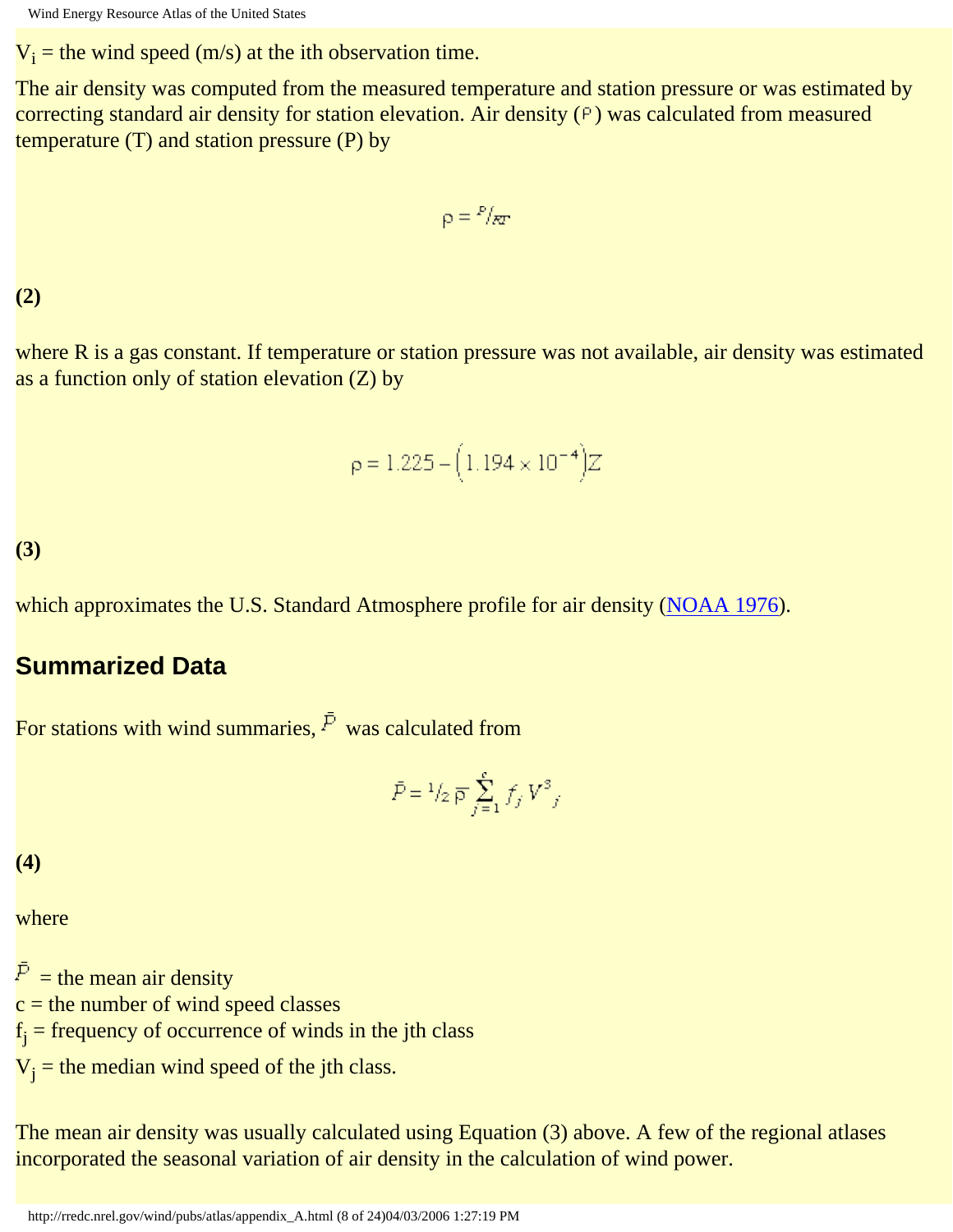#### **Unsummarized Data**

In those cases for which unsummarized wind data were assessed, the seasonal and annual average speeds, V, for most stations were estimated from a visual examination of one year's original weather records. Some station records, especially Form 1001A during the 1930s and 1940s, frequently reported monthly mean wind speeds computed from all available hourly observations. In such cases, the seasonal and annual mean wind speeds were computed based on the reported monthly mean speeds. The wind power density,  $\bar{P}$ , was then estimated by assuming that the speed frequency distribution followed a Rayleigh distribution ([Cliff 1977\)](#page-93-0):

$$
\bar{P}\!=\!0.955~\overline{\rho}\,V^2
$$

**(5)**

The visual examination of the data provided a crude but fast and inexpensive means of making a rough estimate of a station's seasonal and annual mean wind speeds. Generally, the best that could be achieved by this subjective technique was to estimate the mean wind speeds as light (<10 mph), moderate (10 to 12 mph), or strong (>12 mph). Wind speeds on record forms were usually in either mph or knots. Nevertheless, this subjective estimate of the mean wind speeds often provided the only information on the wind resource in many areas of the United States.

In certain cases, a more objective estimate of seasonal and annual average wind power was obtained for selected stations. To circumvent the laborious task of entering all the hourly (or 3-hourly) observations from a station's weather records, various techniques were employed. For example, for the East Central region, average seasonal wind speeds were computed based on every third observation over a one-month period from each season. This was done only for those stations that indicated high wind energy potential based on visual examination and that recorded at least eight observations per day during the diurnal cycle. Wind power was computed by Equation (5). For the North Central region, the average seasonal and annual cubed speed,  $\overline{V^3}$ , was estimated by manually averaging all V<sup>3</sup>every third day for one year for selected stations with unsummarized data. Wind power density for these stations was then estimated by:

$$
P\!=\!{}^1\!/_{\!2}\,\overline{\rho}\;\overline{V}^3
$$

**(6)**

For Hawaii and the Pacific Islands, the NCDC unsummarized original weather records were digitized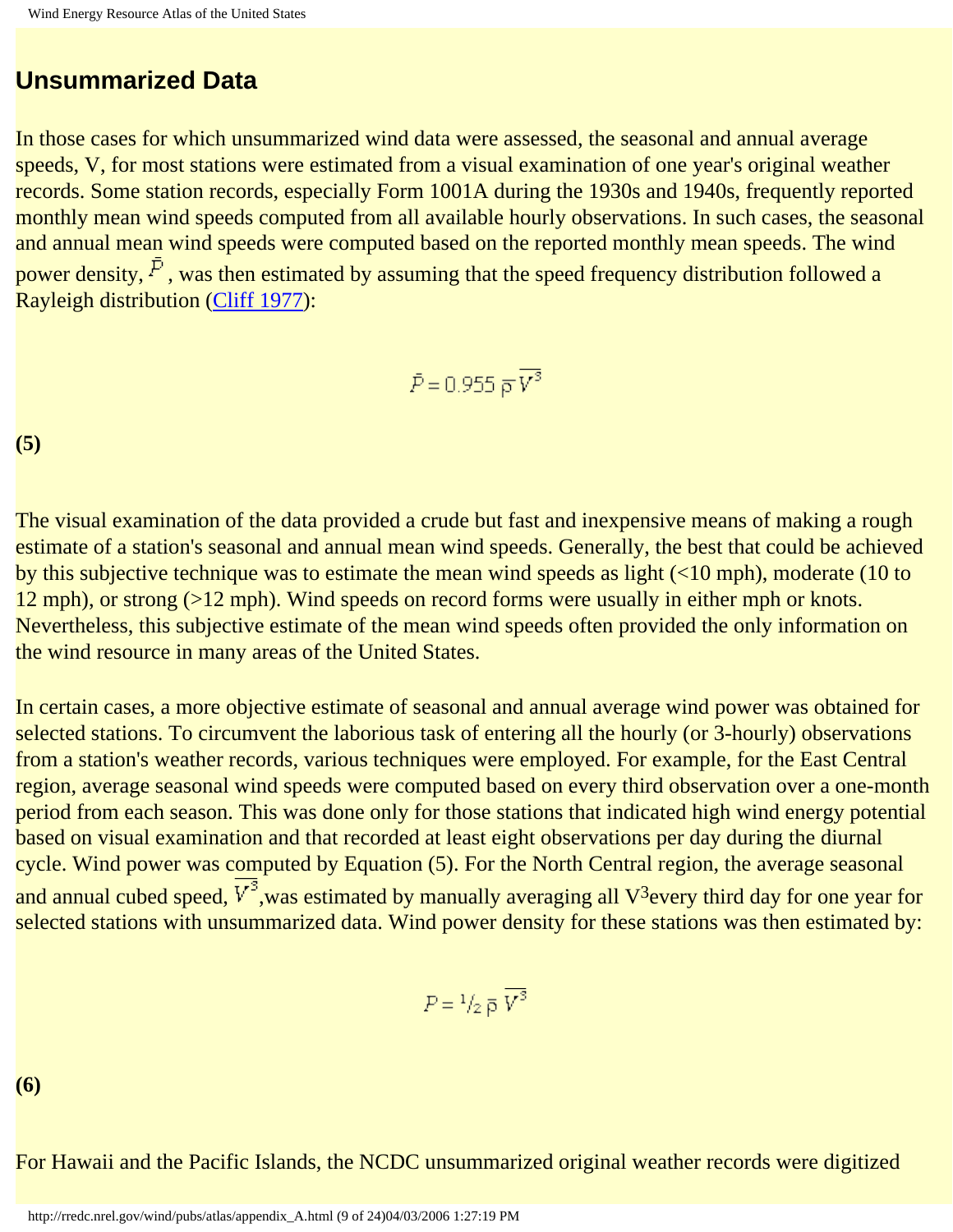and summarized for selected periods (periods were normally 12 months and ranged from a few months up to 2 years).

For Alaska and Puerto Rico and the Virgin Islands, the wind power density was estimated from the mean wind speeds by assuming Weibull speed frequency distributions other than the Rayleigh (see the respective regional atlases for details).

For the Northeast and Southeast regions, seasonal and annual wind speed frequency distributions were constructed manually from the original surface weather records of selected stations by scanning 1 year's data and entering every fourth hour into the distribution. The wind power density  $\bar{P}$  was then computed by equation (4).

[Table A-7](http://rredc.nrel.gov/wind/pubs/atlas/tables/A-7T.html) showed those regions of the United States where the standard methods developed by PNL to calculate or estimate wind power density were supplemented or refined by other methods. In practically all cases, these other methods were used only to calculate or estimate wind power density for stations with unsummarized data.

### **Vertical Adjustment**

The anemometer height above the surface rarely was at either the 10-m (33-ft) or 50-m (164-ft) reference levels chosen for the presentation of the wind resource. A power law was used to adjust the long-term mean wind speed or power density to the reference level:

$$
\frac{\bar{V}_r}{\bar{V}_a} = \left(\frac{Z_r}{Z_a}\right)^\alpha \text{ or } \frac{\bar{P}_r}{\bar{P}_a} = \left(\frac{Z_r}{Z_a}\right)^\infty
$$

**(7)**

where

 $\bar{V}_{\alpha r}$  and  $\bar{P}_{\alpha r}$  = the mean wind speed or wind power density at heights  $Z_{a,r}$  (the anemometer and reference level, respectively)  $\alpha$  = the power law exponent.

An examination of long-term mean wind speeds at airport locations at which the anemometer height was changed and at tower sites with multiple levels of anemometry indicated an  $\alpha \sim 1/7$  to be widely applicable to low surface roughness and well exposed sites from which conventional NCDC data are available ([Elliott 1979a](#page-93-1)). Thus, an  $\alpha$  of 1/7 was used to adjust mean wind speed and wind power density to 10-m (33 ft) and 50-m (164 ft) reference levels at most stations with only one level of data. For a few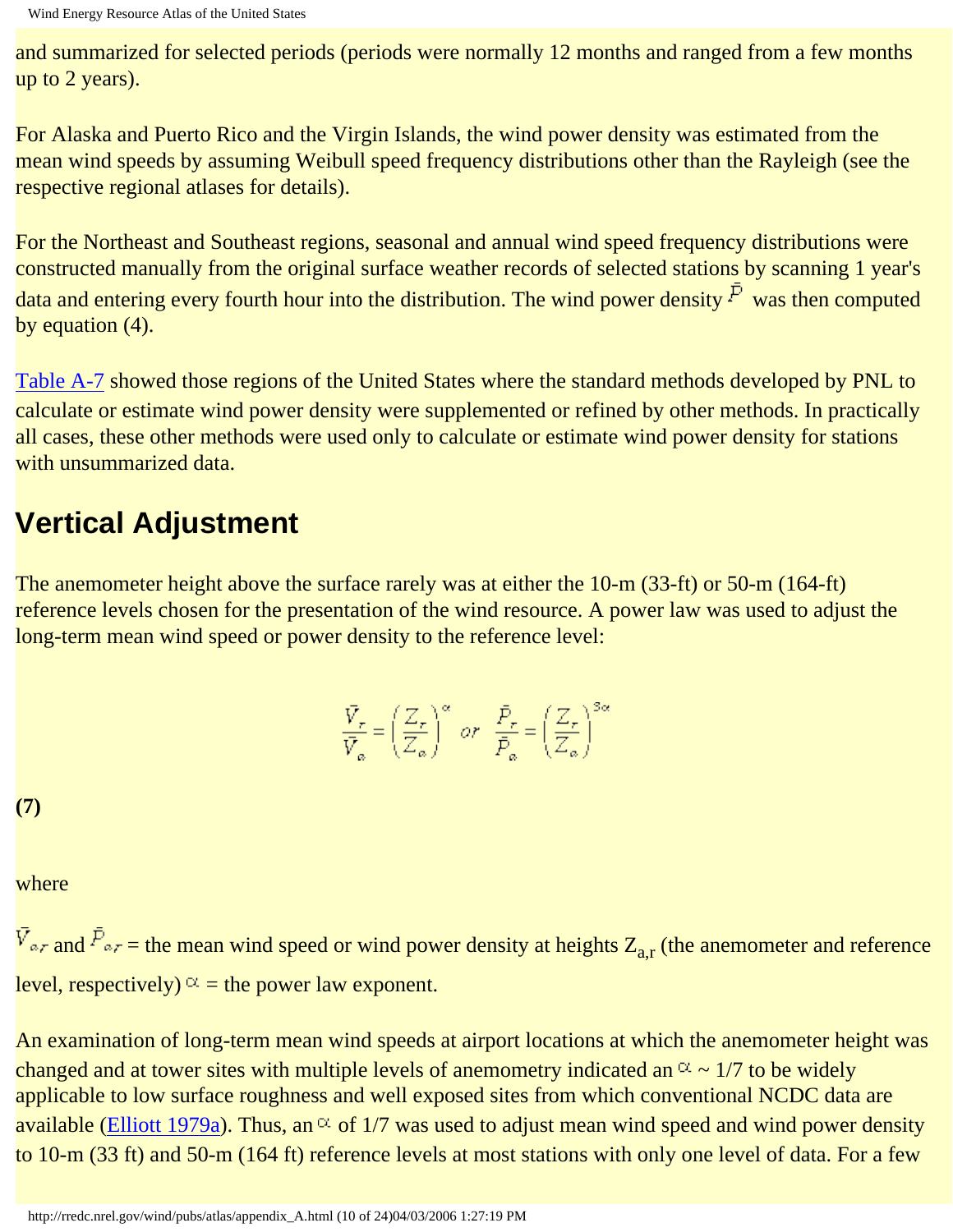stations for which the anemometer height was unknown, a height of 10 m (33 ft) was assumed.

A few sites had two (or more) levels of data appropriate for extrapolating to the 10-m (33 ft) and 50-m (164 ft) levels. At these sites, the  $\alpha$  value calculated from the mean wind speed and/or power densities at the measurement heights was used to adjust the wind speed and power density to the 10-m (33 ft) and 50 m (164 ft) levels.

For the Northeast and Southeast regions, an adjustment factor based on appropriate roughness values was used for a few sites located in towns or surrounded by wooded areas having surface roughness greater than that at airport locations. The adjustment of wind data of stations having this characteristic, to the 10-m (33-ft) and 50-m (164-ft) reference levels, was accomplished using the following relationship:

$$
\frac{\bar{V}_r}{\bar{V}_a} = \frac{B_r}{B_a} \quad \text{or} \quad \frac{\bar{P}_r}{\bar{P}_a} = \left(\frac{B_r}{B_a}\right)^3
$$

**(8)**

where  $\bar{V}_{\alpha r}$  and  $\bar{P}_{\alpha r}$  are the same as in Equation (7) and the B<sub>a,r</sub> values are adjustment factors determined from a comparison of log-law wind speeds using appropriate roughness values for various surface environments [\(Wegley et al. 1980](#page-95-0)).

### **Wind Power Estimates for Mountainous Areas**

Since existing surface data from mountain summits and ridge crests were very sparse, upper-air wind data were identified for potential use in estimating the free-air wind speeds at mountain summit and ridge crest elevations in mountainous areas. An earlier study by [Wahl \(1966\)](#page-95-1) had shown a strong correlation between mountain-top and free-air wind speeds.

A method was developed to delineate mountainous areas in the United States and to determine representative elevations of mountain summits and ridge crests in the mountainous areas. Mountainous areas, consisting of prominent mountain summits and/or ridge crests where the local relief (over a unit square 6 mi across) exceeds 300 m (1000 ft), were delineated using maps of classes of land-surface form ([Hammond 1964](#page-93-2)) and topographic maps.

Tablelands with canyons or valleys over 300 m (1000 ft) deep, hilly terrain areas with relief less than 300 m (1000 ft), and individual isolated mountains (e.g., an individual mountain located on a plain and less than 3 k (2 mi) in extent) were generally not designated as mountainous areas.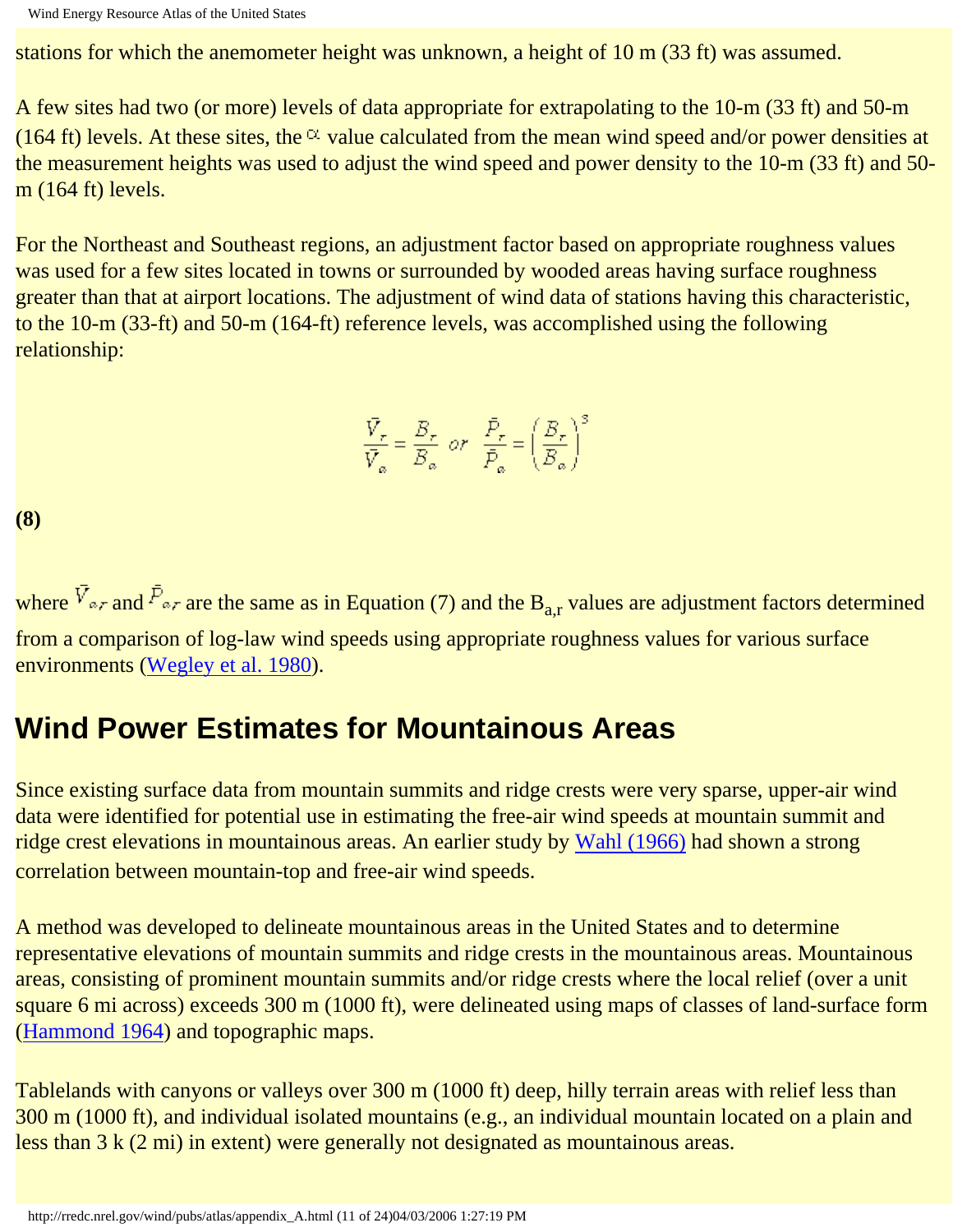Sectional aeronautical charts were used in most of the regions to determine representative mean elevations of mountain summits and ridge crests in the mountainous areas. Other types of topographic contour maps were used in a few of the regions.

For the nine regions in the contiguous United States, a mean mountain-summit or ridge-crest elevation was determined for each  $1/4^{\circ}$  latitude by  $1/3^{\circ}$  longitude cell over the mountainous areas. For Alaska, the cells were l/2° latitude by 1° longitude. For Hawaii and the Pacific Islands and Puerto Rico and the Virgin Islands, the cells were l/8° latitude by l/8° longitude.

The procedures used to estimate the mean free-air wind speed and wind power density at mountainsummit and ridge-crest elevations varied according to the sources of upper-air data and other climatological information used. A summary of upper-air data and procedures used in the regional wind energy assessments is provided below. For a more detailed and accurate description on a given region, refer to the wind energy resource atlas for that region. From the results in the regional assessments, one major revelation became apparent on estimating the mean wind speeds and wind power densities for mountain summits and ridge crests; that is, there is no universal procedure for reliably estimating the wind energy potential over mountainous areas. A procedure that appears to work well in one area of the country may give totally unrealistic estimates in another part of the country. Moreover, a procedure may not apply to all seasons of the year. For example, in the Southwest where the most abundant surface data existed from mountain summits and ridge crests, use of the conventional upper-air wind data to estimate ridge crest wind speeds gave fairly reliable estimates for winter but unrealistically low estimates for summer.

The procedure developed by PNL and applied in the Northwest prototype assessment made use of northern hemisphere upper-air climatologies for the 850-, 700-, and 500-mb levels (about 5,000, 10,000, and 18,000 ft elevation) by [Crutcher \(1959\).](#page-93-3) The free-air wind speed at mountain-summit or ridge-crest elevation was interpolated from the mean scalar speeds on the constant-pressure surfaces. Estimates of the mountain-top wind speeds were made on a grid 1/4° latitude by 1/3° longitude. In each such cell of the grid over mountainous areas, the mean ridge-crest or mountain summit elevation and appropriate constant pressure surface mean wind speeds were estimated. Linear extrapolation provided the mean free-air wind speed at the terrain elevation and the application of a Rayleigh speed distribution gave the mean free-air wind power. The mean wind power at the 10-m (33 ft) and 50-m (164 ft) reference heights was taken to be one-third and two-thirds of the free-air value, respectively, to account for the frictional slowing of the wind near the surface.

These estimates were considered lower limits for exposed ridge crests and mountain summits, since local terrain features in these mountainous areas can enhance the wind power considerably. Also, a major uncertainty in mountainous areas is the representativeness of some of the upper-air wind data from the rawinsonde stations upon which the free-air estimates are based. At some of the upper-air stations, the 850 mb level (about 5,000 ft elevation) is near or below the surface. Even the 700 mb level (about 10,000 ft elevation) at some stations (e.g., at Lander, Wyoming) is below the average mountainsummit elevations of nearby mountains.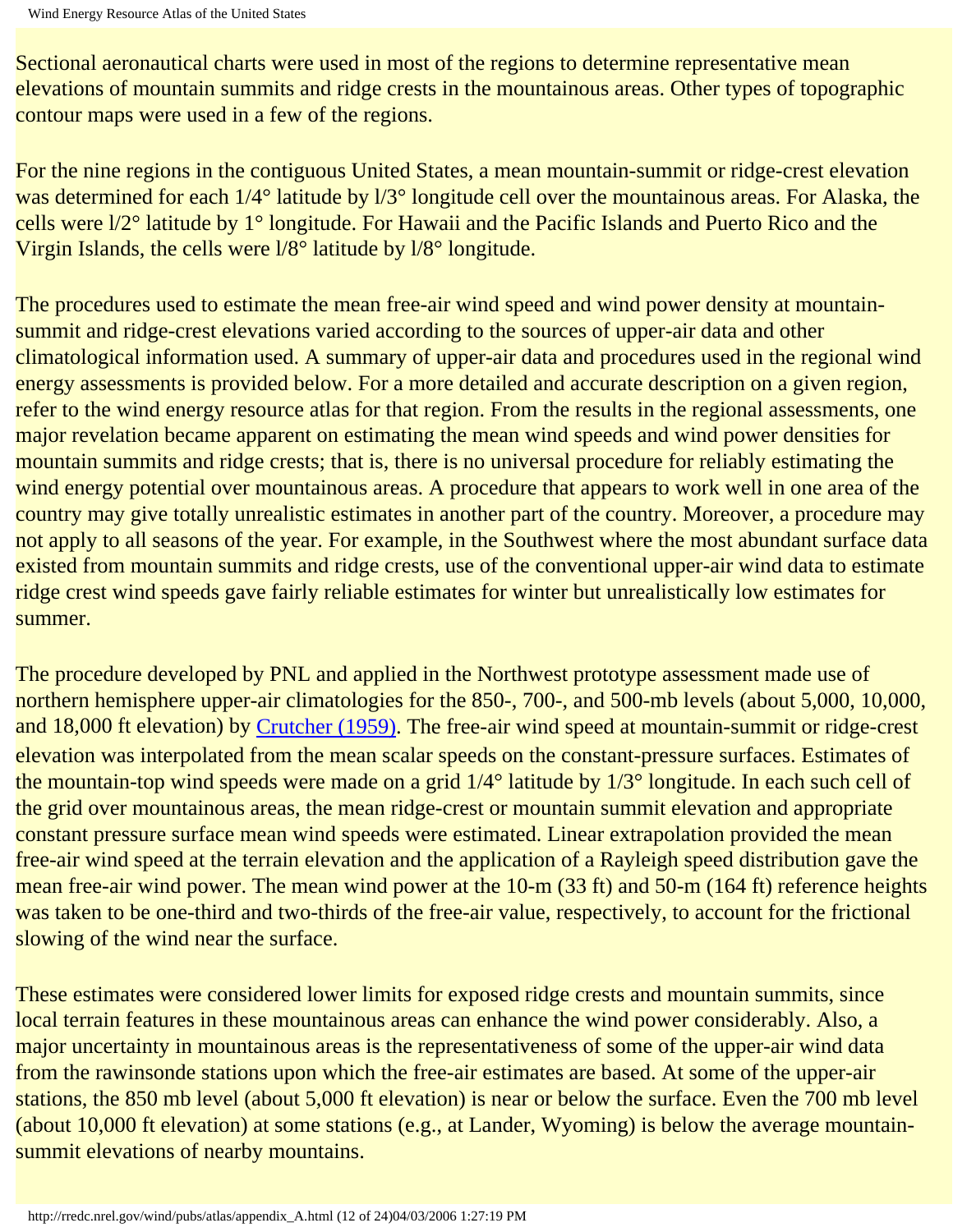Wherever possible, the estimates based on upper-air data were compared with surface data from ridge crests and mountain summits. Over some of the mountainous areas, the estimates were adjusted based on the location of the upper-air recording station and/or the surface data from ridge crests.

[Table A-7](http://rredc.nrel.gov/wind/pubs/atlas/tables/A-7T.html) shows the regions that used the "standard" (PNL-developed) procedure described above to arrive at the ridge-crest estimates and those regions that used other data and procedures or some refinements of the standard method developed in the Northwest prototype assessment. Five regions used the standard method and six regions used other methods or made refinements to the standard method. One region, the Great Lakes, did not have any mountainous areas. Below are the refinements made to the standard method.

**Southwest.** In the Southwest region, considerable surface wind data from mountain summits and ridge crests were available for verifying the estimates based on upper-air wind data. Particularly over some of the mountainous areas of the Southwest, applying the free-air winds often results in gross errors, especially during the warm season. Upper-air winds over the Southwest are extremely weak during the warm season, yet surface winds on many of the mountains are frequently strong due to the presence of thermally produced circulations of a mesoscale (monsoonal sea-breeze) and/or toposcale (surface slope heating) nature. Many unusual wind regimes unconnected to free-air flow have been documented in mountainous areas of California. The free-air technique would, for example, predict a mean power density of 15 to 25 W/m<sup>2</sup> over a mountain range with a true representative power density of 300+ W/m<sup>2</sup>. The discrepancy is due to the presence of a modified sea-breeze flow into the desert. Mountain summit estimates were adjusted accordingly during the spring, summer, and fall when substantial fire weather data were available. Winter estimates closely followed the free-air technique, as thermal effects are greatly reduced in the cold season and synoptic effects are increased.

**Northeast and Southeast.** In the Northeast and Southeast regions, the estimation of wind power over mountains made use of *Winds Aloft Summaries* ([NCDC 1970\)](http://rredc.nrel.gov/wind/pubs/atlas/appendix_html#16) for existing rawinsonde stations. Monthly and annual wind speed frequency distributions for 150 m (492 ft) and 300 m (1,000 ft) above the surface as well as for 500 m (1,640 ft) or 1,000 m (3,280 ft) above sea level were used to estimate wind power values for the mean ridge-crest or mountain- summit elevations. Wind power values were first computed for each level that was available for each station. The wind powers at 300 m (1,000 ft) above surface and the upper levels were then used to compute values of a power law exponent for each station for each month and on an annual basis. For the stations nearest each grid cell, the appropriate power law exponents were utilized to compute the wind power in the free atmosphere at the stations, using the cell's mean ridge crest or mountain summit elevation. Horizontal interpolation between stations to each grid cell was performed using an inverse distance squared weighting scheme. This procedure provided an estimate of the free-air wind power at the terrain elevation at the location of each grid cell. As in the standard method, the wind power at the 10-m (33 ft) and 50-m (164 ft) reference heights was taken to be one-third and two-thirds of the free-air value.

**Alaska.** Over Alaska, the estimation of wind power over mountains made use of *Meridional Cross*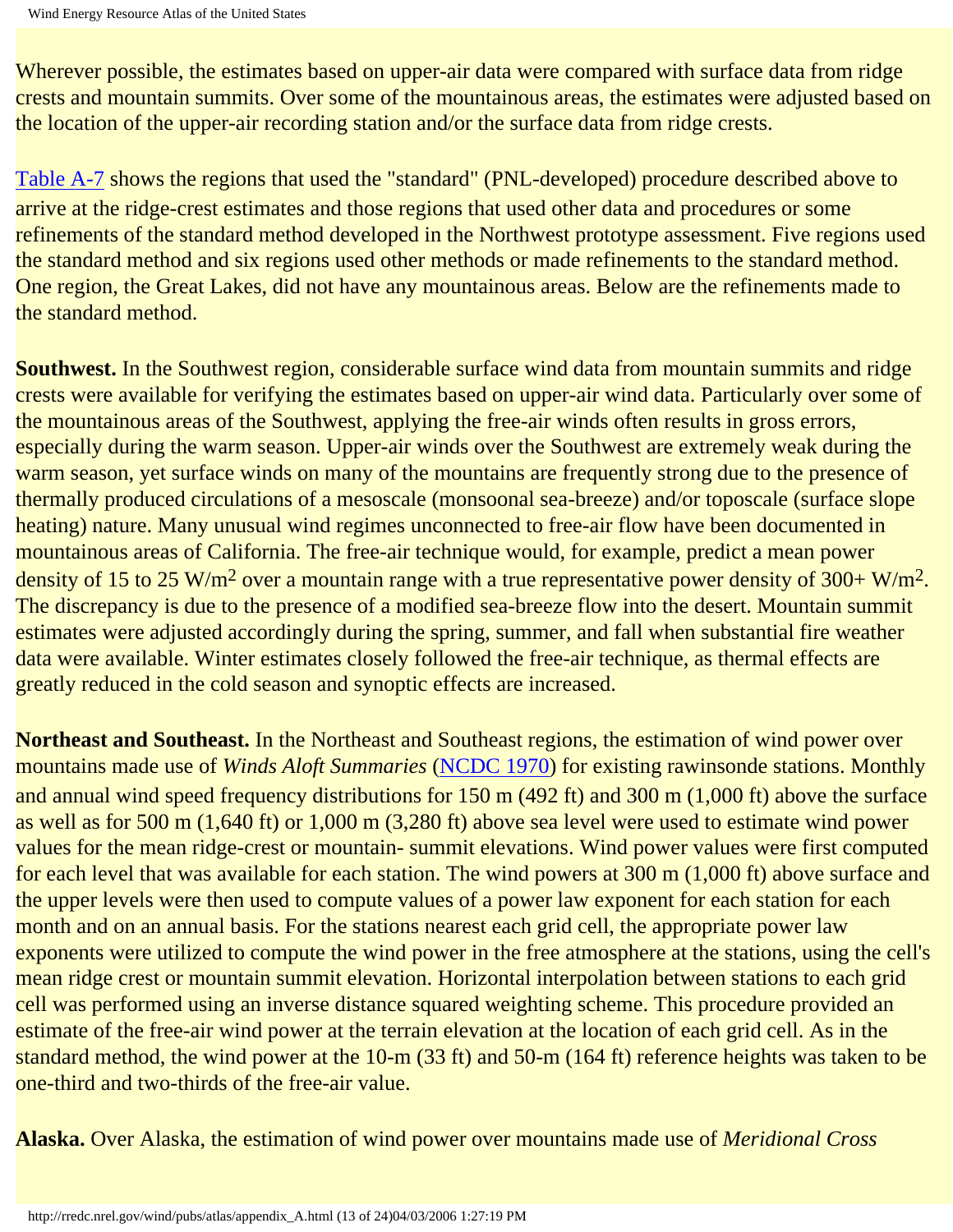*Sections, Upper Winds Over the Northern Hemisphere* [\(Crutcher 1961\)](#page-93-4). The procedure used was very similar to the standard procedure, except that the free-air wind speed at mountain-summit or ridge-crest height was extrapolated (or interpolated) from the mean scalar speeds on the meridional cross sections, and estimates of the mountaintop wind speeds were made on a grid  $1/2^{\circ}$  latitude by 1° longitude.

**Hawaii and Pacific Islands.** Over Hawaii and the Pacific Islands, the estimation of wind power over mountains made use of tropical upper-air wind climatologies [\(Wiederanders 1961](#page-95-2)), satellite-derived winds, and NCDC upper-air summaries. Major differences from previous atlases occur in Hawaii. The dominant weather system is the trade wind. Peak trade wind speeds occur at 600 m (2,000 ft) and a strong temperature inversion overlies the trades at about 2,200 m (7,000 ft). For mountains above 1,500 m (5,000 ft), the trades are diverted around the mountain barrier. However, elongated low ranges such as Oahu's Koolau Range (900 m or 3,000 ft) allow significant enhancement of open ocean winds as they pass the crest. For the Oahu ranges, estimates from representative wind stations were applied to the mountain crests. For taller Hawaiian mountains and for those in the Pacific Islands (where the trade inversion is not as significant a factor), the procedures developed by PNL were used.

**Puerto Rico and the Virgin Islands.** Over Puerto Rico and the Virgin Islands, the estimation of wind power over mountains made use of the northern hemisphere upper-air wind climatology for the 850-mb constant-pressure level by [Crutcher \(1959\)](#page-93-3) and the 1,500-m (7,000 ft) winds-aloft summaries [\(NCDC](#page-94-1) [1970](#page-94-1)). The free-air wind speeds at mountain-peak or ridge-crest heights were estimated using seasonal mean scalar speeds on the 850-mb pressure surfaces, San Juan pibal summaries (Stone 1942), and the San Juan and St. Croix 1,500 m winds-aloft summaries. Extrapolation down to mountain-peak or ridgecrest height was done using a mean trade-wind profile observed by [Riehl \(1954\)](#page-94-2) and modified by seasonal variations noted by [Stone \(1942\)](#page-94-3). Estimates of average wind speeds were made for the mean mountain-top/ridge-crest elevations within each 1/8° latitude-longitude cell. The Rayleigh distribution was first used to convert mean free-air wind speeds to free-air wind power. However, the Rayleigh distribution was found to significantly overestimate free-air wind power in the region due to the steadiness of the trade winds. Consequently, the annual and seasonal Rayleigh free-air wind power estimates were corrected by fitting a Weibull distribution to the data (using a least-squares fit) and applying only a percentage of the Rayleigh wind power based upon the value of the Weibull shape parameter. The mean wind power at the 10-m (33 ft) and 50-m (164 ft) reference heights was assumed to be one-third and two-thirds of the free-air values, respectively.

## **Qualitative Indicators of the Wind Resource**

Although approximately 3,000 stations provided the wind resource assessment of the United States with quantitative data, these stations were not uniformly distributed. Most of the stations are located in populated areas and along transportation corridors. Large areas in the United States are devoid of any form of quantitative wind data suitable for this assessment. Furthermore, in areas of complex terrain (including the various mountainous areas), most observation sites (except for some Forest Service fire lookout sites) are confined to valley locations. To evaluate the distribution of the wind resource in data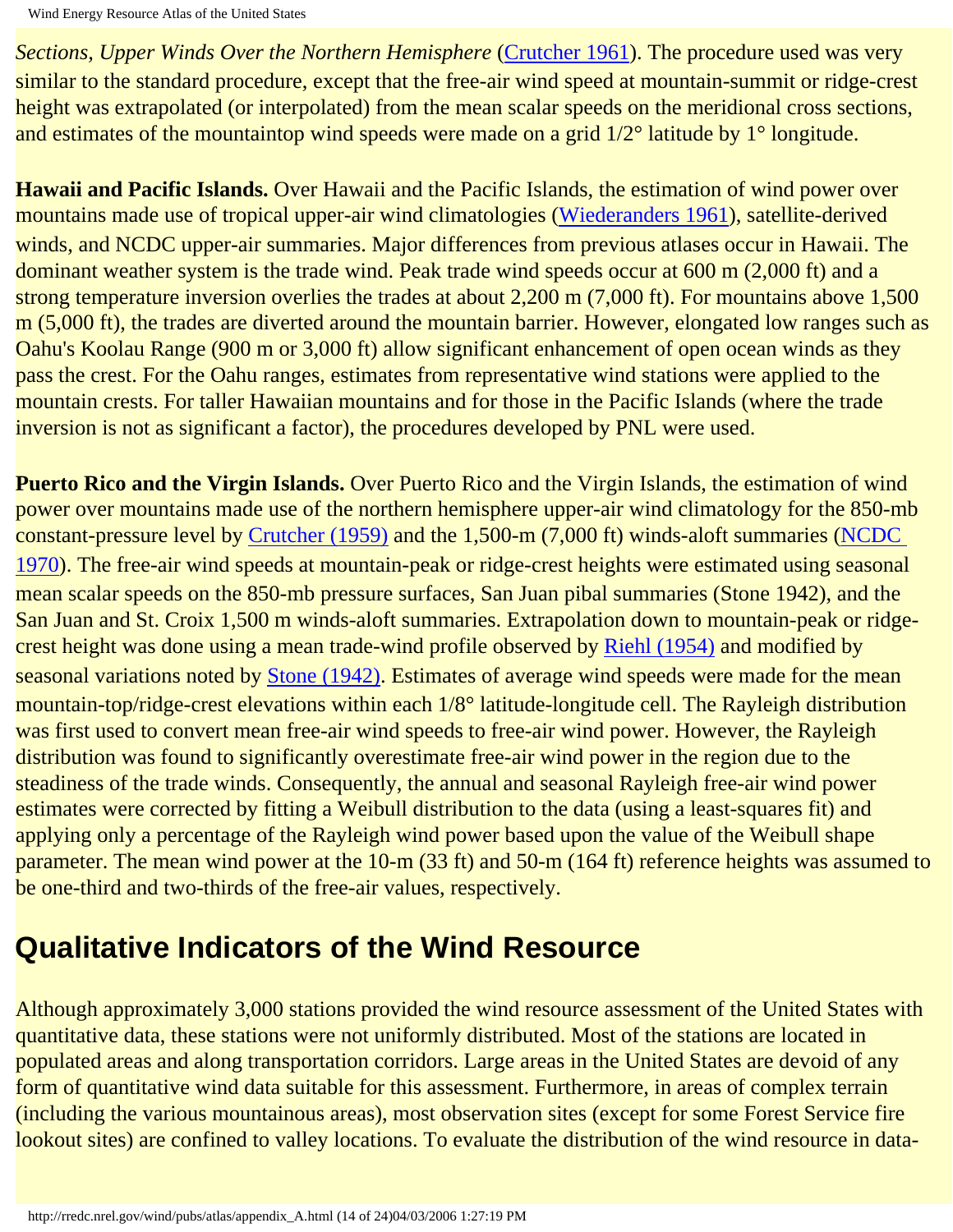sparse areas, three qualitative indicators of the wind speed or power were developed and employed, where applicable, in various regions of the United States.

#### **Topographic/ Meteorological Indicators**

The most widely used technique depended on certain combinations of topographical and meteorological features [\(Elliott 1979a](#page-93-1)) that were associated with high or low wind speeds. Those features indicative of high mean wind speeds are:

- gaps, passes, and gorges in areas of frequent strong pressure gradients
- long valleys extending down from mountain ranges
- high elevation plains and plateaus
- plains and valleys with persistent strong downslope winds associated with strong pressure gradients
- exposed ridges and mountain summits in areas of strong upper-air winds
- exposed coastal sites in areas of
	- ❍ strong upper-air winds or
	- ❍ strong thermal/pressure gradients.

Features that signal rather low mean wind speeds are:

- valleys perpendicular to the prevailing winds aloft
- sheltered basins
- short and/or narrow valleys and canyons
- areas of high surface roughness, e.g., forested hilly terrain.

Areas in which the appropriate features occur were determined by examining topographic contour and shaded relief maps and synoptic and climatological maps of pressure patterns and air flow.

[Table A-7](http://rredc.nrel.gov/wind/pubs/atlas/tables/A-7T.html) showed the extent to which topographic/meteorological indicators of the wind resource were used in each of the 12 regions of the United States. Except in the Southeast region, considerable use was made of topographic/meteorological indicators to subjectively estimate the wind resource potential in data-sparse areas. The most extensive use of these indicators was in the assessments of the mountainous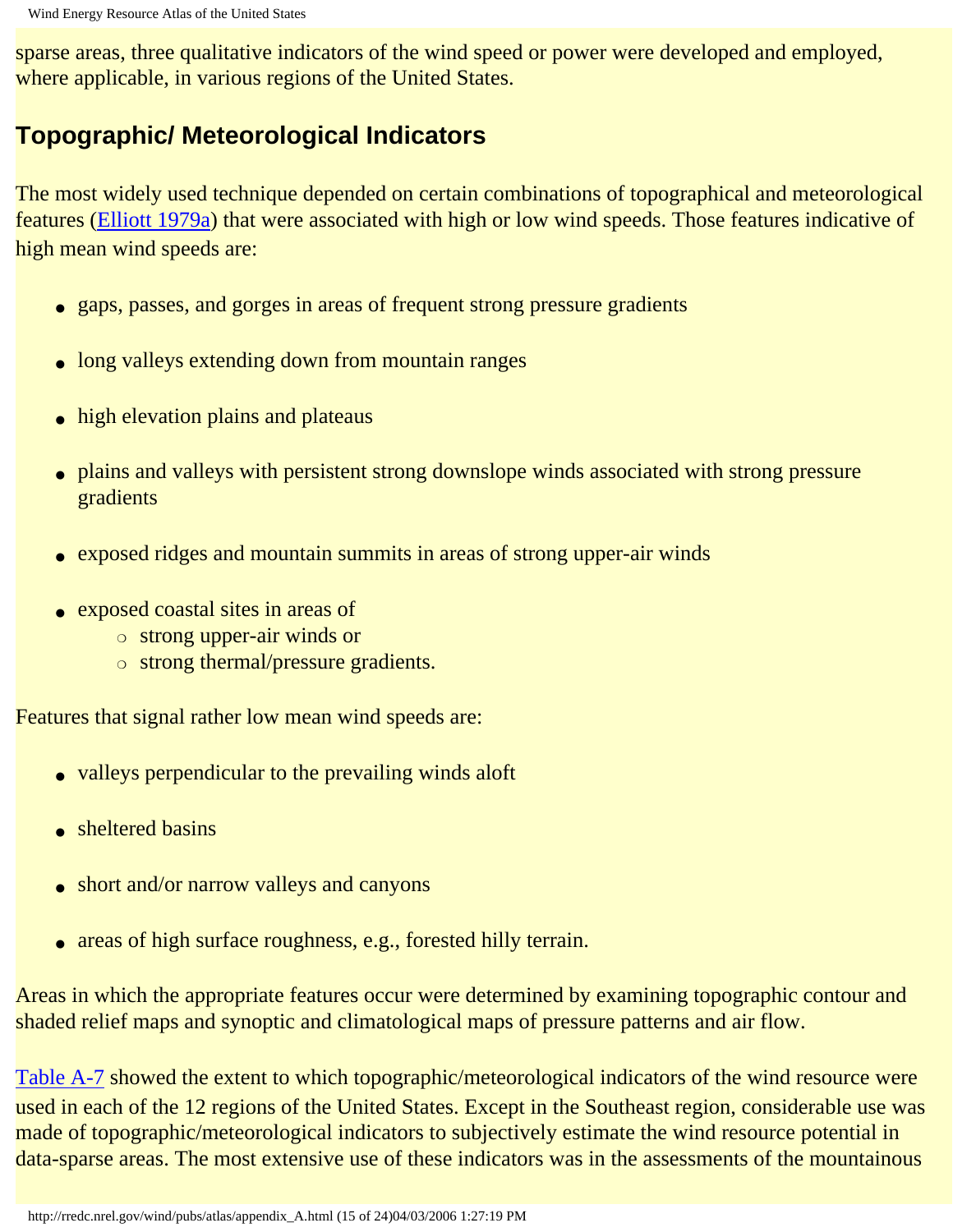areas of the United States, where these indicators were often applied to infer considerable variability in the spatial distribution of the wind resource.

#### **Wind-Deformed Vegetation**

Evidence of strong persistent winds can also be found in wind-deformed vegetation, as first described by [Putnam \(1948\).](#page-94-4) Mean wind speeds can be deduced from the extent of such deformation on trees and shrubs, as discussed by [Hewson et al. \(1979\)](#page-93-5) and [Wade and Hewson \(1980\).](#page-94-5) However, there are a number of practical limitations to the use of trees as indicators of mean wind speed. Although windflagged trees may indicate that the mean wind speeds are stronger than 4 m/s, trees that are unflagged do not indicate that the winds are light. There may be locations where strong winds come from several directions, and persistence from any one direction is insufficient to cause wind flagging. Nevertheless, in spite of the possible errors that are inherent in use of trees as an indicator of mean annual wind speed, they are useful in identifying potential areas with moderate-to-high wind resource.

Areas of wind-deformed vegetation were identified and evaluated to deduce estimates of the wind resource in four of the regional wind energy assessments: the Northeast, Northwest, Southwest, and Alaska. Methods employed to identify areas of wind-deformed vegetation included aerial, ground, and newspaper surveys.

In the Northeast region, a public survey was conducted through 30 newspapers in the Northeast to solicit information from the public concerning areas of wind-deformed trees as well as other qualitative information on particularly windy areas. As a result of the newspaper surveys, wind resource estimates for 61 sites with wind-deformed trees were included in the Northeast assessment.

In the Southwest region, an aerial survey of Nevada mountains and a ground survey of the California coastal mountains were made to identify areas of wind-deformed vegetation.

In the Northwest region, results of aerial and ground surveys reported by [Hewson et al. \(1978\)](#page-93-6) provided information on areas of wind-deformed trees and estimates of the wind resource in western Washington and Oregon.

In Alaska, wind-deformed vegetation in the Portage Pass area was evaluated to deduce mean wind speeds and estimates of the wind resource.

#### **Eolian Landforms**

The removal and deposition of surface materials by the wind to form playas, sand dunes, and other types of eolian landforms indicate strong winds from a nearly constant direction. Correlating characteristics of eolian features to long-term mean wind speeds has proven difficult [\(Marrs and Gaylord 1979\)](#page-93-7). However, the distribution of eolian features was used to delineate locations with strong winds and potentially high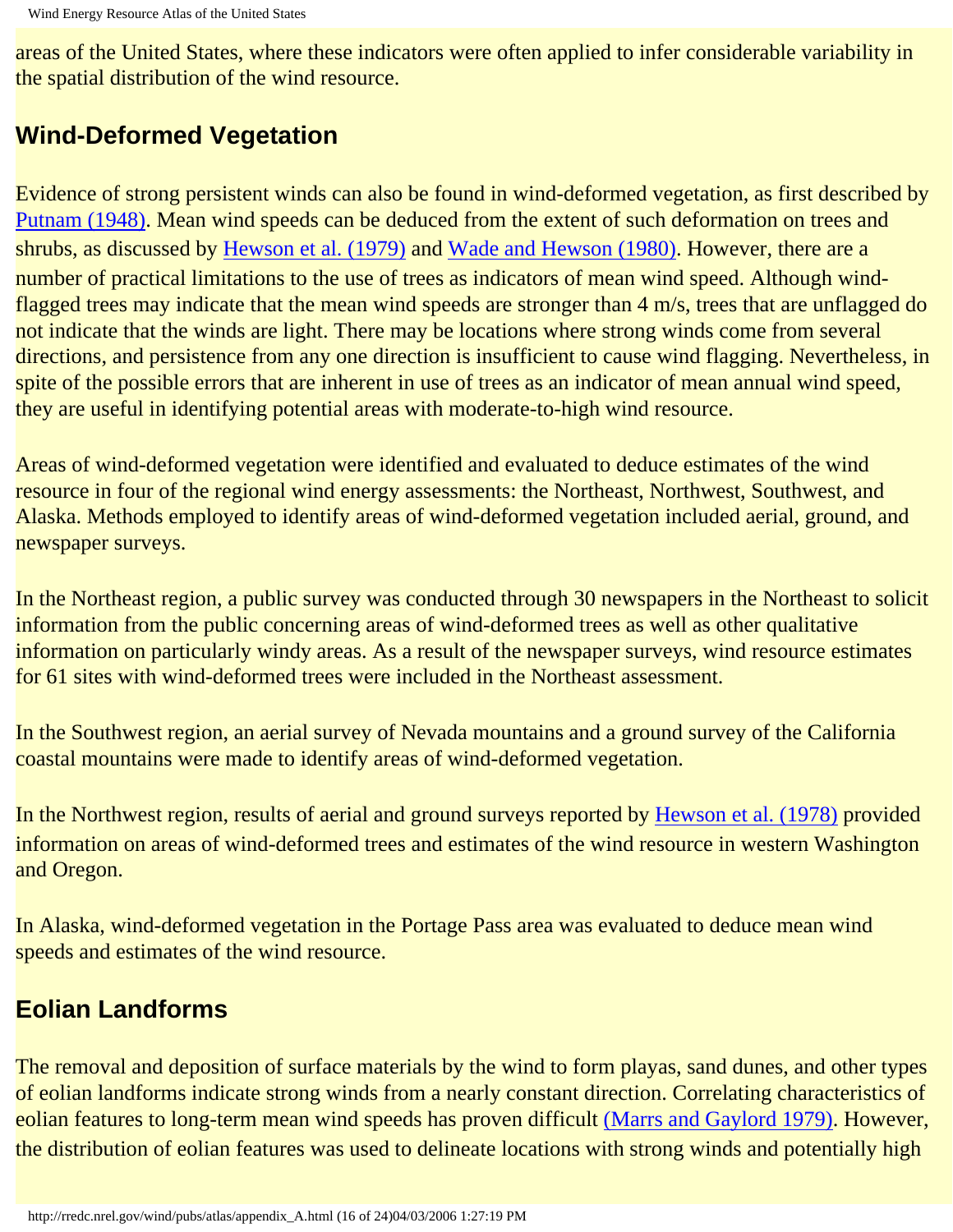wind resource in some data-sparse areas in three of the regional assessments: Northwest, Southwest, and Hawaii and the Pacific Islands.

Areas in the Northwest containing eolian landforms were identified by [Marrs and Kopriva \(1978\)](#page-94-6). The most extensive areas of eolian landforms identified in the Northwest were in central and southern Wyoming.

In Hawaii, eolian features aided in delineating the high wind energy area of northwestern Molokai.

## **Analysis of the Wind Resource**

The production of mean wind power density maps depended on the coherent synthesis of several pieces of information. The goal of the synthesis process was to present wind power density values representative of sites that are well exposed to the wind. Hilltops, ridge crests, mountain summits, large clearings, and other locations free of local obstructions to the wind are expected to have good exposure to the wind. In contrast, locations in narrow valleys and canyons, downwind of hills and obstructions, or in forested or urban areas are likely to have poor exposure. The wind power density shown on the maps in this atlas is not representative of poorly exposed locations. Estimates for areas of ridge crests and summits depicted on the maps are lower limits to the wind power expected at well-exposed sites. In such areas, local terrain features can enhance the wind power considerably (e.g., by a factor of 2 or 3). By specifying the type of wind exposure to which the map values of wind power pertain, we avoid the ambiguity that typical-location or average-for-the-terrain values might introduce.

To represent the wind resource at well-exposed sites, it was necessary to evaluate the general landsurface form and topography in the vicinity of every data site. Maps were prepared showing the location of stations, the mean wind power density, the character of anemometer exposure (if known), and the topography and land-surface form.

Preliminary analyses of the wind power density were drawn, noting peculiar anomalies in the site values and the analyzed patterns. The wind characteristics at the anomalous sites (e.g., sites with wind power density significantly different from nearby sites in the area) and topography in the vicinity of the sites were then evaluated in greater detail to determine the possible causes of the anomalous values.

For example, if a site's wind power appeared anomalously high, the evaluator might take a closer look at the site exposure to determine if the site is located on a hilltop, ridge crest, or other elevated feature. In some areas, combinations of topographical and meteorological features that could be indicative of the high resource were considered, where appropriate. If no feasible explanation for the anomalously high value could be found, then the evaluator might consider the value to be unrepresentative and choose to ignore it or adjust it accordingly. If a site's value appeared anomalously low, the evaluator might look for indicators of poor anemometer exposure, poor site exposure, or where appropriate, meteorological and topographical features typically associated with low wind resource. Estimates of the wind power over mountain summits and ridge crests based on upper-air data were evaluated and compared with surface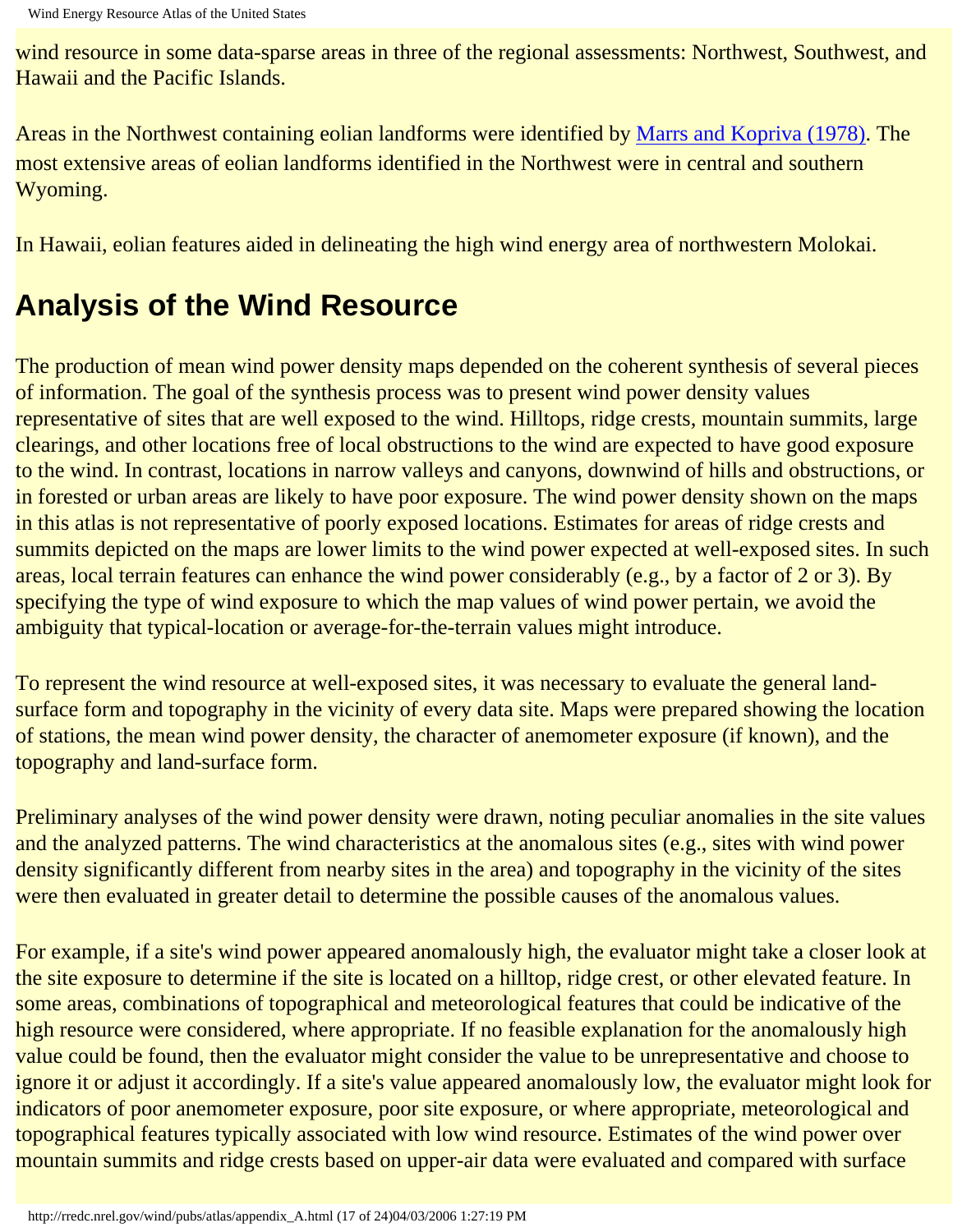data from ridge crests and summits, where available. In some areas, this comparison resulted in an adjustment of the ridge-crest estimates (e.g., in southern California). Qualitative indicators of the wind resource contributed information in some data-sparse areas.

Only after all these data and information were completely evaluated were the final analyses constructed. The maps for each state were merged into a regional mosaic. The regional mosaics were eventually synthesized into a national assessment.

### **Wind Power Classes**

The analysis of wind power maps departs from conventional isopleth analyses by showing the boundaries of wind power density classes. Each wind power class represents the range of wind power densities likely to be encountered at exposed sites within an area designated as having that wind power class. Table A-8 gives the power density limits for the wind power classes used in the regional atlas for the 10-m (33-ft) and 50-m (164-ft) reference levels.

Wind power density is proportional to the third moment of the wind speed distribution and to air density; therefore, a unique correspondence between power density and mean wind speed (the first moment of the speed distribution) does not exist. However, by specifying a Rayleigh wind speed distribution and a standard sea level air density (1.22 kg/ m3), a mean wind speed can be determined for each wind power class limit. The decrease of air density with elevation requires the mean Rayleigh speed to increase by about 3%/1,000 m elevation (1%/1,000 ft) to maintain the same wind power density. If the wind speed distribution is more sharply peaked than the Rayleigh distribution, the equivalent mean speed will be slightly higher than the value in [Table A-8](http://rredc.nrel.gov/wind/pubs/atlas/tables/A-8T.html). Conversely, a broader distribution of wind speeds will slightly reduce the equivalent mean speed.

## **Classes of Land-Surface Form**

The physical characteristics of the land-surface form affect the number of wind turbines that can be sited in exposed places. For example, over 90% of the land area in a flat plain may be favorably exposed to the wind. However, in mountainous terrain only the ridge crests and passes, which may be only a small percentage (<5%) of the land area, may represent exposed sites. The map of classes of land-surface form by [Hammond \(1964\)](#page-93-2) provided information on the distribution of plains, tablelands, hills and mountains in the United States.

For each class of land-surface form, the percentage of land area that is representative of well exposed, moderately exposed, and poorly exposed sites has been estimated. These percentages were determined subjectively as a function of the slope, local relief, and profile type specified by Hammond. [Table A-9](http://rredc.nrel.gov/wind/pubs/atlas/tables/A-9T.html) gives the average percentage of land area that is designated as exposed terrain for the different classes of land-surface form found in the Northwest region. There are slight variations in these average percentages from region to region.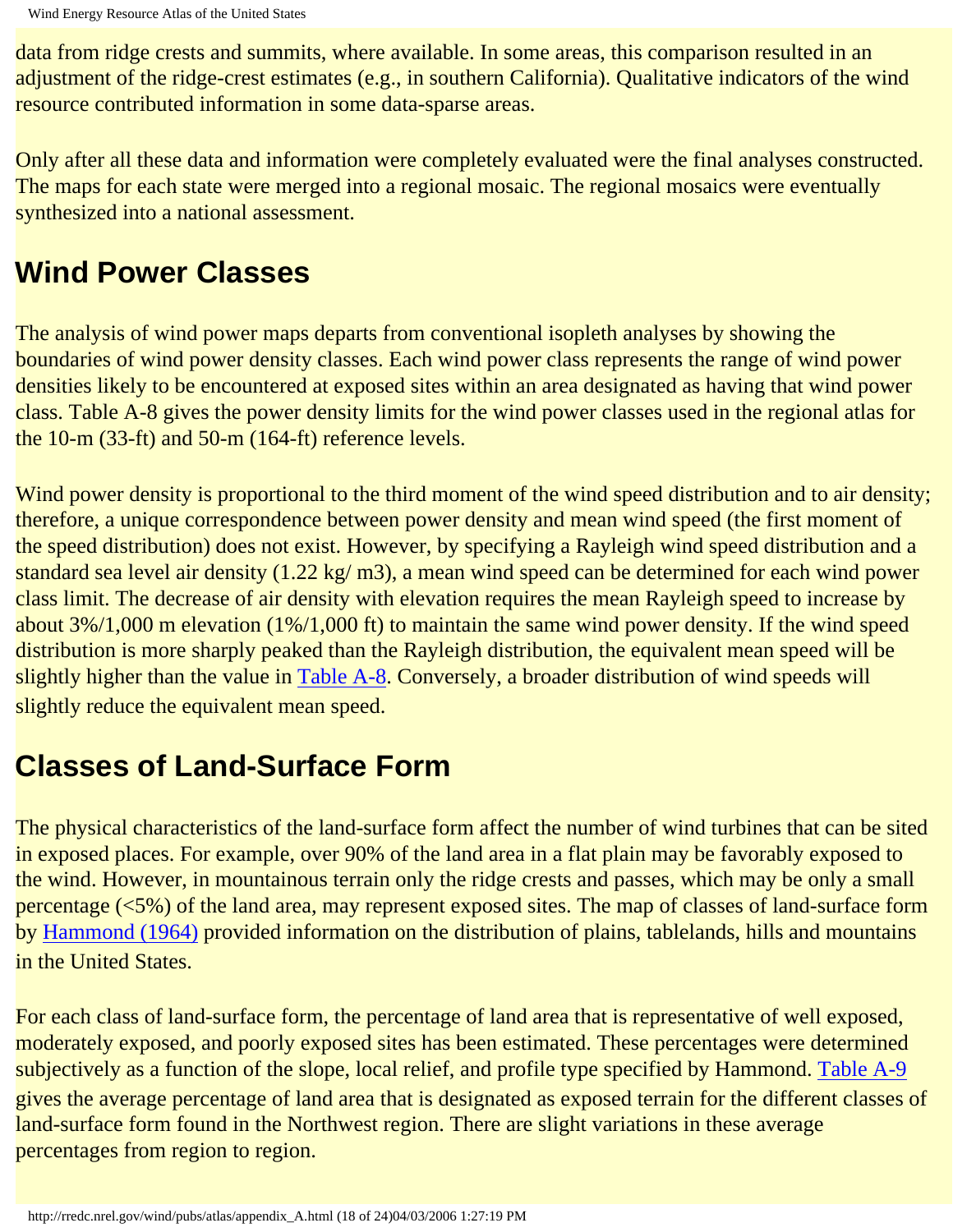## **Certainty Rating**

The analyses of wind power density at exposed sites shown on the wind power maps depend on the subjective integration of several factors: quantitative wind data, qualitative indicators of wind speed or power, the characteristics of exposed sites in various terrains, and familiarity with the meteorology, climatology and topography of the region. As a result, the degree of certainty with which the wind power class can be specified depends on:

- the abundance and quality of wind data
- $\bullet$  the complexity of the terrain
- the geographical variability of the resource.

A certainty rating, from 1 (low) to 4 (high), of the wind energy resource estimate has been made for each grid cell of a 1/4° latitude by l/3° longitude grid over the contiguous U.S. by considering the influence of the above three factors on the certainty of the estimate of the wind power class. Different sized grid cells were used for the other regions. The certainty ratings have been digitized for each grid cell in the United States.

The definitions for the certainty ratings are adopted from those used by [Voelker et al. \(1979\)](#page-94-7) in a resource assessment of U.S. Forest service tracts. The certainty ratings for the wind resource assessment are defined as follows:

#### **Rating 1. The lowest degree of certainty.** A combination of the following conditions exists:

- No data exist in the vicinity of the cell.
- The terrain is highly complex.
- Various meteorological and topographical indicators suggest a high level of variability of the resource within the cell.

#### **Rating 2. A low-intermediate degree of certainty.** One of the following conditions exists:

- Few or no data exist in or near the cell, but the small variability of the resource and the low complexity of the terrain suggest that the wind resource will not differ substantially from the resource in nearby areas with data.
- Limited data exist in the vicinity of the cell, but the terrain is highly complex or the mesoscale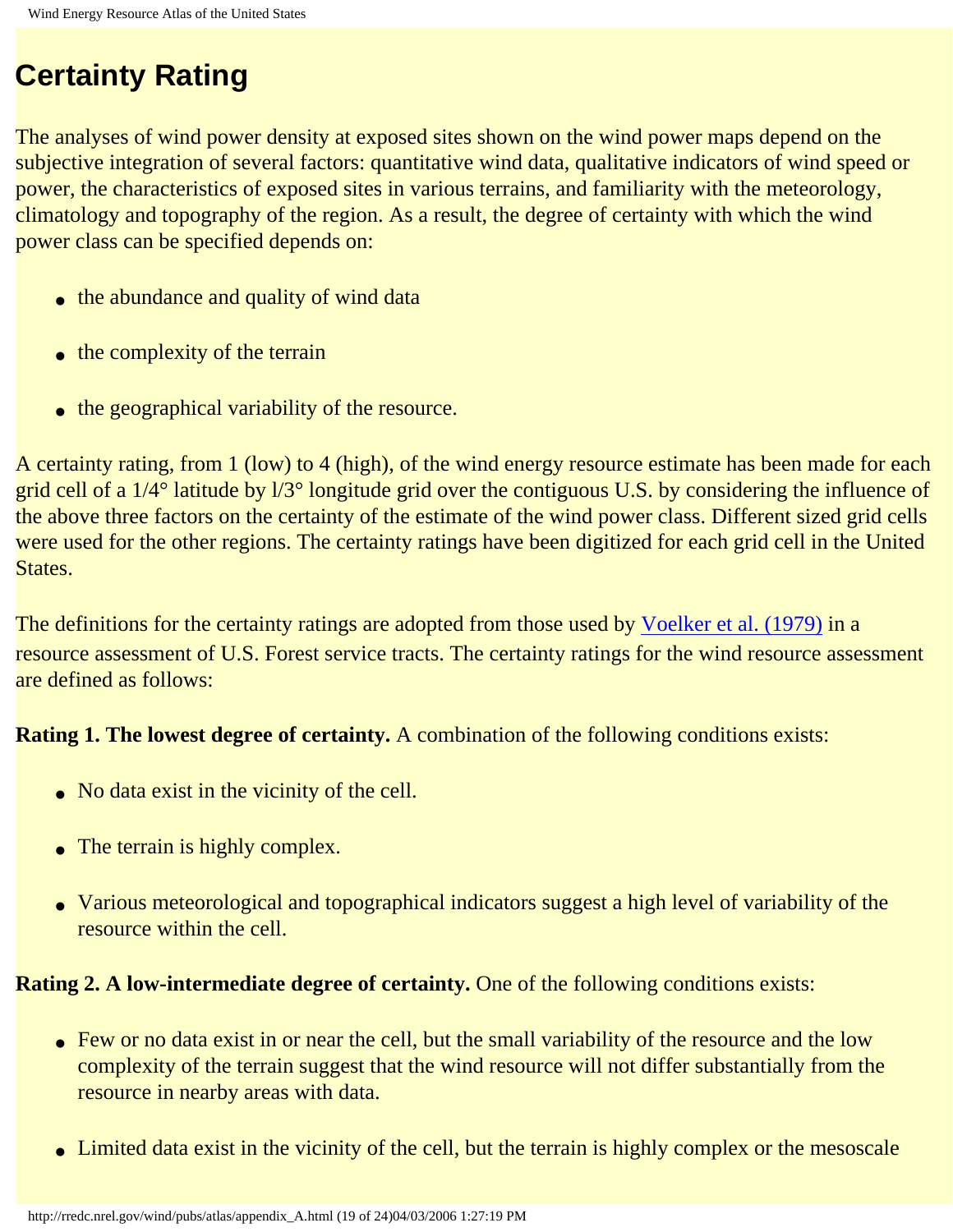variability of the resource is large.

#### **Rating 3. A high-intermediate degree of certainty.** One of the following conditions exists:

- There are limited wind data in the vicinity of the cell, but the low complexity of terrain and the small mesoscale variability of the resource indicate little departure from the wind resource in nearby areas with data.
- Considerable wind data exist but in moderately complex terrain and/or in areas where moderate variability of the resource is likely to occur.

**Rating 4. The highest degree of certainty.** Quantitative data exist at exposed sites in the vicinity of the cell and can be confidently applied to exposed areas in the cell because of the low complexity of terrain and low spatial variability of the resource.

The assignment of a certainty rating requires subjective evaluation of the interaction of the factors involved.

### **Areal Distribution of the Wind Resource**

As noted above, the wind power density class values shown on the maps apply only to sites well exposed to the wind. Therefore, the map area designated as having a particular wind power class does not indicate the true land area experiencing this wind power. Instead, there is a complicated and difficult- to-quantify relationship among the class of land-surface form, the land-surface area and the map value of wind power density. For each land-surface form, the fraction of land area that would be favorably exposed to the winds (i.e., have the wind power density indicated on the map) was estimated. [Table A-9](http://rredc.nrel.gov/wind/pubs/atlas/tables/A-9T.html) shows the averages for various land-surface forms. Furthermore, to be able to establish a wind power density for the remaining area, it was also necessary to specify a factor by which the wind power shown on the map is reduced in the less exposed areas. As an additional complication, some landsurface forms, isolated hills, and ridges that rise above a nearly flat landscape may even experience a higher power density than the map indicates.

To accommodate these various situations, the land area represented by a given land-surface form was divided into four exposure categories: better exposure than typical for the terrain, exposure typical for that land-surface form, partially sheltered exposure, and very sheltered exposure. The partitioning of the land-surface forms into the four categories was based primarily on the parameters used to classify the land-surface forms.

In order to adjust the wind power density from the map value to the various exposure categories, the power density was scaled to be greater than, equal to, slightly less than, and much less than the map value power density. The factor by which the map value was adjusted to represent the wind power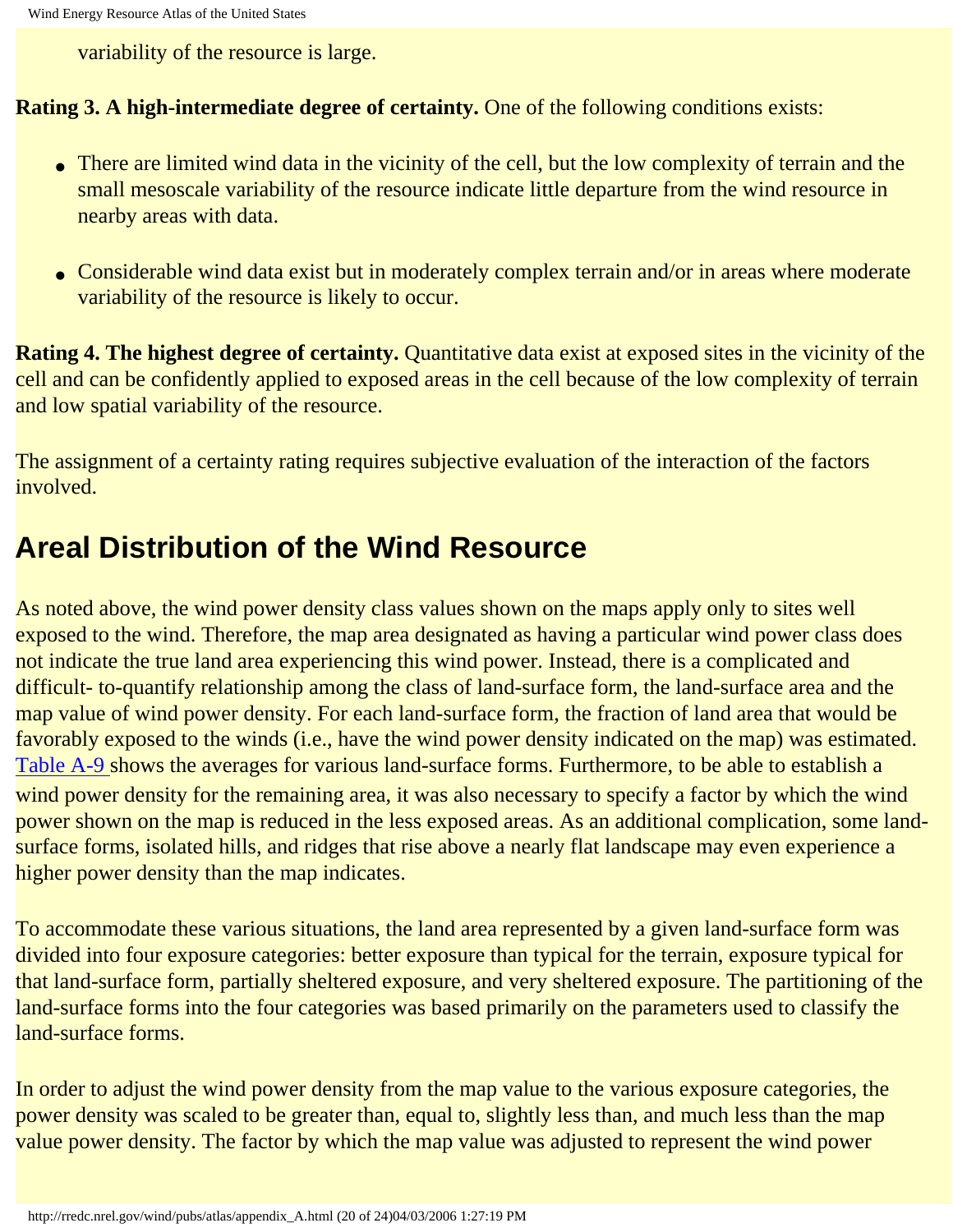density in each category was determined by the magnitude of elevation relief given in Hammond's maps of the land-surface form. The minimum power density allowed for a category was the median value of wind power density class 1. The scaling factors for the wind power density were based on a conservative application of a power-law type vertical adjustment with the height change specified by the terrain relief code.

For each grid cell, the land-surface form was specified, and the wind power class associated with a typically exposed site in that land-surface form was determined. By partitioning the area of the cell into the four exposure categories, and by scaling the wind power class to each category, the contribution of that cell to the areal distribution was determined.

A cell-by-cell representation of the areal distribution is given in a map that indicates the percentage land area in a cell over which the wind power class equals or exceeds a threshold value. In the regional atlases, areal distribution maps on a state-by-state basis are shown for threshold values of wind power classes 2, 3, 4, and 5. In this atlas, national areal distribution maps are shown for threshold values of wind power class 3 and 4.

In each of the 12 regional atlases, a summary table of the areal distribution that combines the contributions by each cell is provided for the region and for each state in the region. For each wind power class, the sum of the area contributed by each exposure category was also determined for each state and the region. Summing the area associated with each wind power class in each cell gives the area of the state or region over which the power class exceeds a given value. The table gives the estimated land area (km<sup>2</sup>) and the percentage of land area associated with each power class.

Both of these presentations of the areal distribution of the wind resource are highly dependent on the estimate used to partition the land area into the four exposure categories and on the scaling of the power density for each category of exposure. Therefore, the areal distribution derived from the wind power and land-surface form maps must be considered only an approximation. The quantity and quality of wind data and topographic information required to make a highly accurate cell-by-cell appraisal of the wind resource goes far beyond the scope of these assessments. However, as wind information becomes available through new measurement programs or through the discovery and processing of existing data sets, the evaluation of the areal distribution of the wind resource can be improved on a cell-by-cell basis.

## **References**

<span id="page-92-0"></span>Changery, M. J., W. T. Hodge and J. V. Ramsdell. 197 *Index-Summarized Wind Data.* BNWL-2220 WIND-I I NOAA/Pacific Northwest Laboratory, National Climatic Data Center, Asheville, North Carolina.

<span id="page-92-1"></span>Changery, M. J. 1978. *National Wind Data Index.* HCO/T1041-01, DOE/NOAA, F(49-26)-1041, National Climatic Data Center, Asheville, North Carolina.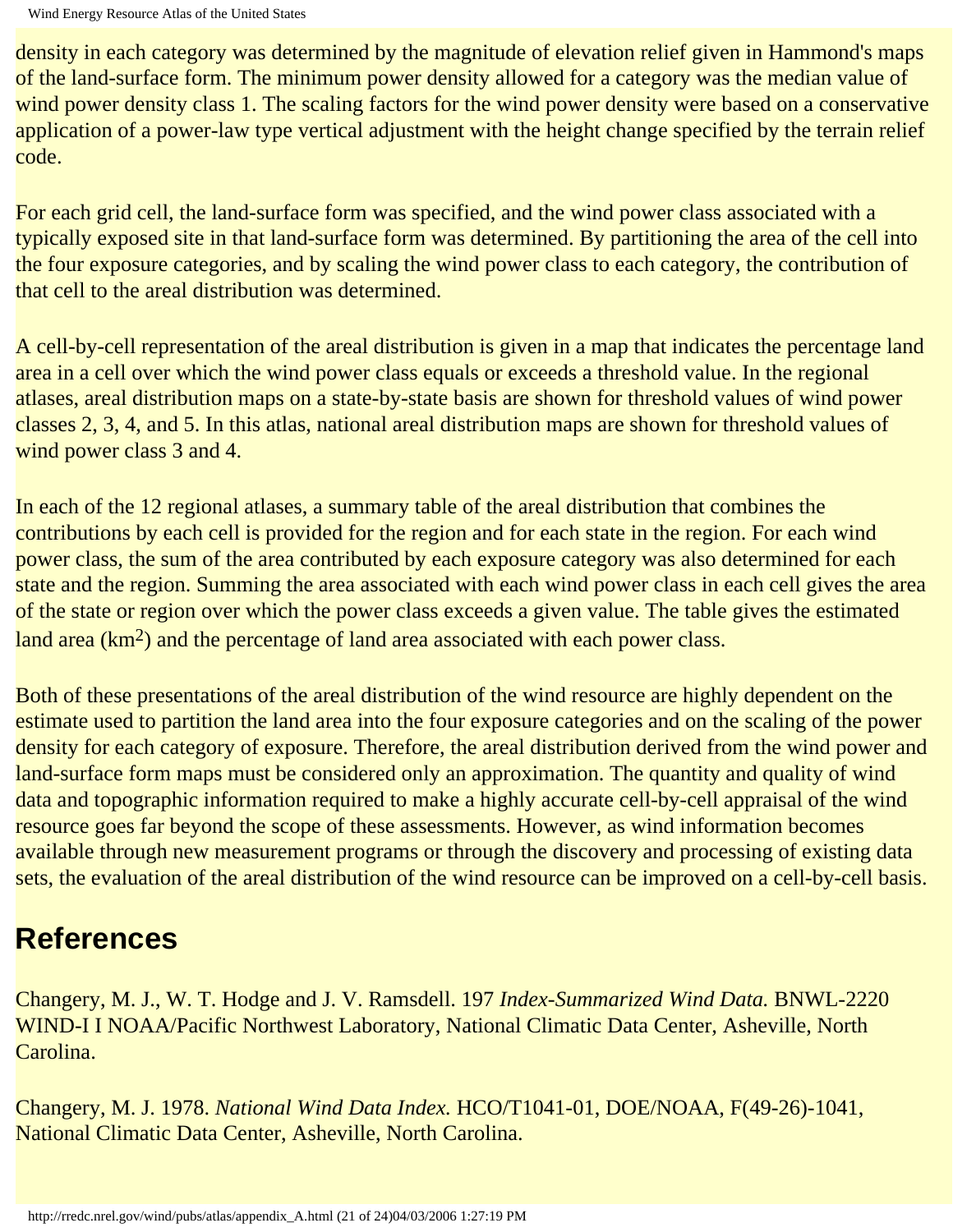<span id="page-93-0"></span>Cliff, W. C. 1977. *The Effect of Generalized Wind Characteristics on Annual Power Production Estimates From Wind Turbine Generators.* PNL-2436, Pacific Northwest Laboratory, Richland, Washington.

<span id="page-93-3"></span>Crutcher, H. L. 1959. *Upper Wind Statistics of the Northern Hemisphere,* Vol. 1. NAVAER 50-IC-535, Washington, DC.

<span id="page-93-4"></span>Crutcher, H. L. 1961. *Meridional Cross-Sections. Upper Winds Over the Northern Hemisphere.*  Technical Paper No. 41, National Weather Records Center, U.S. Weather Bureau, Asheville, North Carolina.

Elliott, D. L. 1977. *Synthesis of National Wind Energy Assessments.* BNWL-2220 WIND-5, Pacific Northwest Laboratory, Richland, Washington.

<span id="page-93-1"></span>Elliott, D. L. 1979a. "Adjustment and Analysis of Data for Regional Wind Energy Assessments." Paper presented at the Workshop on Wind Climate, Asheville, North Carolina, November 12-13, 1979.

Elliott, D. L. 1979b. "Meteorological and Topographical Indicators of Wind Energy for Regional Assessments." *Proceedings of the Conference on Wind Characteristics and Wind Energy Siting.*  American Meteorological Society, Boston, Massachusetts.

Furman, R. W., and G. E. Brink. 1975. *The National Fire Weather Data Library.* USDA For. Ser. Gen. Tech. Rep. RM-19, Rocky Mt. Fo. and Range Exp. Stn., Fort Collins, Colorado.

<span id="page-93-2"></span>Hammond, E. H. 1964. "Analysis of Properties in Landform Geography: An Application to Broadscale Landform Mapping," *Annals,* Association of American Geographers, 54:11-19, Map Supplement Number 4.

<span id="page-93-6"></span>Hewson, E. W., et al. 1978. *Vegetation as an Indicator of High Wind Velocity.* RLO/2227-T24-78-2. Available from National Technical Information Service, Springfield, Virginia.

<span id="page-93-5"></span>Hewson, E. W., et al. 1979. *A Handbook on the Use of Trees as an Indicator of Wind Power Potential.*  RLO/2227- 79/3. Available from National Technical Information Service, Springfield, Virginia.

Marlatt, W. E., P. Tierney, P. Meikle, M. Baer, and J. Childs. 1979. *Assessment of the Applicability of the National Fire Weather Library to Wind Energy Analyses. PNL-2538, Pacific Northwest Laboratory,* Richland, Washington.

<span id="page-93-7"></span>Marrs, R. W., and D. R. Gaylord. 1979. *A Guide to Interpretation of Windflow Characteristics From Eolian Landforms.* RLO/2343-79/2. Available from National Technical Information Service Springfield, Virginia.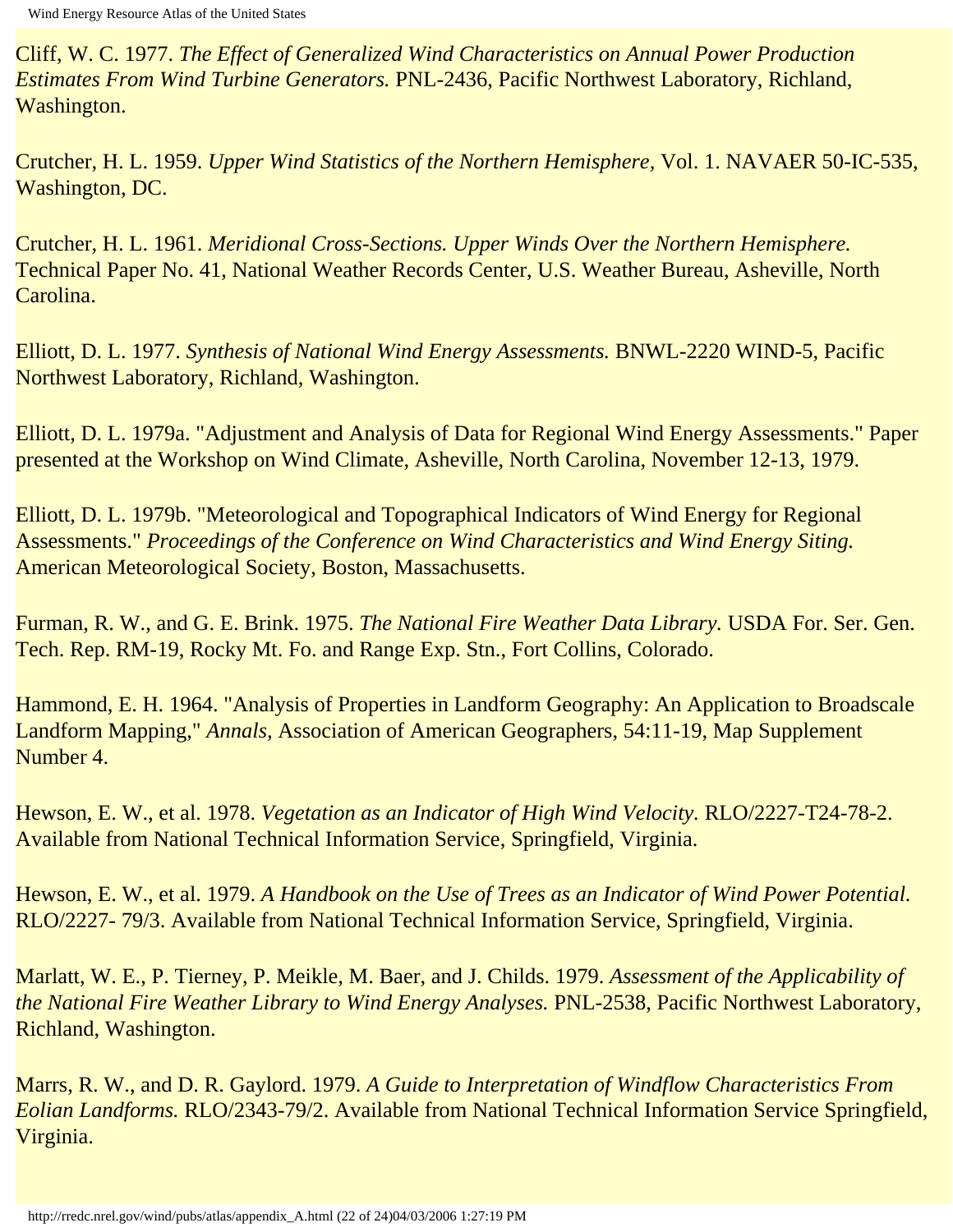<span id="page-94-6"></span>Marrs, R. W., and S. Kopriva. 1978. *Regions of the Continental United States Susceptible to Eolian Action.* RLO-2343-78/2, University of Wyoming, Laramie, Wyoming.

<span id="page-94-1"></span>National Climatic Data Center (NCDC). 1970. *Winds Aloft Summaries by Month.* Available from National Weather Records Center, Federal Building, Asheville, North Carolina.

National Climatic Data Center (NCDC). 1972. *Environmental Guide for the U.S. Gulf Coast.* Available from the National Climatic Data Center, Asheville, North Carolina.

National Climatic Data Center (NCDC), and University of Alaska. 1977. *Climatic Atlas of the Outer Continental Shelf and Coastal Regions of Alaska.* Available from Arctic Environmental Information and Data Center, University of Alaska, 707 A Street, Anchorage, Alaska, and from the National Technical Information Service, Springfield, Virginia.

<span id="page-94-0"></span>National Oceanic and Atmospheric Administration (NOAA). 1976. U. S. *Standard Atmosphere.* NOAA-S/T76-1562, Washington, DC.

Naval Weather Service Detachment. 1974. U.S. *Navy Marine Climatic Atlas of the World: Volume I - North Atlantic Ocean.* Naval Oceanography and Meteorology, Asheville, North Carolina.

Naval Weather Service Detachment. 1976. *Climatic Study of the Near Coastal Zone: West Coast of the United States.* Naval Oceanography and Meteorology, Asheville, North Carolina.

<span id="page-94-4"></span>Putnam, P. C. 1948. *Power From the Wind.* Van Nostrand, New York, New York.

<span id="page-94-2"></span>Riehl, H. 1954. *Tropical Meteorology.* McGraw-Hill Book Company, Inc., New York, New York.

<span id="page-94-3"></span>Stone, R. G. 1942. "On the Mean Circulation of the Atmosphere Over the Caribbean." *Bulletin of the American Meteorological Society,* 23:4.

U.S. Naval Oceanography Command. 1975. *Summary of Synoptic Meteorological Observations: North American Coastal Areas-Revised. U.S.* Naval Oceanography Command, Washington, DC.

<span id="page-94-7"></span>Verholek, M. G. 1977. *Summary of Wind Data From Nuclear Power Plant Sites.* BNWL-2220 WIND-4, Pacific Northwest Laboratory, Richland, Washington.

Voelker, A. H., et al. 1979. *A Systematic Method for Resource Rating With Two Applications to Potential Wilderness Areas.* ORNL/TM-6759, Oak Ridge National Laboratory, Oak Ridge, Tennessee.

<span id="page-94-5"></span>Wade, J. E. and E. W. Hewson. 1980. *A Guide to Biological Wind Prospecting.* DOE/ET/20316-80-2. Available from National Technical Information Service, Springfield, Virginia.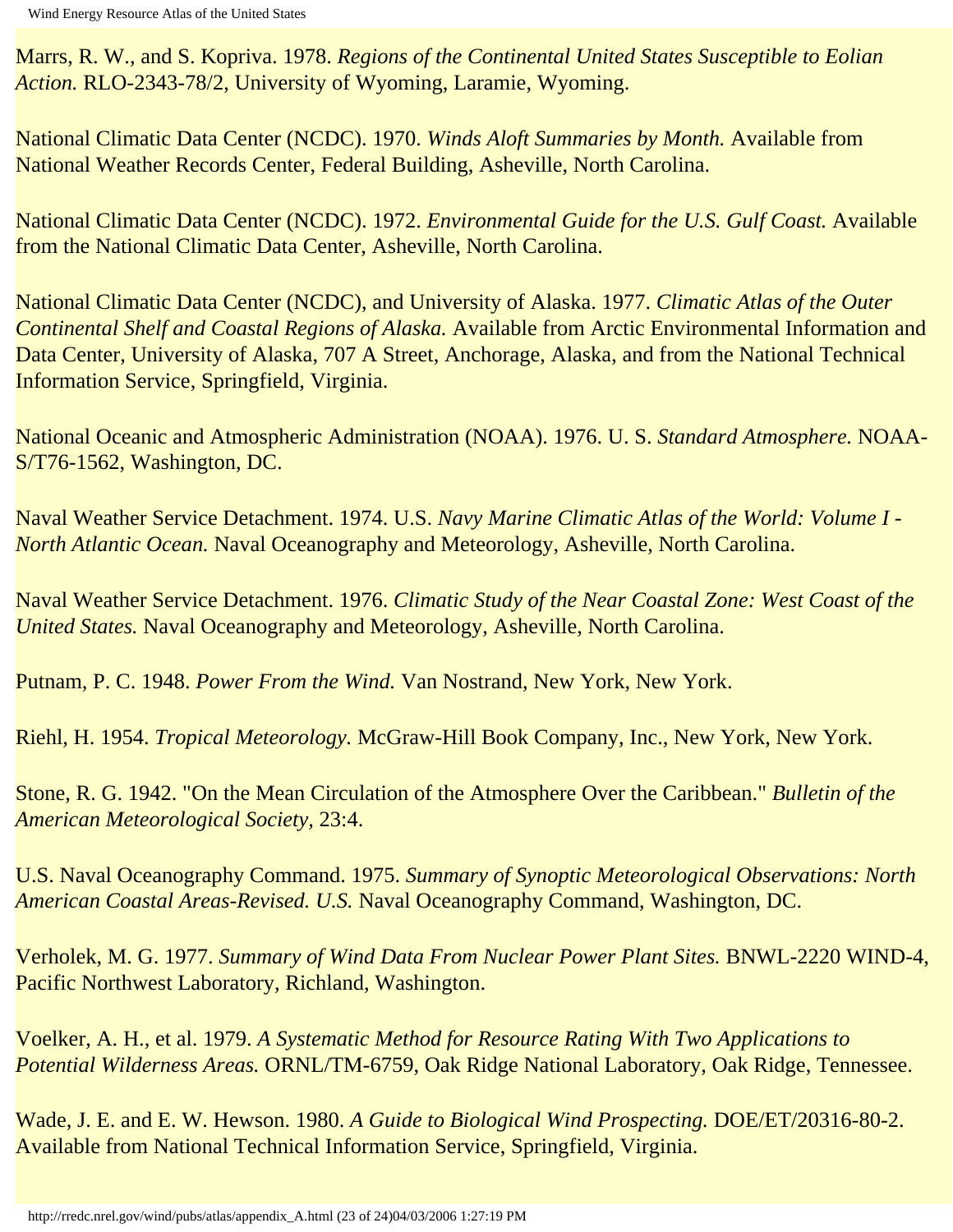<span id="page-95-1"></span>Wahl, E. W. 1966. *Windspeed on Mountains.* No. AF19(628)-3873, USAF-CAL, Bedford, Massachusetts.

<span id="page-95-0"></span>Wegley, H. L., et al. 1980. *A Siting Handbook for Small Wind Energy Conversion Systems.* PN L-252 I Rev. 1, Pacific Northwest Laboratory, Richland, Washington.

<span id="page-95-2"></span>Wiederanders, C. J. 1961. *Analysis of Monthly Mean Resultant Winds for Standard Pressure Levels Over the Pacific.* Rep. No. 3, Hawaii Institute of Geophysics, University of Hawaii, Honolulu, Hawaii.

Wyrtki, K., and G. Meyers. 1975. *The Trade Wind Field Over the Pacific Ocean. Part 1. The Mean Field and the Mean Annual Variation.* HIG 75-1, Hawaii Institute of Geophysics, University of Hawaii, Honolulu, Hawaii.

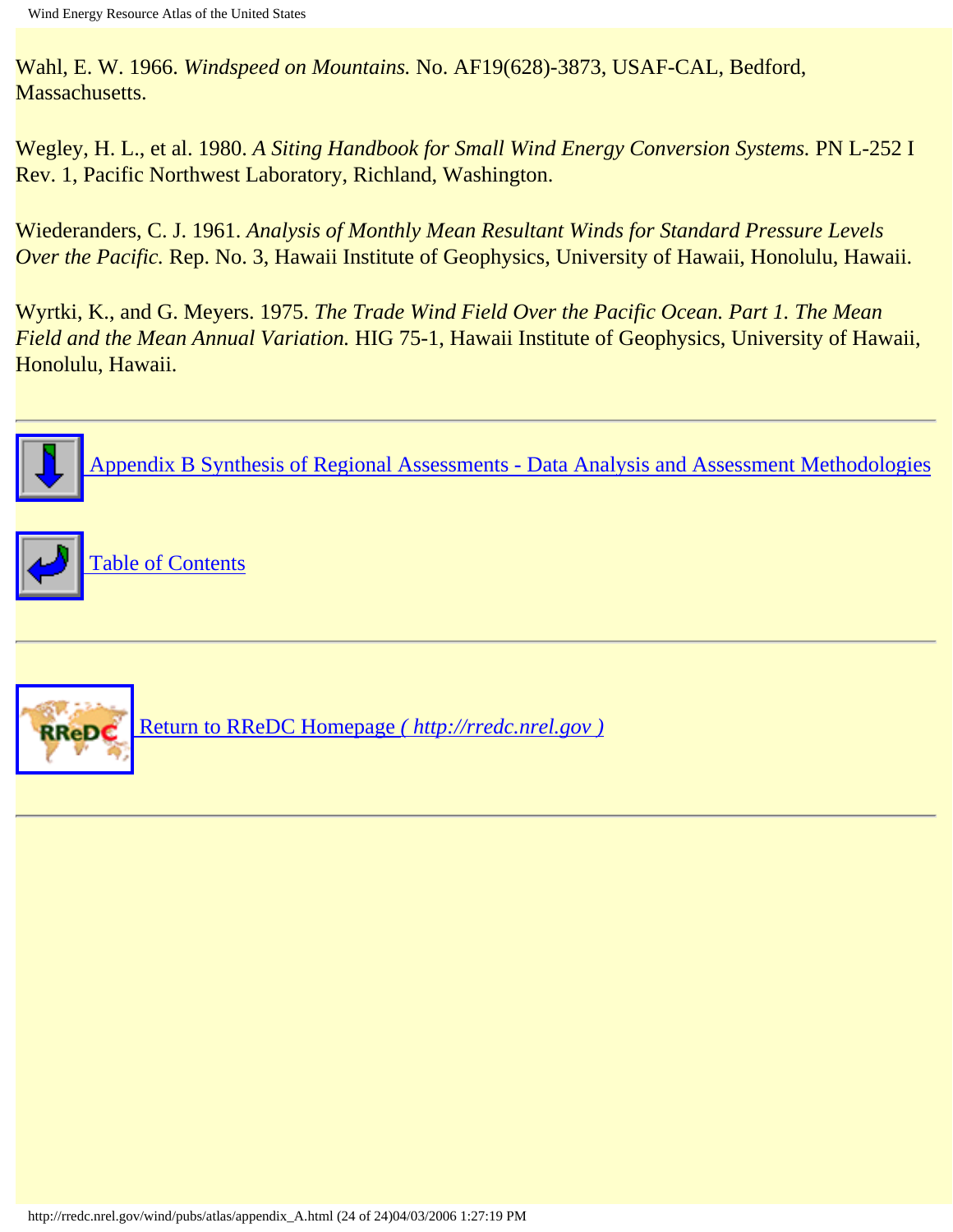<span id="page-96-0"></span>



[Appendix A Synthesis of Regional Assessments - Data Analysis and Assessment Methodologies](#page-72-0) 

# **Appendix B**

#### **Wind Energy Resource Information System (WERIS)**

The National Climatic Data Center (NCDC) in Asheville, North Carolina makes available a wind data base designed specifically for use in wind energy applications. The data base includes approximately 975 station locations in the United States, Puerto Rico, and the Pactfic Islands. Wind speed and direction data from specific locations were analyzed with various techniques to estimate wind power at exposed sites. The data base includes wind power statistics and several other wind summaries, such as direction vs. speed and speed vs. hour-of-day frequency distributions. The major source of wind data that went into the wind resource assessments was the NCDC Airways Surface Observations data set (TD-1440) that had been coded onto magnetic tape, either as hourly or 3-hourly observations [\(Appendix C](#page-99-0)). The Pactfic Northwest Laboratory, as part of its activity in wind resource assessment for the Department of Energy, analyzed the data in the tape set through the end of 1978 for pertinent wind energy statistics.

Analyses were performed on each period of record during which the anemometer height, anemometer location, and frequency of observation were found among the 975 locations. Considerable use was made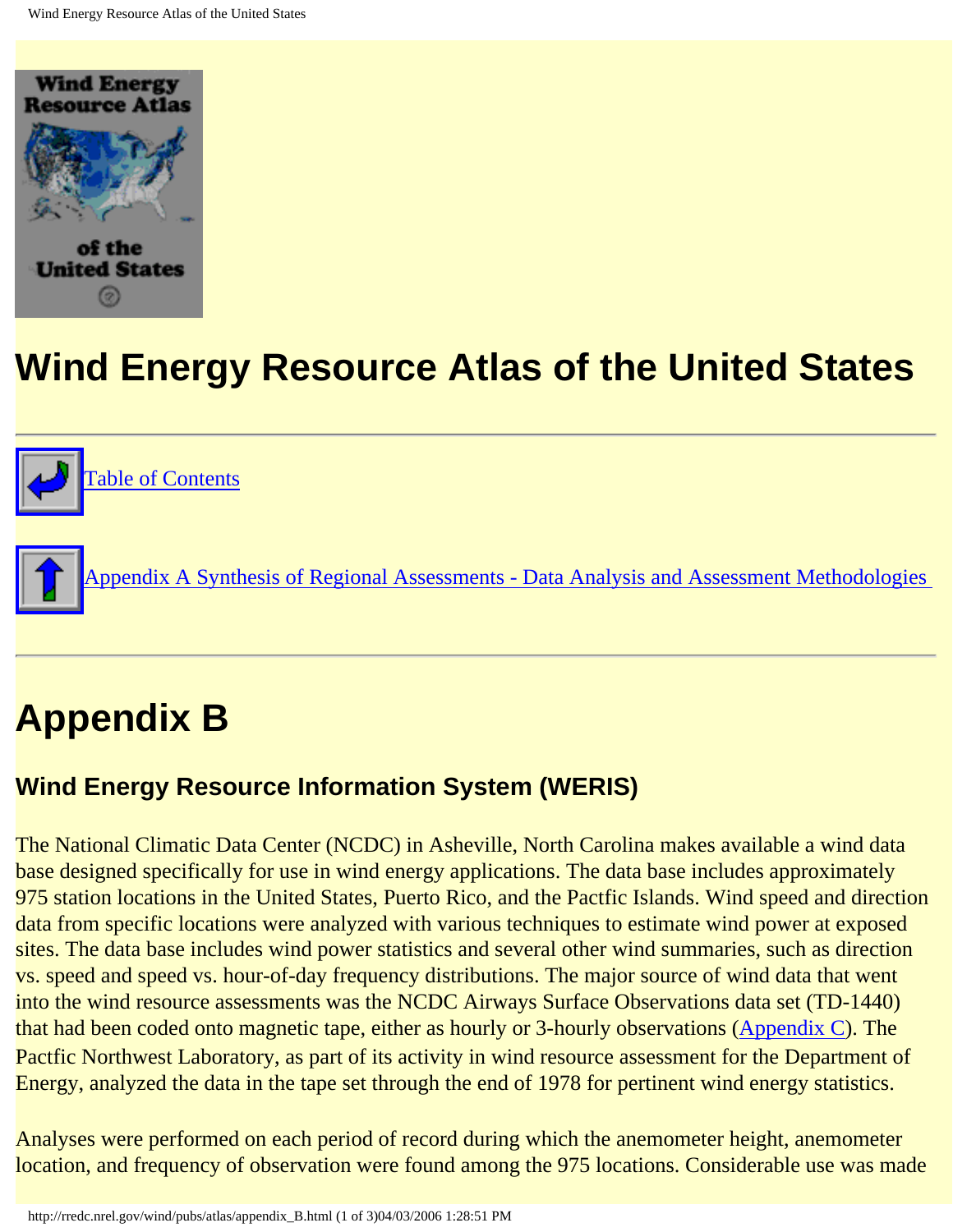of the National Wind Data Index [\(Changery 1978\)](#page-98-0) to identify these periods. The data base is archived on microfiche and magnetic tape.

## **Microfiche Tables**

Nineteen different kinds of tables for 975 stations were produced in this analysis. Standard information given with each table includes the table number, station name, station WBAN number, period of record, number of valid observations, and anemometer height and reference location.

[Table B-1](http://rredc.nrel.gov/wind/pubs/atlas/tables/B-1T.html) outlines 19 tables of statistics on one microfiche per city per period of constant anemometer location. A user may order a copy of the fiche or select specific tables to be produced on paper (see this page for ordering information).

## **Digital File**

The wind digital file was originally designed as an interactive system. Unfortunately, because of a shortage of communication ports on the National Climatic Data Center (NCDC) computers, users cannot currently access the data base directly. Magnetic tapes containing operational programs and data files must be transferred from tape to disk in order to use this system. The NCDC, acting in place of the user, will query the data base to produce a user-tailored subset of the data base. For information on the types of possible outputs, request a copy of the WERIS user's manual TD-9793.

The data base that can be produced for the user will be some subset of the information contained in the microfiche tables. The NCDC will execute any combination of the four primary data selections and display programs: Annual, Frequency, Climate, and Persistence. The type of data each of these programs access is described below.

- 1. *Annual* means and standard deviations of wind speed and wind energy flux, pattern factor, and Weibull distribution parameters by month and year for the period of record.
- 2. *Frequency*-mean wind speed and speed frequency distribution by hour of the day and by direction for each month of the period including an annual summary.
- 3. *Climate*-means of air temperature, pressure, and density plus occurrences of thirteen weather events by month for the period of record.
- 4. *Persistence*-the number of runs of various durations in which the wind speed exceeded a threshold speed or the direction remained constant for the period of record.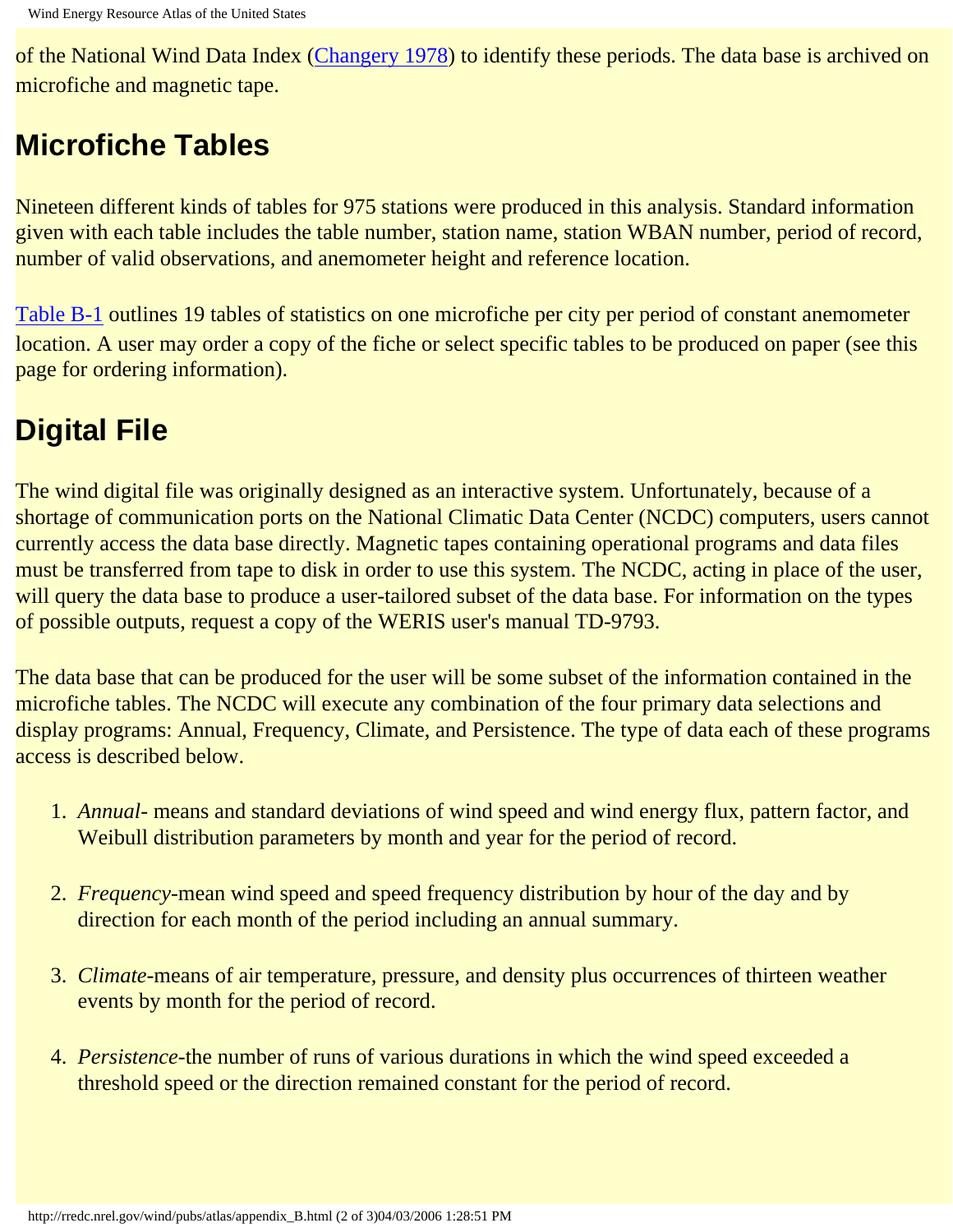### **Summary**

The NCDC can provide microfiche copies of the table data or hard copy prints from the microfiche. The NCDC can also provide digital selections of specific subsets of the data. For more information on the National Wind Data Base, write or call:

National Climatic Data Center Information Services Division Federal Building Asheville, NC 28801-2696 (704) 259-0682 FTS 8-672-0682

### **Reference**

<span id="page-98-0"></span>Changery, M. J. 1978. *National Wind Data Index.* HCO/T1041-01, DOE/NOAA, E(49-26)-1041, National Climatic Data Center, Asheville, North Carolina.

[Appendix C Annual and Seasonal Mean Wind Speed and Power Summaries For Selected](#page-99-0) 

[Stations in the United States and Its Territories](#page-99-0)





 [Return to RReDC Homepage](http://rredc.nrel.gov/) *( http://rredc.nrel.gov )*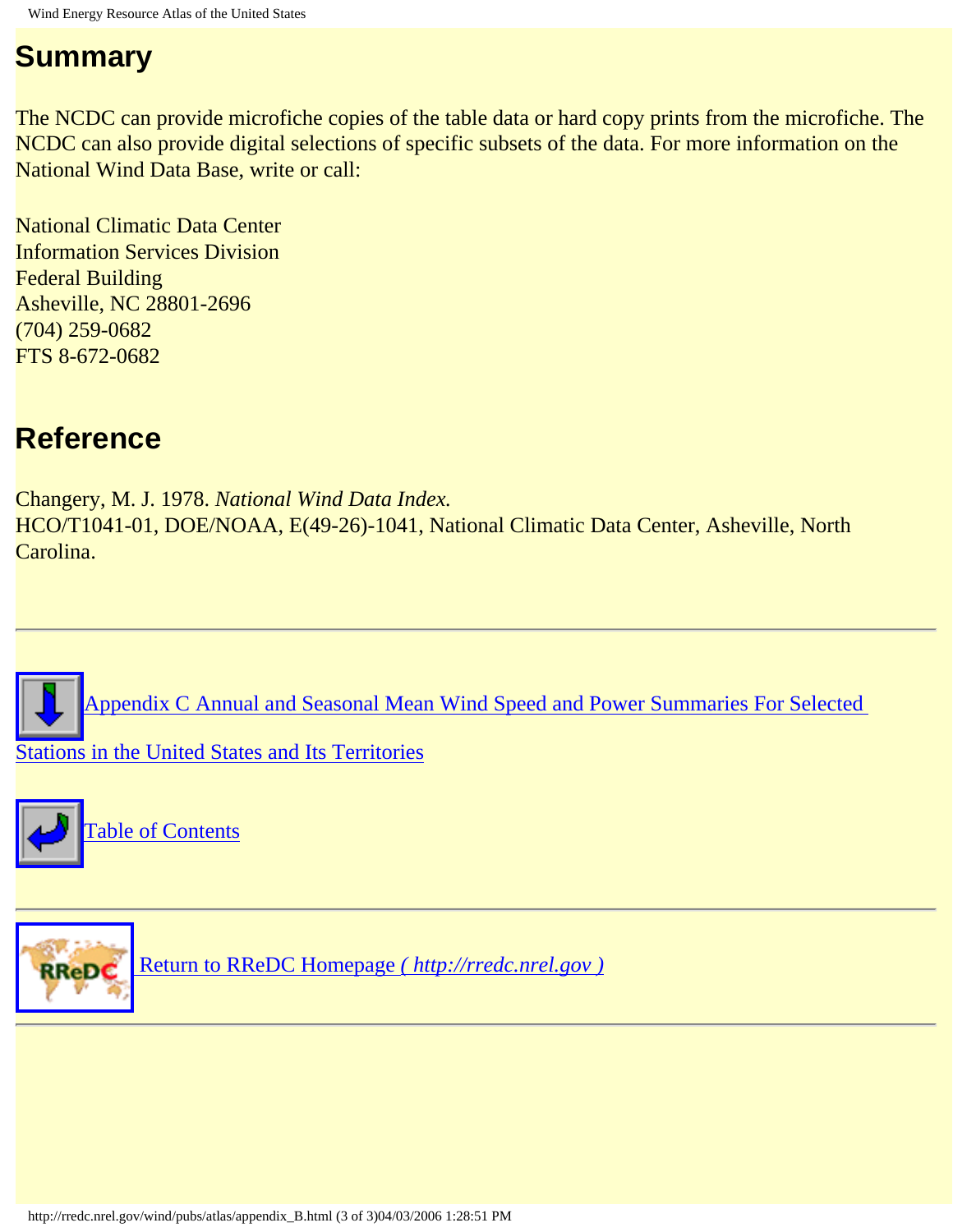<span id="page-99-0"></span>





ppendix B Wind Energy Resource Information System (WERIS)

# **Appendix C**

#### **Annual and Seasonal Mean Wind Speed and Power Summaries For Selected Stations in the United States and Its Territories**

Wind data from 975 stations in the National Climatic Data Center (NCDC) tape set TD-1440 were analyzed to provide much of the data used to create the National Wind Energy Assessment. For these 975 stations, 1,889 separate periods of record were identified, during which anemometer location, observation, frequency, and data coding frequency were constant. In this appendix, summary information on station identification, location, and annual and seasonal mean wind speeds and wind power densities are presented for these stations and periods.(see [Table C-1\)](http://rredc.nrel.gov/wind/pubs/atlas/tables/C-1T.html)

Stations are grouped alphabetically by state with postal abbreviation information on each period of record following chronologically. The NCDC station number code (WBAN) is used to uniquely identify stations with the same city name. The agency responsible for station operation is identified by the TYP code: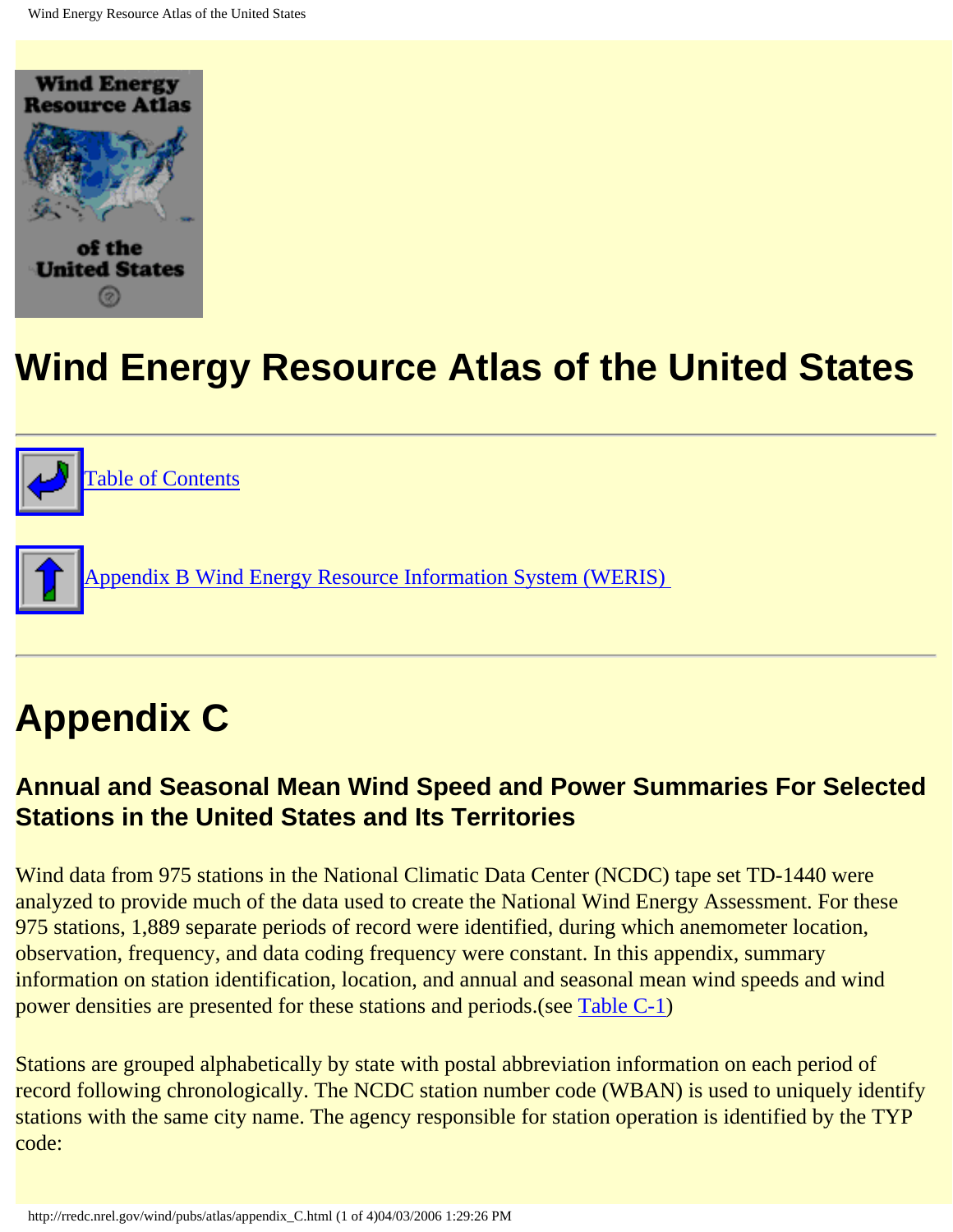|   | <b>TYP Type of Station Making Observations</b> |  |
|---|------------------------------------------------|--|
|   | <b>Air Force</b>                               |  |
|   | <b>Navy</b>                                    |  |
|   | <b>Service Weather</b>                         |  |
| F | FAA                                            |  |

Station location is given by its latitude and longitude coordinates in degrees (DD) and minutes (MM). Positive latitude is north of the equator. West longitudes are less than zero. Station elevation is given in meters above mean sea level. Station location information was largely obtained from the NCDC publication *WBAN Station Numbers* ([NCDC 1978](#page-102-0)).

Period of record information was extracted from the *National Wind Data Index* ([Changery 1978\)](#page-102-1). Starting and ending dates, coded YY=Year, MM=Month, and DD=Day, were selected to maximize the length of record. The change in coding frequency from hourly to 3-hourly by the NCDC at the end of 1964 results in many periods ending near 641231 and starting near 650101; many periods of record for Air Force stations end at 701231 at which time the NCDC stopped digitizing Air Force data. The NCDC stopped digitizing navy data on an hourly basis after February 1972. A break in the period of record also occurs if the observation frequency at the stations changed. The OBS code indicates the number of hours per day that observations were taken at the station:

| <b>OBS</b>              | <b>Hours of Observation Per Day</b> |
|-------------------------|-------------------------------------|
| A                       | 24                                  |
| B                       | $19 - 23$                           |
| $\overline{C}$          | $12 - 18$                           |
| D                       | $5 - 11$                            |
| E                       |                                     |
| $\overline{\mathbf{F}}$ | Less than 3                         |
|                         | <b>Blank Unknown</b>                |

Periods of record were most often interrupted by changes in anemometer height or location. Changery's index documents these changes and gives an anemometer height and location history for each station. Anemometer height is reported here in meters above the ground. The LOC code describes the type of structure on which the anemometer was located:

| LOC | <b>Anemometer Location</b> |
|-----|----------------------------|
|     | $\sqrt{\text{Roof-Top}}$   |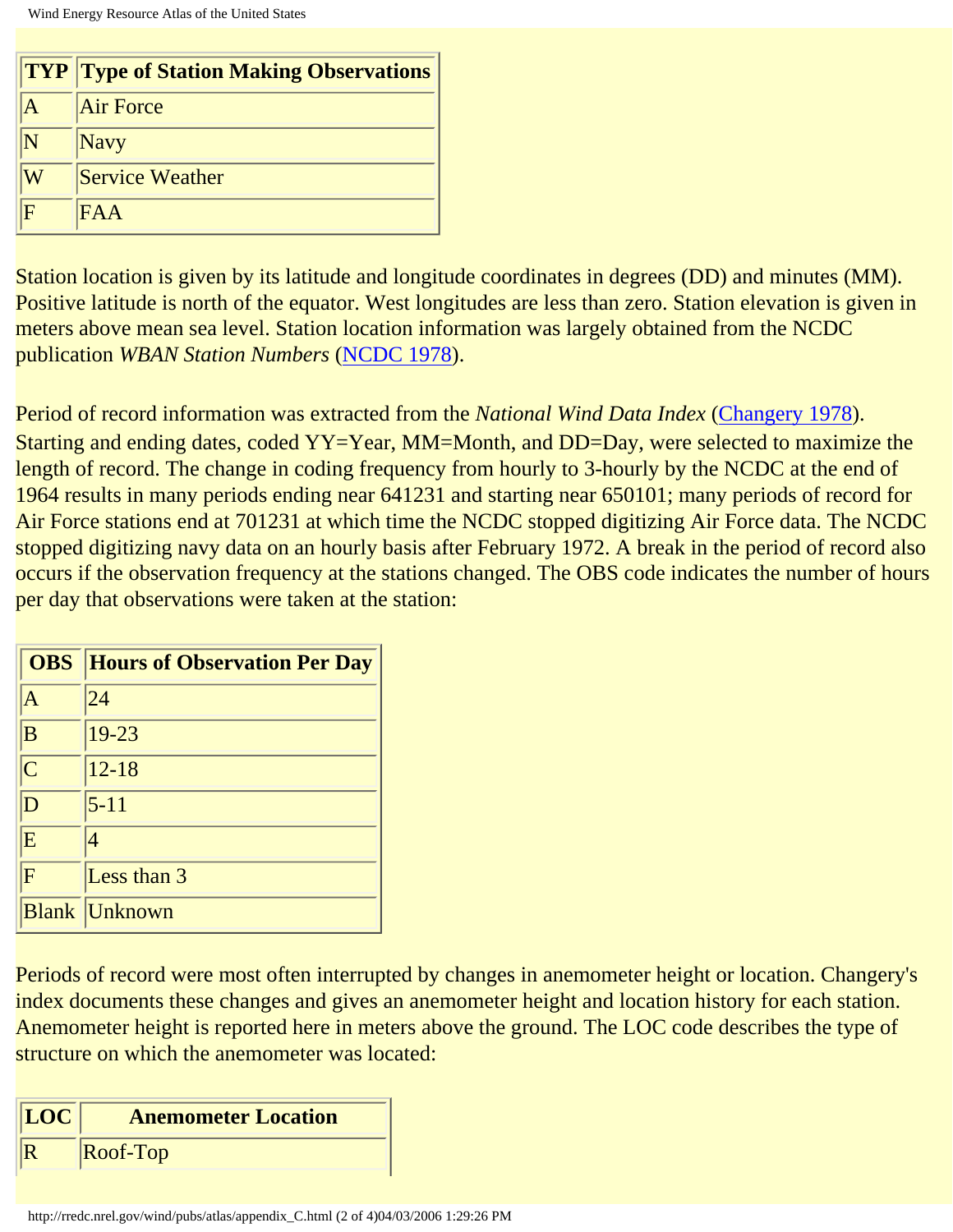| G  | <b>Ground Mast</b>                   |
|----|--------------------------------------|
| B  | <b>Beacon Tower</b>                  |
|    | <b>Unknown Location</b>              |
| IE | <b>Estimated Wind, No Anemometer</b> |

A roof-top location means the anemometer was located on a mast on the roof of a building with the height of the anemometer above ground as given. There is no information on the height of the mast above the roof. A ground mast signifies that the mast, with its base on the ground, is used primarily to support the anemometer. Beacon tower locations mean that the tower is not primarily used to support the anemometer but has other functions. A few early periods of record were coded from estimated wind speeds; no anemometer was available at the site. Anemometers with unknown locations usually also are at unknown heights, which are coded as -99.9.

Annual mean wind speed, in m/s, and annual mean wind power density, in W/m<sup>2</sup>, are calculated from all available data for the period of record. Seasonal mean values are based on the following months:

| <b>Season</b> | <b>Months Included</b>                |  |
|---------------|---------------------------------------|--|
| Winter        | December, January, February           |  |
|               | Spring   March, April, May            |  |
|               | Summer June, July, August             |  |
|               | Autumn   September, October, November |  |

#### **FLAGS USED IN THE TABLE:**

Seasonal means were calculated by weighting monthly mean values by the number of observations in the month normalized by the total number of observations in the season over the period of record. Two data quality checks were calculated for the annual and seasonal mean values. The first is the ratio of the number of valid wind speed observations to the maximum possible number of observations that could have been coded during the period of record. The second is the ratio of the number of wind power density calculations that were made using estimated values of air pressure and temperature to the total number of wind power density calculations made for the period. A code symbol, after the wind power value, indicates the status of the two data quality checks:

| <b>Code</b>           | <b>Ratio: Total Number/Maximum Possible</b><br><b>Number</b> | <b>Ratio: Estimated Number/Total Number</b> |
|-----------------------|--------------------------------------------------------------|---------------------------------------------|
| $\text{Blank}$ - 0.75 |                                                              | $\leq 0.50$                                 |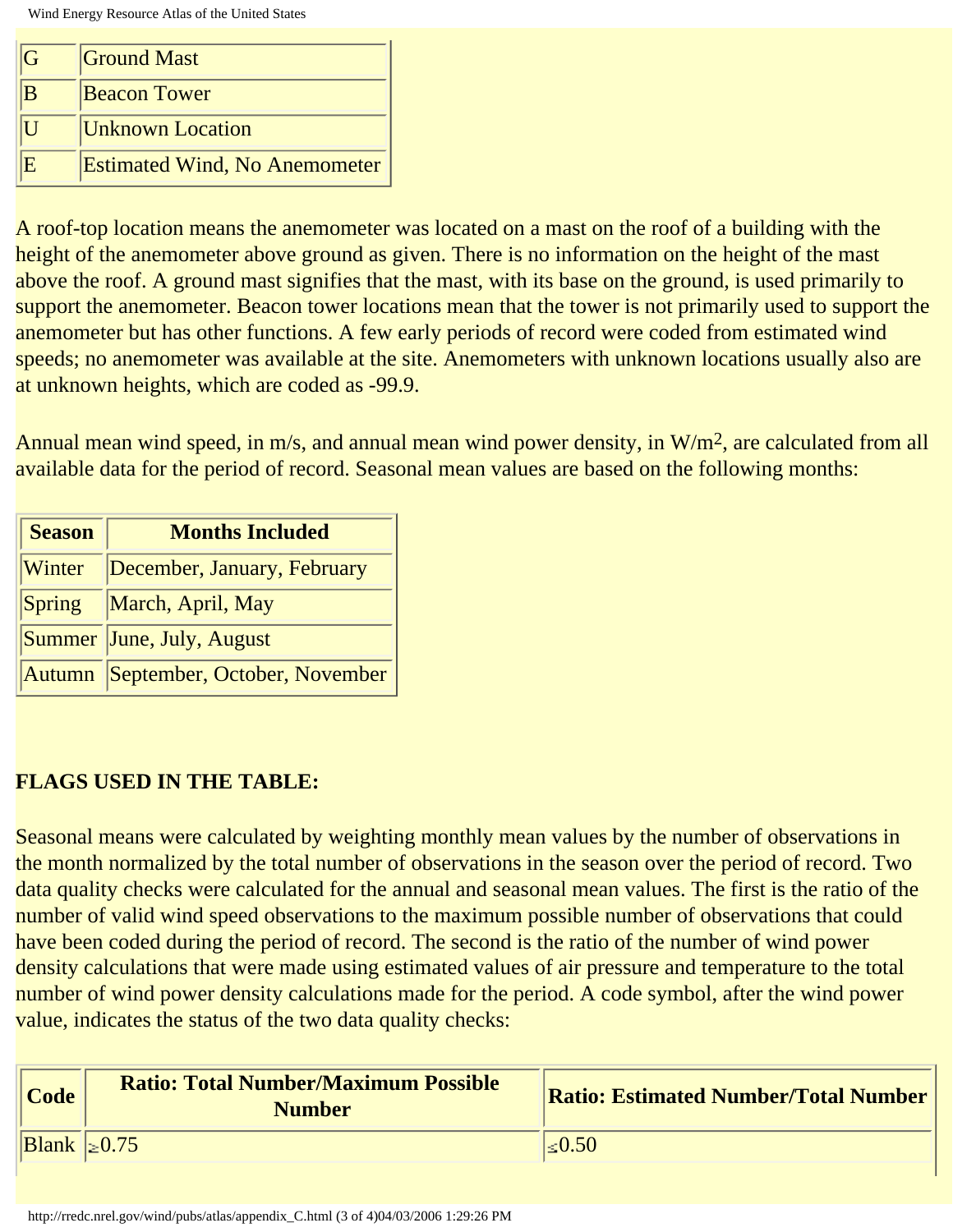| $\parallel$ #  | $\geq 0.75$ | $\geq 0.50$ |
|----------------|-------------|-------------|
| $\vert *$      | < 0.75      | $\leq 0.50$ |
| $\vert\vert\%$ | < 0.75      | >0.50       |

Annual or seasonal mean speed and power values with the \* (or %) symbol may not be very representative of the period of record because of significant data gaps. Annual or seasonal mean wind power with the # (or %) symbol may be as much as 20% in error because climatic mean air temperature were used to calculate the hourly (or 3-hourly) wind power values that went into the calculation of the mean value. Missing values, coded -99.9 for the wind speed and -999 for wind power, indicate no data were available to calculate the mean for that season. For a very small number of stations, errors in wind speed reporting or coding errors on the TD-1440 tapes resulted in anomalously high wind power densities for the month in which the error occurred. Negative wind power values, other than -999, are used to indicate that these high values have been replaced by the mean of the preceding and following months in the calculation of the annual and seasonal mean power.

## **References**

<span id="page-102-1"></span>Changery, M. J. 1978. National Wind Data Index. HCO/T1041-01, DOE/NOAA, E(49-26) 1041, National Climatic Data Center, Asheville, North Carolina.

<span id="page-102-0"></span>NCDC. 1978. WBAN Station Numbers. National Climatic Data Center, Asheville, North Carolina.







 [Return to RReDC Homepage](http://rredc.nrel.gov/) *( http://rredc.nrel.gov )*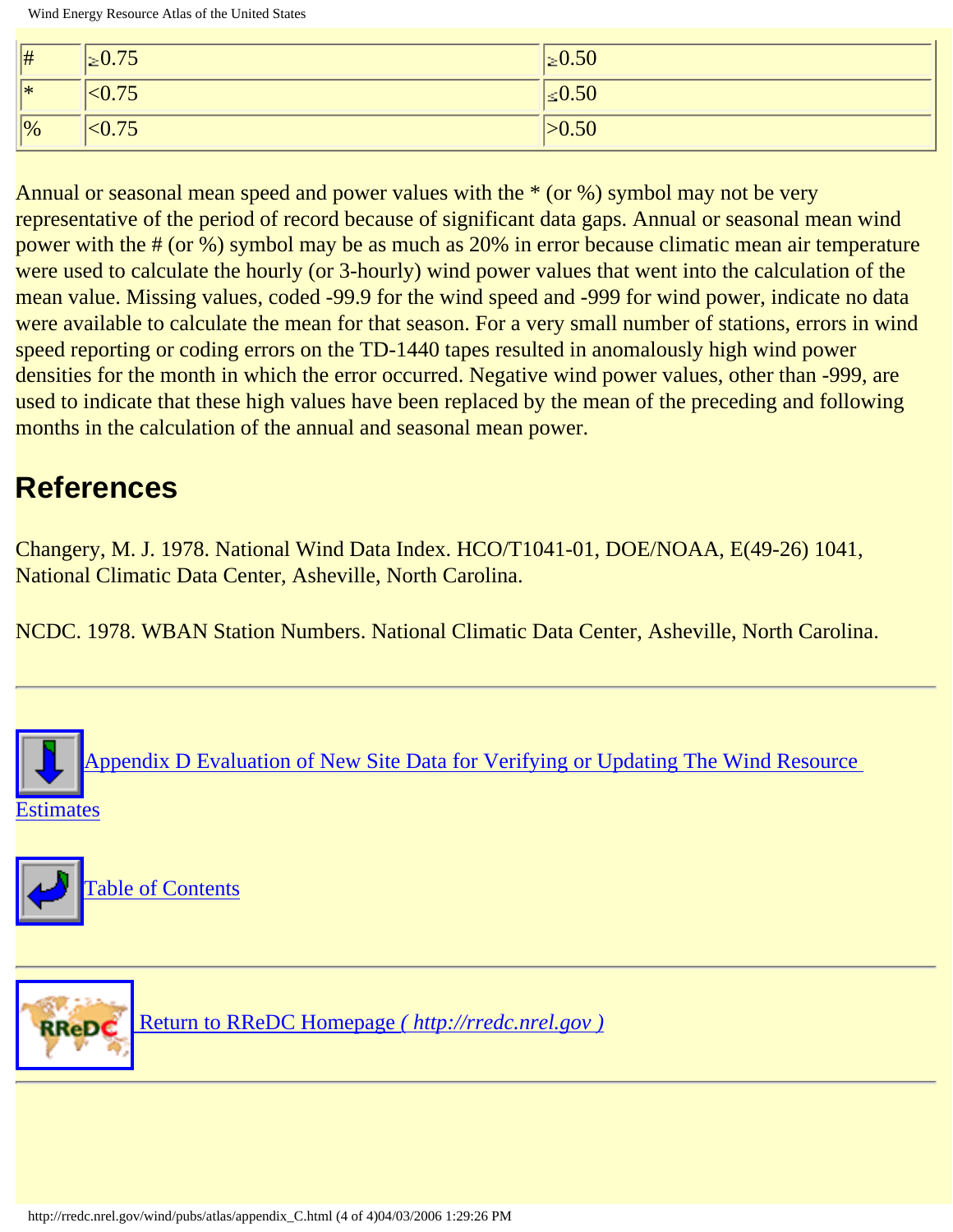<span id="page-103-0"></span>



# **Appendix D**

#### **Evaluation of New Site Data for Verifying or Updating The Wind Resource Estimates**

The twelve regional wind energy resource atlases were based on data collected before 1979. Most of the data used in the assessments were collected at anemometer heights and locations that were not chosen for wind energy assessment purposes. In many areas estimated to have a high wind resource, the certainty rating of this estimate is low because few or no data were available for exposed locations. Since 1978 many locations have been instrumented specifically for wind energy assessment purposes. Many of these new locations have been places thought to have high wind resource but where previous historical data were not available or were very limited.

Since the late 1970s, numerous organizations around the country have been involved in wind measurement studies to assess wind energy potential or evaluate potential wind turbine sites. Many locations selected as potential wind turbine sites were instrumented by the U.S. Department of Energy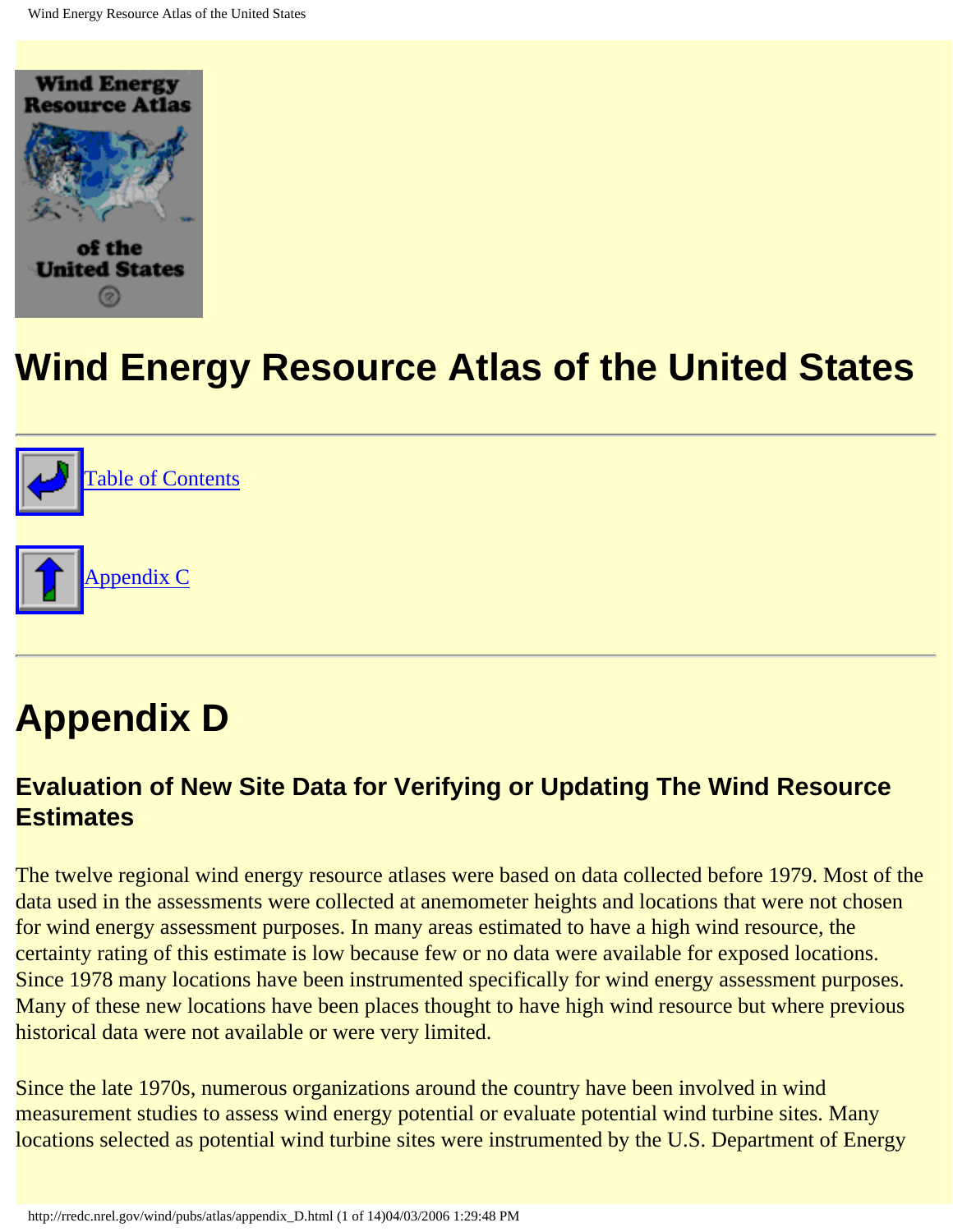(DOE). The Bureau of Reclamation (BuRec), Bonneville Power Administration (BPA), Western Area Power Administration (WAPA), Alternative Energy Institute (AEI), and California Energy Commission (CEC), to name a few, have also been involved with instrumenting numerous sites for wind energy assessment or siting purposes. Other organizations, such as the Tennessee Valley Authority (TVA), have performed wind energy assessments incorporating historical data from many sites that were not previously used in the regional atlases (e.g., historical data collected at TVA facilities).

Data records of sufficient length are now available to evaluate the wind resource at hundreds of new sites throughout the country. In this study, data have been evaluated from approximately 270 new sites for use in verifying or updating of the wind resource estimates in the regional atlases. Approximately 200 of the new sites were instrumented specifically for wind energy assessment purposes.

The measured wind resource at the new sites has been compared with the estimated wind resource from the regional atlases, which were based to a large extent on conventional data from airport and military installations. At sites where the measured wind resource was significantly different from the estimated resource, the site's characteristics and wind data were examined in greater detail, where possible. In many cases, data used in the regional atlases were also evaluated in greater detail to determine possible causes for differences between the wind resource indicated by the new site data and that used in the regional atlas. In cases where the evaluation of the new site data indicated that the annual average wind resource estimate(s) for an area(s) should be updated, further analysis was carried out to determine the extent of the area(s) over which these revisions were applicable. This procedure was repeated on a seasonal basis, using seasonal data where available or applicable. In areas where seasonal data were not available or were very limited (for two seasons or less), the change in the seasonal average wind resource was scaled to the change in the annual average wind resource. However, in some areas, new site data indicated that the seasonal trends were substantially different from those presented in the regional atlases. In these areas, further evaluations of the new site data versus the data used in the regional atlases were carried out to determine possible causes for the differences in the seasonal trends. Where the new site data were determined to be more valid and representative than the data or method used in the regional atlases, the seasonal maps were revised as necessary.

In addition to updating the annual and seasonal average wind power maps, maps of the certainty ratings credited to the wind resource estimates and areal distribution (percentage land area) exceeding specified wind power class were also updated. Certainty ratings were upgraded where new site data from exposed sites, especially at heights to 50 m (164 ft) above ground, provided increased confidence in the wind resource estimates. In a few areas, certainty ratings were lowered where new site data of unknown exposure and/or quality indicated a higher or lower wind power class than previously analyzed. In many areas of the Great Plains and Midwest, where a certainty rating of 4 was previously assigned, the certainty rating was lowered if no data were available at heights of 30 to 50 m (164 ft) above ground to verify the wind resource estimate. New site data show that wind power class at 10 m (33 ft) is not always a reliable indicator of the wind power class at 50 m (164 ft), even at apparently well-exposed sites. Thus, estimates for an area that are based solely on data collected at or near 10 m (33 ft) above ground are not credited with the highest certainty rating in the updated assessment. Certainty ratings over inland areas of the Southeastern plains, from eastern North Carolina southward to Florida and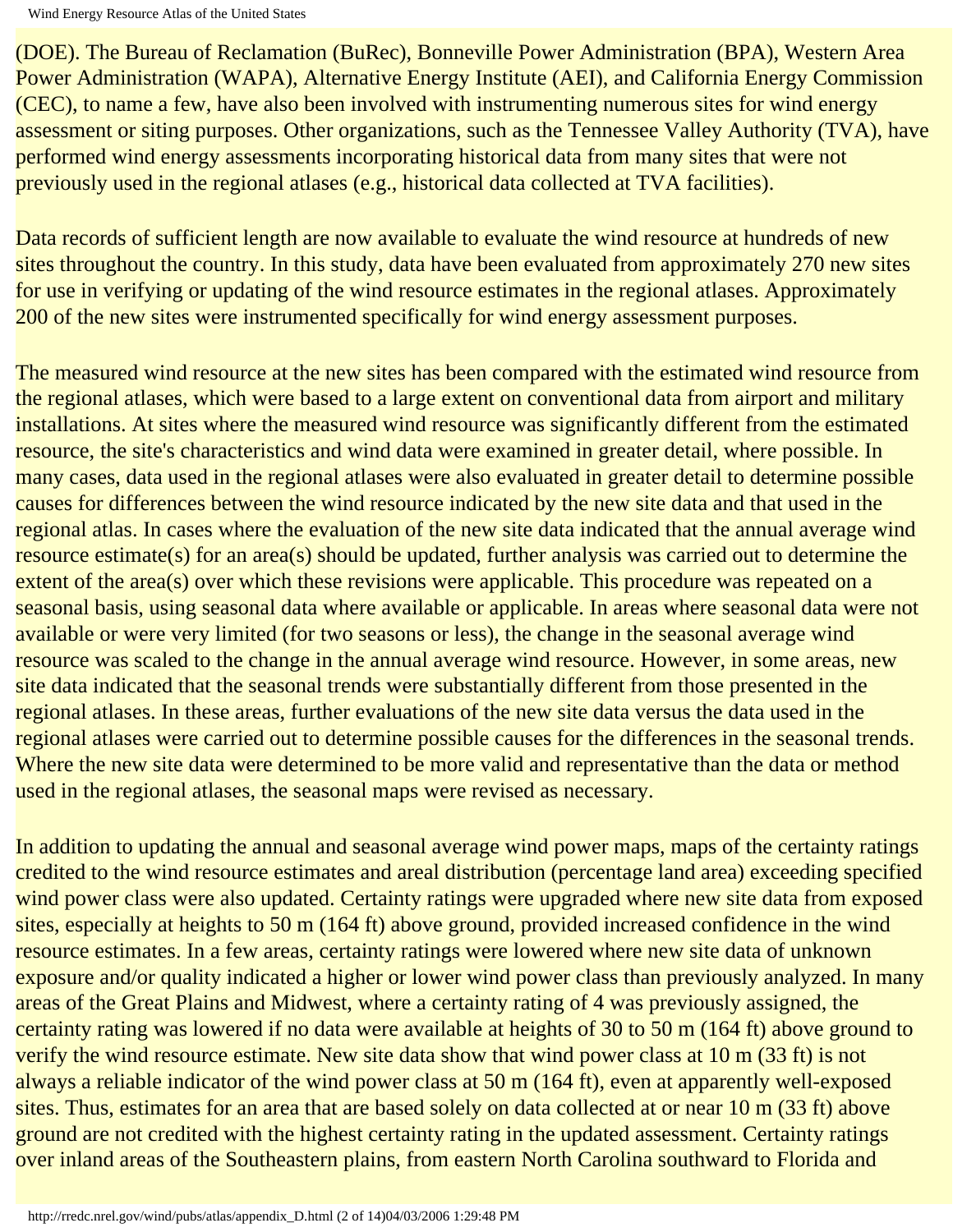```
Wind Energy Resource Atlas of the United States
```
westward to eastern Texas, were upgraded to certainty rating 4 everywhere because of factors (e.g., abundant surface data, tower data, small variability in the wind resource, mostly flat to rolling terrain, high roughness) indicating that this region of the country has low wind energy potential with a high degree of confidence for current wind turbine applications.

Areal distribution (percentage land area) maps were not only updated to reflect the revisions in the updated annual average wind power map, but improved to more realistically reflect coastal areas of high wind resource that were omitted in the areal distribution maps in the regional atlases because of the computational scheme used. Areas where these problems occurred have been identified and corrected to provide a more representative analysis in the updated areal distribution maps. In addition, land areas previously omitted in the regional atlases, such as islands in the Great Lakes and islands off the Northeast coast, have been identified and included on the updated areal distribution maps.

In the remainder of this appendix, we describe the sources of the new site data obtained, the procedures used in the screening and evaluation of these data, and the results of the evaluation. The updated wind power analyses, which are based largely on the evaluation and analysis of these new site data, are presented in [Chapters 2](#page-23-0) and [3](#page-36-0) of this atlas, not in this appendix. Site-specific data, such as site location and average wind speed and power, are not presented for the new sites used in this study, except for the DOE candidate wind turbine sites listed in [Appendix E.](#page-117-0) However, references to where the new site data were obtained are included for most of data sources identified in this study.

Comparisons of the estimated versus the measured wind resource at the new sites are described on a region-by-region basis, not on a site-by-site basis except where reference is made to specific DOE candidate wind turbine sites within a region. Some other aspects of the new site data presented here are tables of the distribution of new sites as a function of the measured and estimated wind resources and their difference, comparisons of the actual wind resource versus that computed using a Rayleigh wind speed distribution, and comparisons of the actual wind resource at 50 m (164 ft) versus that based on an extrapolation from 10 m (33 ft).

## **Sources of New Wind Data**

An effort was made to identify new wind data from various regions of the United States. Organizations contacted in each region were asked about other possible sources of data in their region. This procedure reduced the chance of omitting a major source of new data. However, it was not the intent of this study to identify all sources of new data. Priority was given to identifying summarized wind data, as opposed to raw data, in regions where high wind energy resource was estimated and where new data were collected specifically for wind energy assessment purposes.

Data from a variety of sources were identified and new data were identified in practically every region of the country. A few organizations contacted had proprietary data. Some organizations had just recently installed wind measurement sites or indicated plans to install sites. Several organizations had performed wind energy resource assessments for specific areas incorporating historical wind data used in the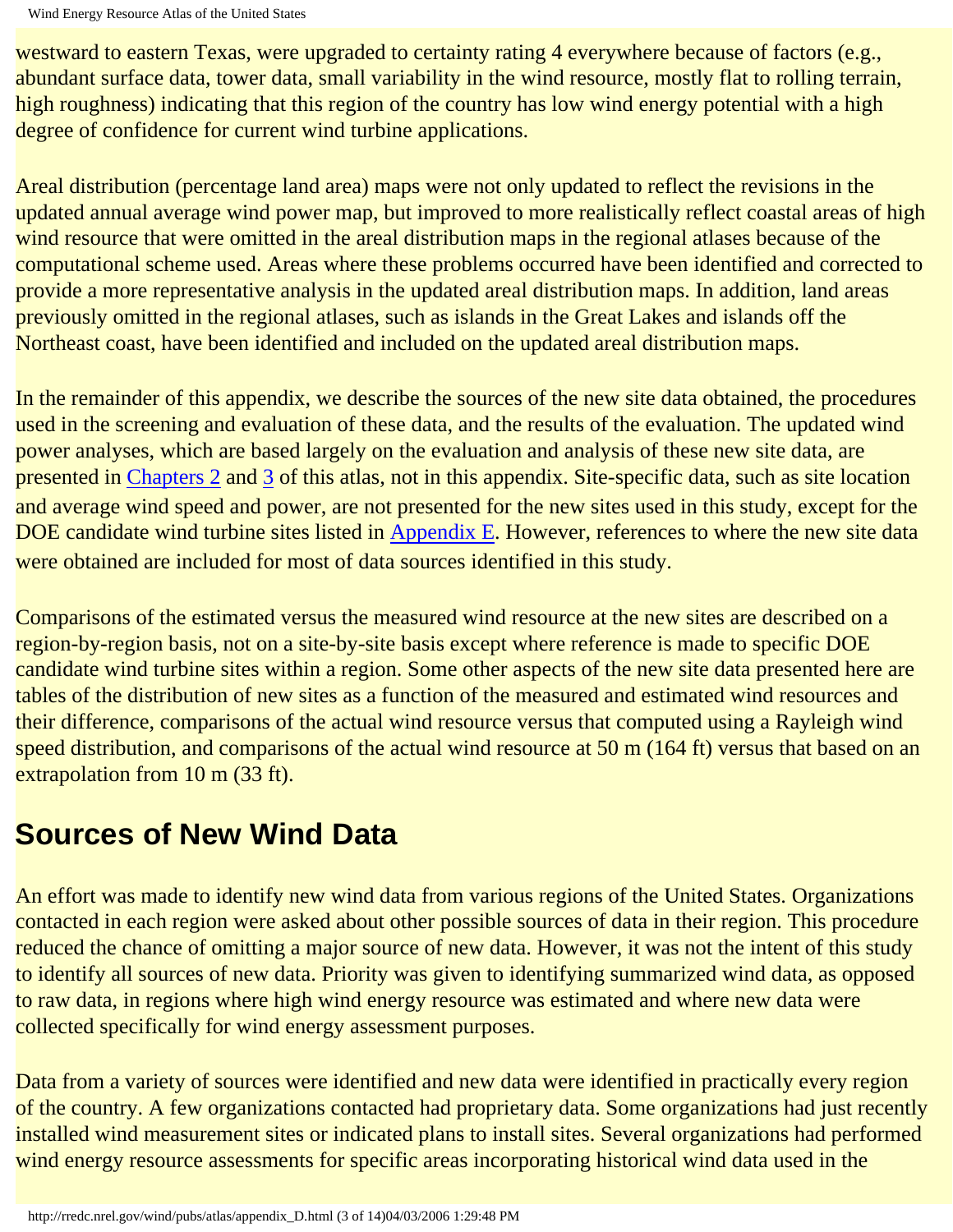```
Wind Energy Resource Atlas of the United States
```
regional wind energy atlases and other historical or new data.

The largest amount of data available was from an ongoing project by the California Energy Commission to establish a wind data base of all information acquired within and near the state of California ([Waco](#page-116-0) [and Wurst 1983](#page-116-0)). The data base consists of mean wind speed data acquired by utilities, Federal agencies, and private wind turbine developers. Other major sources of wind data were information acquired from recently completed or ongoing Federal measurement programs (Mah1983; Harrison and Hightower 1983; [Bureau of Reclamation 1982, 1983;](#page-114-0) [Baker et al. 1981;](#page-114-1) [Baker, Wade and Persson 1982;](#page-114-2) Baker and Hewson 1980; [Sandusky et al. 1983](#page-115-0)), and analysis of data available within the Tennessee Valley Authority service region [\(McGrew, Nielsen and Wiesner 1981\)](#page-115-1). Other data sources were anemometer loan programs ([Gipe 1982](#page-114-3); [Reynolds 1981](#page-115-2); [Theisen 1983](#page-116-1)), measurement and data analysis programs sponsored by state energy offices ([Sforza, Bailey and Smorto 1980;](#page-115-3) [Otawa, Shoen and Justham 1982](#page-115-4); [Takle, Brown and Davis 1978](#page-115-5)), measurement and data analysis programs conducted by universities (Johnson 1982; [Myers and Thomann 1982;](#page-115-6) Lockwood et al. 1981; [Martner 1981](#page-115-7); [Meyers 1979;](#page-115-8) Huxoll and Wagner 1981; [Wagner and Meyers 1981;](#page-116-2) [Ramage, Oshiro and Yokogawa 1979;](#page-115-9) [Wentink 1981;](#page-116-3) [Griscom, Collins and Seavy 1982\)](#page-114-4), and measurement programs conducted by utilities (Kuffel 1982; [Colyn and Thero 1982](#page-114-5)). In total, data from approximately 1100 locations were identified, but after [screening](#page-106-0) only slightly more than 25%, or data from 272 locations, were used in this study.

The format of the obtained data varied markedly. For many locations only mean wind speed data were available, while for others mean wind speed and wind power density were available. The estimates of wind power density reported were usually based on the average of the hourly data or computed from the frequency distribution of the hourly wind speeds. However, the reported values of wind power density from a few sources were computed using an assumed frequency distribution of wind speeds, such as the Rayleigh distribution.

Anemometer heights varied considerably among the sources and frequently among the sites from a given source. At some sites, data were available at two or more levels above ground level. For both the single and multilevel sites, the lowest sensor level was typically at 9 to 15 m (50 ft) above ground level but ranged from 4 to 30 m (98 ft) above ground. Most sources provided summarized data for the heights at which the data were collected; however, a few sources only reported information adjusted to a common height(s) above ground.

<span id="page-106-0"></span>The sites for which data were provided were usually assumed to be well exposed to the local wind flow regime. Only a few data sources provided a detailed description of the exposure at each site. Most sites were located in areas estimated to have class 3 or greater wind energy potential in the regional wind energy atlases. One exception was the resource assessment of the Tennessee Valley Authority service area [\(McGrew, Nielsen and Wiesner 1981](#page-115-1)), where the majority of sites were located in areas estimated to have only class 1 or 2 wind power.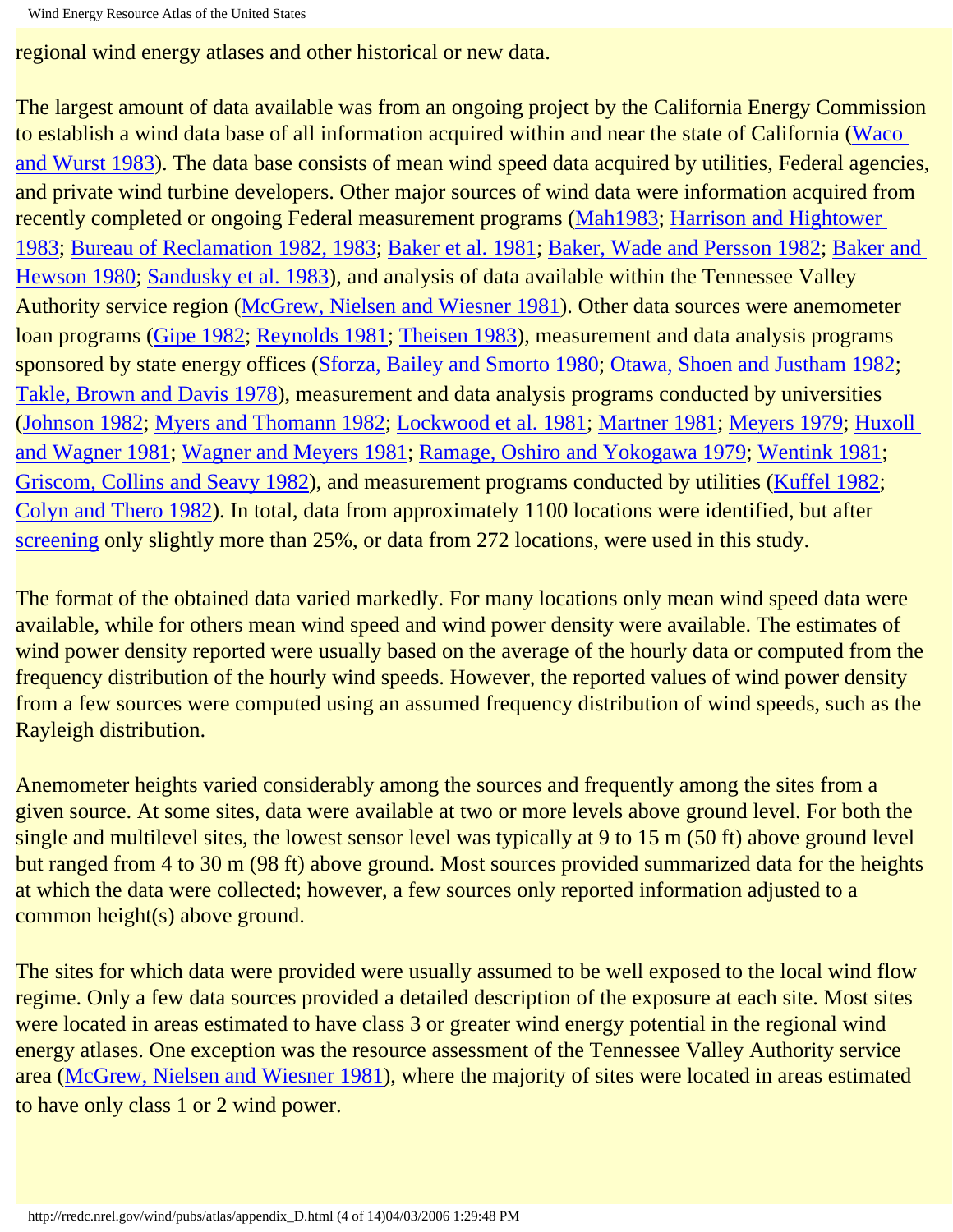### **Data Screening and Analysis**

Once the data were obtained, but before the analysis was begun, data was screened to eliminate redundancy or data with an insufficient period of record. In addition, because of the varied formats of the data sets, preliminary data evaluation and analysis were required. Results of this screening were used to determine which data would be used for comparison with the results from the regional atlases. For example, intercomparison of data from two sites within the same grid cell have resulted in additional data being eliminated from further comparative studies. Aspects of these tasks are described below.

#### **Screening of the Data**

As a result of the screening process about 75% of the data made available were eliminated for use in the study. Most of the data eliminated fell into one or more of the following categories:

- same data as used in the regional wind energy atlases
- period of record was less than 10 months
- too much missing data to be considered representative
- evidence of poor exposure (e.g., anomalously low wind speeds)
- site location was not provided (e.g., no latitude, longitude coordinates or locator maps)
- proprietary data.

Most data that were eliminated fell into the first two categories. For example, data provided in the wind resource assessment of the BPA service area ([Baker, Wade and Persson 1982](#page-114-1)), the TVA service area ([McGrew, Nielsen and Wiesner 1981\)](#page-115-1), California (CEC), New York ([Sforza, Bailey and Smorto 1980\)](#page-115-3), and Hawaii [\(Ramage, Oshiro and Yokogawa 1979\)](#page-115-9) contained a large amount of data previously used in the regional wind energy atlases. Huxoll and Wagner (1981) reanalyzed wind data from the coastal region of Texas but used an extrapolation technique dependent on atmospheric stability. The measurement program being conducted by the Western Area Power Administration (Mah 1983) had only recently begun and only about half of the sites had an adequate amount of data. Less than 10 months of data were available for the sites in New Hampshire (Lockwood et al. 1981), Rhode Island ([Griscom, Collins and Seavey 1982](#page-114-4)), and the anemometer loan program sites in Pennsylvania [\(Gipe](#page-114-3)  [1982](#page-114-3)).

Some data were eliminated because the data or site information showed strong evidence of poor exposure. For example, sites with considerably lower wind speeds, in comparison with other data in the vicinity, were eliminated. Surprisingly, data from some of the anemometer loan program sites showed considerably lower wind speeds than existing data from nearby airports and were, thus, eliminated for use in this study.

#### **Analysis and Evaluation of Data**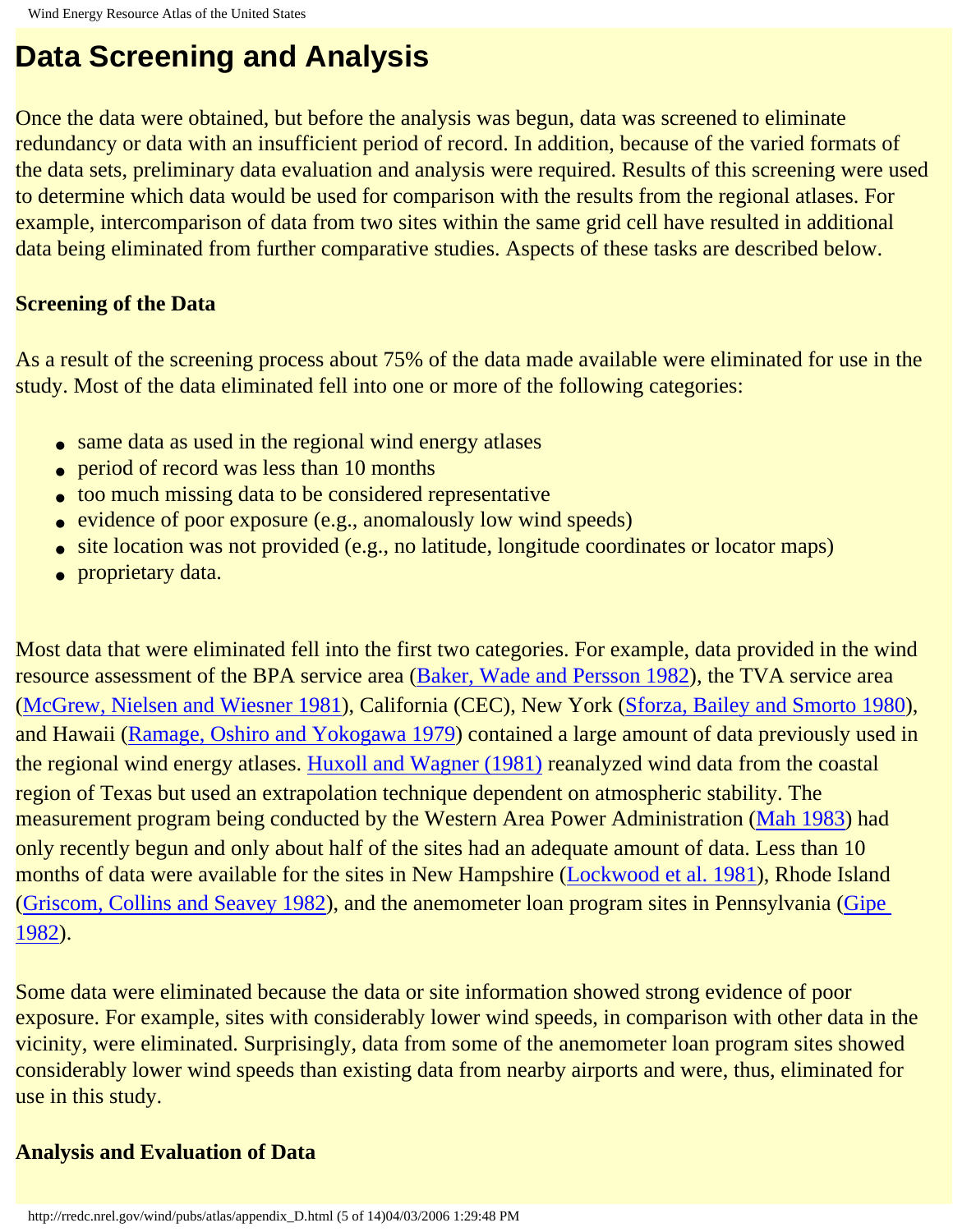After the initial screening, the data were coded into a standard format. Information coded included: source identification, site number, site name, state, site location by latitude and longitude, site elevation above sea level, height(s) of the anemometer(s) above ground, period of record, mean wind speed, mean wind power density (if available) and the height(s) at which the wind speed and wind power density apply.

Since the data sets existed in various formats, the coded data were first processed so all data were of the same units, and data were adjusted to a common height above ground. Obtaining mean wind speed and available power at the 10- (33 ft) and 50-m (164 ft) levels above the site elevation generally required the use of a suitable extrapolation technique. Mean wind speeds and powers were extrapolated from the anemometer height level to 10 (33 ft) and 50 m (164 ft) above ground by use of the 1/7 power law. For those sites with only mean wind speed data, the available power was estimated by assuming a Rayleigh distribution of wind speeds.

Once the analysis was performed, the wind power classes were determined. These are the same power class ratings used in the regional atlases and this national assessment. Locations of the sites were evaluated to determine if more than one site was within a grid cell (the grid cell dimensions were 1/4° latitude by 1/3° longitude.) If so, the site with the highest power class rating in the grid cell was usually retained unless the data from another site in the cell was considered more representative of mean conditions for an exposed location in the cell (e.g., longer period of record).

After the final screening to eliminate sites within the same grid cell, 270 sites were retained for further evaluation and comparison with the estimates of the wind energy resource in the regional atlases. [Table](http://rredc.nrel.gov/wind/pubs/atlas/tables/D-1T.html) D-1 lists the major sources of new data from which at least 10 sites were retained for this study. These sources accounted for about 90% of the new data used in this evaluation. Various other sources accounted for the remaining 10% of the new data used. The site data were dispersed over large geographical areas and primarily located in areas estimated (predicted) to have class 3 or greater wind energy potential, except for the data in the TVA service area and parts of California and New York.

Most of the new sites in the Great Plains from Texas northward to North Dakota were in areas estimated to have class 3 to class 5 wind resource in the regional atlases. New sites in Wyoming and western Montana were also located mostly in areas estimated to have high wind energy potential. In Washington and Oregon, the highest concentration of new sites was in the Columbia River corridor along the Oregon-Washington border, where estimates of the wind resource ranged from class 3 to class 6. In California, new sites were dispersed throughout the state over areas of high and low wind resource. Many new sites were located in or near the Coastal Range wind corridors (e.g., San Gorgonio, Altamont, and Pacheco passes and Carquinez Straits) estimated to have high wind energy potential. Several sites located on mountain summits or ridge crests in Nevada and northeastern California were estimated to have class 5 to 7 wind energy potential. In the East, new sites along the Northeast coast from Long Island to Cape Cod were located in areas estimated to have class 4 and 5 wind resource. Also, several new sites were located along Lake Ontario and Lake Michigan where class 3 and 4 power were predicted. Along the south Texas coast, where a band of class 4 power was estimated, one new site was located on an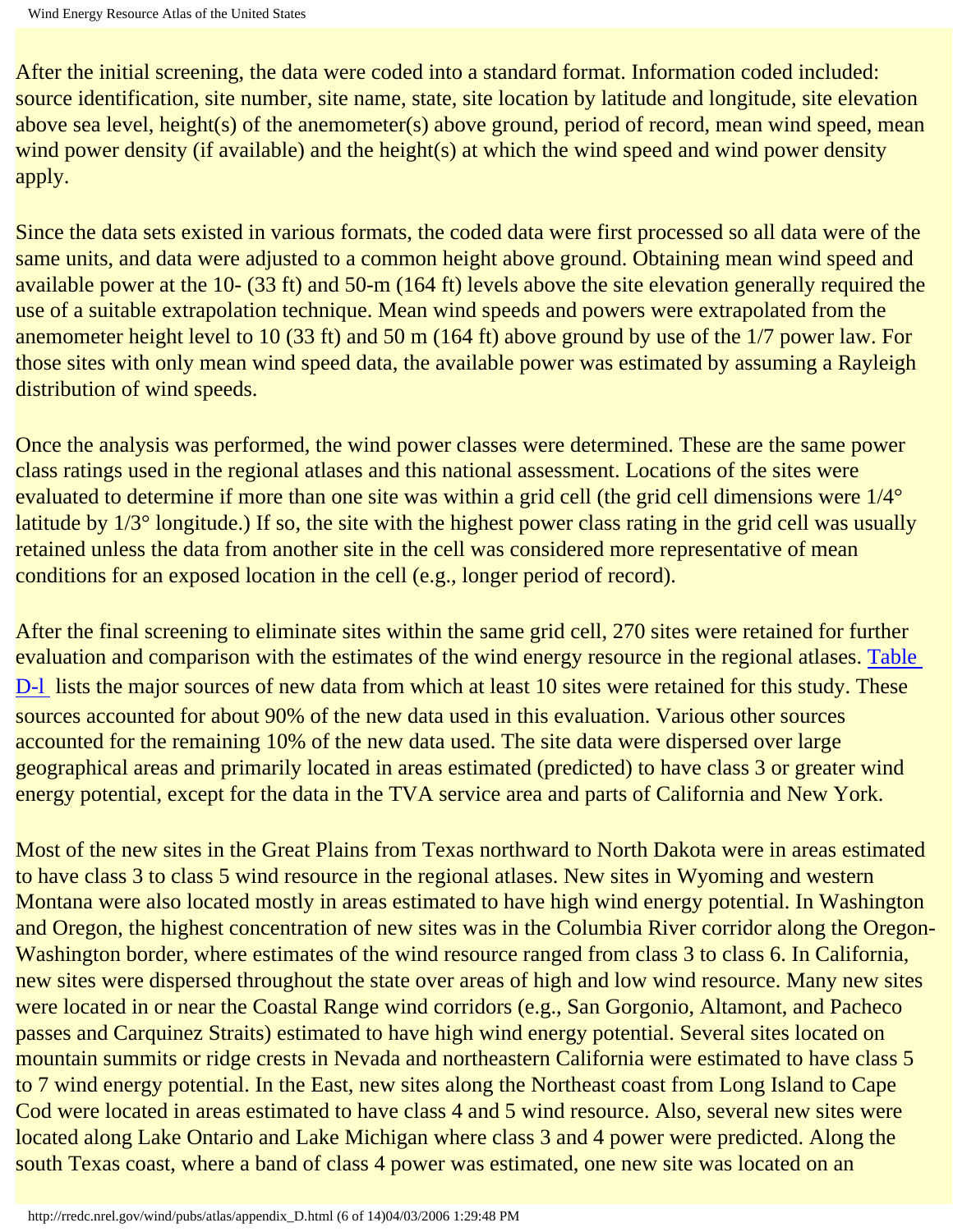offshore island and one new site several kilometers inland from the inner coastline.

A comparison of the geographical distribution of the estimated versus measured wind energy resource, adjusted to 10 m (33 ft) at the 270 locations indicated considerably greater spatial variability in the measured resource than in the estimated resource, except over the TVA service area, where uniformly low wind resource was prevalent. Although numerous sites in the Great Plains measured class 4 or greater wind power, quite a few sites in the Great Plains measured only class 1or 2 power. Throughout the West there was considerable intersite variability in the measured wind resource.

Many of these new sites were not installed specifically for wind energy purposes but were installed by or for utilities or other organizations to collect data for other purposes. A few sites were airports or Federal facilities with historical data that were not identified or used in the regional wind energy assessments. Of the 270 sites, 196 sites were determined to have been installed specifically for wind energy assessment purposes in mind. (There was some uncertainty as to the purpose of a few sites.) Approximately twothirds of the 196 special sites measured class 3 or greater wind resource, whereas roughly one-third measured only class 1 or 2 wind resource. Of the 74 sites that were not installed for wind energy purposes, 80% showed low wind energy potential (class 1 or 2).

[Table D-2](http://rredc.nrel.gov/wind/pubs/atlas/tables/D-2T.html) gives the number of new sites at which the measured wind resource and at which the estimated wind resource was in each of the seven wind power classes for all new sites and special new sites installed specifically for wind energy assessment purposes. In both cases, the number of sites at which the measured resource is either low (class 1 or 2) or very high (class 6 or 7) is substantially greater than the number of sites predicted. Consequently, the number of sites that had class 3 to 5 power is considerably less than that predicted by the national assessment. In conclusion, there is much more variability in the distribution of the measured resources than in the estimated (predicted) resources.

Considering all 270 new sites, 70% were located in grid cells estimated (predicted) to have class 3 or greater wind power. The measured wind resource was class 3 or greater at 52% of the sites. However, 21% of the sites measured class 5 or greater power, whereas only 13% of the sites were predicted to have this much power.

Considering the 196 special new sites, 86% were located in grid cells estimated to have class 3 or greater power, while 64% measured class 3 or greater power. In areas estimated to have class 5 or greater power, 27% of the sites measured this much power whereas only 16% were predicted to have this power.

## **Comparisons of Estimated and Measured Resource**

The wind resource measured at the new sites was compared with the resource estimates from the regional atlases to determine the difference between the measured and estimated resource at each of the 270 sites. The results of this comparison are not shown here on a site-by-site basis, as it is not the intent of this evaluation to present the site-specific data. Moreover, data from a specific site may not be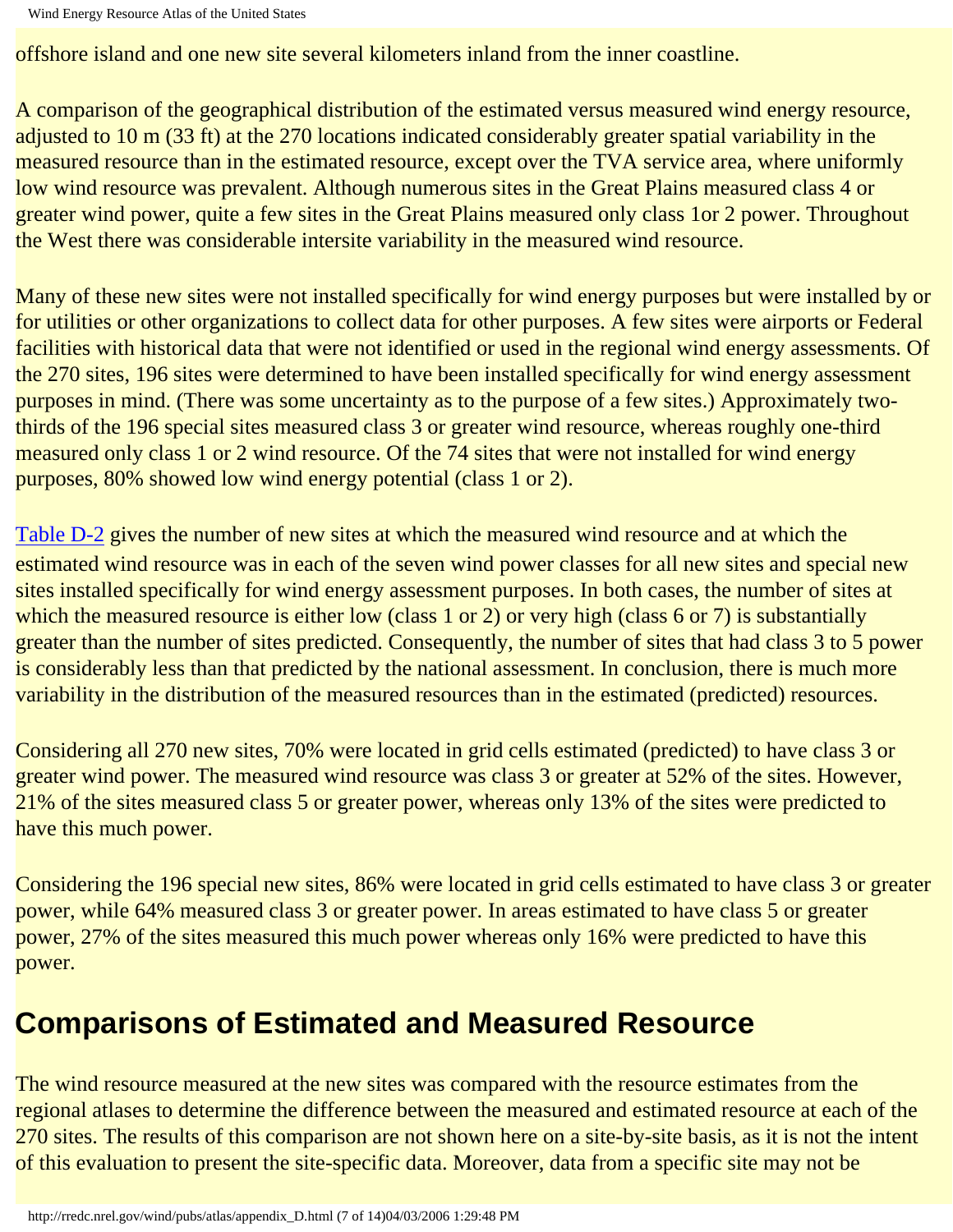representative of the general area and could be misleading, without the appropriate information on its location and exposure. Instead, the results of this comparison are described on a region-by-region basis, with some reference to specific sites where examples are used. A summary of the results based on all the new site data in the United States is given at the end of this section.

Over the Great Plains from Texas north to North Dakota and Montana, there were considerably more sites where the estimated resource exceeded the measured resource than vice versa. At some of these sites where the measured resource is less than estimated, we suspect that the site exposure may not be optimum (e.g., local obstructions such as trees and buildings may exist in the vicinity). It appears that some of the sites had lower wind resource than estimated because they are located in areas of relatively lower elevation than nearby terrain. A few of the sites that were located near airports had considerably lower wind speeds than the nearby airport during the same period, indicating that the site's anemometer was not well exposed.

However, a large fraction of the new sites throughout the Great Plains had the same wind power class as estimated or only slightly greater or less than that estimated. This indicates that, for the most part, the estimates in the regional atlases are fairly representative of the typical exposed locations in the Great Plains.

Ten sites in the Great Plains had considerably greater wind resource than estimated. Most of these sites were located on elevated terrain features, which were higher than much of the surrounding terrain. The regional atlases depict the prominent ridge crests and mountain ranges in the United States but do not depict less prominent terrain features such as the relatively low ridges and hills scattered throughout portions of the Great Plains. However, many of these elevated terrain features in the Great Plains can be expected to have greater wind energy potential than that estimated for the open plains and rolling country, as was indicated in the assessment of the North Central region [\(Freeman et al. 1981\)](#page-114-0).

The review of all the new wind data for the Great Plains from Texas to the Dakotas indicates several areas where the representative, new site data indicate higher or lower wind resource than was estimated in the regional atlases. One such area was the class 5 area in the southern Great Plains over the Texas-Oklahoma Panhandle. Eight new sites were located in this region, including four sites that also had data at approximately 50 m (164 ft) above ground. None of these new sites indicated the class 5 wind power at either the 10-m (33 ft) or 50-m (164 ft) level that was estimated in the regional atlases, but instead measured class 3 and 4 power. In the regional atlases, the data used in this area were older airport data from the 1930s to the early 1950s as no recent data were summarized or digitized. The authors now believe that these older data are biased on the high side. For example, at Clayton, New Mexico, the airport data from 1948 to 1951 show wind power class  $5 (280 W/m<sup>2</sup> at 10 m or 33 ft)$ , whereas the nearby new site data from 1977 to 1982 at Clayton give wind power class 3 (170 W/m<sup>2</sup> at 10 m or 33 ft). Both site locations appear almost equally well exposed to the wind. An interesting note is that there is only a 1 m/s difference in the mean annual wind speeds at 10 m (33 ft) between these two locations, but this results in a significant difference in the wind power density (over  $100 \text{ W/m}^2$  difference at  $10 \text{ m}$  or 33 ft).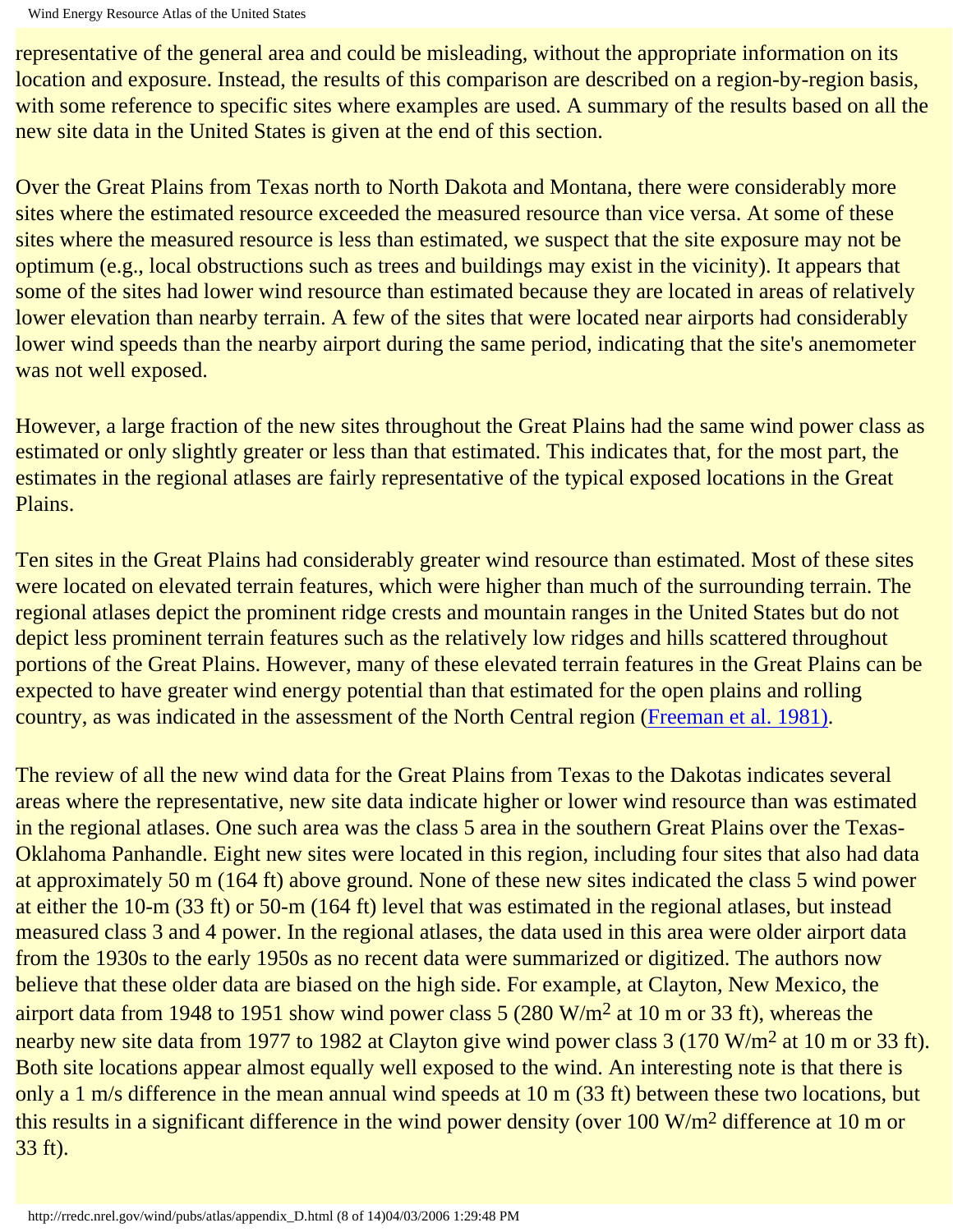New site data indicate that the estimates may be on the low side in parts of North Dakota. Two years of new data were collected at 9 m (30 ft) and 45 m (148 ft) near Finley in eastern North Dakota. The lowlevel data indicated class 4 power, which agrees well with the estimates in the regional atlases. However, at the upper level the wind power was class  $6(740 \text{ W/m}^2 \text{ at } 45 \text{ m or } 148 \text{ ft})$  at this site. A more detailed analysis of this site's data reveals very strong nocturnal shear, which results in considerably greater power at 50 m (164 ft) than at 10 m (33 ft). If this site's wind regime is characteristic of that over the larger areas of eastern North Dakota and western Minnesota, then the wind power estimates in the regional atlas may be one to two power classes too low (for the 50 m [164 ft level]). Additional data are needed to more reliably estimate the extent of the wind resource over these areas.

In western North Dakota, new site data at five different exposed locations indicate class 4 to 5 wind power potential at 10m (33 ft), in comparison to the class 3 to 4 estimates in the regional atlases. A site near Minot indicates class 5 potential at 50 m (164 ft) for exposed areas in western North Dakota, in comparison to the class 4 power estimated for 50 m (164 ft) in the regional atlases.

In southern Wyoming, 16 new sites indicate considerable variability in the wind resource, ranging from class 1 to class 7. A few of these new sites with low wind resource are suspected of having poor site exposure. Data from exposed sites in southeastern and southwestern Wyoming indicate class 6 wind power at 10 m (33 ft) and 50 m (164 ft), in comparison to the class 4 and 5 estimates in the regional atlases.

In the TVA service area in the Southeast, additional site data confirm, to a higher certainty, that the resource is low throughout this region, except for exposed mountain summits in the Appalachians. In the Northeast, many sites had lower wind resource than estimated; however, many of these were sites that were not installed for wind energy purposes. Thus, the exposure of these sites is questionable. Exposed sites along the Atlantic coast from Long Island to Cape Cod and along the coasts of Lake Ontario and eastern Lake Erie mostly had comparable or slightly less wind resource than indicated by the estimates in the regional atlases.

In mountainous regions (as in much of the western U.S.), comparisons of the measured and estimated wind power classes at specific sites can be misleading if the types of terrain features represented by the grid cell estimate and site location are not the same. For example, the grid cell estimate may be representative of a ridge crest or mountain summit, whereas the site location may be in a valley. Likewise, the opposite situation may occur where the site is on an exposed ridge crest, but the estimate is representative of a plain or valley.

However, in most cases the grid cell estimate and new site data are for locations of the same terrain type (i.e., ridge crest, broad valley, open plain, tableland, etc.). In complex terrain, many of the large differences between the estimated and measured resource may be attributed to local variations in the resource over the same terrain feature(s) within the same grid cell. For example, the wind resource at 10 m (33 ft) along a ridge can vary by several wind power classes from one part of the ridge to another part. This has been documented in numerous studies of the resource in complex terrain areas.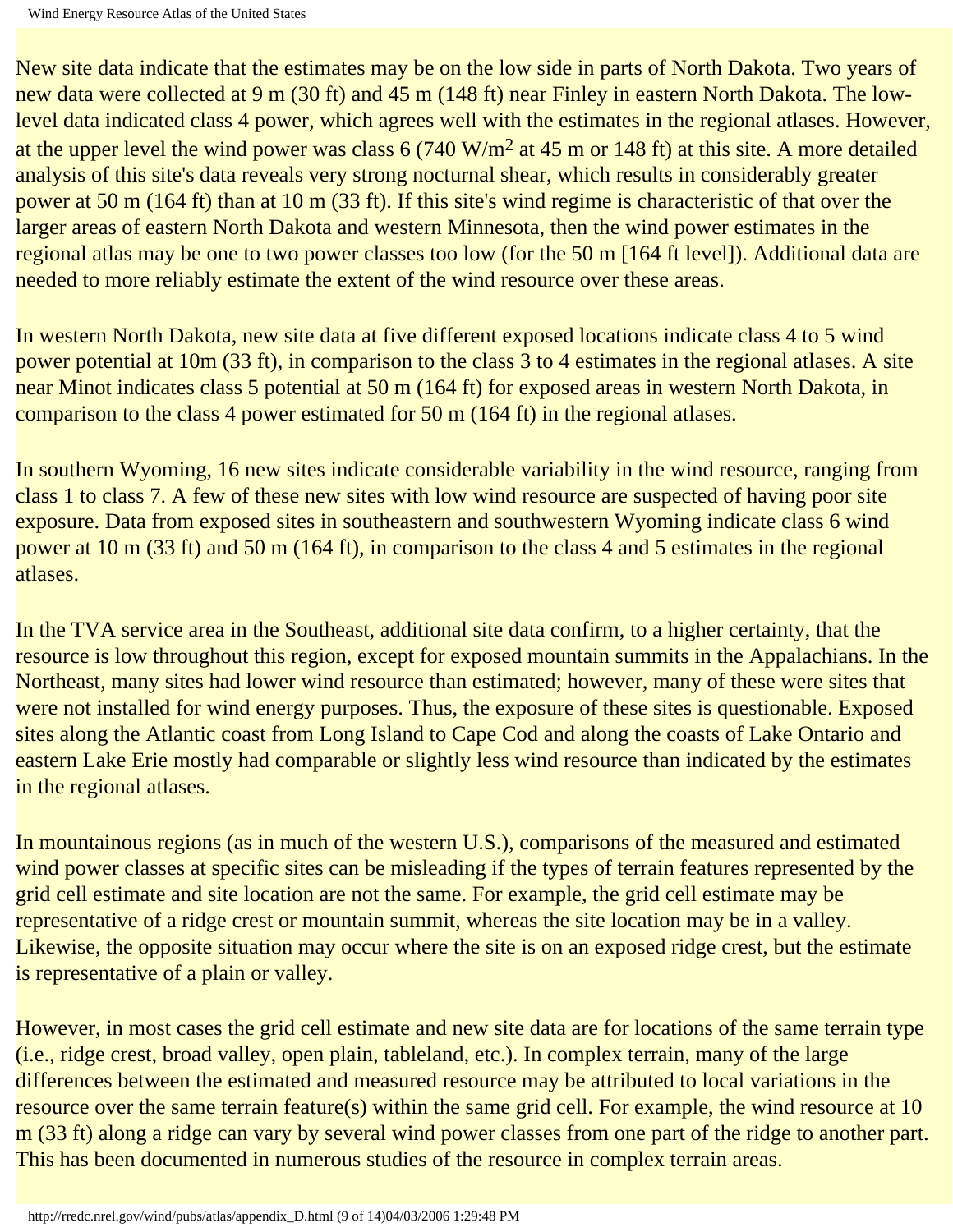[Table D-3](http://rredc.nrel.gov/wind/pubs/atlas/tables/D-3T.html) gives the number of sites in the United States for which the difference in wind power class (measured minus estimated) was a given amount. At 65% of all new sites, the measured wind power was within one power class of the estimated power, and at 30% of these there was no difference in the power class. The measured wind power at 35% of all new sites differed by 2 or more classes from the estimated power; approximately half of these were greater and half less than the estimated power class. For special new sites (those sites installed specifically for wind energy purposes), 26% of the sites had the same class as the estimated power and 57% of the sites were within  $\pm$  1 power class. Thus, 43% of the sites differed by 2 or more power classes from the estimated power class.

[Table D-4](http://rredc.nrel.gov/wind/pubs/atlas/tables/D-4T.html) shows the distribution of the number of new sites by measured wind power class and the difference between the measured minus the estimated wind power class. For new sites that have low wind resource (power class 1 or 2), the measured resource is less than the estimated resource at 67% of the sites and greater than the estimated resource at only 5% of the sites. However, for new sites with class 4 or greater wind resource, over 60% had higher wind resource than estimated whereas only 9% had less resource than estimated. Approximately 65% of the sites with class 5 or greater resource had considerably more wind resource (two or more classes greater) than estimated. Thus, the information in [Table D-4](http://rredc.nrel.gov/wind/pubs/atlas/tables/D-4T.html) indicates that a significant percentage of the sites with high wind resource were in areas estimated to have much lower wind resource, and vice versa.

## **Comparison of Rayleigh and Actual Wind Power**

At 109 of the 270 new sites, only mean wind speed data were provided. At these sites, the wind power was computed assuming a Rayleigh distribution of wind speeds.

At the other 161 sites, the wind power was based on the actual distribution of wind speeds. For these sites, the wind power based on a Rayleigh speed distribution was also computed and compared with the actual wind power. The results of this comparison are shown in [Table D-5.](http://rredc.nrel.gov/wind/pubs/atlas/tables/D-5T.html) These results indicate that use of the Rayleigh distribution would underestimate the power class at 37% of the sites and overestimate the power class at only 4% of the sites.

If we consider only those sites where moderate-to-high wind power (class 3 or greater) was measured, then the results are quite different. The wind power was class 3 or greater at 75 sites. Use of the Rayleigh distribution would underestimate the wind power class at 52% of these sites, and at 15% of the sites the power would be underestimated by two or more power classes. The power would be overestimated by one class at only 7% of the sites. At none of the sites would the power be overestimated by two or more classes.

Thus, the data available for this study indicate that in areas of high wind energy potential, use of the Rayleigh distribution frequently underestimates the power but rarely overestimates the power. These results apply to 10 m (33 ft) and represent an average over a wide geographical distribution of sites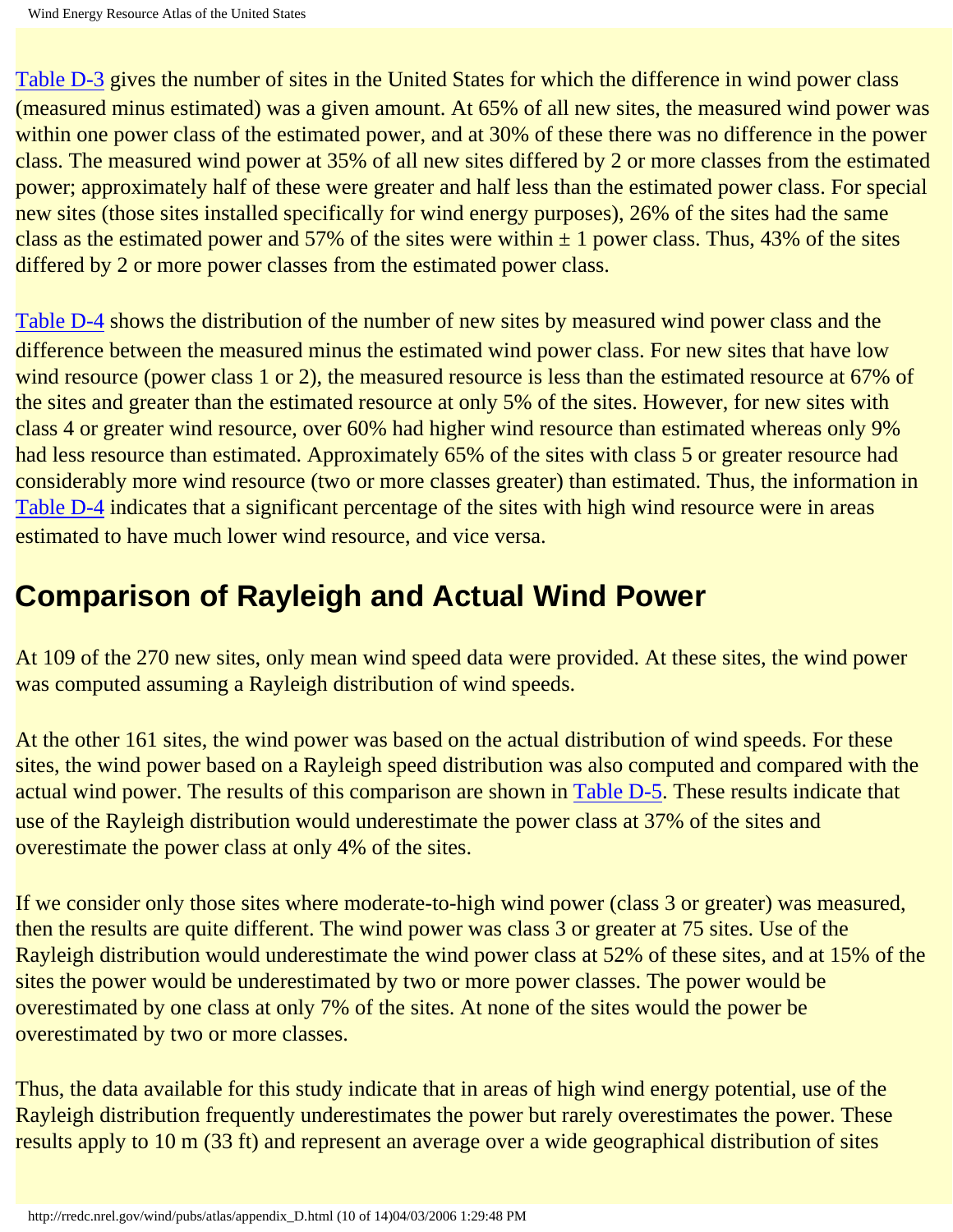throughout the contiguous United States. They may not apply to certain specific regions or be entirely representative of any given region.

## **Comparison of Actual and Extrapolated Power at 50 m (164 ft)**

For the majority of the 270 new sites, only one level of wind data was available and it was usually nearer the 10-m (33 ft) level than the 50-m (164 ft) level. The wind power at 50 m (164 ft) at these sites was estimated using the [1/7 power law equation](#page-81-0).

However, at 63 new sites wind data were available for two or more heights above ground, usually near the 10-m (33 ft) and 50-m (164 ft) levels. At these sites, a more accurate estimate of wind power at the 50-m height could be obtained than at sites with only one level of data near 10 m (33 ft). A comparison was made between the actual wind power at 50 m (164 ft), based on data collected at or near the 50-m (164 ft) level, and the estimated wind power at 50 m (164 ft) based on data collected at or near 10 m (33) ft) and extrapolated to 50-m (164 ft) using the 1/7 power law. The results of this comparison are shown in [Table D-6](http://rredc.nrel.gov/wind/pubs/atlas/tables/D-6T.html) for sites with class 1 or 2 wind power and for sites with class 3 or greater wind power.

At 38 sites where class 3 or greater wind power was measured at or near the 50-m level, only 16 sites  $(42%)$  would have the same wind power class at 50 m (164 ft) if 10 m (33 ft) data and the 1/7 power law were used to estimate the 50-m (164 ft) power. The actual wind power class at 50 m (164 ft) was greater than the estimated power class at 37% of the sites, and at half of these the actual exceeded the estimated by two or more power classes. Most of the sites with the largest difference between the actual and estimated power classes at 50 m (164 ft) are located in areas where trees are prevalent in the surrounding environment. For example, at many of the sites in the eastern United States (e.g., Northeast and Great Lakes regions), the actual wind power at 50 m (164 ft) is considerably greater than the estimated power.

Over most of the Great Plains, there was little difference in the actual and estimated power at 50 m (164 ft), so the 1/7 power law appears appropriate to most exposed locations throughout the southern and central Great Plains. An exception to this is eastern North Dakota, where the actual wind power at 50 m (164 ft) was two power classes greater than the estimated power. Very strong nocturnal shear primarily accounts for this large difference between the actual and estimated power at 50 m (164 ft) in this area.

The actual power at 50 m (164 ft) was less than the estimated power at 21% of the 38 sites with moderate-to-high wind power at 50 m (164 ft). Most of these sites are located on ridge crests, hilltops, and other elevated terrain features where a local acceleration of the wind is caused by the terrain feature. For example, the actual wind power at 50 m (164 ft) was considerably less than the estimated power extrapolated up from 10 m (33 ft) at Wells, Nevada (a ridge crest site), San Augustin Pass, New Mexico (a mountain pass), and Point Conception, California (a coastal head).

## **References**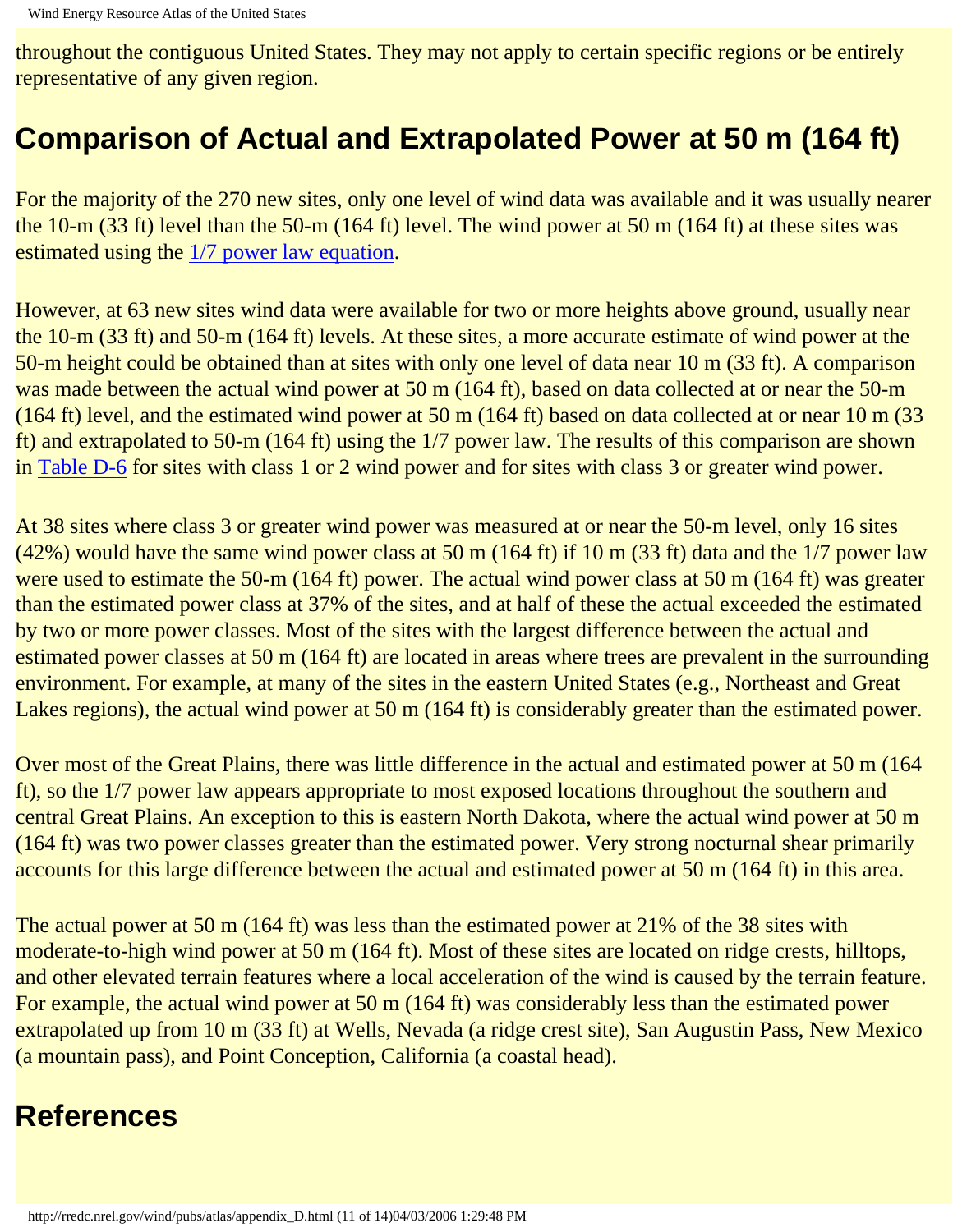Baker, R. W., and E. W. Hewson. 1980. *Network Wind Power Over the Pacific Northwest: Progress Report, October 1979 - September 1980.* BPA 80-5, Bonneville Power Administration, Portland, Oregon.

Baker, R. W., J. E. Wade, P.O.G. Persson, and B. Armstrong. 1981. *Regional Wind Energy Assessment Program Progress Report, October 1980-September 1981.* BPA 81-6, Bonneville Power Administration, Portland, Oregon.

Baker, R. W., J. E. Wade, and P.O.G. Persson. 1982. *Regional Wind Energy Assessment Program Progress Report, October 1981 - September 1982.* BPA 82-8, Bonneville Power Administration, Portland, Oregon.

Bureau of Reclamation. 1982. *Central California - Nevada Wind Energy Study*, U.S. Department of the Interior, Bureau of Reclamation, Sacramento, California.

Bureau of Reclamation. 1983. *Northern Great Plains Wind Energy Study- Special Report*, U.S. Department of the Interior, Bureau of Reclamation, Billings, Montana.

Colyn, C., and M. Thero. 1982. *Wind Resource Assessment Project- Third Quarter, 1982.* Tri-State Generation and Transmission Association, Inc., P.O. Box 33695, Denver, Colorado.

<span id="page-114-0"></span>Freeman, D. L., D. L. Hadley, D. L. Elliott, W. R. Barchet, and R. L. George. 1981. *Wind Energy Resource Atlas: Volume 2 - The North Central Region.* PNL-3 195 WERA- 2, Pacific Northwest Laboratory, Richland, Washington.

Gipe, P. 1982. *Adopt an Anemometer- A Unique Anemometer Loan Program.* The Center for Alternative Resources, P.O. Box 539, Harrisburg, Pennsylvania.

Griscom, C. A., C. Collins, and G. Seavey. 1982. *Coastal Rhode Island Wind Resource Analysis Project 19811982 - Volume 1.* Division of Marine Resources, University of Rhode Island, Narragansett, Rhode Island.

Harrison, W. F., and S. J. Hightower. 1983. *Wind Site Prospecting Studies*, U.S. Department of the Interior, Bureau of Reclamation, Denver, Colorado.

Huxell, V. F., and N. K. Wagner. 1981. *Stability Adjusted Wind Power in the Texas Coastal Zone.*  Report 56, Atmospheric Science Group, College of Engineering, The University of Texas, Austin, Texas.

Johnson, G. L. 1982. *Kansas Wind Resource Assessment. July, 1980 - June, 1982,* Report 151, Engineering Experiment Station, Kansas State University, Manhattan, Kansas.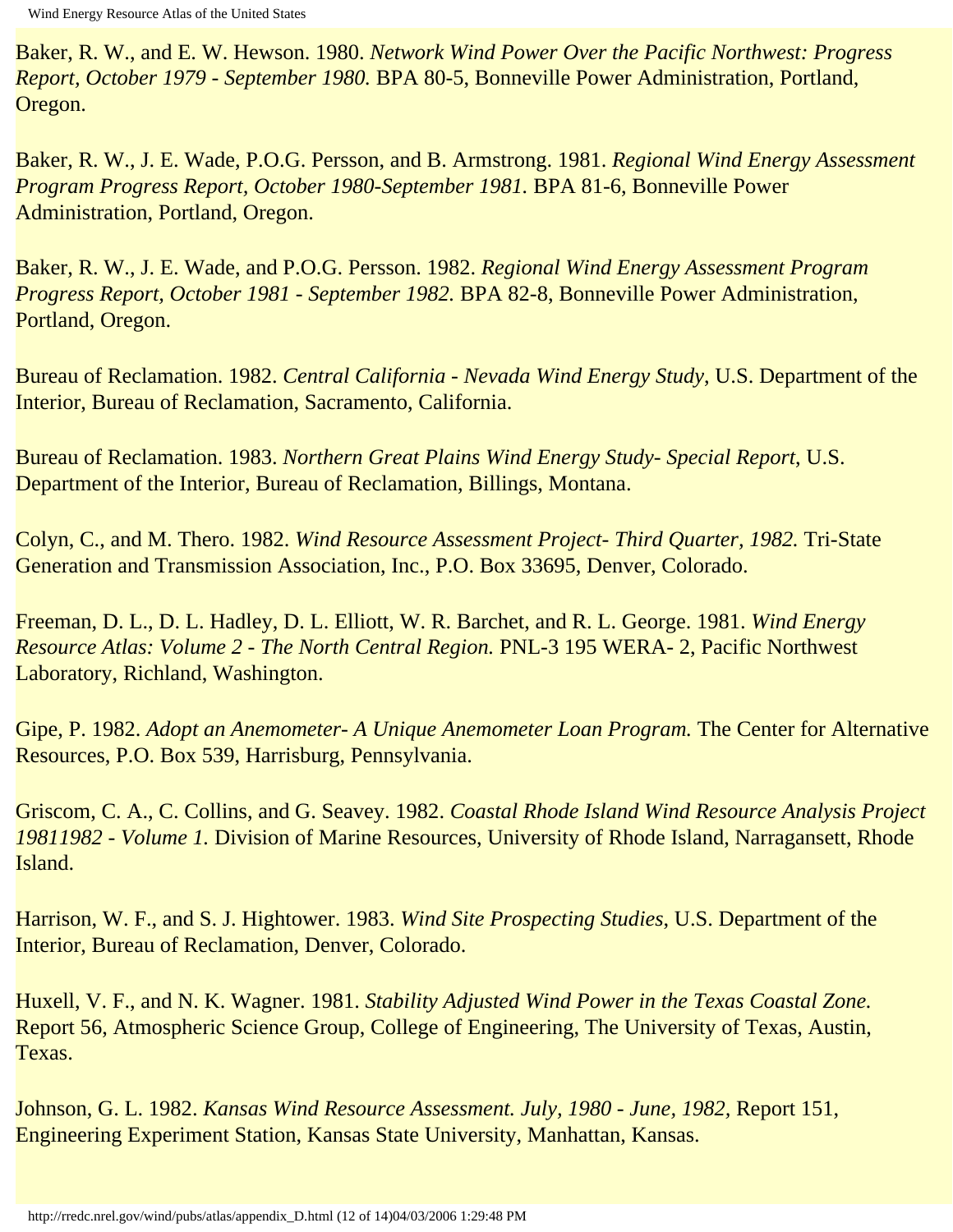Kuffel, L. 1982. *Wind Energy Research and Demonstration Program, Wind Characteristics - Tall Tower Study,* Wisconsin Power and Light Company, Madison, Wisconsin.

Lockwood, J., G. Kraft, G. Pregnent, and L. Smukler. 1981. *Study of a Wind Energy Conversion System in New Hampshire,* University of New Hampshire, Durham, New Hampshire.

Mah, D. J. 1983. *Wind Measurement Activity* D-83-A24-WIND-0001, Western Area Power Administration, P.O. Box 3402, Golden, Colorado.

Martner, B. E. 1981. *Wind Characteristics in Southern Wyoming, Part 1: Surface Climatology,* Report AS 127. Department of Atmospheric Science, University of Wyoming, Laramie, Wyoming.

McGrew, D., R. Nielsen, and W. Wiesner. 1981. *Wind Resource Analysis for the Tennessee Valley Authority Region - Volume 1.* Boeing Engineering and Construction Company, Seattle, Washington.

Meyers, C. E. 1979. *Wind Speecl and Wincl Pov~er Potential in a Coastal Environment.* Report No. 52, Atmospheric Science Group, U niversity of Texas, Austin, Texas.

Myers, G. A., and G. C. Thomann. 1982. "Wind Resource Study of the Great Plains." Preprints from Wind/Solar Technology Conference, Kansas City, Missouri.

Otawa, T., D. A. Shoen, and S. A. Justham. 1982. *Indiana Wind Energy- A Guide to Harnessing Hoosier Wind Power,* Ball State University, Muncie, Indiana.

Ramage, C. S., N. E. Oshiro, and S. T. Yokogawa. 1979. *Hawaii Wind Power Surver: Fixed Station Data,* Report UHMET 79-15, Department of Meteorology, University of Hawaii, Honolulu, Hawaii.

Reynolds, R. D. 1981. *State of New Mexico Wind Site Survey Loan Program,* Report 2-68-2216, Physical Science Laboratory, New Mexico State University, Las Cruces, New Mexico.

Sandusky, W. F., J. W. Buck, D. S. Renne, D. L. Hadley, O. B. Abbey, S. L. Bradymire, and J. L. Gregory. 1983. *Candidate Wind Turbine Generator Site Cumulative Meteorological Data Summary and Data for January 1982 Through September 1982.* PNL-4663, Pacific Northwest Laboratory, Richland, Washington.

Sforza, P. M., B. H. Bailey, and M. J. Smorto. 1980. *High Yield Wind Energy Resources in New York State,* NYSERDA 80-11, New York State Energy Research and Development Authority, Albany, New York.

Takle, E. S., J. M. Brown, and W. M. Davis. 1978. "Characteristics of Wind and Wind Energy in lowa." *lowa State Journal of Research* 52(3):313-339.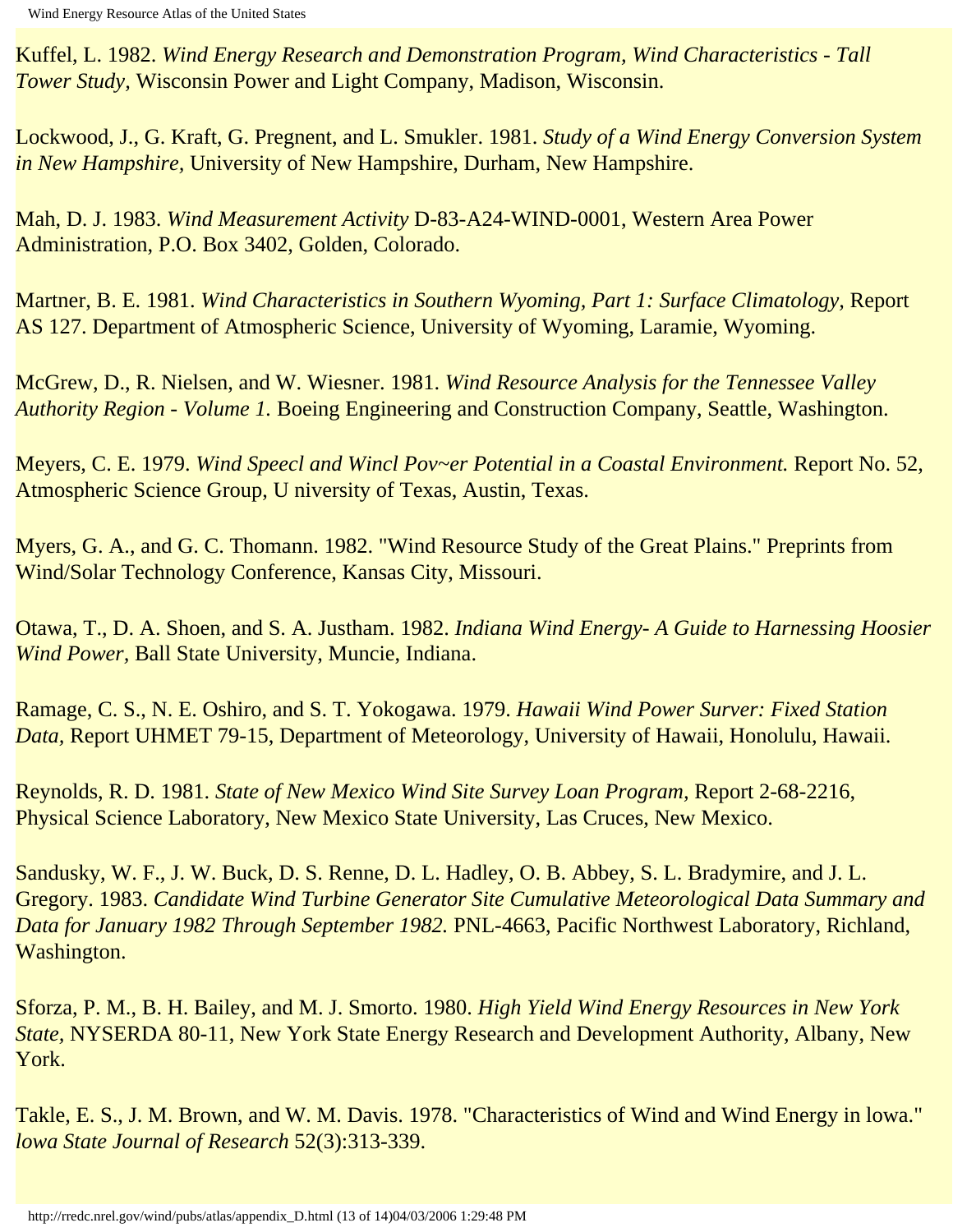Theisen, P. M. 1983. *Anemometer Loan Program Year End Report - July 1983.* Wisconsin Division of State Energy, Madison, Wisconsin.

Waco, D. E., and M. P. Wurst. 1983. "California's Wind Measurement Program." Paper presented at the Sixth Biennial Wind Energy Workshop, Minneapolis, Minnesota, June 1-3, 1983.

Wagner, N. K., and C. E. Meyers. 1981. *Coastal Wind Assessment: Interviews and Observations.*  Atmospheric Science Group, University of Texas, Austin, Texas.

Wentink, T. 1981. *Winds at an Interior Alaska Summit.* Geophysical Institute, University of Alaska, Fairbanks, Alaska.

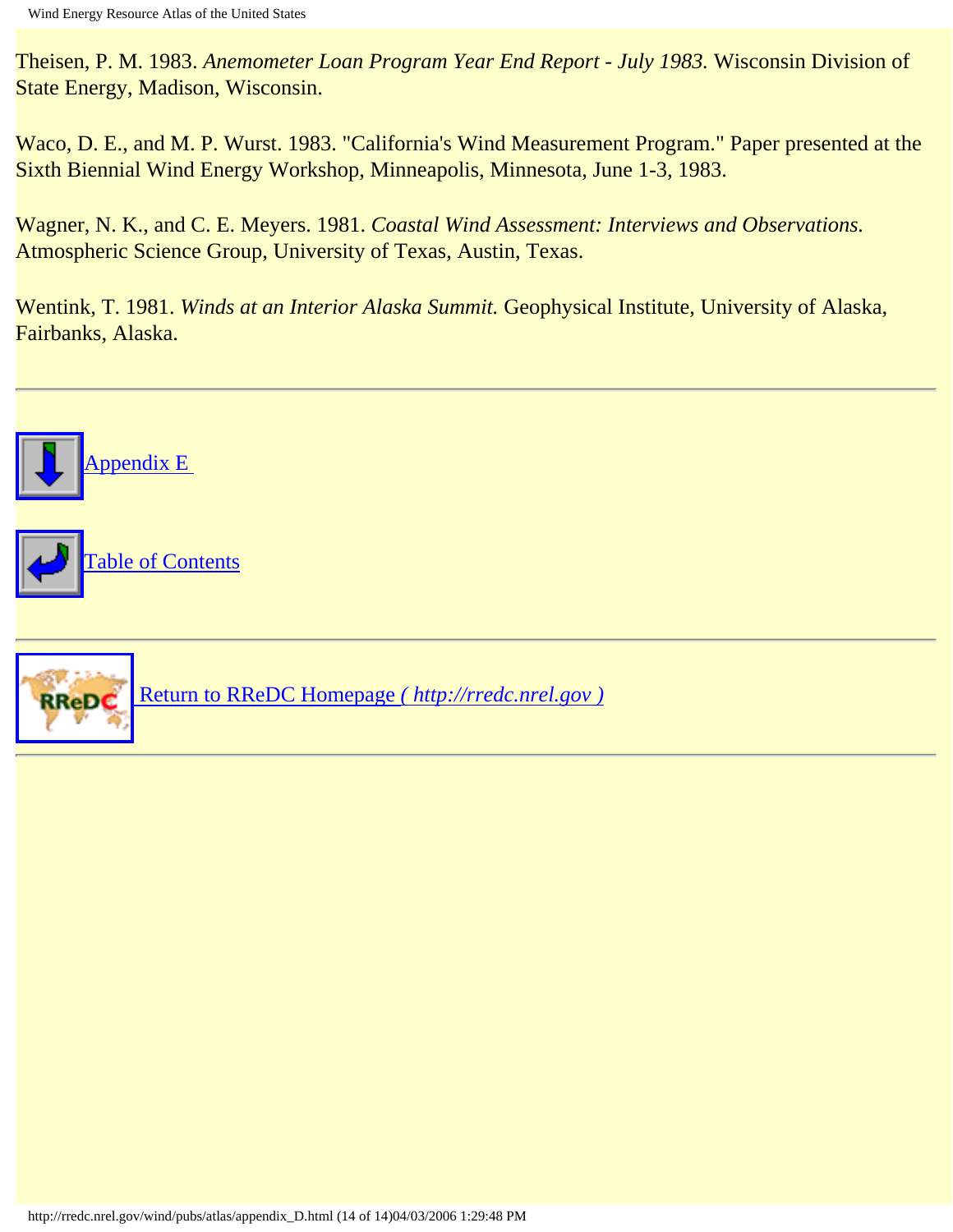<span id="page-117-0"></span>



## **Appendix E**

#### **Annual and Seasonal Mean Wind Speed and Power Summaries For 35 Candidate Wind Turbine Sites**

The U.S. Department of Energy (DOE) has sponsored meteorological measurement programs at a number of locations around the United States for the purpose of site evaluation for wind energy utilization. The locations are identified in [Map E-1.](http://rredc.nrel.gov/wind/pubs/atlas/maps/E-1M.html) Seventeen candidate sites were originally selected from proposals submitted by electric utility organizations in 1976. Data measurement programs began at most of these sites in late 1976 or 1977. At most sites, the sensors were installed at 9.1 m (30 ft) and 45.7 m (150 ft) levels. At some sites, the lower level was installed at 18.2 m (60 ft) to avoid effects on the measurements by nearby obstructions. At Cold Bay, Alaska, the top level sensor was mounted at 21.8 m (72 ft) on a Federal Aviation Administration tower. Two sites, Kacna Point, Hawaii, and Boardman, Oregon, had data acquisition programs in progress, and, thus, installation of government equipment was not required. Data at most of the sites were initially recorded on strip-chart recorders. In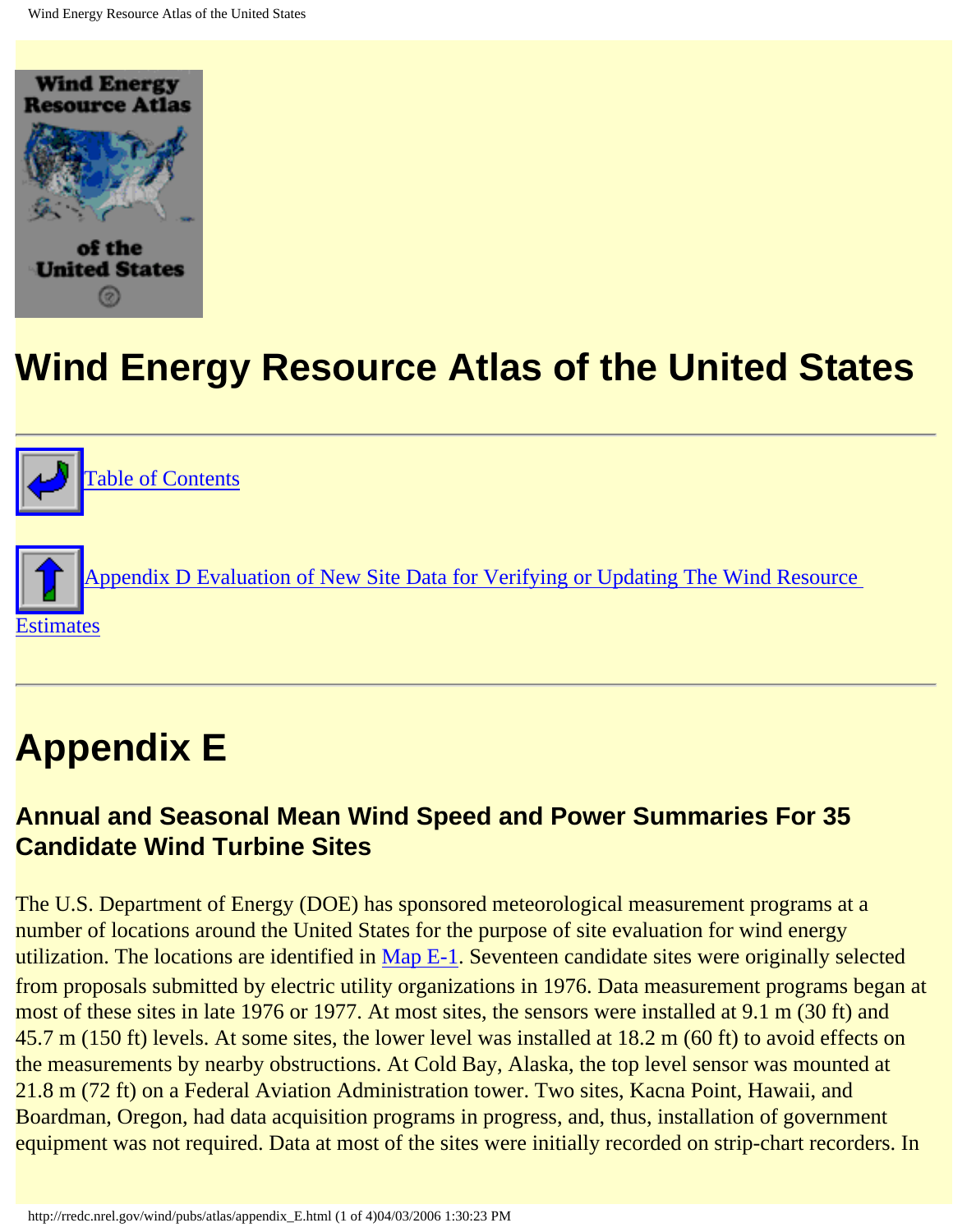late 1978 and early 1979, all strip-chart recorders were replaced with digital cassette data loggers.

In 1980, an additional 20 sites were added to the candidate site measurement program. Ultimately, towers were installed at 18 of these 20 sites. Configuration of the measurement system at these sites differed somewhat from those at the 17 original sites. The data were collected from sensors at three levels on a meteorological tower. At most of the sites, the sensor heights were at 9.1 m (30 ft), 30.0 m (100 ft), and 45.7 m (150 ft). The data were recorded digitally at each site on a data cassette recording system with an instantaneous sample of data recorded every two minutes.

In 1981, after installation of large wind turbines at six sites (including the MOD-2 cluster at Goodnoe Hills, Washington), the emphasis of the DOE program was shifted from systems development to technology research. Because of this, the candidate site program, which had also served to develop and apply techniques for analyzing wind resources and for prospecting for good sites, was curtailed. Measurements at most of the original 17 sites (with the exception of those having large wind turbines for field testing) were terminated. The candidate site meteorological data acquisition program was completed at all remaining sites as of September 30, 1982. Most of the equipment that was in the field at that time was turned over to participating utilities for their own use. A history of the candidate site program was published by [Renne et al. \(1982\).](http://rredc.nrel.gov/wind/pubs/atlas/renne)

Summarized data for the seventeen original sites are available in a series of annual data reports (Sandusky and Renne 1981a, 1981b; and [Sandusky et al. 1982a\)](http://rredc.nrel.gov/wind/pubs/atlas/sandusky82) and a cumulative data report through December 1981 (Sandusky et al. 1982b). Summarized data for the new sites selected and for those original sites with data collection programs continuing into 1982 are also available (Sandusky et al. 1983). These reports contain information for each site on data recovery rates, available power, maximum values observed, annual mean wind speed values, diurnal mean wind speed and direction values, frequency distribution of wind speed, wind speed persistence, and power law exponent as a function of wind direction.

In this appendix, summaries of the annual and seasonal average wind speed and wind power density are presented for 35 of the DOE candidate sites. The site name, location, elevation, period of record, and anemometer heights corresponding to the speed and power summaries are provided for each site. In the listing of the mean speed and power summaries, an asterisk (\*) denotes that the mean wind speed and power are based on less than 75% data recovery for the period. A pound symbol (#) indicates that the annual wind speed and power are based on less than four full seasons' data. The recovery rates for all sensor levels for the sites in Hawaii and Vermont were lower than what is normally considered acceptable. These sites were located in remote areas and were affected by an extremely hostile environment of salt spray and moisture (Hawaii) or severe icing (Vermont) that affected the operation of sensors and data loggers.

These candidate site data summaries were evaluated and used in verifying or updating the wind energy estimates presented in this atlas for the United States. The evaluation and use of the wind data from some of the sites in updating the wind resource assessment are described in [Appendix D](#page-103-0) of this atlas and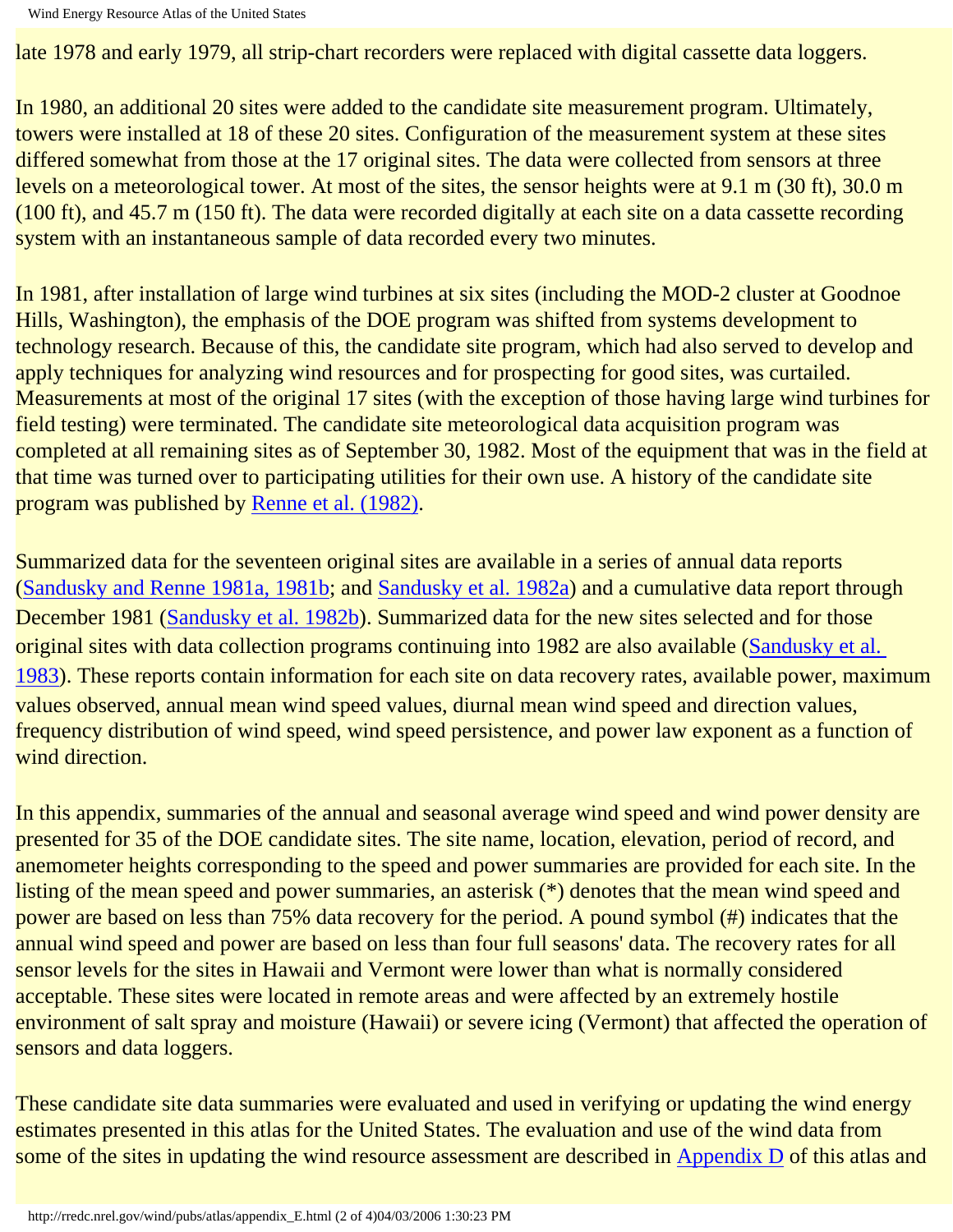throughout [Chapter 3](#page-36-0) (the regional summaries).

## **References**

Renne, D. S., W. F. Sandusky, and D. L. Hadley. 1982. *Meteorological Field Measurements at Potential and Actual Wind Turbine Sites.* PNL4431, Pacific Northwest Laboratory, Richland, Washington.

Sandusky, W. F., and D. S. Renne. 1981a. *Candidate Wind Turbine Generator Site Annual Data Summary for January 1979 Through December 1979. PNL-3703, Pacific Northwest Laboratory,* Richland, Washington.

Sandusky, W. F., and D. S. Renne. 1981b. *Candidate Wind Turbine Generator Site Annual Data Summary for January 1980 Through December 1980.* PNL-3739, Pacific Northwest Laboratory, Richland, Washington.

Sandusky, W. F., J. W. Buck, D. S. Renne, D. L. Hadley, and O. B. Abbey. 1982a. *Candidate Wind Turbine Generator Site Annual Data Summary for January 1981 Through December 1981.* PNL-4283, Pactfic Northwest Laboratory, Richland, Washington.

Sandusky, W. F., D. S. Renne, and D. L. Hadley. 1982b. *Candidate Wind Turbine Generator Site Summarized Meteorological Data for the Period December 1976 to December 1981.* PNL-4407, Pactfic Northwest Laboratory, Richland, Washington.

Sandusky, W. F., J. W. Buck, D. S. Renne, D. L. Hadley, O. B. Abbey, S. L. Bradymire, and J. L. Gregory. 1983. *Candidate Wind Turbine Generator Site Cumulative Meteorological Data Summary and Data for January 1982 Through September 1982.* PNL-4663, Pactfic Northwest Laboratory, Richland, Washington.

[Table E-1. U.S. Department of Energy candidate wind turbine sites](#page-121-0)



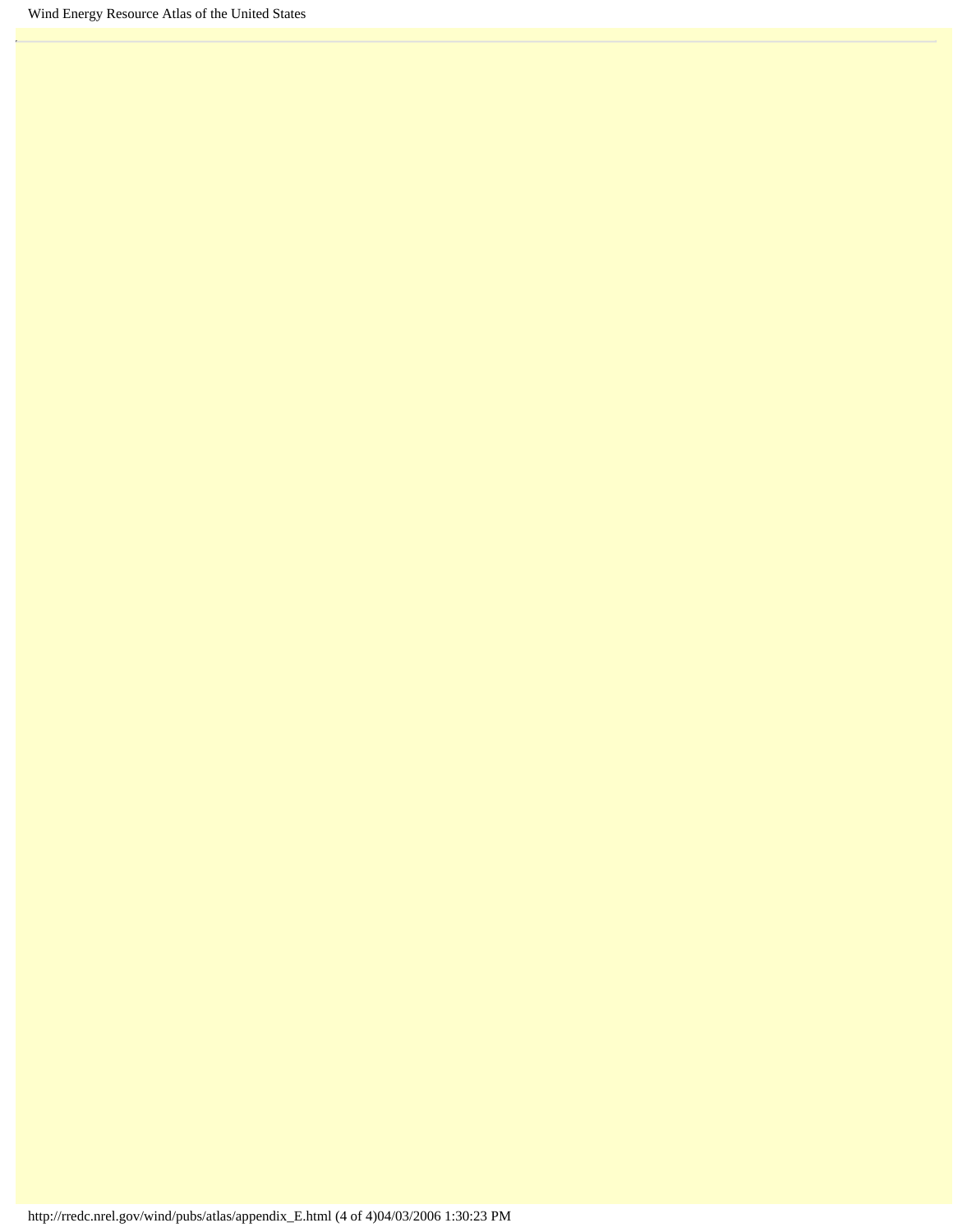#### **Table E-1. U.S. Department of Energy candidate wind turbine sites**

<span id="page-121-0"></span>

|                |                            |              |               |             | <b>Period</b> |               | Anem      | Mean Wind Speed $(M/S)$ and Wind Power Density (Watt/m <sup>2</sup> ) |        |            |         |                                |        |            |         |               |              |
|----------------|----------------------------|--------------|---------------|-------------|---------------|---------------|-----------|-----------------------------------------------------------------------|--------|------------|---------|--------------------------------|--------|------------|---------|---------------|--------------|
| <b>ST</b>      | <b>Station Name</b>        | Lat          | Long          | <b>Elev</b> | <b>Start</b>  | <b>End</b>    | <b>HT</b> | <b>Winter</b><br><b>Annual</b>                                        |        |            |         | <b>Spring</b><br><b>Summer</b> |        |            |         | <b>Autumn</b> |              |
|                |                            | <b>DD.MM</b> | <b>DDD.MM</b> | (M)         | <b>YYMMDD</b> | <b>YYMMDD</b> | (M)       | <b>Spd</b>                                                            | Pow    | <b>Spd</b> | Pow     | <b>Spd</b>                     | Pow    | <b>Spd</b> | Pow     | <b>Spd</b>    | Pow          |
| AK             | <b>COLD BAY</b>            | 55.12        | $-162.43$     | 29          | 770801        | 810930        | 21.8      | 7.3                                                                   | 496*   | 7.9        | $604*$  | 6.9                            | 449    | 7.1        | $425*$  | 7.2           | $511*$       |
|                |                            |              |               |             |               |               | 9.1       | 6.5                                                                   | $352*$ | 7.2        | $446*$  | 6.1                            | 300    | 6.2        | $297*$  | 6.8           | 389*         |
| <b>CA</b>      | <b>POINT ARENA</b>         | 38.56        | $-123.43$     | 21          | 770101        | 810930        | 45.7      | 6.5                                                                   | 322    | 6.1        | 347     | 7.2                            | 385    | 6.8        | $304*$  | 5.9           | 250          |
|                |                            |              |               |             |               |               | 9.1       | 4.7                                                                   | 130    | 4.3        | 137     | 5.3                            | 164    | 5.0        | 127     | 4.0           | 90           |
| CA             | <b>ROMERO OVERLOOK</b>     | 37.04        | $-121.13$     | 458         | 801001        | 820930        | 45.7      | 6.4                                                                   | 266    | 4.9        | 119     | 6.8                            | 344    | 8.2        | 446     | 5.4           | $140*$       |
|                |                            |              |               |             |               |               | 30.0      | 5.3                                                                   | 165    | 3.7        | 62      | 5.9                            | 213    | 7.2        | 278     | 4.5           | $99^{*}_{-}$ |
|                |                            |              |               |             |               |               | 9.1       | 4.8                                                                   | 126    | 3.2        | 43      | 5.4                            | 173    | 6.5        | 214     | 4.1           | $73^{*}_{-}$ |
| CA             | <b>SAN GORGONIO PASS</b>   | 33.57        | $-116.35$     | 344         | 761201        | 820907        | 45.7      | 7.7                                                                   | 712    | 4.9        | 280     | 9.7                            | 1074   | 9.9        | $1009*$ | 6.4           | $481*$       |
|                |                            |              |               |             |               |               | 9.1       | 6.2                                                                   | 351    | 4.2        | 153     | 7.7                            | 526    | 7.8        | 489     | 5.2           | $230*$       |
| H <sub>I</sub> | <b>ILIO POINT, MOLOKAI</b> | 21.13        | $-157.15$     | 61          | 810101        | 820531        | 45.7      | 10.9                                                                  | 1032#  | 9.3        | $752*$  | 10.5                           | 878*   | 13.8       | $1746*$ | $-99.9$       | $-999$       |
|                |                            |              |               |             |               |               | 30.0      | 8.1                                                                   | 488#   | 5.2        | $211*$  | 7.9                            | $445*$ | 10.5       | 766*    | $-99.9$       | $-999$       |
|                |                            |              |               |             |               |               | 9.1       | 7.3                                                                   | 369#   | 5.3        | 240#    | 7.8                            | $415*$ | 8.2        | 402#    | $-99.9$       | $-999$       |
| H <sub>I</sub> | KAHUA RANCH, HAWAII        | 29.07        | $-155.47$     | 1030        | 810201        | 820228        | 45.7      | 11.3                                                                  | 1528*  | $-99.9$    | $-999$  | 12.1                           | 1571*  | 13.9       | $2214*$ | 10.0          | $1303*$      |
|                |                            |              |               |             |               |               | 30.0      | 9.2                                                                   | $974*$ | 8.5        | $750*$  | 10.6                           | 1290*  | 10.6       | $1465*$ | 7.8           | $548*$       |
|                |                            |              |               |             |               |               | 9.1       | 8.6                                                                   | $732*$ | 6.6        | $515*$  | 8.8                            | $817*$ | 9.0        | $801*$  | 9.6           | 780*         |
| H <sub>I</sub> | <b>KAHUKU POINT, OAHU</b>  | 21.42        | $-157.60$     | 108         | 800901        | 820531        | 45.7      | 8.1                                                                   | 567#   | 6.5        | $381*$  | 9.5                            | $747*$ | $-99.9$    | $-999$  | 9.2           | 699*         |
|                |                            |              |               |             |               |               | 30.0      | 8.0                                                                   | 538#   | 6.4        | $380*$  | 9.3                            | $690*$ | $-99.9$    | $-999$  | 8.9           | $618*$       |
|                |                            |              |               |             |               |               | 9.1       | 7.6                                                                   | 465#   | 5.9        | $314*$  | 8.9                            | $617*$ | $-99.9$    | $-999$  | 8.5           | $537*$       |
| <b>KS</b>      | <b>MEADE</b>               | 37.18        | $-100.18$     | 756         | 800701        | 820930        | 45.7      | 8.3                                                                   | 484*   | 7.7        | 377*    | 8.8                            | $609*$ | 8.4        | 457*    | 8.2           | 469          |
|                |                            |              |               |             |               |               | 30.0      | 7.1                                                                   | $362*$ | 7.1        | $389*$  | 7.0                            | $373*$ | 7.1        | $321*$  | $7.1\,$       | 379          |
|                |                            |              |               |             |               |               | 9.1       | 5.7                                                                   | 214    | 5.6        | $192*$  | 6.3                            | 289*   | 5.8        | 196     | 5.4           | 190          |
| <b>KS</b>      | <b>RUSSELL</b>             | 38.51        | $-98.51$      | 564         | 761201        | 810831        | 45.7      | 7.3                                                                   | 373    | 7.2        | 362     | 7.4                            | 411    | 7.2        | 357     | 7.3           | 356          |
|                |                            |              |               |             |               |               | 9.1       | 5.3                                                                   | 173    | 5.1        | 163     | 5.6                            | 207    | 5.2        | 157     | 5.2           | 159          |
| <b>MA</b>      | <b>HOLYOKE</b>             | 42.18        | $-72.35$      | 372         | 761201        | 810930        | 45.7      | 6.9                                                                   | 390    | 8.3        | $616*$  | 7.1                            | 434    | 5.5        | 194     | 6.7           | 337          |
|                |                            |              |               |             |               |               | 18.2      | 4.7                                                                   | 118    | 5.6        | $183*$  | 5.0                            | 153    | 3.7        | $52*$   | 4.5           | 92           |
| <b>MA</b>      | NANTUCKET ISLAND           | 41.14        | $-70.00$      | 12          | 801101        | 811231        | 45.7      | 9.1                                                                   | 697*   | 10.5       | 1148*   | 9.1                            | 620    | 7.9        | 404     | 9.5           | 756*         |
|                |                            |              |               |             |               |               | 30.0      | 8.1                                                                   | 631#   | 9.6        | 957*    | 7.3                            | $436*$ | 6.9        | 433*    | $-99.9$       | $-999$       |
|                |                            |              |               |             |               |               | 9.1       | 6.2                                                                   | 359*   | 9.7        | $1082*$ | 5.5                            | 225    | 3.8        | $88*$   | 6.9           | $326*$       |
| <b>MA</b>      | <b>PROVINCETOWN</b>        | 42.03        | $-70.12$      | 10          | 810101        | 820831        | 45.7      | 9.8                                                                   | $768*$ | 10.2       | $895*$  | 11.3                           | 1206*  | 9.6        | $665*$  | 8.8           | 554          |
|                |                            |              |               |             |               |               | 30.0      | 7.5                                                                   | 441*   | 8.3        | $626*$  | 8.3                            | $573*$ | 5.8        | 185*    | 7.2           | 361          |
|                |                            |              |               |             |               |               | 9.1       | 4.5                                                                   | 109*   | 4.5        | $101*$  | 5.6                            | $204*$ | 4.0        | $64*$   | 3.8           | $57*$        |
| M <sub>I</sub> | <b>BIG SABLE POINT</b>     | 44.03        | $-86.31$      | 179         | 810101        | 820914        | 45.7      | 8.6                                                                   | 592*   | 9.8        | $822*$  | 8.8                            | $607*$ | 6.9        | 308     | 9.5           | 737          |
|                |                            |              |               |             |               |               | 30.0      | 7.0                                                                   | 382    | 8.9        | $660*$  | 7.4                            | $398*$ | 5.4        | 171     | 7.2           | 408          |
|                |                            |              |               |             |               |               | 9.1       | 5.7                                                                   | $210*$ | 7.2        | $358^*$ | 6.2                            | $247*$ | 4.7        | 109     | 6.0           | $260*$       |
| $\mathbf{M}$   | <b>LUDINGTON</b>           | 43.53        | $-86.26$      | 213         | 770401        | 791031        | 45.7      | 7.5                                                                   | 466    | 8.5        | 635     | 7.4                            | 437    | 6.4        | 292     | 8.2           | 590          |
|                |                            |              |               |             |               |               | 18.2      | 5.2                                                                   | 181    | 5.8        | 245     | 5.6                            | 209    | 4.2        | 100     | 5.2           | $194*$       |
| MT             | <b>LIVINGSTON</b>          | 45.40        | $-110.30$     | 1420        | 800901        | 820930        | 45.7      | 8.4                                                                   | 794*   | 11.6       | 1868*   | 7.9                            | $580*$ | 6.5        | 288     | 8.2           | 627          |
|                |                            |              |               |             |               |               | 30.0      | 7.8                                                                   | 671    | 10.7       | 1429    | 7.2                            | $472*$ | 5.7        | 226     | 7.7           | 569          |
|                |                            |              |               |             |               |               | 9.1       | 6.8                                                                   | 457    | 9.6        | 1010    | 5.8                            | $242*$ | 5.0        | 153     | 6.7           | 383          |

http://rredc.nrel.gov/wind/pubs/atlas/tables/E-1T.html (1 of 3)04/03/2006 1:30:55 PM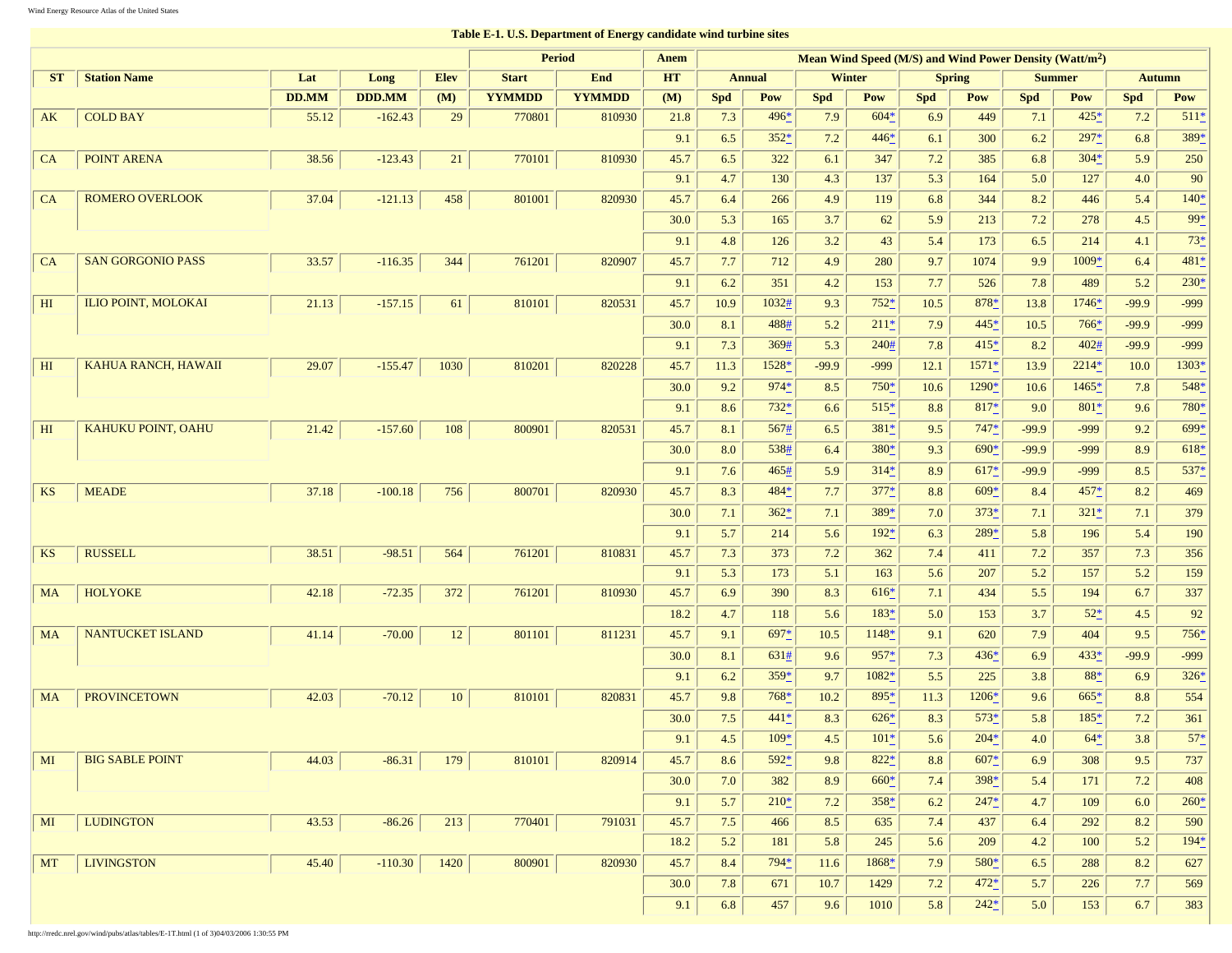http://rredc.nrel.gov/wind/pubs/atlas/tables/E-1T.html (2 of 3)04/03/2006 1:30:55 PM

**Contract** 

| <b>NE</b> | <b>KINGSLEY DAM</b>      | 41.12 | $-101.40$ | 1024           | 761201 | 810831 | 45.7 | 6.5  | 286     | 6.5     | 277     | 6.9     | 345    | 6.0     | 216    | 6.7     | 297    |
|-----------|--------------------------|-------|-----------|----------------|--------|--------|------|------|---------|---------|---------|---------|--------|---------|--------|---------|--------|
|           |                          |       |           |                |        |        | 9.1  | 5.3  | 160     | 5.2     | 152     | 5.7     | 211    | 4.9     | 117    | 5.3     | 154    |
| <b>NV</b> | <b>WELLS</b>             | 41.03 | $-114.35$ | 2268           | 801001 | 820131 | 45.7 | 7.8  | 408     | 7.3     | 348     | 8.8     | 491    | 8.5     | 563    | 7.3     | 318    |
|           |                          |       |           |                |        |        | 30.0 | 7.2  | 337     | 7.1     | $345*$  | 7.6     | 354    | 7.6     | 360    | 6.9     | 305    |
|           |                          |       |           |                |        |        | 9.1  | 6.8  | $304*$  | 6.4     | $301*$  | 7.9     | 409*   | 6.6     | $226*$ | 6.5     | 278    |
| <b>NM</b> | <b>CLAYTON</b>           | 36.27 | $-103.10$ | 1536           | 770501 | 820928 | 45.7 | 7.3  | 334     | 7.2     | $324*$  | 8.1     | 451    | 6.9     | 260    | 7.0     | 308    |
|           |                          |       |           |                |        |        | 9.1  | 5.4  | 162     | 5.1     | $141*$  | 6.2     | 234    | 5.2     | 132    | 5.0     | 136    |
| <b>NM</b> | <b>SAN AUGUSTIN PASS</b> | 32.26 | $-106.33$ | 1859           | 801101 | 820930 | 45.7 | 9.3  | 758*    | 12.8    | 1637*   | 11.2    | 1275   | 7.7     | 330    | 8.0     | 453    |
|           |                          |       |           |                |        |        | 30.0 | 8.1  | $569*$  | 10.2    | $1165*$ | 10.1    | 991*   | 6.9     | 268    | 7.2     | 380    |
|           |                          |       |           |                |        |        | 9.1  | 7.6  | $508*$  | 7.8     | $581*$  | 9.8     | $964*$ | 6.5     | 253    | 7.2     | 416    |
| <b>NM</b> | <b>TUCUMCARI</b>         | 35.08 | $-103.45$ | 1354           | 801101 | 820831 | 45.7 | 8.6  | $518*$  | 8.4     | $490*$  | 9.0     | 597    | 8.6     | 490*   | 7.9     | $376*$ |
|           |                          |       |           |                |        |        | 30.0 | 7.6  | $403*$  | 7.3     | $366*$  | 8.0     | 467    | 8.0     | $413*$ | 6.8     | $267*$ |
|           |                          |       |           |                |        |        | 9.1  | 6.4  | $254*$  | 6.0     | $209*$  | 6.5     | 262    | 7.0     | 312    | 5.5     | $147*$ |
| <b>NY</b> | <b>MONTAUK POINT</b>     | 41.03 | $-71.57$  | $\overline{2}$ | 770101 | 820531 | 45.7 | 7.2  | 436     | 8.4     | 641     | 7.1     | 406    | 5.6     | 188*   | 7.2     | $418*$ |
|           |                          |       |           |                |        |        | 18.2 | 6.2  | 309     | 7.6     | 500     | 6.1     | 275    | 4.7     | $116*$ | 6.3     | $302*$ |
| <b>NC</b> | <b>BOONE</b>             | 36.14 | $-81.41$  | 1347           | 761201 | 810531 | 76.2 | 8.0  | 562     | 9.9     | $1014*$ | 8.3     | 568    | 6.4     | 264    | 7.5     | 437*   |
|           |                          |       |           |                |        |        | 18.2 | 6.1  | $314*$  | 8.2     | $652*$  | 6.2     | 301    | 4.6     | 114    | 5.3     | $194*$ |
| <b>ND</b> | <b>FINLEY</b>            | 47.31 | $-97.52$  | 472            | 801001 | 820930 | 45.7 | 9.1  | 737     | 8.7     | 647     | 9.9     | 935*   | 8.9     | 678    | 9.2     | 752    |
|           |                          |       |           |                |        |        | 30.0 | 7.7  | $450*$  | 7.7     | 423     | 8.1     | 570*   | 7.0     | $316*$ | 8.4     | $547*$ |
|           |                          |       |           |                |        |        | 9.1  | 6.1  | 234     | 6.0     | 217     | 6.8     | $317*$ | 5.6     | 197    | 6.2     | 227    |
| <b>ND</b> | <b>MINOT</b>             | 48.00 | $-101.18$ | 675            | 801001 | 820930 | 45.7 | 8.4  | 533     | 8.3     | 529     | 8.9     | 633    | 7.5     | 398    | 9.0     | 596*   |
|           |                          |       |           |                |        |        | 30.0 | 7.8  | 439     | 7.5     | 413     | 8.5     | 549    | 7.1     | 325    | 8.2     | 487*   |
|           |                          |       |           |                |        |        | 9.1  | 6.5  | 271     | 6.1     | 244     | 7.2     | 359    | 6.3     | 238    | 6.5     | $251*$ |
| <b>OK</b> | <b>FORT SILL</b>         | 34.39 | $-98.27$  | 366            | 800901 | 811231 | 45.7 | 9.3  | 706#    | 8.8     | $582*$  | 10.6    | $973*$ | $-99.9$ | -999   | 8.8     | $641*$ |
|           |                          |       |           |                |        |        | 30.0 | 6.6  | $316*$  | 6.0     | $244*$  | 6.9     | 359    | 5.7     | $229*$ | 7.2     | $375*$ |
|           |                          |       |           |                |        |        | 9.1  | 5.6  | 212#    | 4.7     | $148*$  | 7.0     | 393*   | $-99.9$ | -999   | 5.9     | $210*$ |
| <b>OR</b> | <b>BOARDMAN</b>          | 47.41 | $-119.50$ | 212            | 781001 | 810930 | 70.1 | 5.5  | 278     | 3.9     | 167     | 6.6     | 383    | 7.0     | 400    | 4.6     | 181    |
|           |                          |       |           |                |        |        | 39.6 | 5.0  | 206     | 3.4     | 112     | 6.0     | 275    | 6.3     | 296    | 4.1     | 134    |
|           |                          |       |           |                |        |        | 9.1  | 3.8  | 102     | 2.6     | 56      | 4.8     | 165    | 4.7     | 136    | 3.1     | 55     |
| <b>PR</b> | <b>CULEBRA</b>           | 18.20 | $-65.19$  | 80             | 770301 | 820531 | 45.7 | 7.0  | $291*$  | 7.0     | $298*$  | 7.1     | 311    | 7.7     | $343*$ | 6.3     | $203*$ |
|           |                          |       |           |                |        |        | 9.1  | 6.2  | 208     | 6.1     | $207*$  | 6.1     | 215    | 6.8     | 244    | 5.6     | 158    |
| RI        | <b>BLOCK ISLAND</b>      | 41.11 | $-71.34$  | 14             | 761201 | 820623 | 45.7 | 7.4  | 407     | 8.4     | 586     | 7.5     | 399*   | 6.2     | 224    | 7.4     | 388    |
|           |                          |       |           |                |        |        | 9.1  | 5.0  | 133     | 5.7     | 203     | 5.0     | $128*$ | 4.0     | 65     | 4.9     | 122    |
|           | SD HURON                 | 44.24 | $-98.09$  | 396            | 761201 | 820930 | 45.7 | 6.8  | 332     | 6.8     | 358     | 7.2     | 387    | 6.2     | 234    | 6.9     | 352    |
|           |                          |       |           |                |        |        | 9.1  | 4.7  | 131     | 4.7     | 141     | 5.2     | 161    | 4.3     | 91     | 4.7     | 128    |
| TX        | <b>AMARILLO</b>          | 35.17 | $-101.45$ | 1091           | 770301 | 810930 | 45.7 | 8.1  | 464     | 7.7     | 398     | 8.6     | 532    | 8.3     | 475    | 7.8     | 428    |
|           |                          |       |           |                |        |        | 9.1  | 6.3  | 228     | 6.1     | 221     | 6.8     | 274    | 6.1     | 190    | 6.0     | 225    |
| <b>VT</b> | STRATTON MT.             | 43.05 | $-73.56$  | 1183           | 810101 | 811231 | 45.7 | 11.4 | 1305#   | $-99.9$ | $-999$  | $-99.9$ | $-999$ | $-99.9$ | $-999$ | 9.9     | $944*$ |
|           |                          |       |           |                |        |        | 30.0 | 9.4  | 855#    | $-99.9$ | $-999$  | $-99.9$ | $-999$ | $-99.9$ | $-999$ | $-99.9$ | $-999$ |
|           |                          |       |           |                |        |        | 9.1  | 6.2  | 215#    | $-99.9$ | $-999$  | $-99.9$ | $-999$ | 5.6     | $150*$ | 6.9     | $277*$ |
| <b>WA</b> | <b>AUGPURGER MT.</b>     | 45.44 | $-121.41$ | 853            | 761201 | 780131 | 45.7 | 8.7  | $631^*$ | 7.8     | $543*$  | 9.0     | $654*$ | 10.1    | 867    | 7.8     | 426    |
|           |                          |       |           |                |        |        | 9.1  | 6.9  | $322*$  | 6.3     | $289*$  | 7.1     | $339*$ | 9.1     | $597*$ | 6.5     | 241    |
| <b>WA</b> | <b>DIABLO DAM</b>        | 48.43 | $-121.07$ | 500            | 801201 | 820630 | 45.7 | 5.1  | 159     | 4.4     | 101     | 5.1     | 153    | 6.6     | 278    | 4.9     | 134    |
|           |                          |       |           |                |        |        |      |      |         |         |         |         |        |         |        |         |        |